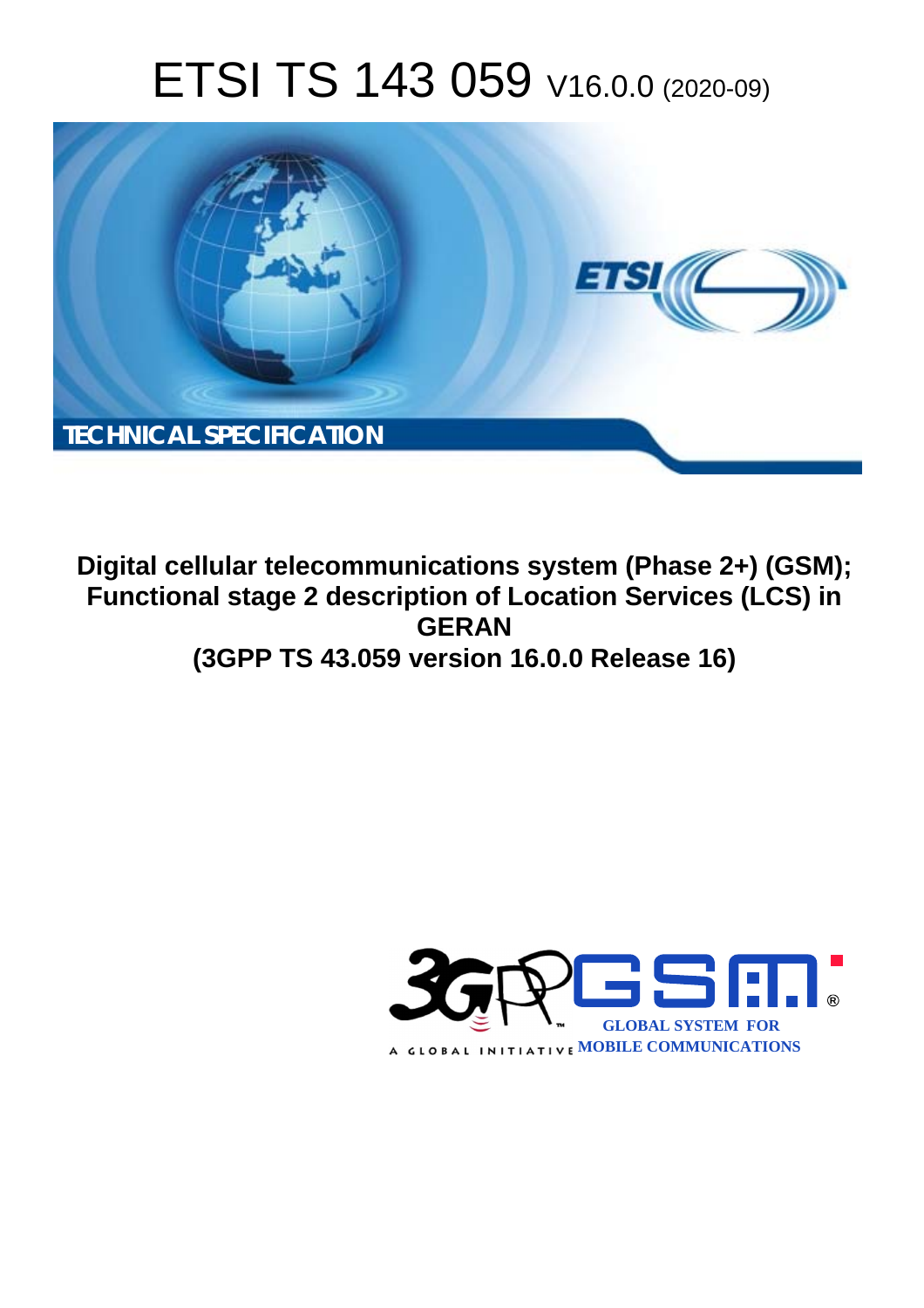Reference RTS/TSGR-0643059vg00

> Keywords GSM

#### *ETSI*

#### 650 Route des Lucioles F-06921 Sophia Antipolis Cedex - FRANCE

Tel.: +33 4 92 94 42 00 Fax: +33 4 93 65 47 16

Siret N° 348 623 562 00017 - NAF 742 C Association à but non lucratif enregistrée à la Sous-Préfecture de Grasse (06) N° 7803/88

#### *Important notice*

The present document can be downloaded from: <http://www.etsi.org/standards-search>

The present document may be made available in electronic versions and/or in print. The content of any electronic and/or print versions of the present document shall not be modified without the prior written authorization of ETSI. In case of any existing or perceived difference in contents between such versions and/or in print, the prevailing version of an ETSI deliverable is the one made publicly available in PDF format at [www.etsi.org/deliver](http://www.etsi.org/deliver).

Users of the present document should be aware that the document may be subject to revision or change of status. Information on the current status of this and other ETSI documents is available at <https://portal.etsi.org/TB/ETSIDeliverableStatus.aspx>

If you find errors in the present document, please send your comment to one of the following services: <https://portal.etsi.org/People/CommiteeSupportStaff.aspx>

#### *Copyright Notification*

No part may be reproduced or utilized in any form or by any means, electronic or mechanical, including photocopying and microfilm except as authorized by written permission of ETSI. The content of the PDF version shall not be modified without the written authorization of ETSI. The copyright and the foregoing restriction extend to reproduction in all media.

> © ETSI 2020. All rights reserved.

**DECT™**, **PLUGTESTS™**, **UMTS™** and the ETSI logo are trademarks of ETSI registered for the benefit of its Members. **3GPP™** and **LTE™** are trademarks of ETSI registered for the benefit of its Members and of the 3GPP Organizational Partners. **oneM2M™** logo is a trademark of ETSI registered for the benefit of its Members and of the oneM2M Partners. **GSM®** and the GSM logo are trademarks registered and owned by the GSM Association.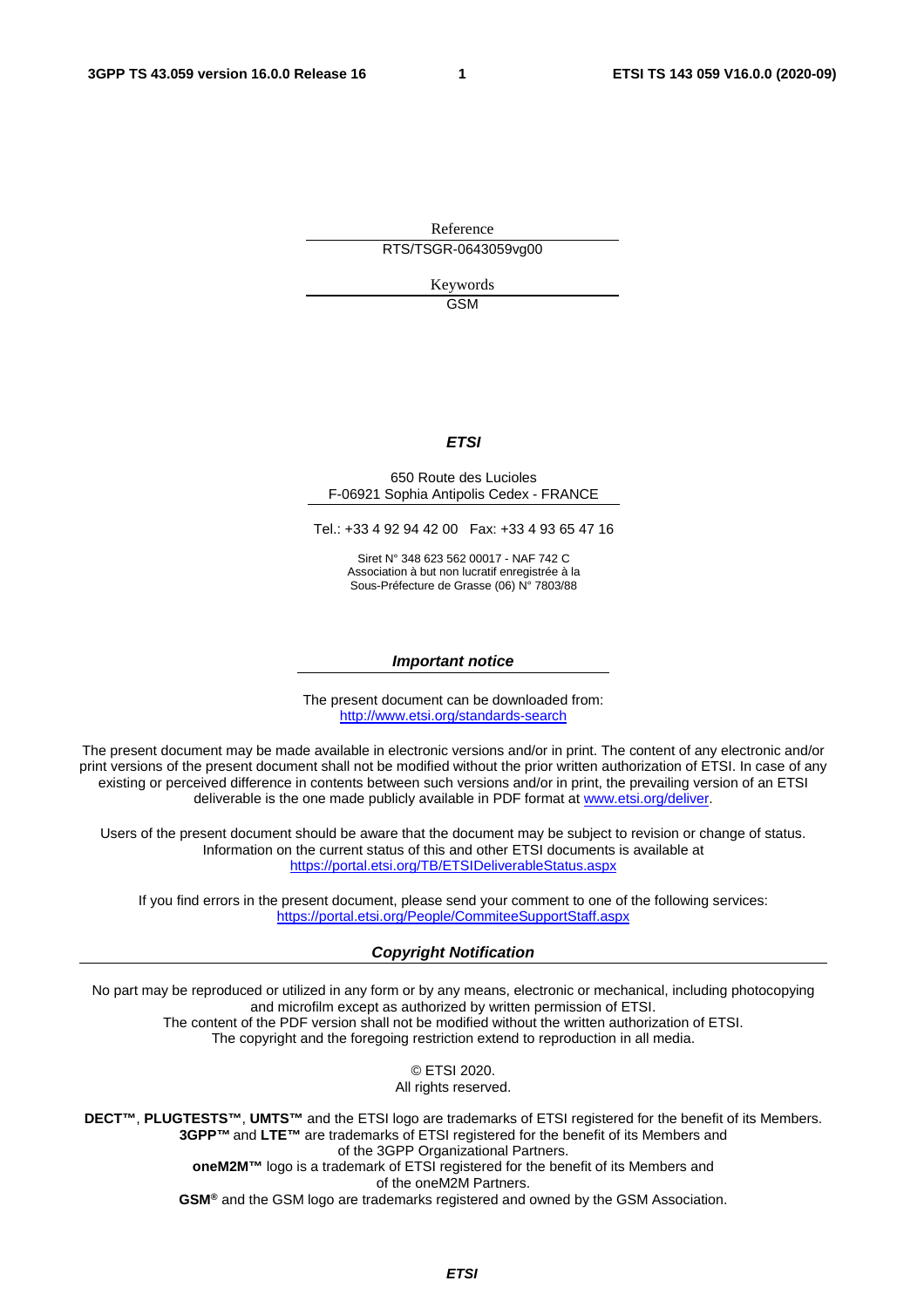# Intellectual Property Rights

#### Essential patents

IPRs essential or potentially essential to normative deliverables may have been declared to ETSI. The information pertaining to these essential IPRs, if any, is publicly available for **ETSI members and non-members**, and can be found in ETSI SR 000 314: *"Intellectual Property Rights (IPRs); Essential, or potentially Essential, IPRs notified to ETSI in respect of ETSI standards"*, which is available from the ETSI Secretariat. Latest updates are available on the ETSI Web server [\(https://ipr.etsi.org/](https://ipr.etsi.org/)).

Pursuant to the ETSI IPR Policy, no investigation, including IPR searches, has been carried out by ETSI. No guarantee can be given as to the existence of other IPRs not referenced in ETSI SR 000 314 (or the updates on the ETSI Web server) which are, or may be, or may become, essential to the present document.

#### **Trademarks**

The present document may include trademarks and/or tradenames which are asserted and/or registered by their owners. ETSI claims no ownership of these except for any which are indicated as being the property of ETSI, and conveys no right to use or reproduce any trademark and/or tradename. Mention of those trademarks in the present document does not constitute an endorsement by ETSI of products, services or organizations associated with those trademarks.

# Legal Notice

This Technical Specification (TS) has been produced by ETSI 3rd Generation Partnership Project (3GPP).

The present document may refer to technical specifications or reports using their 3GPP identities. These shall be interpreted as being references to the corresponding ETSI deliverables.

The cross reference between 3GPP and ETSI identities can be found under<http://webapp.etsi.org/key/queryform.asp>.

# Modal verbs terminology

In the present document "**shall**", "**shall not**", "**should**", "**should not**", "**may**", "**need not**", "**will**", "**will not**", "**can**" and "**cannot**" are to be interpreted as described in clause 3.2 of the [ETSI Drafting Rules](https://portal.etsi.org/Services/editHelp!/Howtostart/ETSIDraftingRules.aspx) (Verbal forms for the expression of provisions).

"**must**" and "**must not**" are **NOT** allowed in ETSI deliverables except when used in direct citation.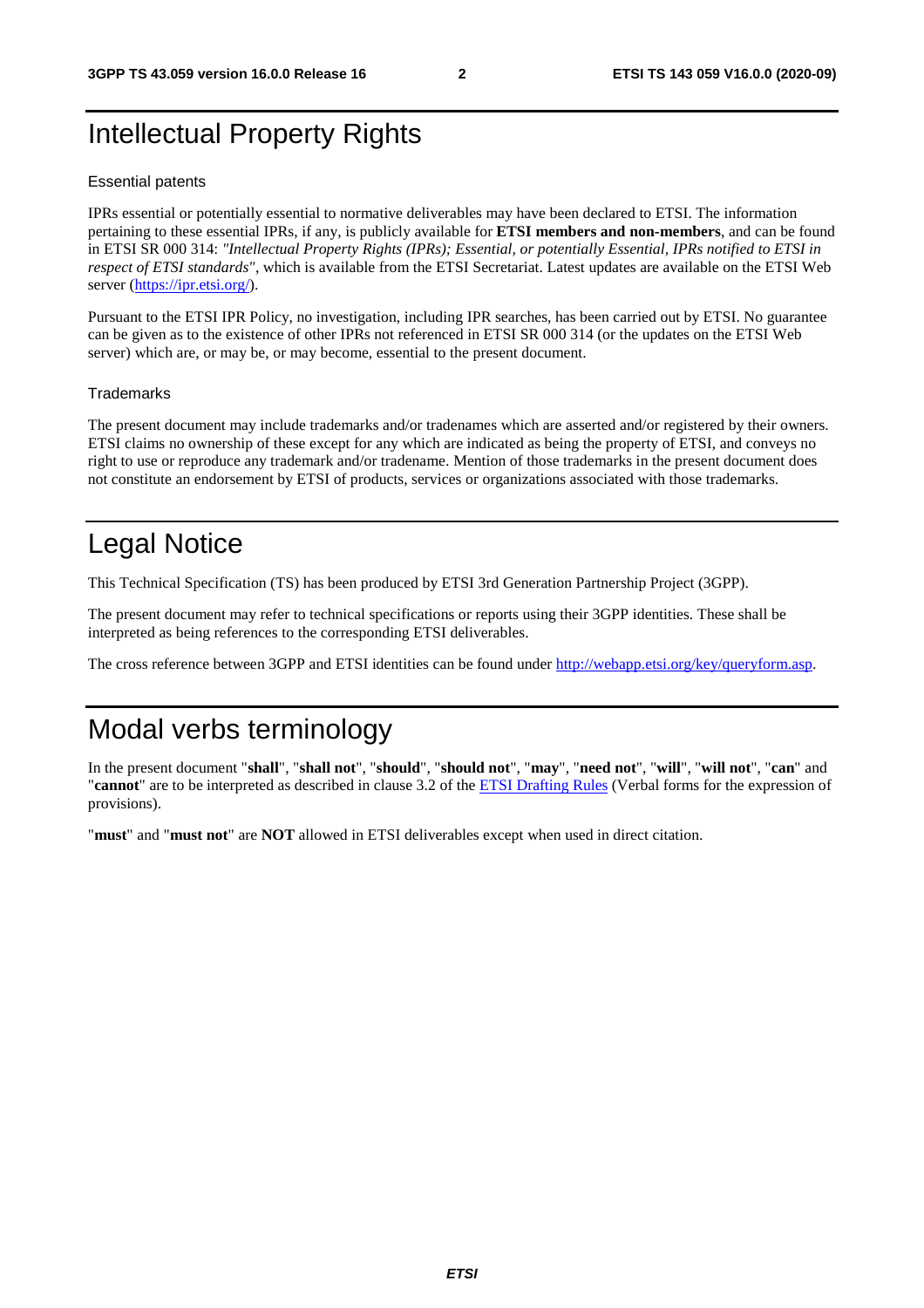$\mathbf{3}$ 

# Contents

| 1              |  |
|----------------|--|
| $\overline{2}$ |  |
| 3              |  |
| 3.1            |  |
| 3.2            |  |
| 4              |  |
| 4.1            |  |
| 4.2            |  |
| 4.2.1          |  |
| 4.2.2          |  |
| 4.2.3          |  |
| 4.2.4          |  |
| 4.2.5          |  |
| 4.2.5.1        |  |
| 4.2.5.2        |  |
|                |  |
| 5              |  |
| 5.1            |  |
| 5.2            |  |
| 5.2.1          |  |
| 5.3            |  |
| 5.3.1          |  |
| 5.3.1.1        |  |
| 5.3.2          |  |
| 5.3.2.1        |  |
| 5.3.2.2        |  |
| 5.3.2.3        |  |
| 5.3.3          |  |
| 5.3.3.1        |  |
| 5.3.3.2        |  |
|                |  |
| 5.3.3.3        |  |
| 5.3.3.4        |  |
| 5.4            |  |
| 5.5            |  |
| 5.5.1          |  |
| 5.5.2          |  |
| 5.5.3          |  |
| 5.5.4          |  |
| 5.5.5          |  |
| 6              |  |
| 6.1            |  |
|                |  |
| 6.1.1          |  |
| 6.1.2          |  |
| 6.1.2.1        |  |
| 6.1.2.2        |  |
| 6.1.2.3        |  |
| 6.1.3          |  |
| 6.1.3a         |  |
| 6.1.4          |  |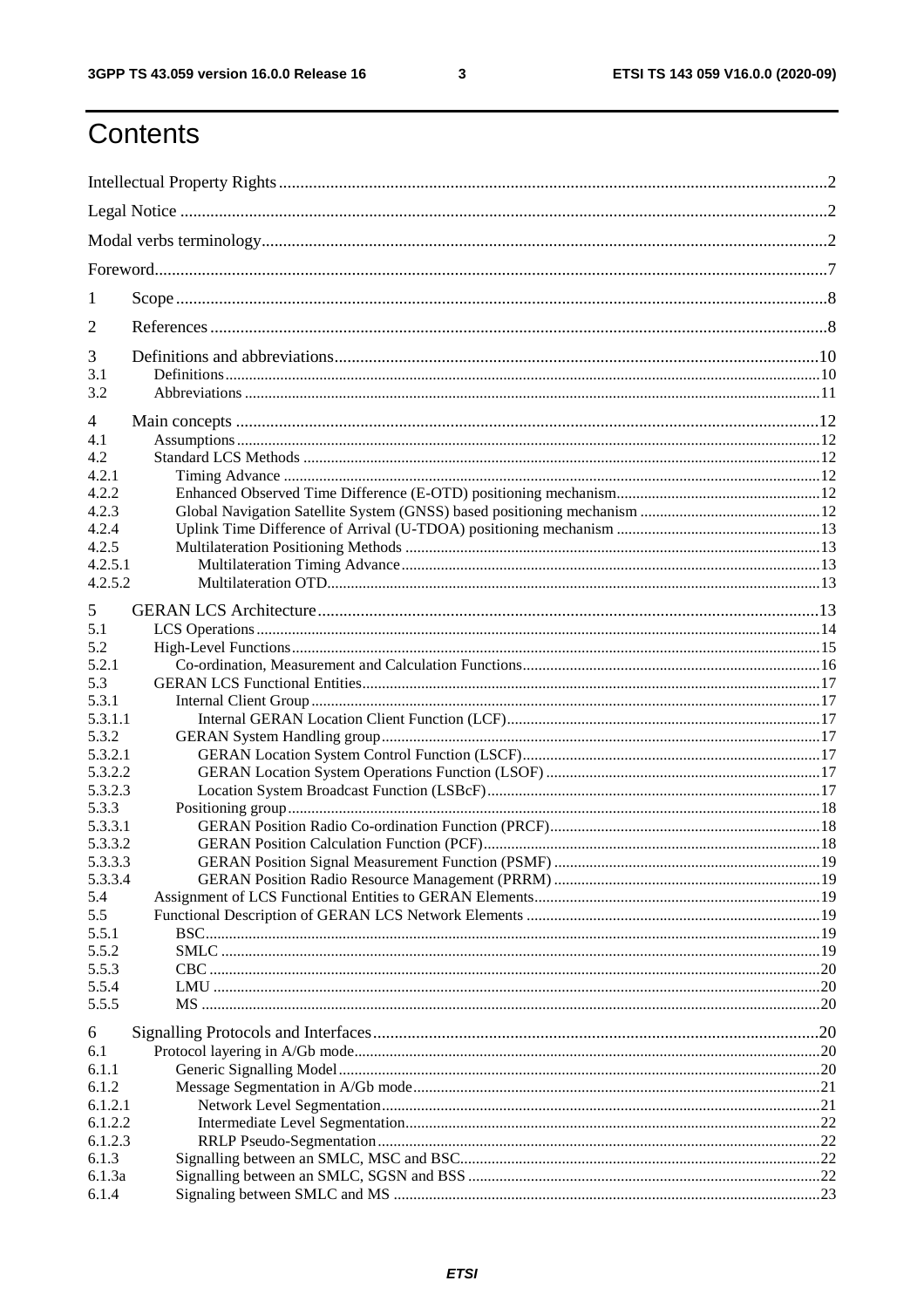| 6.1.5   |                                                                                              |  |
|---------|----------------------------------------------------------------------------------------------|--|
| 6.1.5.1 |                                                                                              |  |
| 6.1.5.2 |                                                                                              |  |
| 6.1.6   |                                                                                              |  |
| 6.1.7   |                                                                                              |  |
| 6.2     |                                                                                              |  |
| 6.2.1   |                                                                                              |  |
| 6.2.2   |                                                                                              |  |
| 6.2.3   |                                                                                              |  |
| 6.2.4   |                                                                                              |  |
| 6.2.5   |                                                                                              |  |
|         |                                                                                              |  |
| 7       |                                                                                              |  |
| 7.1     |                                                                                              |  |
| 7.1.1   |                                                                                              |  |
| 7.1.1.1 |                                                                                              |  |
| 7.1.1.2 |                                                                                              |  |
| 7.1.2   |                                                                                              |  |
| 7.1.2.1 |                                                                                              |  |
| 7.1.2.2 |                                                                                              |  |
| 7.2     |                                                                                              |  |
| 7.2.1   |                                                                                              |  |
| 7.2.1.1 |                                                                                              |  |
| 7.2.1.2 |                                                                                              |  |
| 7.2.2   |                                                                                              |  |
| 7.2.2.1 |                                                                                              |  |
| 7.2.2.2 |                                                                                              |  |
|         |                                                                                              |  |
| 7.3     |                                                                                              |  |
| 7.3.1   |                                                                                              |  |
| 7.3.2   |                                                                                              |  |
| 7.4     |                                                                                              |  |
| 7.4.1   |                                                                                              |  |
| 8       |                                                                                              |  |
| 8.1     | Information Transfer between an SMLC and a Target MS in the CS Domain in A/Gb mode for E-OTD |  |
|         |                                                                                              |  |
| 8.1a    | Information Transfer between an SMLC and a Target MS in the PS Domain in A/Gb mode 33        |  |
| 8.1b    |                                                                                              |  |
| 8.2     |                                                                                              |  |
| 8.3     |                                                                                              |  |
| 8.3.1   |                                                                                              |  |
| 8.3.2   |                                                                                              |  |
| 8.3.3   |                                                                                              |  |
| 8.3.3.1 |                                                                                              |  |
| 8.3.3.2 |                                                                                              |  |
|         |                                                                                              |  |
| 8.3.4   |                                                                                              |  |
| 8.4     |                                                                                              |  |
| 8.4.1   |                                                                                              |  |
| 8.4.2   |                                                                                              |  |
| 8.4.3   |                                                                                              |  |
| 8.5     |                                                                                              |  |
| 8.5.1   |                                                                                              |  |
| 8.5.2   |                                                                                              |  |
| 8.5.3   |                                                                                              |  |
| 8.5.3.1 |                                                                                              |  |
| 8.5.3.2 |                                                                                              |  |
| 8.5.3.3 |                                                                                              |  |
| 8.5.3.4 | Interaction with Intra-BSC Handover and other RR Management Procedures44                     |  |
| 8.5.3.5 |                                                                                              |  |
|         |                                                                                              |  |
| 8.5.3.6 |                                                                                              |  |
| 8.5.3.7 |                                                                                              |  |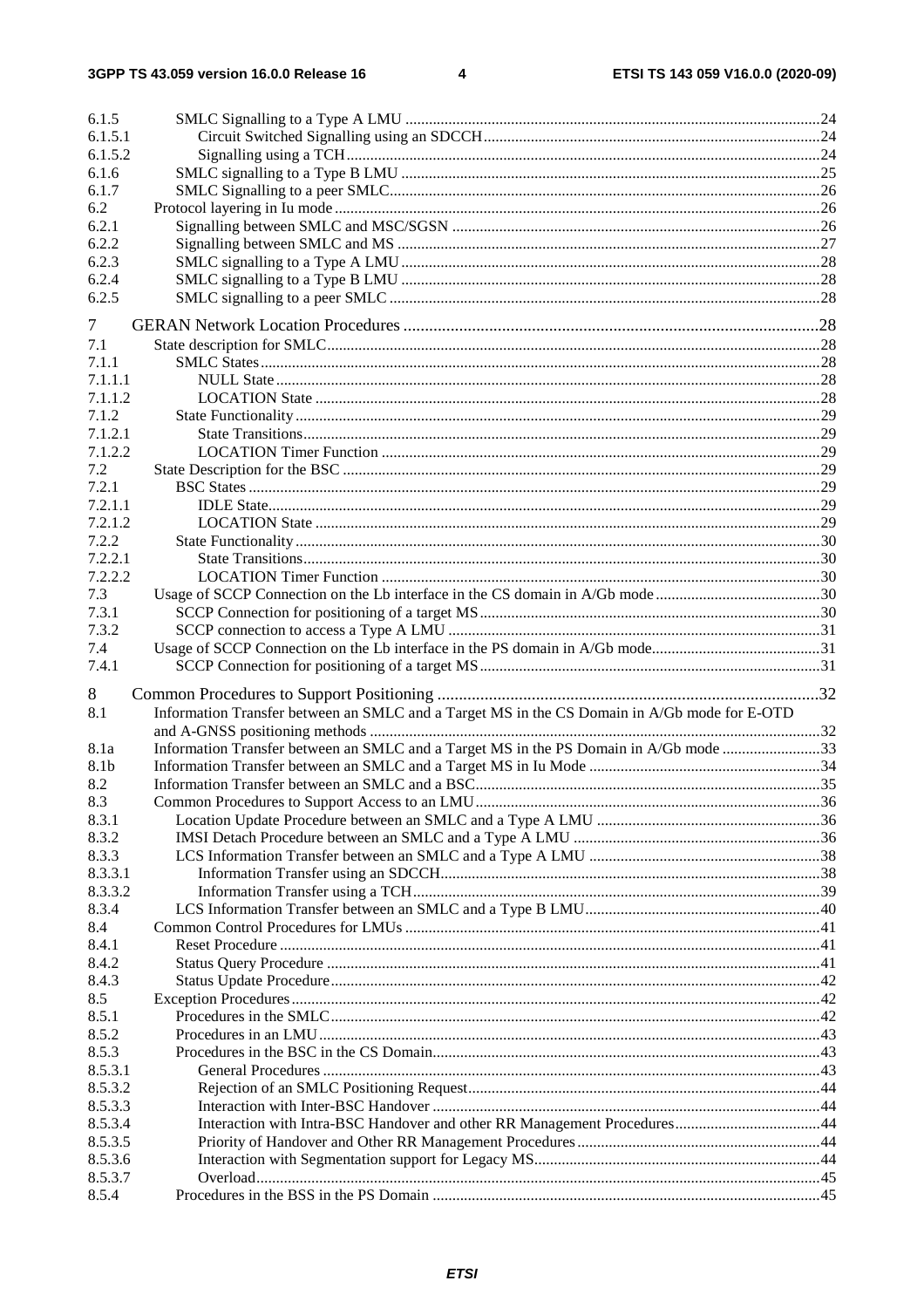3GPP TS 43.059 version 16.0.0 Release 16

 $5\phantom{a}$ 

| 8.5.4.1          |                                                                                                  |  |
|------------------|--------------------------------------------------------------------------------------------------|--|
| 8.5.4.2          |                                                                                                  |  |
| 8.5.4.3          |                                                                                                  |  |
| 8.5.4.4          |                                                                                                  |  |
| 8.5.5            |                                                                                                  |  |
| 8.6              |                                                                                                  |  |
| 8.7              |                                                                                                  |  |
| 9                |                                                                                                  |  |
| 9.1              |                                                                                                  |  |
| 9.1.1            |                                                                                                  |  |
| 9.1.2            | Positioning Procedure Initiation from an Internal LCS Client for the CS Domain (A/Gb mode) 47    |  |
| 9.1.3            |                                                                                                  |  |
| 9.1.3a           | Core Network Position Procedure Initiation over the Gb interface for Multilateration Positioning |  |
|                  |                                                                                                  |  |
| 9.1.4            |                                                                                                  |  |
| 9.1.5            |                                                                                                  |  |
| 9.2              |                                                                                                  |  |
| 9.2a             |                                                                                                  |  |
| 9.2 <sub>b</sub> |                                                                                                  |  |
| 9.2c             |                                                                                                  |  |
| 9.2c.1           |                                                                                                  |  |
| 9.2c.2<br>9.3    |                                                                                                  |  |
| 9.3.1            |                                                                                                  |  |
| 9.3.1.1          |                                                                                                  |  |
| 9.3.1.2          |                                                                                                  |  |
| 9.3.2            |                                                                                                  |  |
| 9.3.3            |                                                                                                  |  |
| 9.3a             |                                                                                                  |  |
| 9.3a.1           |                                                                                                  |  |
| 9.3a.1.1         |                                                                                                  |  |
| 9.3a.1.2         |                                                                                                  |  |
| 9.3a.2           |                                                                                                  |  |
| 9.3a.2a          |                                                                                                  |  |
| 9.3a.3           |                                                                                                  |  |
| 9.4              |                                                                                                  |  |
| 9.4.1            |                                                                                                  |  |
| 9.4.2            |                                                                                                  |  |
| 9.4.3<br>9.4.3a  |                                                                                                  |  |
| 9.4.4            |                                                                                                  |  |
| 9.4.5            |                                                                                                  |  |
| 9.4.5a           |                                                                                                  |  |
| 9.4.6            |                                                                                                  |  |
| 9.4.6.1          |                                                                                                  |  |
| 9.4.6.2          |                                                                                                  |  |
| 9.4.6.2.1        |                                                                                                  |  |
| 9.4.6.3          |                                                                                                  |  |
| 9.5              |                                                                                                  |  |
| 9.5.0            |                                                                                                  |  |
| 9.5.1            |                                                                                                  |  |
| 9.5.1.1          |                                                                                                  |  |
| 9.5.1.2          |                                                                                                  |  |
| 9.5.1.3          |                                                                                                  |  |
| 9.5.1.4<br>9.5.2 |                                                                                                  |  |
| 9.5.2.1          |                                                                                                  |  |
| 9.5.2.2          |                                                                                                  |  |
| 9.5.2.2.1        |                                                                                                  |  |
| 9.5.2.2.2        |                                                                                                  |  |
| 9.5.2.3          |                                                                                                  |  |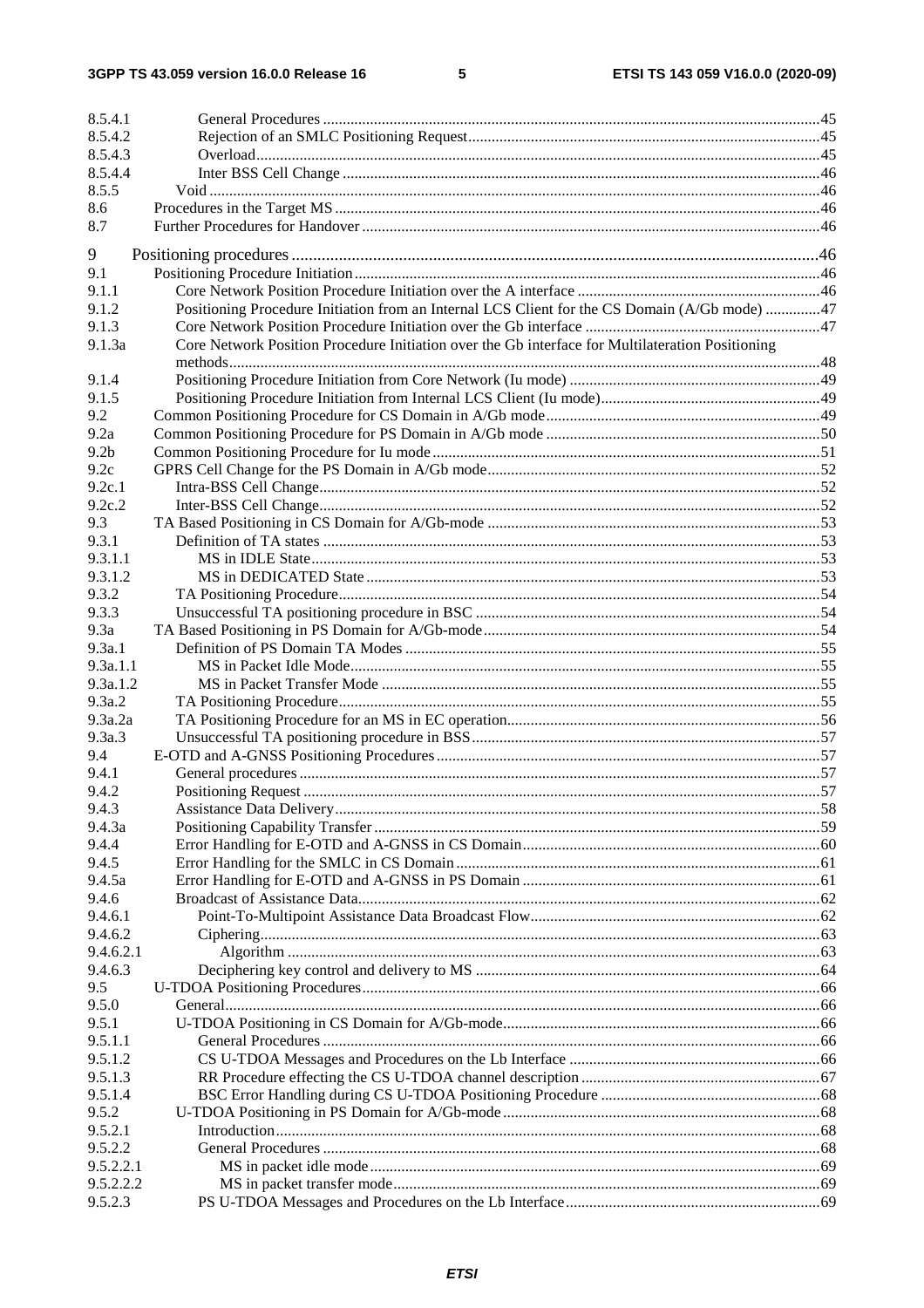| 10<br>10.1<br>10.2<br><b>Annex A (informative):</b> | 9.5.2.4   |  |
|-----------------------------------------------------|-----------|--|
|                                                     | 9.5.2.5   |  |
|                                                     | 9.6       |  |
|                                                     | 9.6.1     |  |
|                                                     | 9.6.2     |  |
|                                                     | 9.6.2.1   |  |
|                                                     | 9.6.2.2   |  |
|                                                     | 9.6.2.3   |  |
|                                                     | 9.6.2.4   |  |
|                                                     | 9.6.2.4.1 |  |
|                                                     | 9.6.2.4.2 |  |
|                                                     | 9.6.3     |  |
|                                                     | 9.6.3.1   |  |
|                                                     | 9.6.3.2   |  |
|                                                     | 9.6.3.3   |  |
|                                                     | 9.6.3.4   |  |
|                                                     |           |  |
|                                                     |           |  |
|                                                     |           |  |
|                                                     |           |  |
|                                                     |           |  |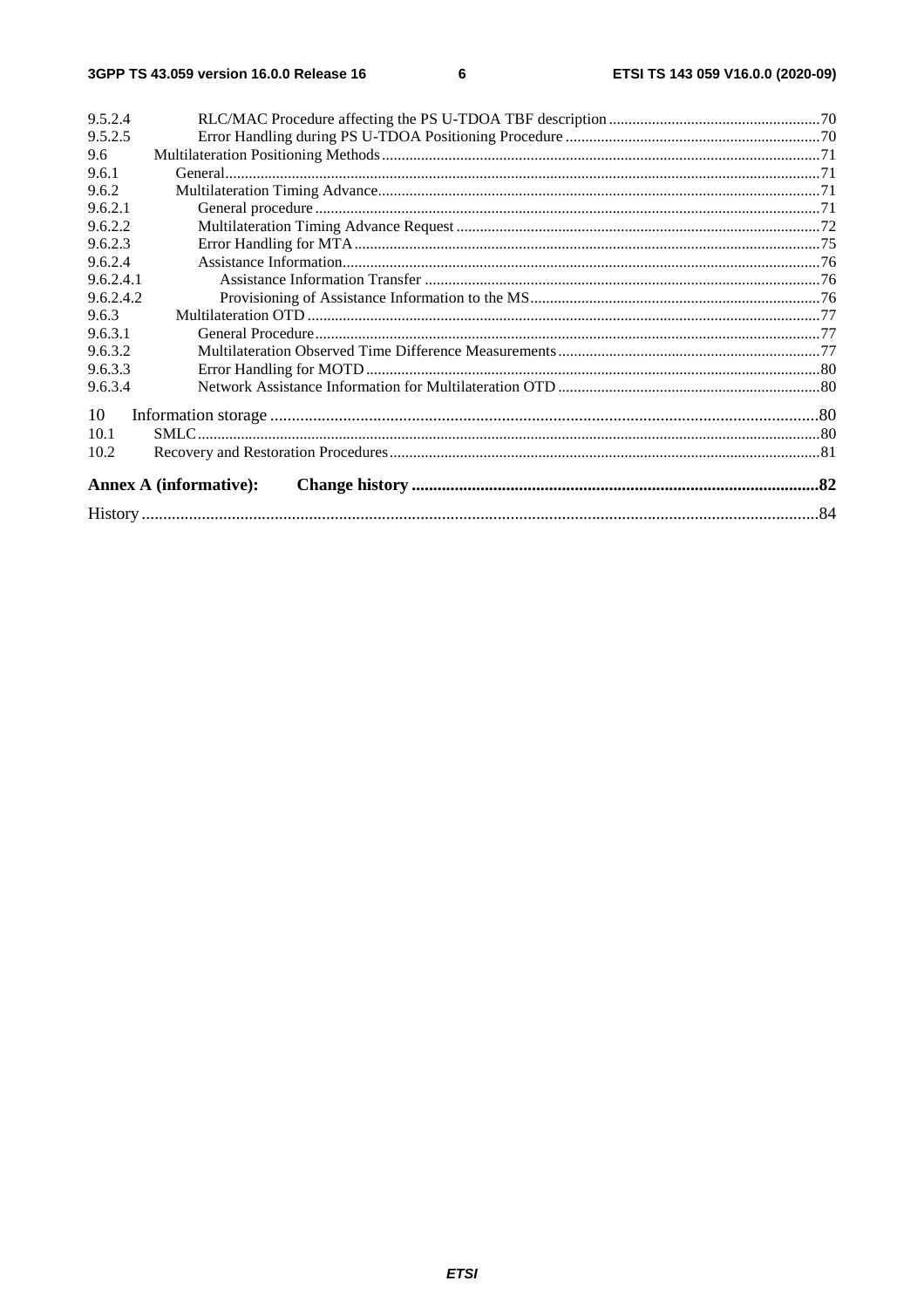# Foreword

This Technical Specification has been produced by the 3<sup>rd</sup> Generation Partnership Project (3GPP).

The contents of the present document are subject to continuing work within the TSG and may change following formal TSG approval. Should the TSG modify the contents of the present document, it will be re-released by the TSG with an identifying change of release date and an increase in version number as follows:

Version x.y.z

where:

- x the first digit:
	- 1 presented to TSG for information;
	- 2 presented to TSG for approval;
	- 3 or greater indicates TSG approved document under change control.
- y the second digit is incremented for all changes of substance, i.e. technical enhancements, corrections, updates, etc.
- z the third digit is incremented when editorial only changes have been incorporated in the document.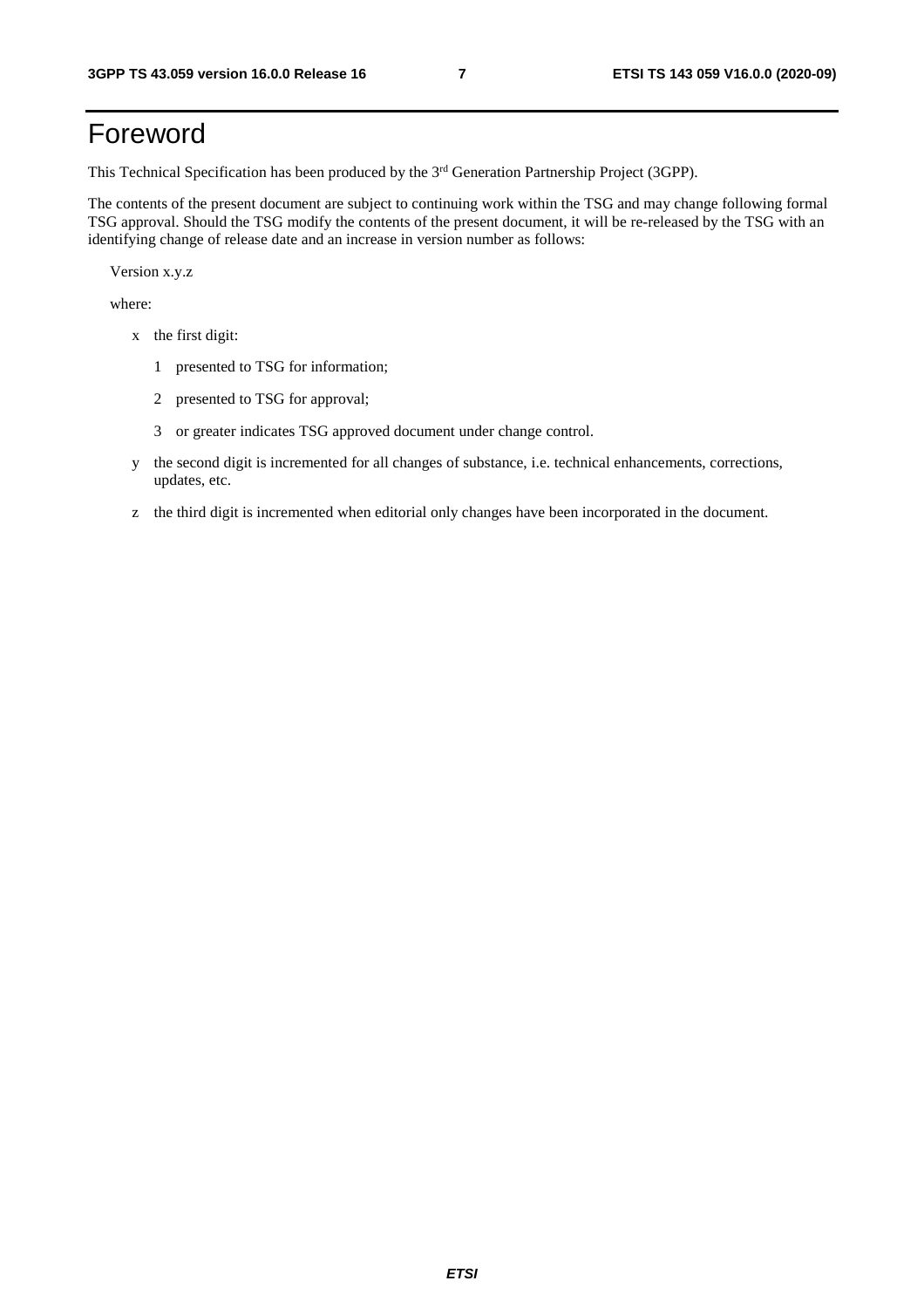# 1 Scope

The present document specifies the stage 2 of the LoCation Services (LCS) feature in GERAN, which provides the mechanisms to support mobile location services for operators, subscribers and third party service providers.

The purpose of this stage 2 specification is to define the GERAN LCS architecture, functional entities and operations to support location methods. This description is confined to the aspects of LCS within the GERAN and does not define nor describe the LCS entities or operations within the Core Network.

Location Services may be considered as a network provided enabling technology consisting of standardised service capabilities, which enable the provision of location applications. The application(s) may be service provider specific. The description of the numerous and varied possible location applications which are enabled by this technology are outside the scope of the present document. However, clarifying examples of how the functionality being described may be used to provide specific location services may be included.

This stage 2 specification covers the GERAN LCS functional model and entities, the location methods, state descriptions, and message flows.

# 2 References

The following documents contain provisions which, through reference in this text, constitute provisions of the present document.

- References are either specific (identified by date of publication, edition number, version number, etc.) or non-specific.
- For a specific reference, subsequent revisions do not apply.
- For a non-specific reference, the latest version applies. In the case of a reference to a 3GPP document (including a GSM document), a non-specific reference implicitly refers to the latest version of that document *in the same Release as the present document*.
- [1] 3GPP TR 21.905: "Vocabulary for 3GPP Specifications".
- [2] 3GPP TS 22.071: "Location Services (LCS); Service description Stage 1".
- [3] 3GPP TS 22.101: "Service aspects; Service principles".
- [4] 3GPP TS 23.007: "Restoration procedures".
- [5] 3GPP TS 23.032: "Universal Geographical Area Description (GAD)".
- [6] 3GPP TS 23.041: "Technical realization of Cell Broadcast Service (CBS)".
- [7] 3GPP TS 23.271: "Functional stage 2 description of location services".
- [8] 3GPP TS 24.008: "Mobile Radio Interface Layer 3 specificiation; Core Network Protocols; Stage 3".
- [9] 3GPP TS 24.030: "Location Services (LCS); Supplementary service operations; Stage 3".
- [10] 3GPP TS 24.080: "Mobile radio Layer 3 Supplementary Services specification; Formats and coding".
- [11] 3GPP TS 43.051: "GSM/EDGE Radio Access Network (GERAN) overall description; Stage 2".
- [12] 3GPP TS 44.006: "Mobile Station Base Station System (MS BSS) interface; Data Link (DL) layer specification".
- [13] 3GPP TS 44.012: "Short Message Service Cell Broadcast (SMSCB) Support on the Mobile Radio Interface".
- [14] 3GPP TS 44.018: "Mobile radio interface layer 3 specification; Radio Resource Control Protocol".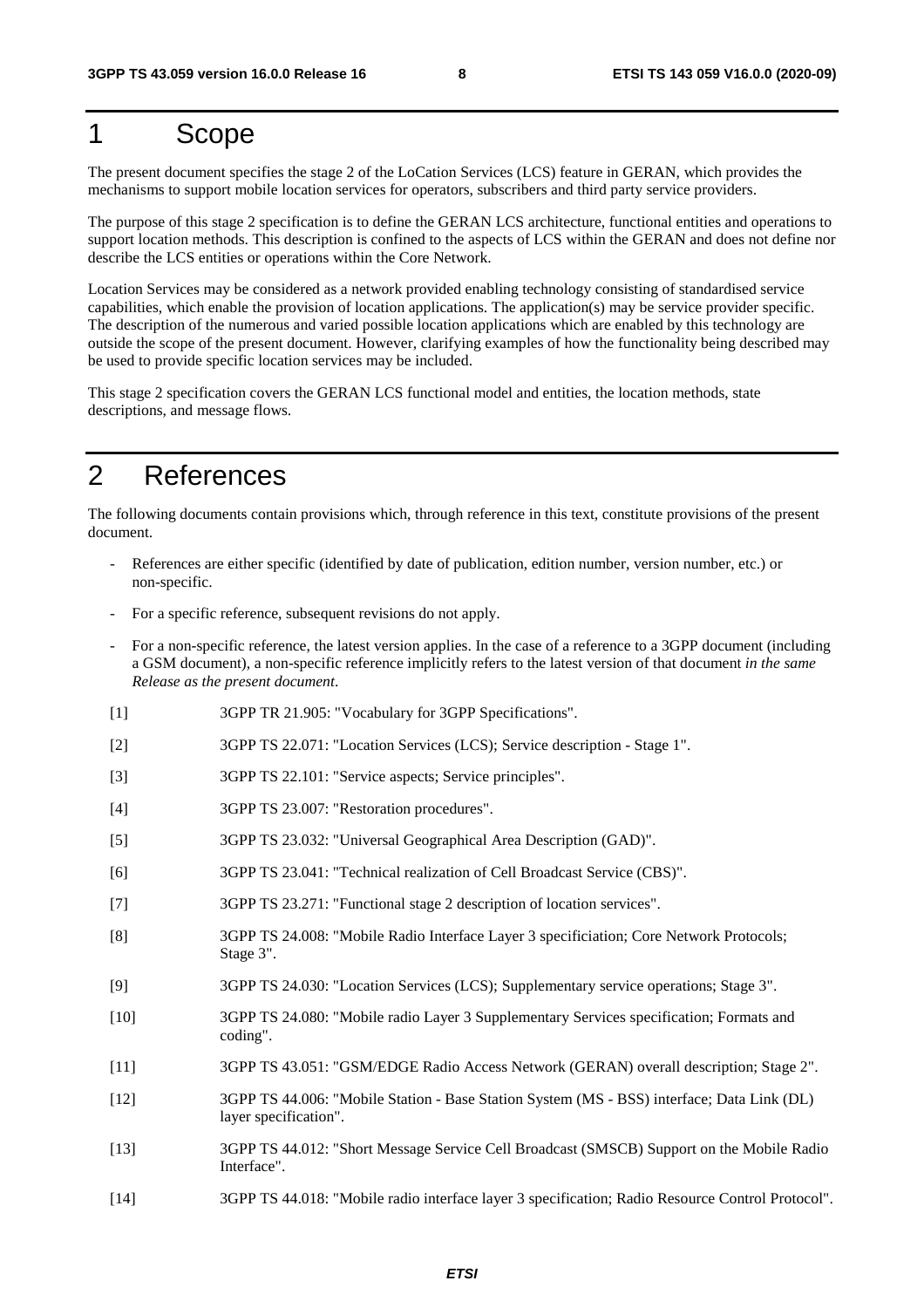- [15] 3GPP TS 44.031: "Location Services (LCS); Mobile Station (MS) Serving Mobile Location Centre (SMLC) Radio Resource LCS Protocol (RRLP)".
- [16] 3GPP TS 44.035: "Location Services (LCS); Broadcast Network Assistance for Enhanced Observed Time Difference (E-OTD) and Global Positioning System (GPS) Positioning Methods".
- [17] 3GPP TS 44.071: "Location Services (LCS); Mobile Radio Interface Layer 3 Location Services (LCS) specification".
- [18] 3GPP TS 48.008: "Mobile-services Switching Centre Base Station System (MSC BSS) interface; Layer 3 specification".
- [19] 3GPP TS 48.031: "Location Services (LCS); Serving Mobile Location Centre Serving Mobile Location Centre (SMLC - SMLC); SMLCPP specification".
- [20] 3GPP TS 48.058: "Base Station Controller Base Transceiver Station (BSC BTS) interface; Layer 3 specification".
- [21] 3GPP TS 48.071: "Serving Mobile Location Center Base Station System (SMLC-BSS) interface; Layer 3 specification".
- [22] 3GPP TS 49.031: "Location Services (LCS); Base Station System Application Part LCS Extension (BSSAP-LE)".
- [23] TIA/EIA/IS-J-STD-036 (2000): "Emergency Services Data Communications".
- [24] 3GPP TS 48.016: "General Packet Radio Service (GPRS); Base Station System (BSS) Serving GPRS Support Node (SGSN) interface; Network Service".
- [25] 3GPP TS 48.018: "General Packet Radio Service (GPRS); Base Station System (BSS) Serving GPRS Support Node (SGSN); BSS GPRS Protocol (BSSGP)".
- [26] 3GPP TS 44.064: "Mobile Station Serving GPRS Support Node (MS-SGSN) Logical Link Control (LLC) layer specification".
- [27] 3GPP TS 23.060: "General Packet Radio Service (GPRS); Service description; Stage 2".
- [28] 3GPP TS 44.060: "General Packet Radio Service (GPRS); Mobile Station (MS) Base Station System (BSS) interface; Radio Link Control/Medium Access Control (RLC/MAC) protocol".
- [29] 3GPP TS 25.410: "UTRAN Iu Interface: General Aspects and Principles".
- [30] 3GPP TS 25.411: "UTRAN Iu Interface Layer 1".
- [32] 3GPP TS 25.412: "UTRAN Iu Interface signalling transport".
- [33] 3GPP TS 25.413: "UTRAN Iu Interface RANAP signalling".
- [34] **Void.**
- [35] IETF STD 51, RFC 1661(07/1994): "The Point-To-Point Protocol (PPP)".
- [36] IETF STD 51, RFC 1662(07/1994): "PPP in HDLC-like Framing".
- [37] **IETF RFC 2507(02/1999): "IP header compression".**
- [38] IETF RFC 1990(07/1994): "The PPP Multilink Protocol (MP)".
- [39] IETF RFC 2686(09/1999): "The Multi-Class Extension to Multi-Link PPP".
- [40] IETF RFC 2509(02/1999): "IP Header Compression over PPP".
- [41] 3GPP TS 43.064: "General Packet Radio Service (GPRS); Overall description of the GPRS radio interface; Stage 2".
- [42] 3GPP TS 45.010: "Radio subsystem synchronization".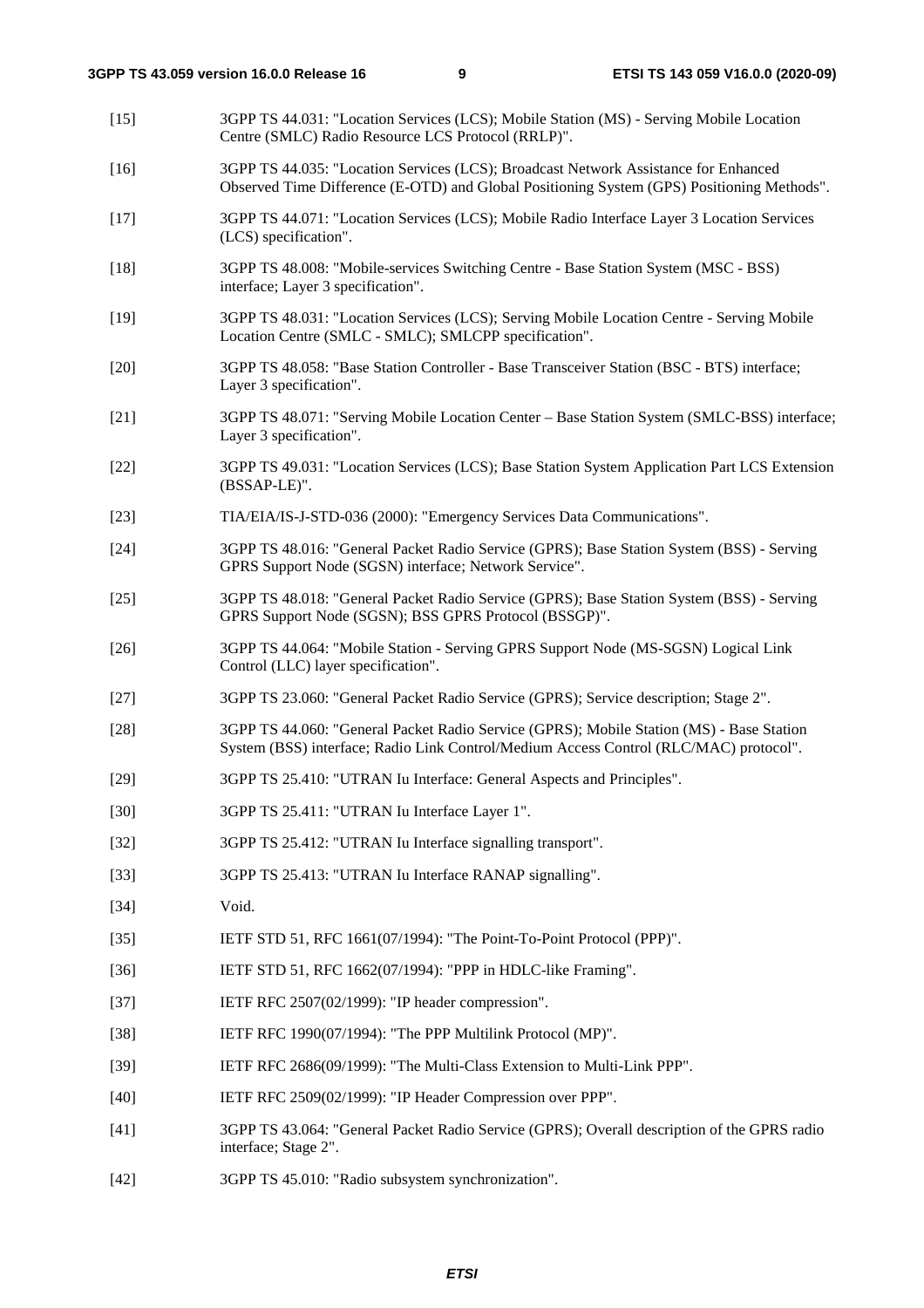[43] 3GPP TS 43.020. "Security related network functions".

# 3 Definitions and abbreviations

### 3.1 Definitions

For the purposes of the present document the following terms and definitions apply and the terms and definitions given in 3GPP TS 22.101.

**A/Gb mode:** see 3GPP TS 43.051 [11].

**Coverage Class**: see 3GPP TS 43.064 [41].

**EC-GSM-IoT**: see 3GPP TS 43.064 [41].

**EC operation**: see 3GPP TS 43.064 [41].

**Iu mode:** see 3GPP TS 43.051 [11].

**LCS (LoCation Services):** LCS is a service concept in system standardisation. LCS specifies all the necessary network elements and entities, their functionality, interfaces, as well as communication messages, necessary to implement the positioning functionality in a cellular network.

NOTE 1: LCS does not specify any location based (value added) services except locating of emergency calls.

**LCS Client:** software and/or hardware entity that interacts with a LCS Server for the purpose of obtaining location information for one or more Mobile Stations. LCS Clients subscribe to LCS in order to obtain location information. LCS Clients may or may not interact with human users. The LCS Client is responsible for formatting and presenting data and managing the user interface (dialogue). The LCS Client may reside in the Mobile Station (MS).

**LCS Server:** software and/or hardware entity offering LCS capabilities. The LCS Server accepts requests, services requests, and sends back responses to the received requests. The LCS server consists of LCS components, which are distributed to one or more PLMN and/or service provider.

**Location Estimate:** geographic location of an MS and/or valid Mobile Equipment (ME), expressed in latitude and longitude data. The Location Estimate shall be represented in a well-defined universal format. Translation from this universal format to another geographic location system may be supported, although the details are considered outside the scope of the primitive services.

**Location Request**: request for a Location Estimate and optionally a Velocity Estimate.

**Mobile Assisted positioning:** any mobile centric positioning method (e.g. E-OTD, A-GNSS) in which the MS provides position measurements to the network for computation of a location estimate by the network. The network may provide assistance data to the MS to enable position measurements and/or improve measurement performance.

**Mobile Based positioning:** any mobile centric positioning method (e.g. E-OTD, A-GNSS) in which the MS performs both position measurements and computation of a location estimate and where assistance data useful or essential to one or both of these functions is provided to the MS by the network. Position methods where an MS performs measurements and location computation without network assistance data are not considered within this category.

**Mobile Station:** consists of Mobile or User Equipment (ME or MS) with a valid SIM or USIM attached.

Positioning (*/location detecting*): positioning is a functionality, which detects a geographical location (of e.g. a mobile terminal).

**Positioning technology (/locating technology):** technology or system concept including the specifications of RF interfaces, data types, etc. to process the estimation of a geographical location, e.g. A-GNSS and E-OTD.

**Radio Interface Timing:** Comprise Absolute Time Differences (ATDs) or Real Time Differences (RTDs) of the signals transmitted by Base Stations, where timing differences are measured relative to either some absolute time difference (ATD) or the signals of another Base Station (RTD).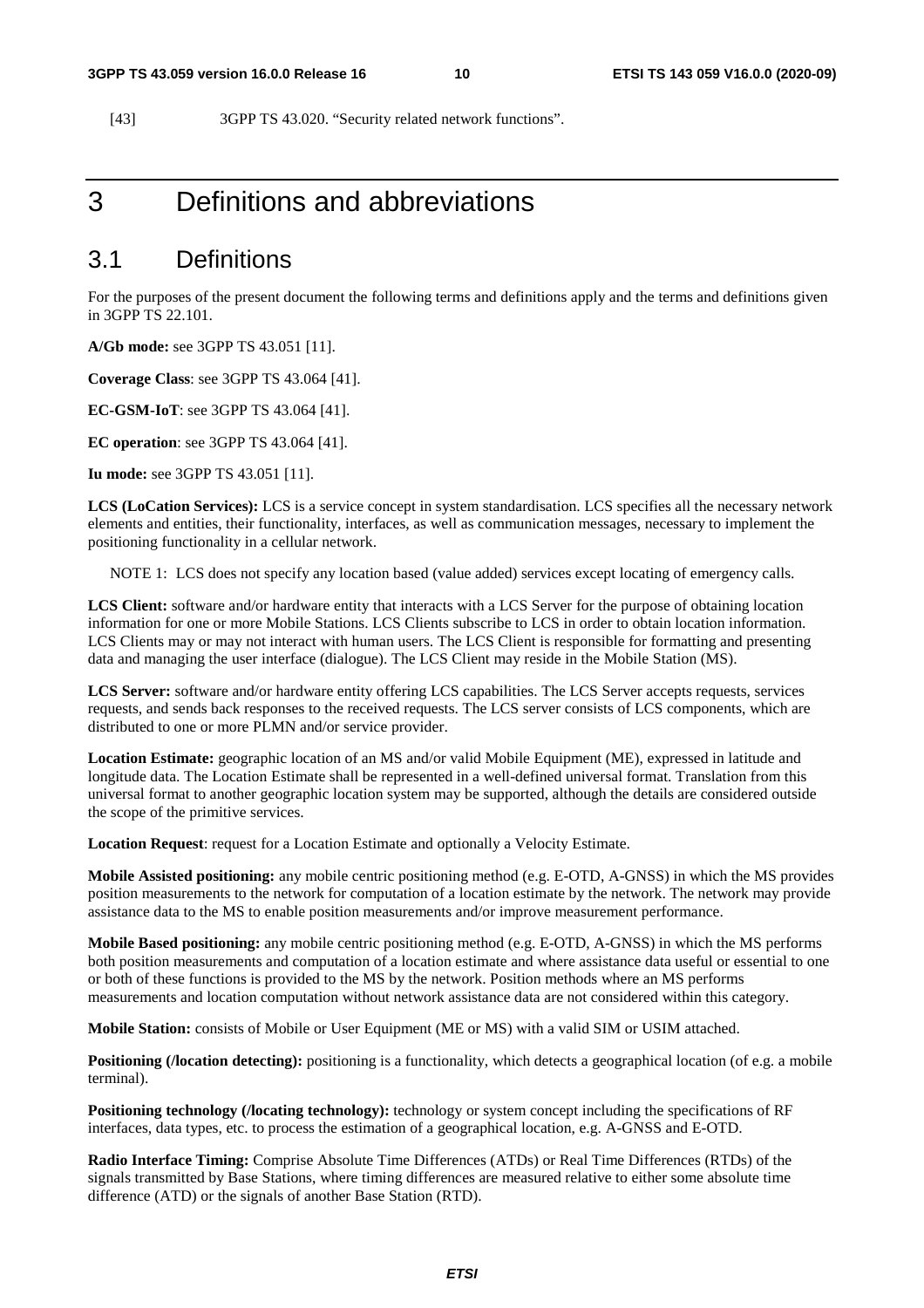**RRLP maximum PDU size:** maximum PDU size for the RRLP protocol, which is 242 octets.

**RRLP pseudo-segmentation:** use of several RRLP data messages to deliver a large amount of information.

**Target MS:** Mobile Station being positioned.

**Type A LMU:** accessed exclusively over the air interface (Um interface): there is no wired connection to any other network element.

**Type B LMU:** is accessed over the Abis interface from a BSC. The LMU may be either a standalone network element addressed using some pseudo-cell ID or connected to or integrated in a BTS.

**Velocity Estimate:** speed and bearing of an MS and/or valid Mobile Equipment (ME), expressed as speed in kilometres per hour and bearing in degrees measured clockwise from North.

NOTE 2: Abis interface is beyond the scope of the present document.

### 3.2 Abbreviations

For the purposes of the present document, the following abbreviations and the abbreviations given in 3GPP TS 21.905 apply.

| $2G-$           | <b>Second Generation</b>                               |
|-----------------|--------------------------------------------------------|
| $3G -$          | <b>Third Generation</b>                                |
| A               | Interface between GERAN BSS and MSC                    |
| A-GNSS          | <b>Assisted GNSS</b>                                   |
| $A-GPS$         | <b>Assisted GPS</b>                                    |
| <b>ATD</b>      | <b>Absolute Time Difference</b>                        |
| <b>BDS</b>      | BeiDou Navigation Satellite System                     |
| <b>BSSLAP</b>   | <b>Base Station System Application Part</b>            |
| <b>BSSAP-LE</b> | Base Station System Application Part LCS Extension     |
| CBC-BSC         | Interface between CBC and BSC                          |
| CBC-SMLC        | Interface between CBC and SMLC                         |
| D-GPS           | Differential GPS                                       |
| E-OTD           | <b>Enhanced Observed Time Difference</b>               |
| <b>GNSS</b>     | Global Navigation Satellite System (e.g. GPS, Galileo) |
| Iu              | Interface between GERAN BSS and 3G Core Network        |
| Iu-cs           | Interface between GERAN BSS and 3G MSC                 |
| Iu-ps           | Interface between GERAN BSS and 3G SGSN                |
| Gb              | Interface between GERAN BSS and SGSN                   |
| L <sub>b</sub>  | Interface between SMLC and BSC                         |
| <b>LCCF</b>     | <b>Location Client Control Function</b>                |
| <b>LCF</b>      | <b>Location Client Function</b>                        |
| LSBcF           | <b>Location System Broadcast Function</b>              |
| <b>LSCF</b>     | <b>Location System Control Function</b>                |
| <b>LSOF</b>     | <b>Location System Operation Function</b>              |
| <b>MTA</b>      | Multilateration Timing Advance                         |
| PCF             | <b>Position Calculation Function</b>                   |
| <b>PRCF</b>     | Positioning Radio Co-ordination Function               |
| <b>PRRM</b>     | Positioning Radio Resource Management                  |
| <b>PSMF</b>     | Positioning Signal Measurement Function                |
| <b>RIT</b>      | Radio Interface Timing                                 |
| <b>RRLP</b>     | Radio Resource Link Protocol                           |
| <b>RTD</b>      | <b>Real Time Difference</b>                            |
| <b>SMSCB</b>    | <b>Short Message Service Cell Broadcast</b>            |
| <b>SMLCPP</b>   | Serving Mobile Location Center Peer Protocol           |
| TA              | <b>Timing Advance</b>                                  |
| <b>UDT</b>      | <b>SCCP</b> Unitdata message                           |
| Um              | <b>GERAN Air Interface</b>                             |
| <b>UTC</b>      | <b>Universal Coordinated Time</b>                      |
| <b>U-TDOA</b>   | <b>Uplink Time Difference of Arrival</b>               |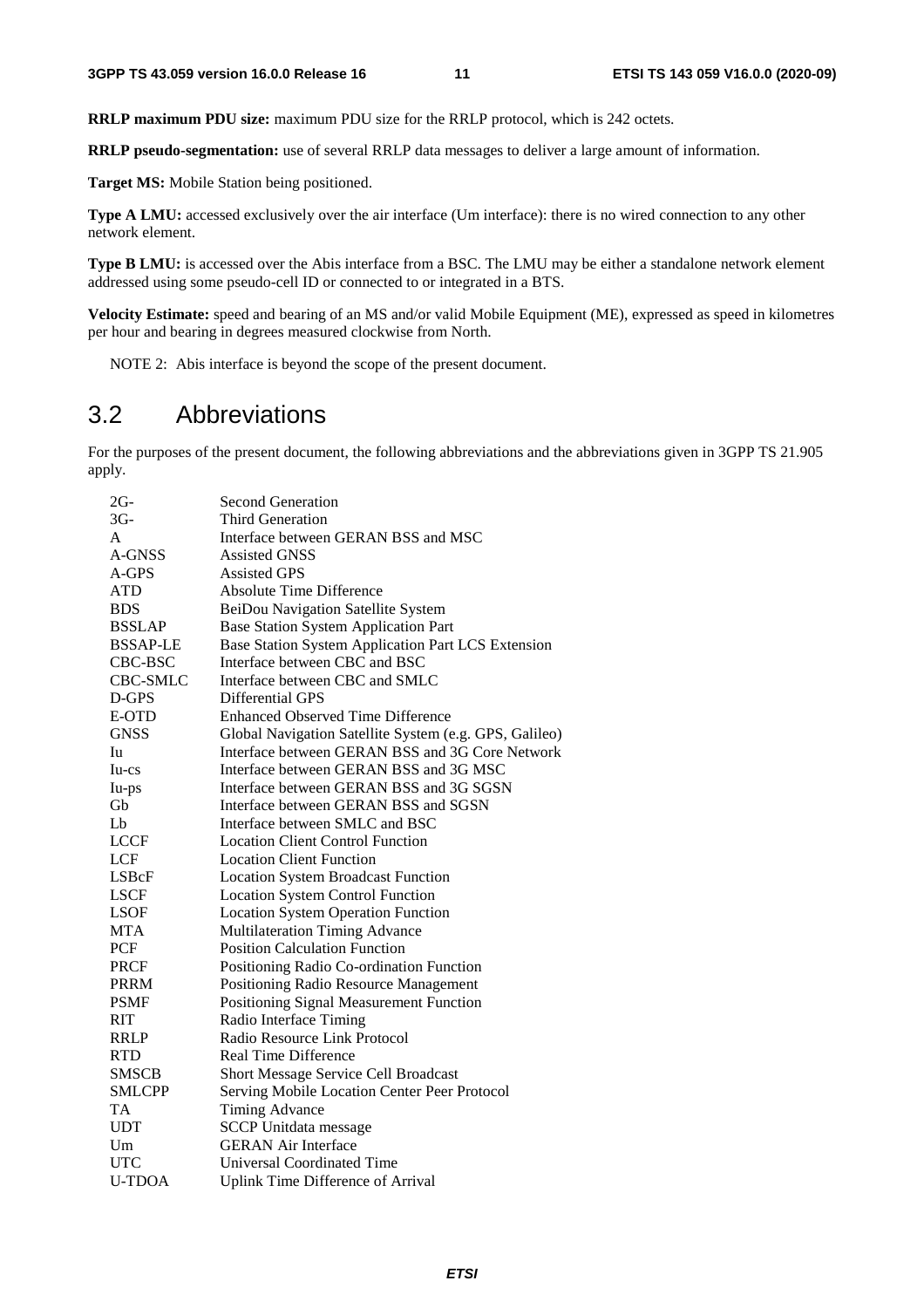# 4 Main concepts

A general description of location services and the service requirements is given in the specification 3GPP TS 22.071. By measuring radio signals the capability to determine the geographic location of the mobile station (MS) shall be provided. The location information may be requested by and reported to a client (application) associated with the MS, or by a client within or attached to the Core Network. The location information may also be utilised internally by GERAN, for example to support features such as home location billing. The location information shall be reported in standard formats, such as those for cell based or geographical coordinates of the location of the MS.

It shall be possible for the majority of the MS (active or idle) within a network to use the feature without compromising the radio transmission or signalling capabilities of the GERAN.

Five positioning mechanisms are supported for LCS: Timing Advance (TA), Enhanced Observed Time Difference (E-OTD), Global Navigation Satellite System (GNSS) based positioning (A-GNSS), Uplink Time Difference Of Arrival (U-TDOA), and Multilateration based positioning.

### 4.1 Assumptions

- SMLC is either an integrated functionality in BSS or a standalone network element within GERAN.
- LMU is either an integrated functionality in BTS (Type B LMU) or a standalone network element (Type A LMU) where communication is over the Um interface.

### 4.2 Standard LCS Methods

#### 4.2.1 Timing Advance

The TA is based on the existing Timing Advance (TA) parameter. The TA value is known for the serving BTS. To obtain TA values in case the MS is in idle mode a special procedure, not noticed by the GSM subscriber (no ringing tone), is set up. The cell-ID of the serving cell and the TA is returned as the result of the TA.

TA may be used to assist all positioning mechanisms.

### 4.2.2 Enhanced Observed Time Difference (E-OTD) positioning mechanism

The E-OTD method is based on measurements in the MS of the Enhanced Observed Time Difference of arrival of bursts of nearby pairs of BTSs. For E-OTD measurement synchronization, normal and dummy bursts are used. When the transmission frames of BTSs are not synchronized, the network needs to measure the Real or Absolute Time Differences (RTDs or ATDs) between them. To obtain accurate trilateration, E-OTD measurements and, for non-synchronized BTSs, RTD or ATD measurements are needed for at least three distinct pairs of geographically dispersed BTSs. Based on the measured E-OTD values the location of MS can be calculated either in the network or in the MS itself, if all the needed information is available in MS.

### 4.2.3 Global Navigation Satellite System (GNSS) based positioning mechanism

Global Navigation Satellite System (GNSS) refers to satellite systems that are set up for positioning purposes. Systems belonging to this category, that are operational today or will be in the near future are e.g., GPS, Galileo, Satellite Based Augmentation Systems (SBAS), Modernized GPS, Quasi Zenith Satellite System (QZSS), GLONASS and BDS.

A mobile station with GNSS measurement capability may operate in an autonomous mode or in an assisted mode for example MS-assisted or MS-based mode. In autonomous mode MS determines its position based on signals received from GNSS without assistance from network. In assisted mode, MS receives assistance data from network. MS may support one or several GNSSs and the assistance data content may vary depending on this capability.

A-GNSS refers to a concept which supports several global navigation satellite systems and their different navigation signals, including e.g. GPS, Galileo, Satellite Based Augmentation Systems (SBAS), Modernized GPS, Quasi Zenith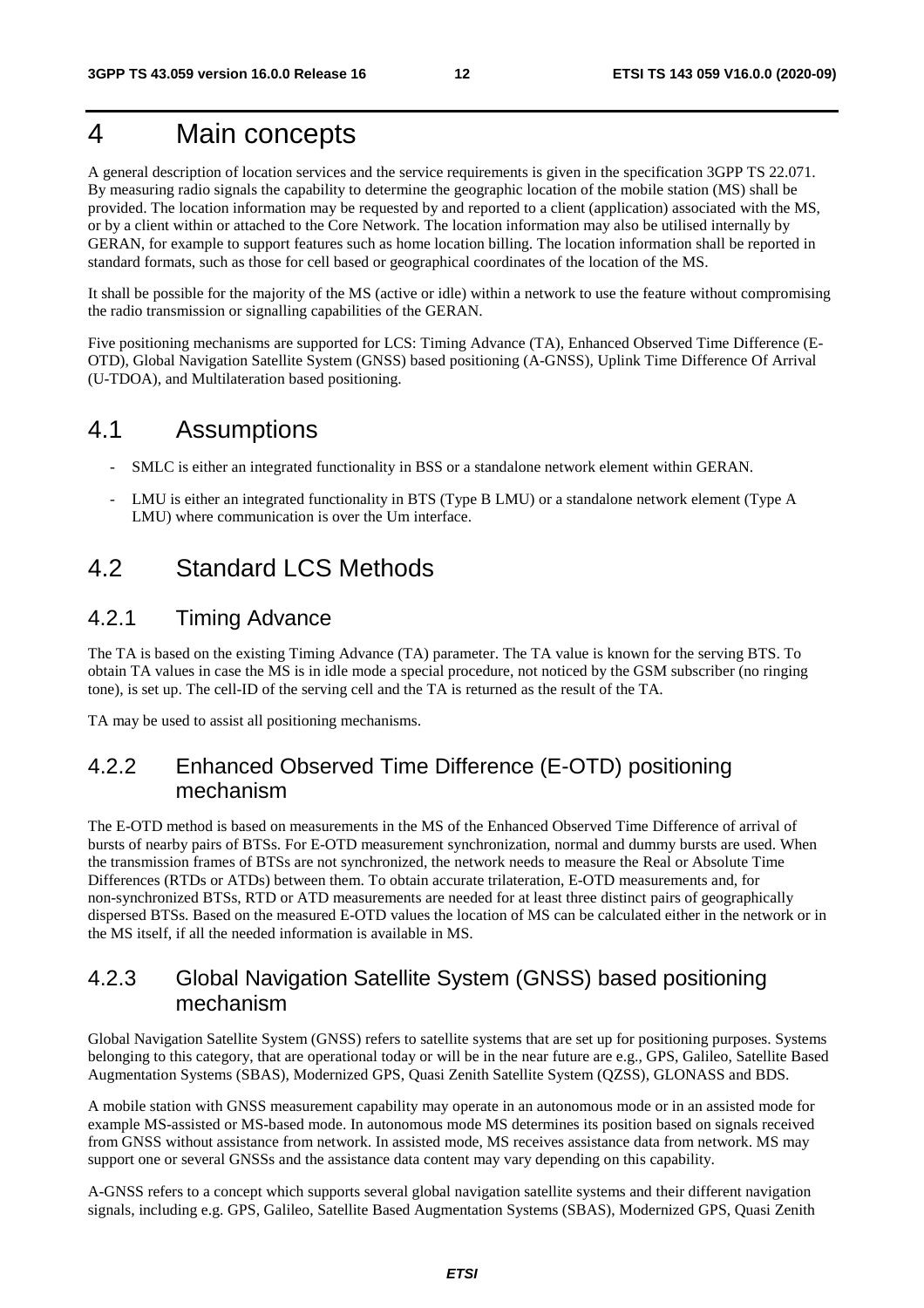Satellite System (QZSS), GLONASS and BDS. The assistance data shall enable combined usage of satellite signals belonging to different GNSS or simple usage of one GNSS system independently from the other.

### 4.2.4 Uplink Time Difference of Arrival (U-TDOA) positioning mechanism

The U-TDOA positioning method is based on network measurements of the Time Of Arrival (TOA) of a known signal sent from the mobile and received at three or more LMUs. The known signal is the normal bursts generated by a mobile while in the dedicated mode; either on the SDCCH or TCH. The method requires LMUs in the geographic vicinity of the mobile to be positioned to accurately measure the TOA of the bursts. Since the geographical coordinates of the measurement units are known, the mobile position can be calculated via hyperbolic trilateration. This method will work with existing mobiles without any modification.

### 4.2.5 Multilateration Positioning Methods

#### 4.2.5.1 Multilateration Timing Advance

This positioning method is based on one or more BSS acquiring Timing Advance (TA) information from a set of cells selected by the MS wherein the MS is triggered to perform MTA as a result of receiving a RRLP message from an SMLC indicating the MTA positioning method is to be used (see sub-clause 9.6.2). The MS sends a Multilateration access request in each of the cells it selects for performing the Multilateration Timing Advance procedure.

### 4.2.5.2 Multilateration OTD

This positioning method is based on measurements in the MS of the Observed Time Difference of arrival of bursts of a set of nearby BTSs relative to the serving BTS and reporting of these measurements to the serving BTS, similar as for the E-OTD positioning method, see subclause 4.2.2. The network provides assistance information to the MS about the co-sited neighbour cells to optimise the OTD measurements at MS. No LMUs are required for this positioning method. Based on the measured Multilateration OTD values and timing advance estimated with the serving base station, the location of the MS is calculated in the network.

# 5 GERAN LCS Architecture

Figure 1 shows the general arrangement of the Location Service feature. This illustrates, generally, the relation of LCS Clients and servers in the core network with the GERAN. The definition and operation of LCS entities operating in the core network is outside the scope of the present document. The LCS entities within the GERAN communicate with the Core Network (CN) across the A, Gb and Iu interfaces.

Communication among the GERAN LCS entities makes use of the messaging and signalling capabilities of the GERAN.

As part of their service or operation, the LCS Clients may request the location information of Mobile Station. There may be more than one LCS client. These may be associated with the core network, associated with the GERAN, operated as part of a MS application or accessed by the MS through its access to an application (e.g. through the Internet).

Within the GERAN, the BSC receives authenticated requests for LCS information from the core network across the A, Gb or Iu interface and passes these to the SMLC. The SMLC may be a standalone network element or functionality that is integrated to the BSC. LCS entities then manage the GERAN resources, including the base station, the LMU, the MS and calculation functions, to estimate the location of the MS and return the result to the Core Network.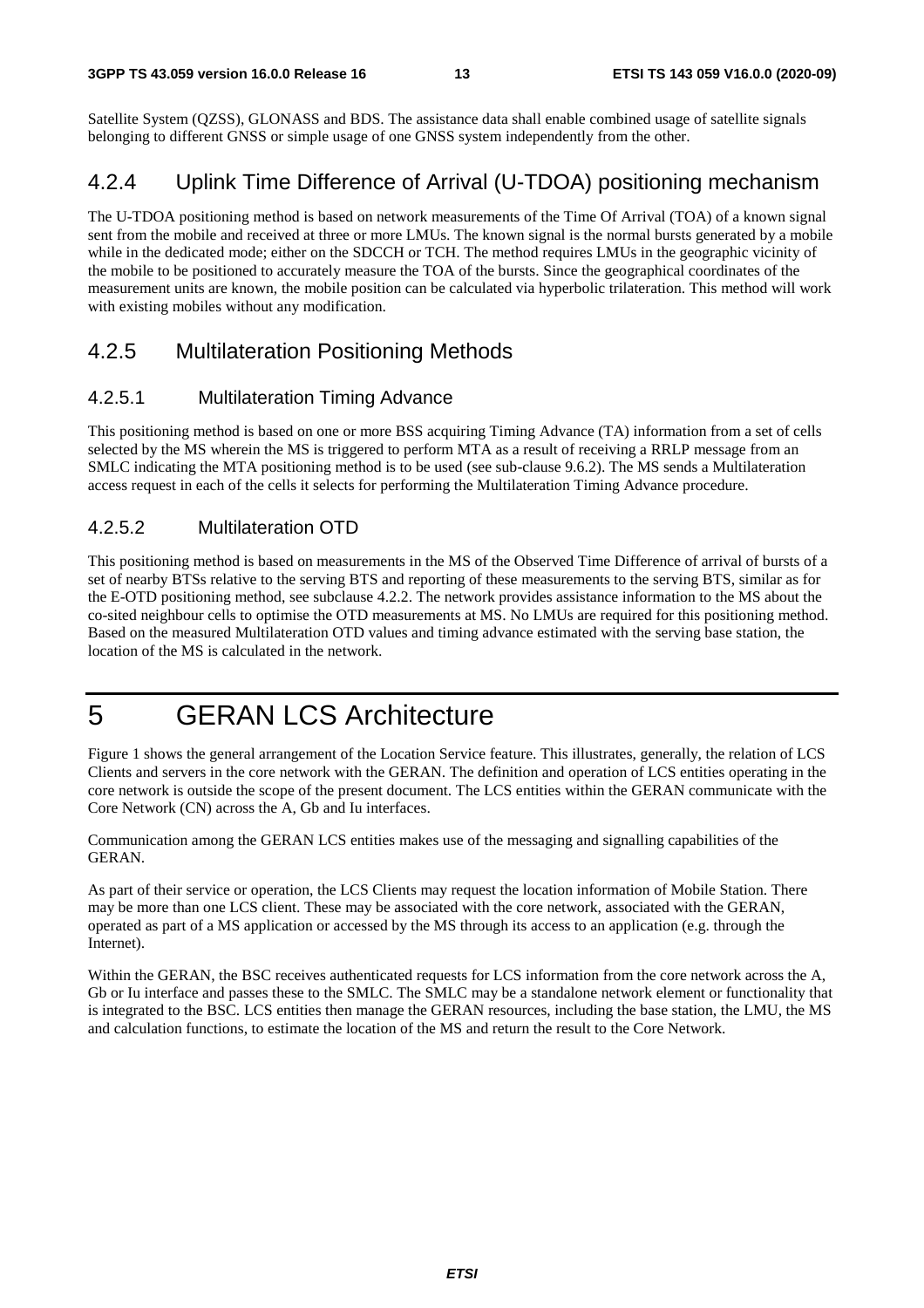

**Figure 1: Functional LCS Architecture in GERAN** 

# 5.1 LCS Operations

The schematic functional description of LCS operations is defined in figure 2.

Upon request from the LCS entities or for internal operations, the GERAN LCS functional entities will:

- request measurements, typically from the MS and/or one or more BTS radio apparatus;
- send the measurement results to the appropriate calculating function within GERAN;
- receive the result from the calculating function within GERAN;
- send the results to the LCS entities in the core network or to application entities within GERAN.

In the event that the client is internal to GERAN the request may be made directly to the GERAN LCS entities as the internal clients are considered to be "pre-authorised".

As part of its operation, the GERAN LCS calculating function may require additional information. This may be obtained by the function directly by communication with a database, or it may be through a request to GERAN LCS entities that will mediate the request and return of information from the appropriate database (or databases if more than one is needed to fulfil the requests).

There may possibly also be available independent information that is able to supply the location information directly, or may be able to supply auxiliary information to the calculation function. The GERAN LCS co-ordination function, as part of its activity to supervise the location process, may query the MS or other elements of the GERAN to determine their capabilities and use this information to select the mode of operation.

This general operation is outlined in the following (generic) sequence diagram Figure 2. This figure is not intended to show the complete LCS operation for GERAN, but to simply to outline the basis for operation. Location measurements may continually be taken in the background.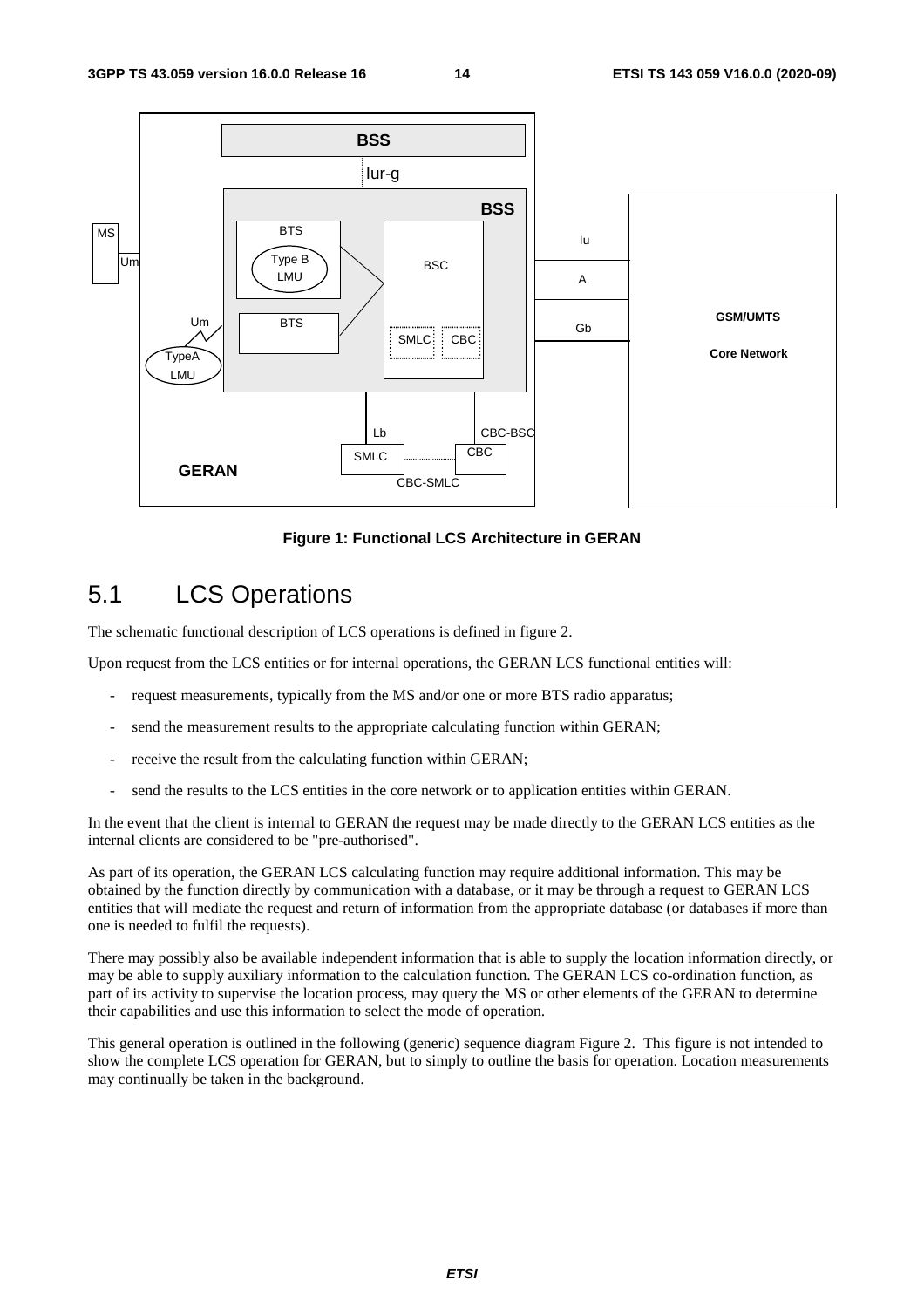

**Figure 2: General sequence for LCS operation**

# 5.2 High-Level Functions

Several functional groupings may be defined to describe the LCS. These groupings occur in both the Core Network and the GERAN. The overall LCS functional grouping is described in the system stage 2, 3GPP TS 23.271. Each grouping encompasses a number of functional components and functions.

The functions within the GERAN are described in more detail in the following clauses of the present document.

Within GERAN the functional entities may be grouped as follows:

- the Internal Client group;
- the GERAN System Handling group;
- the Positioning group.

The LCS functional diagram shown in figure 3 depicts the interaction of the LCS functional entities within the GERAN. The GERAN uses the various LCS components to provide the target MS Location Information to the internal LCS client.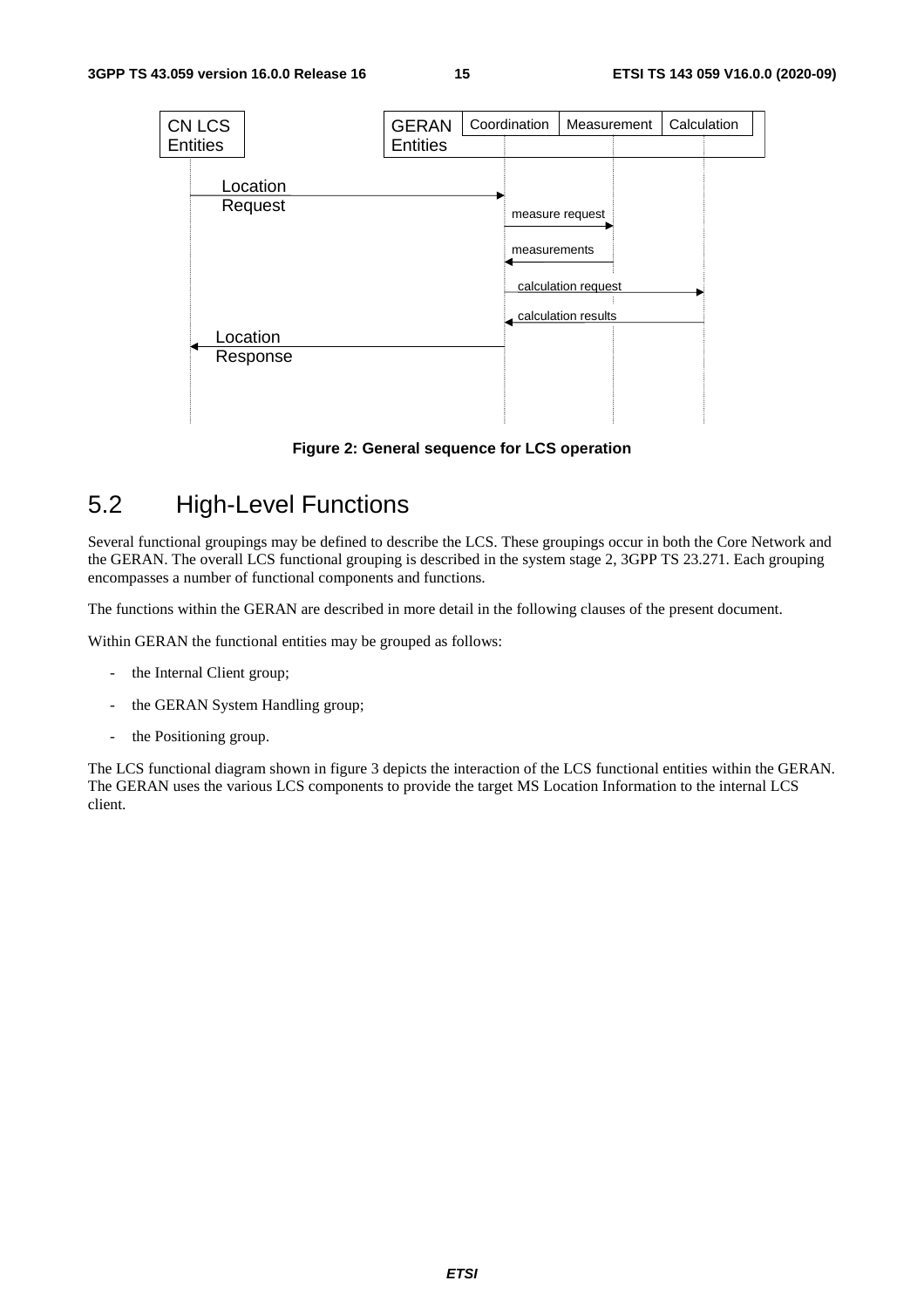

#### **Figure 3: GERAN LCS Capability Functional Diagram**

#### 5.2.1 Co-ordination, Measurement and Calculation Functions

These GERAN functions (including functions in the System handling and Positioning groups) provide the co-ordination, measurement and calculation functions needed to provide a location estimate. The functions interface with the requesting application and select the appropriate location method and speed of response. The functions co-ordinate the operations of the radio and measurement equipment to transmit the needed signals and to make the needed measurements. The functions may also access databases or other sources of information appropriate for the location method. The functions also provide the calculation functions appropriate for the location method to estimate the MS location and the accuracy of the report. The functions also may record information on the usage of the LCS that may be used for administrative purposes (e.g. forwarded to a billing function in the Core Network). If needed by the location method, the functions will ensure the broadcast of information and gather and update information concerning GERAN operating parameters (e.g. timing of BTS transmissions) needed for LCS operations.

These entities are mainly concerned with the location method, controlling the radio equipment and performing the calculations to determine the location and thus may be associated with the SMLC in the GERAN. These functions may receive location requests from either the core network or from applications internal to the GERAN.

These functions communicate with the core network across the A, Gb and Iu interfaces, and with the BTS and LMU and with the MS across the Um interface.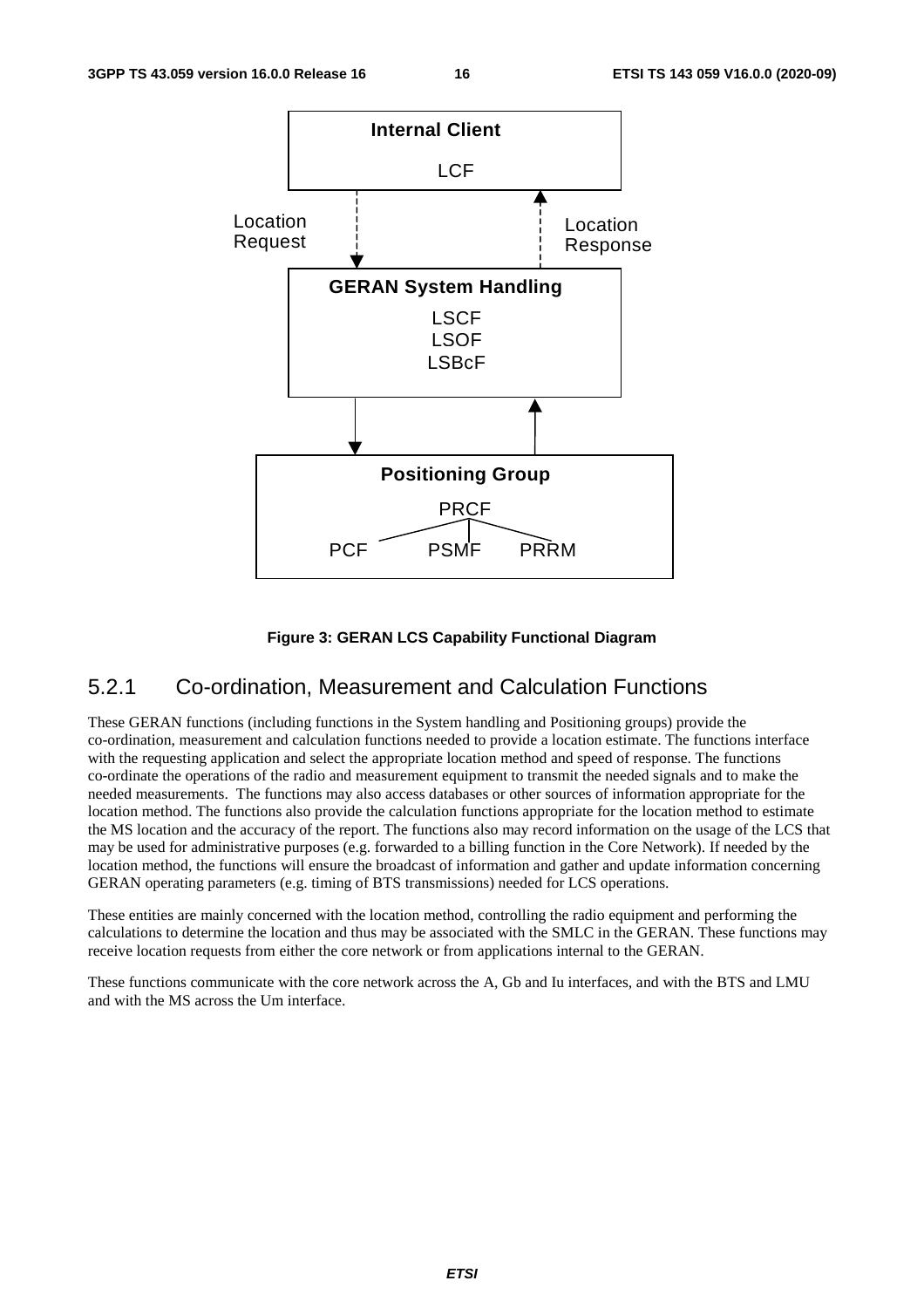# 5.3 GERAN LCS Functional Entities

### 5.3.1 Internal Client Group

#### 5.3.1.1 Internal GERAN Location Client Function (LCF)

The Location Client Function (LCF) represents a logical interface between the internal GERAN LCS applications and the LCS BSC Handling entities (e.g. the Location System Control Function (LSCF) in the BSC).

NOTE: There is not necessarily a requirement for a LCCF (Location Client Control Function) for the GERAN Internal Client as is described for external clients in the system stage 2 specification, 3GPP TS 23.271.

The GERAN may make use of location information for internal operations such as location assisted handover. In such a case, a LCF representing the internal GERAN LCS application may communicate with the LSCF to request and receive the location information.

### 5.3.2 GERAN System Handling group

### 5.3.2.1 GERAN Location System Control Function (LSCF)

The GERAN Location System Control Function is responsible for co-ordinating location requests. This function manages call-related and non-call-related location requests and allocates network resources for handling them. This function "insulates" the Location clients in the Core Network from the detailed operation of the location method in order that the GERAN may be used by several types of core network and with several location methods.

The LSCF provides flow control between simultaneous location requests. Simultaneous location requests must be queued in a controlled manner to account for priority requests (e.g. for Emergency Clients). The details of the flow control, priority selection and queuing are beyond the scope of the present document.

The LSCF will select the appropriate location method based on the availability of resources and parameters of the location request. The LSCF coordinates resources and activities needed to obtain data (e.g. base station geographic coordinates) needed for the location method. It also records LCS usage data for the location service request that may be passed to a Location System Recording Function (LSRF) or O&M function in the Core Network.

#### 5.3.2.2 GERAN Location System Operations Function (LSOF)

The Location System Operations Function (LSOF) is responsible for provisioning of data, location capabilities, data related to clients and subscription (LCS client data and MS data), fault management and performance management of LCS within the BSC.

An LSOF may be associated with each entity. The LSOF interacts with Internal (O&M) Clients for administration and maintenance of the data.

#### 5.3.2.3 Location System Broadcast Function (LSBcF)

The Location System Broadcast Function (LSBcF) provides broadcast capability. The LSBcF capability is only used when broadcast data is required for E-OTD or A-GNSS positioning methods. Broadcast information (such as the geographic coordinates of the base stations) may be required, for example, to support a Position Calculation Function (PCF) located in the mobile station. These broadcasts may also include other information (such as currently observable satellites) that may assist a MS in the use of external location services.

The information to be broadcast is selected based on the location techniques offered for use by the LCS and the needs of the MS. This broadcast information may be specially coded (i.e. encrypted) to ensure its availability only to subscribers of the service. The use of broadcasts or other methods for signalling to the MS may be selected based on the chosen location method.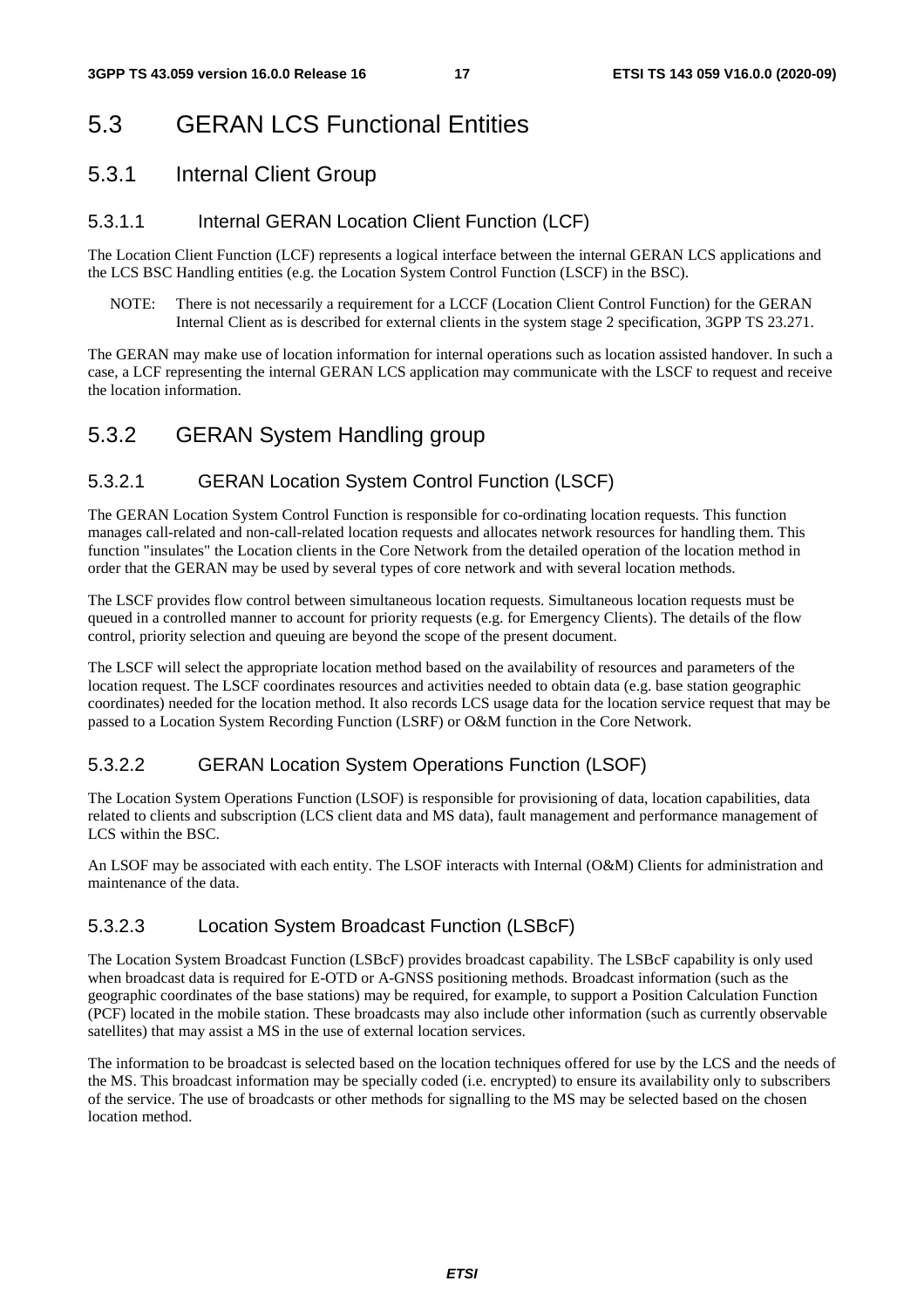The information to be broadcast includes for example:

#### **1. E-OTD Assistance:**

- Reference Time:
- Neighbour Channel Time Slot Scheme;
- Information about sectored neighbour channels;
- Neighbour channel 51 Multiframe Offset values;
- Neighbour channel BCC values;
- RTD Drift Factor values (ciphered if active);
- Neighbour channel RTD values (ciphered if active);
- Serving cell and neighbour cell location information (ciphered if active).

#### **2. A-GNSS Assistance Data:**

- Broadcasted assistance data may be the same as in A-GNSS point-to-point signalling.

#### 5.3.3 Positioning group

#### 5.3.3.1 GERAN Position Radio Co-ordination Function (PRCF)

The GERAN Position Radio Control Function manages a location request for a MS through overall co-ordination and scheduling of resources to perform location measurements. This function interfaces with the PSMF, the PRRM and the PCF. The PRCF determines the location method to be used based on the location request, the QoS, the capabilities of the GERAN, and the MS's capabilities. The PRCF also manages the needed radio resources through the PRRM. It determines which PSMFs are to be involved, what to measure, and obtains processed signal measurements from the PSMF.

Some location methods may involve measurements made at the MS. In this case the PRCF interfaces with the MS to obtain the measurements (or the location results if they have been determined by the MS). Some location methods may involve measurements or information from several sources, including radio units at several BTSs and involve a series of transmissions and receptions. The PRCF entity also provides ancillary measurements in case of network-assisted location method. Ancillary information may be extracted from navigating systems like GNSS.

The PRCF forwards the signal measurement data to the PCF.

It is the function of the PRCF to co-ordinate the sequence of activities and compensate for failures (if they occur) to provide the location estimate.

#### 5.3.3.2 GERAN Position Calculation Function (PCF)

The GERAN Position Calculation Function is responsible for calculating the location of the MS. This function applies an algorithmic computation on the collected signal measurements to compute the final location estimate and accuracy.

The PCF would also be responsible for calculating the speed and bearing of the MS when reported. This function applies an algorithmic computation on the collected signal measurements to compute the final velocity estimate and uncertainty.

It may obtain related data (e.g.: base station geographic coordinates) needed for the calculation. There may be more than one calculating function available within, or associated with, the calculation function of the GERAN.

The Position Calculation Function is also responsible for estimating the accuracy of the location estimate.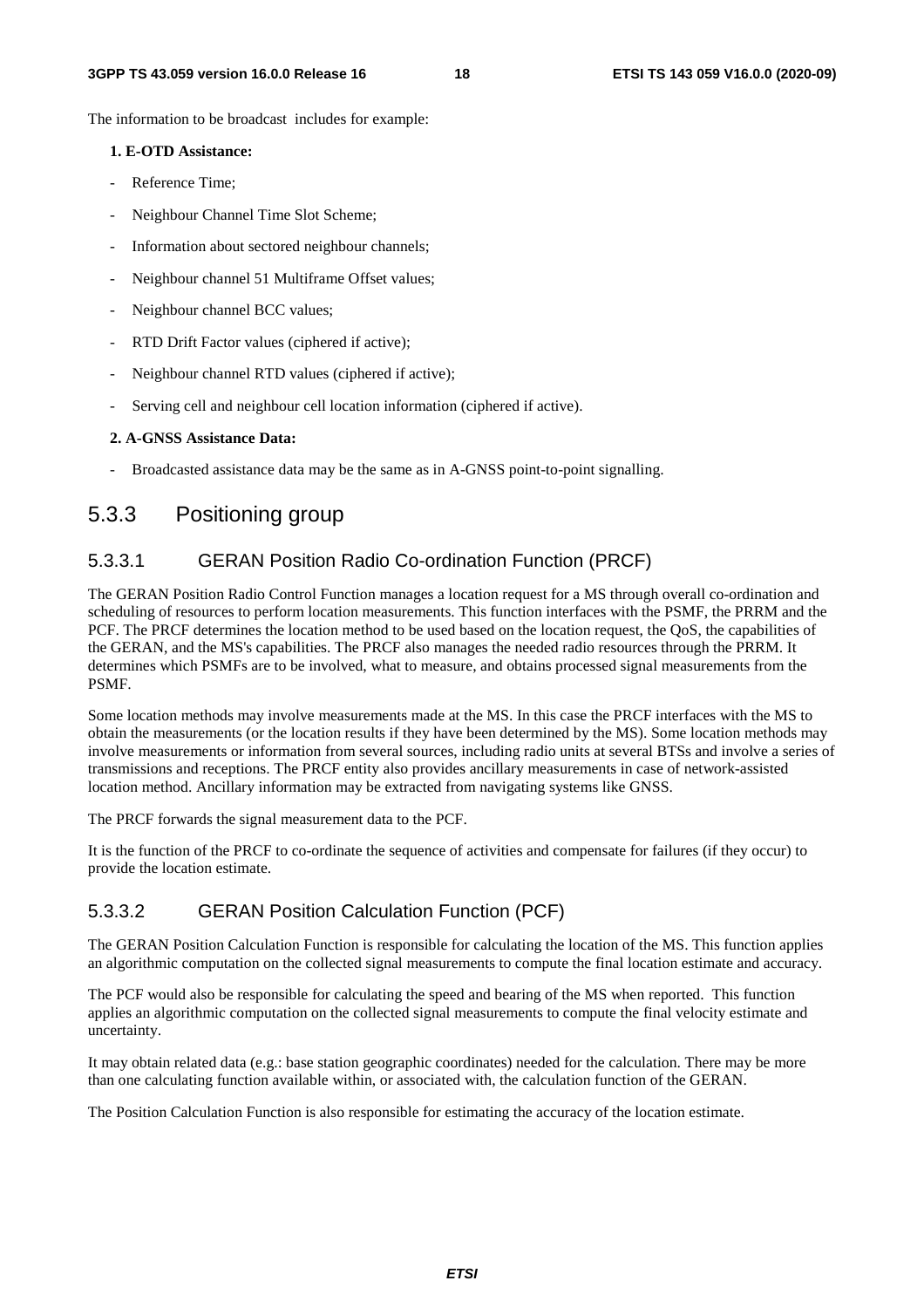#### 5.3.3.3 GERAN Position Signal Measurement Function (PSMF)

The GERAN Position Signal Measurement Function (PSMF) is responsible for performing and gathering uplink or downlink radio signal measurements for use in the calculation of a MS's location and velocity. These measurements can be location related or ancillary.

There may be one or more PSMF within a GERAN and they may be located at the MS or a Location Measurement Unit (LMU). The PSMF, generally, may provide measurement of signals (i.e. satellite signals) in addition to measurements of the GERAN radio transmissions. The measurements to be made will depend on the selected location method.

#### 5.3.3.4 GERAN Position Radio Resource Management (PRRM)

The GERAN Position Radio Resource Management entity is responsible for managing the effect of LCS operations on the overall performance of the radio network. This may ensure, for example, that the operation of the PSMF does not degrade the QoS of other calls.

### 5.4 Assignment of LCS Functional Entities to GERAN Elements

The following Table 1 shows the generic configuration for different location methods, including network-based, mobile-based, mobile-assisted and network-assisted methods. With this approach both the network and the mobiles are able to measure the timing of signals and compute the mobile's location and velocity estimate. Depending on the applied location method it is possible to utilise the corresponding configuration containing all needed entities. For instance, if a network-based location method is applied, the entities that are involved in measuring the mobile's signal and calculating its location estimate are allocated to the network elements of the access network. On the other hand, in case mobile-based or network-assisted methods are used these entities should be allocated to the mobile station.

|              | <b>MS</b> | <b>LMU</b> | <b>SMLC</b> | <b>BSC</b> |
|--------------|-----------|------------|-------------|------------|
| <b>LCF</b>   | X         |            |             | Х          |
| <b>LSBcF</b> |           |            |             |            |
| <b>LSCF</b>  |           |            |             |            |
| <b>PRCF</b>  |           |            | X           |            |
| <b>PCF</b>   |           |            |             |            |
| <b>PRRM</b>  |           |            |             |            |
| <b>PSMF</b>  | X         |            |             |            |
| <b>LSOF</b>  |           |            |             |            |

**Table 1: Example Allocation of LCS Functional Entities to Network Elements** 

### 5.5 Functional Description of GERAN LCS Network Elements

#### 5.5.1 BSC

The BSC receives authenticated requests for LCS information from the CN across A, Gb and Iu interfaces and passes these to the SMLC.

#### 5.5.2 SMLC

The SMLC is either a separate network element of GERAN or integrated functionality in BSC that contains functionality required to support LCS. The SMLC manages the overall co-ordination and scheduling of resources required for the location of a mobile. It also calculates the final location and velocity estimate and estimates the achieved accuracy. The SMLC may control a number of LMUs for the purpose of obtaining radio interface measurements to locate or help locate MS subscribers in the area that it serves. The SMLC is administered with the capabilities and types of measurement produced by each of its LMUs (only applicable for positioning methods that make use of LMUs).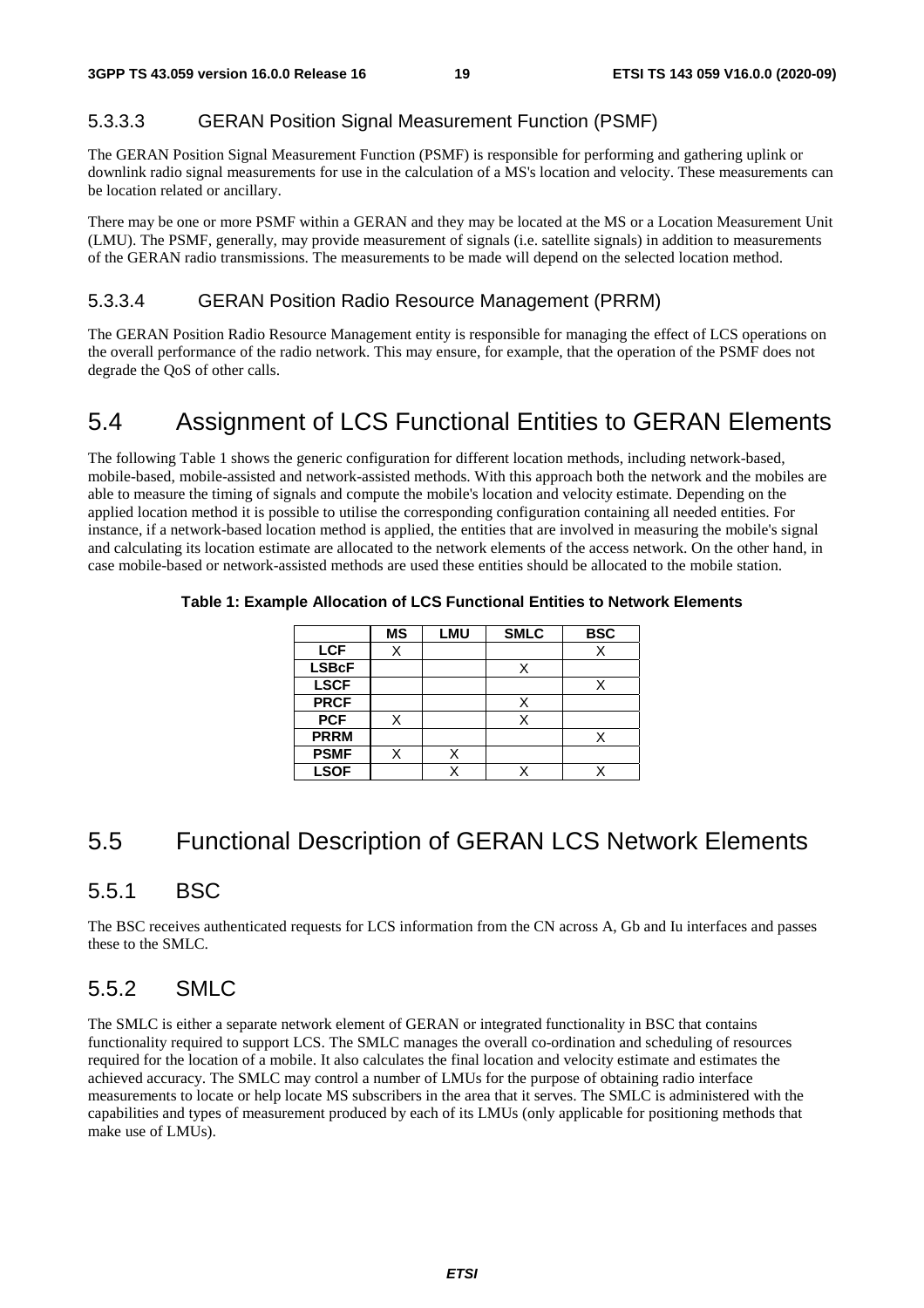#### 5.5.3 CBC

For Location Services, when a Cell Broadcast Center (CBC) is associated with a BSC, the SMLC may interface to a CBC in order to broadcast assistance data using existing cell broadcast capabilities. The SMLC shall behave as a user, Cell Broadcast Entity, to the CBC (refer to 3GPP TS 23.041).

#### 5.5.4 LMU

The LCS Measurement Unit (LMU) entity makes measurements (e.g. of radio signals) and communicates these measurements to the SMLC (e.g. the PRCF). The LMU contains a PSMF and may also perform calculations associated with the measurements. The LMU may make its measurements in response to requests (e.g. from the SMLC), or it may autonomously measure and report regularly (e.g. timing of BTS transmissions) or when there are significant changes in radio conditions (e.g. changes in the RTD). There may be one or more LMUs associated with the SMLC and an LCS request may involve measurements by one or more LMUs. LMU functionality may be integrated in a BTS. The Multilateration based positioning methods does not make use of LMUs.

An LMU makes radio measurements to support one or more positioning methods; these assistance measurements are specific to all MSs in a certain geographic area. All location and assistance measurements obtained by an LMU are supplied to the SMLC associated with the LMU. Instructions concerning the timing, the nature, and any periodicity of these measurements are either provided by the SMLC or are pre-administered in the LMU.

The following assistance measurement obtained by an LMU has a generic status usable by more than one position method:

- Radio Interface Timing measurements – comprise Absolute Time Differences (ATDs) or Real Time Differences (RTDs) of the signals transmitted by Base Stations, where timing differences are measured relative to either some absolute time difference (ATD) or the signals of another Base Station (RTD).

#### 5.5.5 MS

The MS interacts with the measurement co-ordination functions to make measurements of downlink signals. The measurements to be made will be determined by the chosen location method.

The MS may also contain LCS applications, or access an LCS application through communication with a network accessed by the MS or an application residing in the MS and/or satellite signals. The MS may include the needed measurement and calculation functions to determine the MS's location with or without assistance of the GERAN LCS entities.

# 6 Signalling Protocols and Interfaces

### 6.1 Protocol layering in A/Gb mode

#### 6.1.1 Generic Signalling Model

Figure 4 shows the generic signalling model applicable to LCS for signalling interaction in which an SMLC forms at least one of the signalling end points.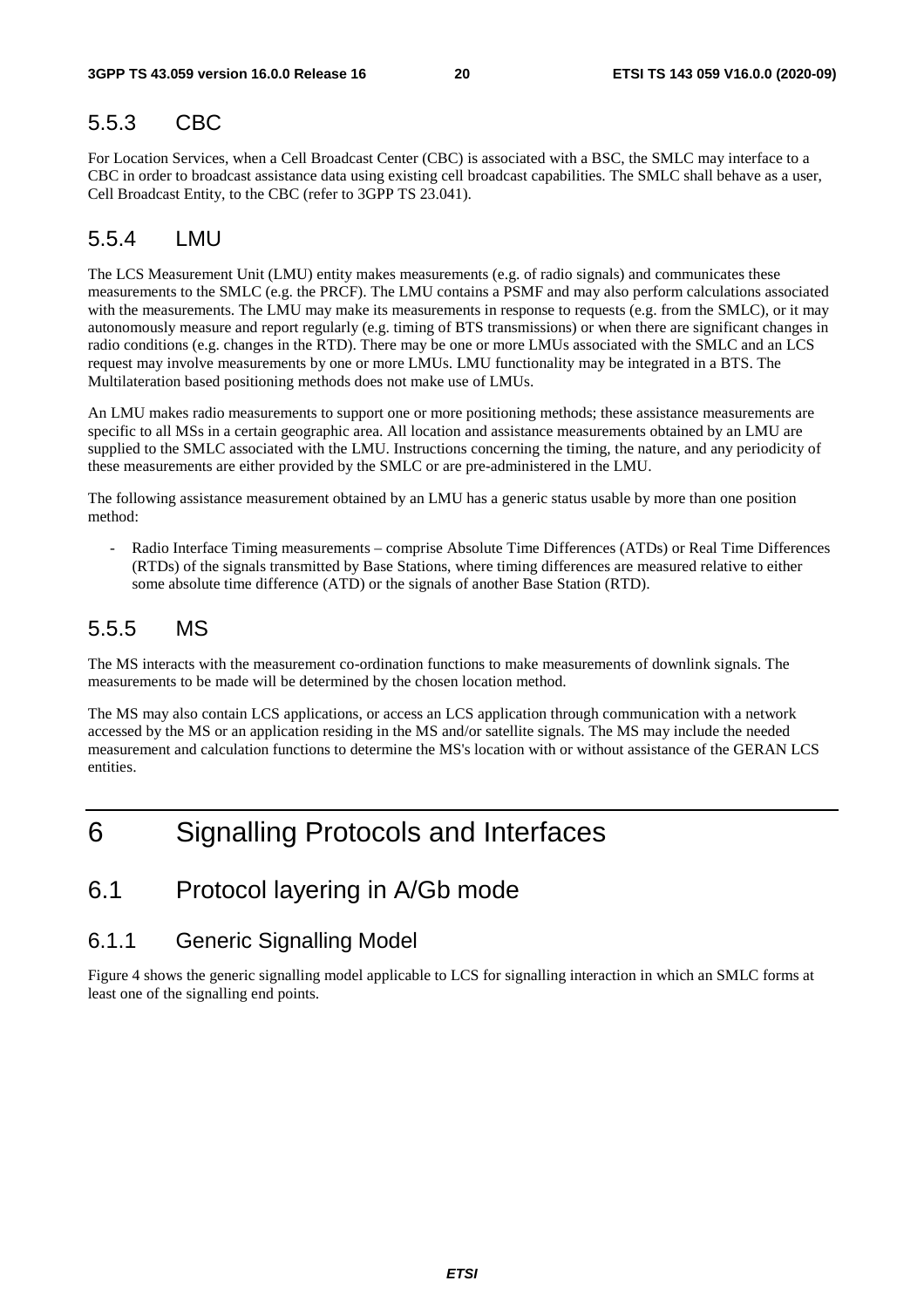

**Figure 4: Generic Model for LCS Signalling to an SMLC** 

The functions performed by each protocol layer are as follows:

- a) LCS application protocol this depends on the other signalling end point (e.g. whether a target MS or LMU) and may be absent if supported in the BSSAP-LE layer. The application protocol supports specific LCS functions (e.g. positioning measurements, assistance measurements) and is independent of lower protocol layers.
- b) BSSAP-LE this is an extension of BSSAP and carries the LCS application protocol signaling units. Necessary functions include identification of the LCS application protocol and identification, where not provided by the network layer, of the two end points. This layer can be relayed by an intermediate entity or mapped into an equivalent layer 3 protocol used by the other signaling end point. This layer supports segmentation of LCS application layer protocols.
- c) Network Layer provides signaling transport between the SMLC and either the other end point or some intermediate entity at which the BSSAP-LE layer is relayed or mapped. The network layer may support connection oriented or connectionless signaling. For second generation circuit oriented applications, the network layer is provided using either MTP or M3UA/SCTP and SCCP. This layer supports segmentation of LCS application layer protocols.
- d) Physical Layer When MTP is used as transport protocol, SS7 signaling links are supported by the physical layer. It is recommended that when IP transport (via M3UA/SCTP) is used, the data link layer is implemented using Ethernet. A node using IP transport having interfaces connected via low bandwidth PPP links like E1/T1 shall also support IP Header Compression [37] and the PPP extensions ML/MC-PPP [38], [39]. In this case, the negotiation of header compression [37] over PPP shall be performed according to [40].
- e) L3 a protocol layer compatible with or the same as BSSAP-LE.
- f) L2 logical link layer for the other endpoint
- g) L1 physical layer for the other end point.

#### 6.1.2 Message Segmentation in A/Gb mode

Message segmentation is needed to transport any large LCS message that exceeds the message size limitation supported by any GSM interface over which transport is needed.

#### 6.1.2.1 Network Level Segmentation

Segmentation and reassembly of large SMLCPP messages at the network (e.g. SCCP) level may be supported. For message transfer over any interface where network level segmentation is not supported, segmentation at the application level shall be used. This may require support of both network and intermediate level segmentation by certain intermediate entities.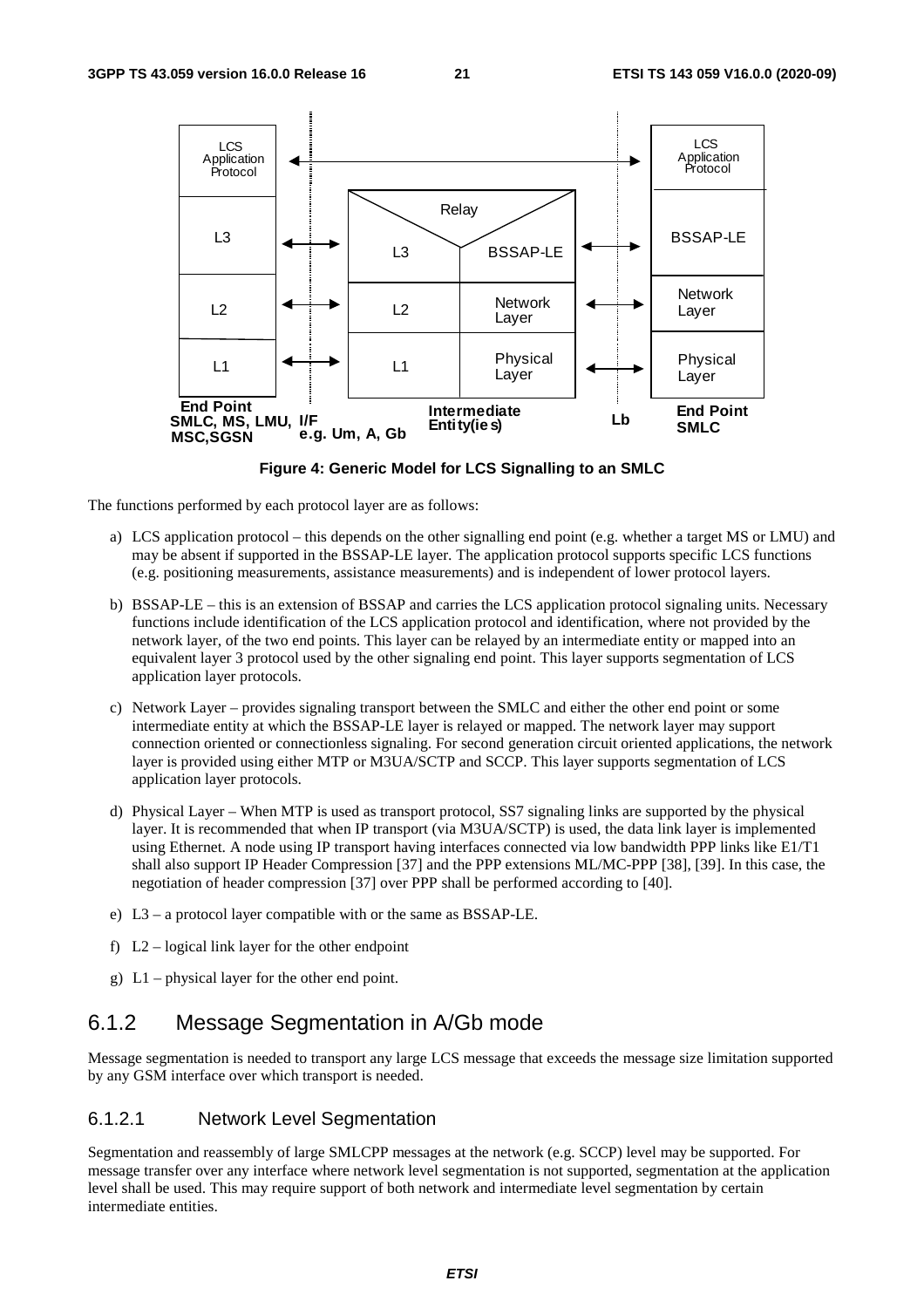#### 6.1.2.2 Intermediate Level Segmentation

The segmentation of SMLCPP 3GPP TS 48.031[19], messages is supported by segmentation mechanisms defined in 3GPP TS 48.008 [18], and 3GPP TS 49.031[22]. The sending, receiving and all intermediate entities supporting segmentation shall ensure reliable and sequenced delivery of the message segments by appropriate use of the capabilities supported by lower transport and network level protocols.

For support of legacy (Rel4 and older) MS and GERAN, there are segmentation mechanisms defined in the RR layer (3GPP TS 44.018 [14]) and BSSAP-LE layer (3GPP TS 49.031 [22]) for segmentation of RRLP (3GPP TS 44.031) messages, which need to be supported by the MS, BSS, and SMLC in the uplink direction in the CS domain and by the MS and BSS for the downlink direction in the CS domain.

#### 6.1.2.3 RRLP Pseudo-Segmentation

The use of several RRLP messages to deliver a large amount of information is called "RRLP pseudo-segmentation". If more information than what fits in the RRLP maximum PDU size needs to be delivered, the RRLP pseudosegmentation shall be used. (For Rel 4 or older MS and GERAN, may also use intermediate level segmentation).

#### 6.1.3 Signalling between an SMLC, MSC and BSC

An SMLC can either be separate logical entity or integrated functionality in the BSC. If the SMLC is a separate logical entity, the LCS signalling between SMLC and MSC is accomplished through the A and Lb interfaces. If the SMLC is integrated, the LCS signalling is accomplished through the A interface only. Figure 5 shows the protocol layers used to support LCS signaling between the SMLC, MSC and BSC.



**Figure 5: Signalling Protocols between SMLC, MSC and BSC** 

#### 6.1.3a Signalling between an SMLC, SGSN and BSS

An SMLC can either be separate logical entity or integrated functionality in the BSS. If the SMLC is a separate logical entity, the LCS signalling between SMLC and SGSN is accomplished through the Gb and Lb interfaces. If the SMLC is integrated, the LCS signalling is accomplished through the Gb interface only. Figure 5a shows the protocol layers used to support LCS signaling between the SMLC, SGSN and BSS. Notice that the Network Service layer may be based on frame relay or IP (see 3GPP TS 48.016 [24]).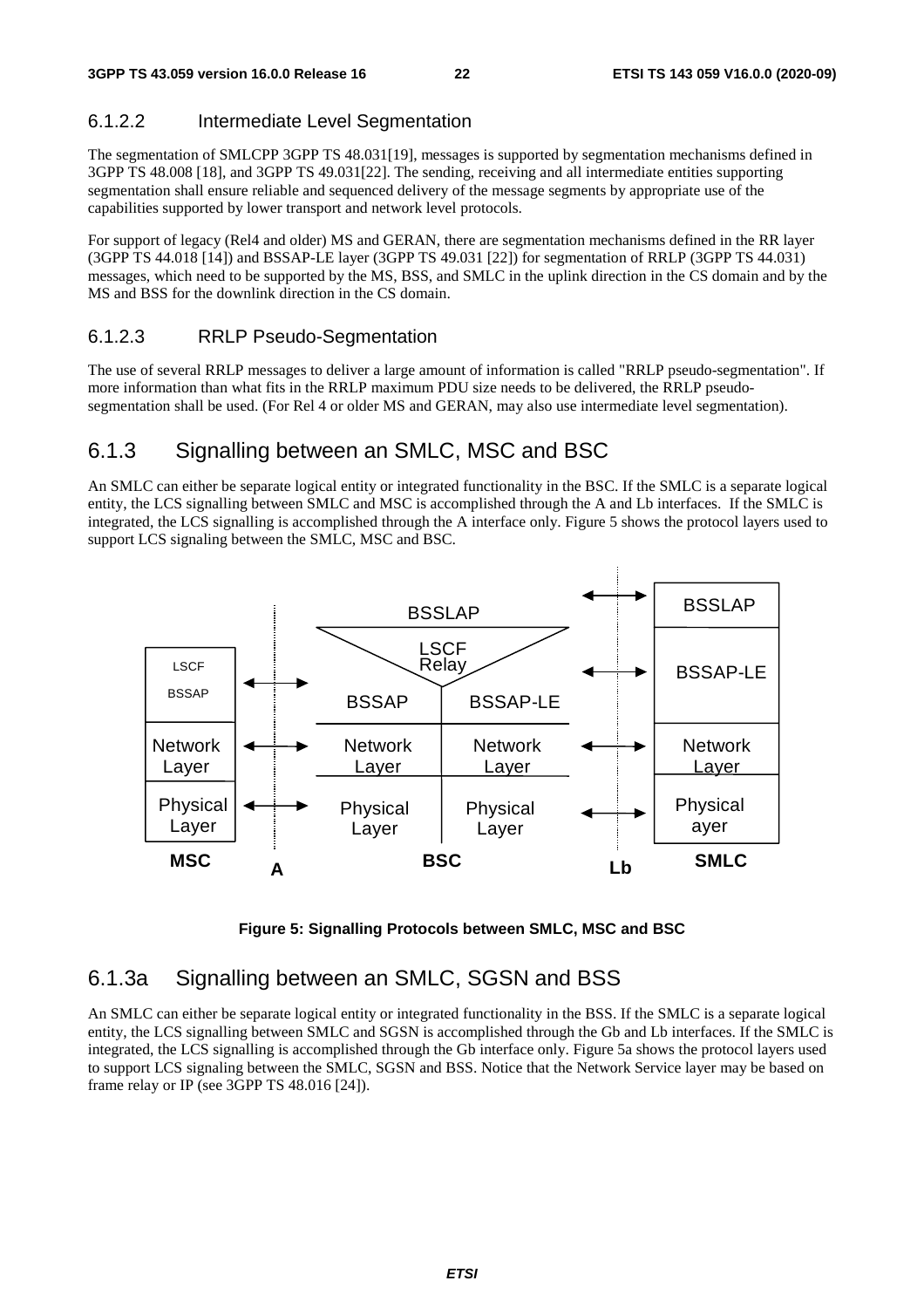

**Figure 5a: Signalling Protocols between SMLC, SGSN and BSS** 

### 6.1.4 Signaling between SMLC and MS

SMLC Signalling to a target MS is accomplished through the Um interface. Figure 6 shows the protocol layers used to support signaling between an SMLC and target MS in the CS domain.



#### **Figure 6: Signalling between an SMLC and Target MS in CS domain**

Figure 6a shows the protocol layers used to support signaling between an SMLC and target MS in the PS domain. The signalling is routed through the core network to utilize standard GPRS functions. BSSGP is specified in 3GPP TS 48.018 [25] and RLC/MAC is specified in 3GPP TS 44.060 [28]. The TOM and LLC protocols are specified in 3GPP TS 44.064 [26]. The TOM Protocol Header for RRLP is specified in 44.031 [15]. For an overview of GPRS, see 3GPP TS 23.060 [27].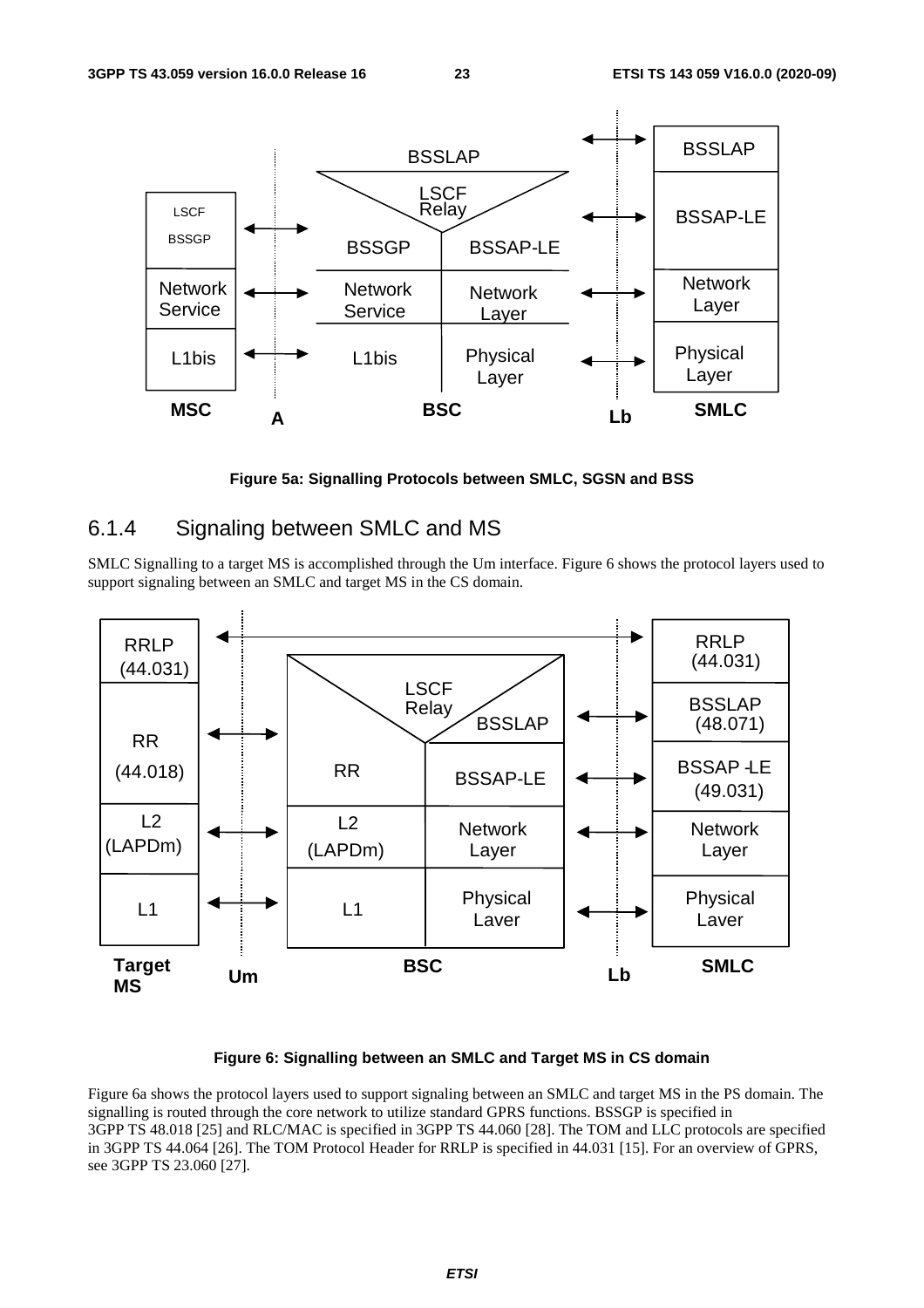

NOTE\*: The network layer for the Gb interface may be based on IP or frame relay.

#### **Figure 6a: Signalling between an SMLC and Target MS in PS domain**

### 6.1.5 SMLC Signalling to a Type A LMU

Notice that the signalling to a Type A LMU is using CS signalling over the Um interface. A Type A LMU can be used to support positioning of mobile stations both in the CS and the PS domain.

#### 6.1.5.1 Circuit Switched Signalling using an SDCCH

Figure 7 shows the protocol layers used to support signaling between an SMLC and a Type A LMU, using an SDCCH on the Um interface.



#### **Figure 7: Signalling between an SMLC and Type A LMU using an SDCCH**

#### 6.1.5.2 Signalling using a TCH

Figure 8 shows the protocol layers that can be used to support signaling between an SMLC and a Type A LMU using a TCH on the Um interface. The TCH is assumed to support either transparent or non-transparent synchronous data and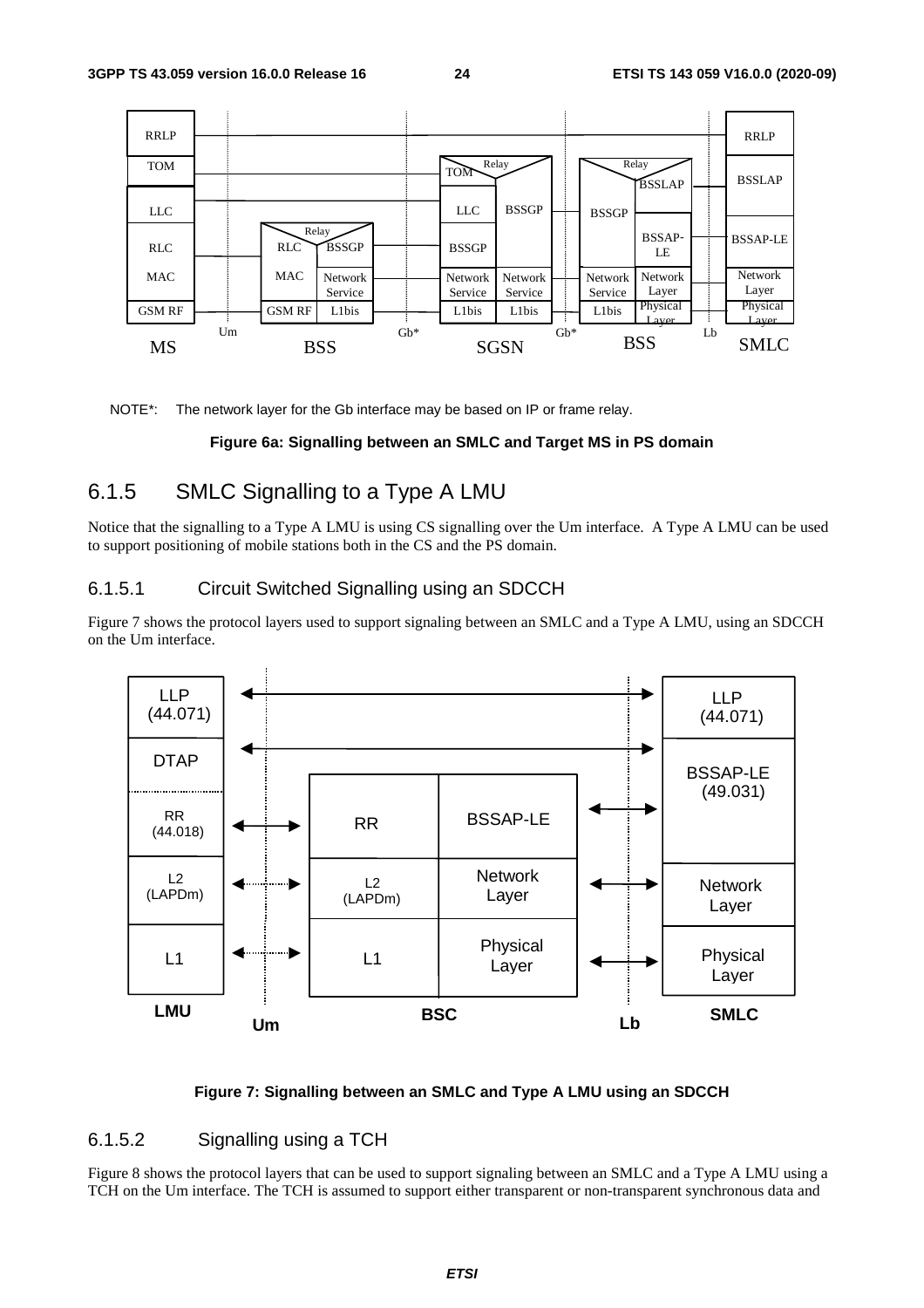may be provided in a multislot configuration. The main usage would be for O&M data and SW download – e.g. during offpeak hours.



**Figure 8: Signalling between an SMLC and a Type A LMU using a TCH** 

### 6.1.6 SMLC signalling to a Type B LMU

The protocol layers employed to enable signaling between the SMLC and a Type B LMU are shown in figure 9. Notice that the signalling to a Type B LMU can be used to support positioning of mobile stations both in the CS and the PS domain.



**Figure 9: Signalling between an SMLC and Type B LMU** 

NOTE\*: Abis interface is beyond the scope of the present document.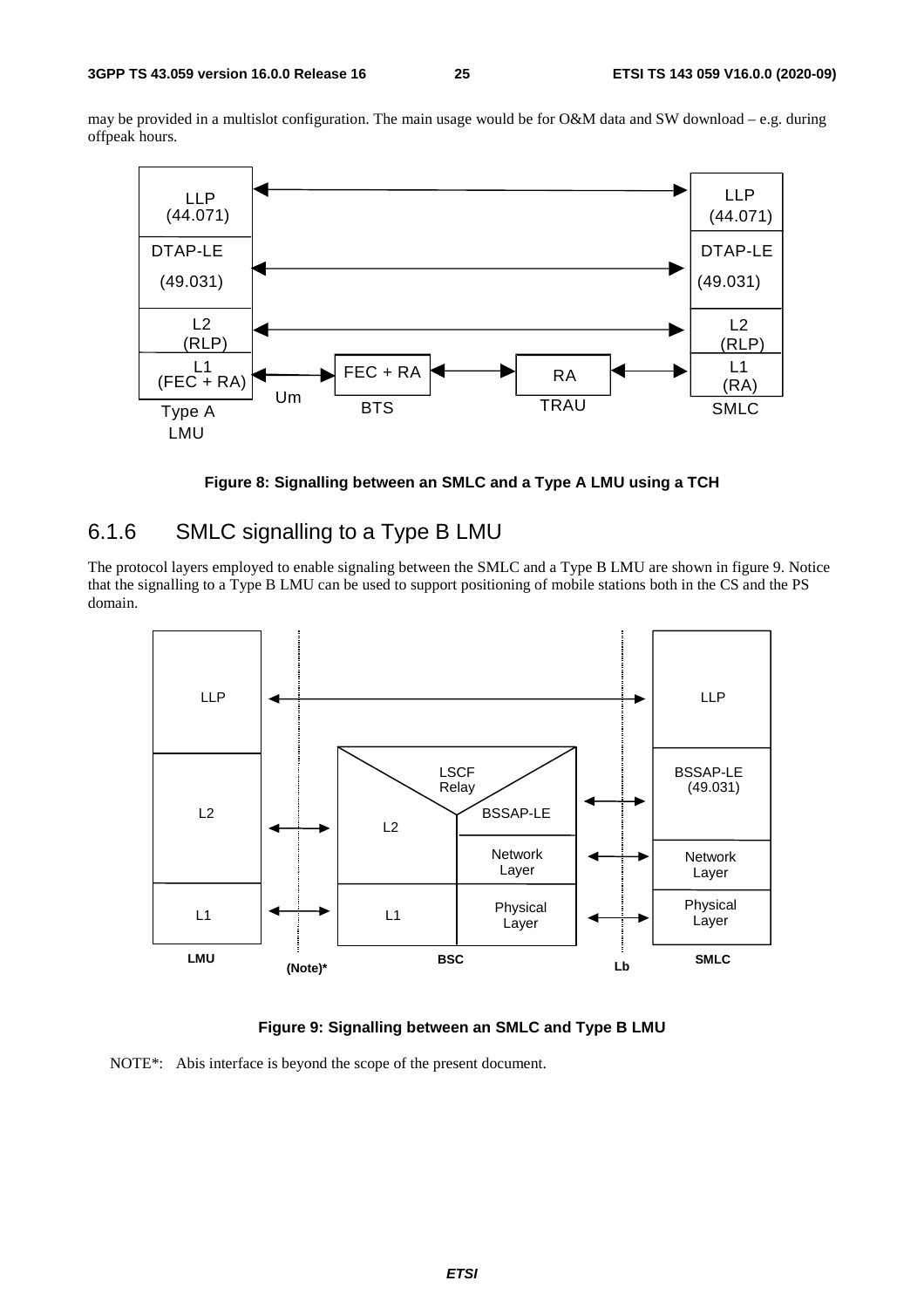### 6.1.7 SMLC Signalling to a peer SMLC

The protocol layers used for SMLC to SMLC signalling are shown in figure 10, where it is assumed that both SMLCs have connections to an intermediary signalling network (or there is a direct link between the SMLCs).





In the absence of either a direct link or links to an intermediary signalling network, signalling can go via attached BSCs and MSCs as shown in figure 11 for signalling between the SMLCs sharing the same MSC.



**Figure 11: SMLC to SMLC Signalling via associated BSCs and MSC** 

### 6.2 Protocol layering in Iu mode

### 6.2.1 Signalling between SMLC and MSC/SGSN

A SMLC can either be a separate logical entity or integrated functionality in the BSC. If the SMLC is a separate logical entity, the LCS signalling between SMLC and MSC/SGSN is accomplished through the Iu and Lb interfaces. If the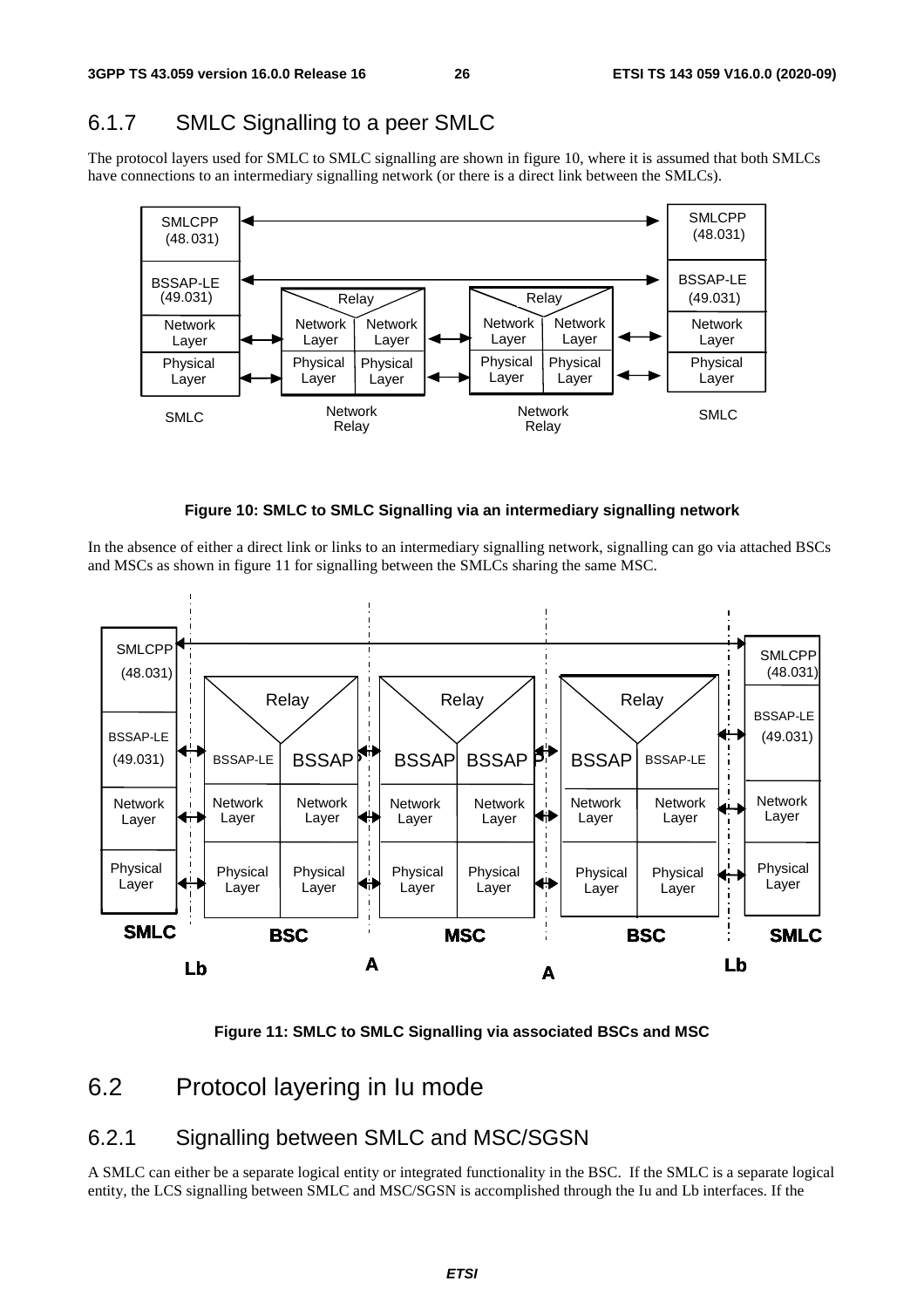SMLC is integrated, the LCS signalling is accomplished through the Iu interface only. Figure 11a shows the protocol layers used to support LCS signaling between the SMLC, BSC and MSC/SGSN.



NOTE: \* Iu protocol stack is inherited from UMTS specifications [29-32]. See GERAN Stage 2 specification [11] for additional transport layer options.

#### **Figure 11a: Signalling Protocols between SMLC, BSC and MSC/SGSN**

### 6.2.2 Signalling between SMLC and MS

SMLC Signalling to a target MS is accomplished through the Um interface. Figure 11b shows the protocol layers used to support signaling between an SMLC and target MS.



**Figure 11b: Signalling between an SMLC and Target MS**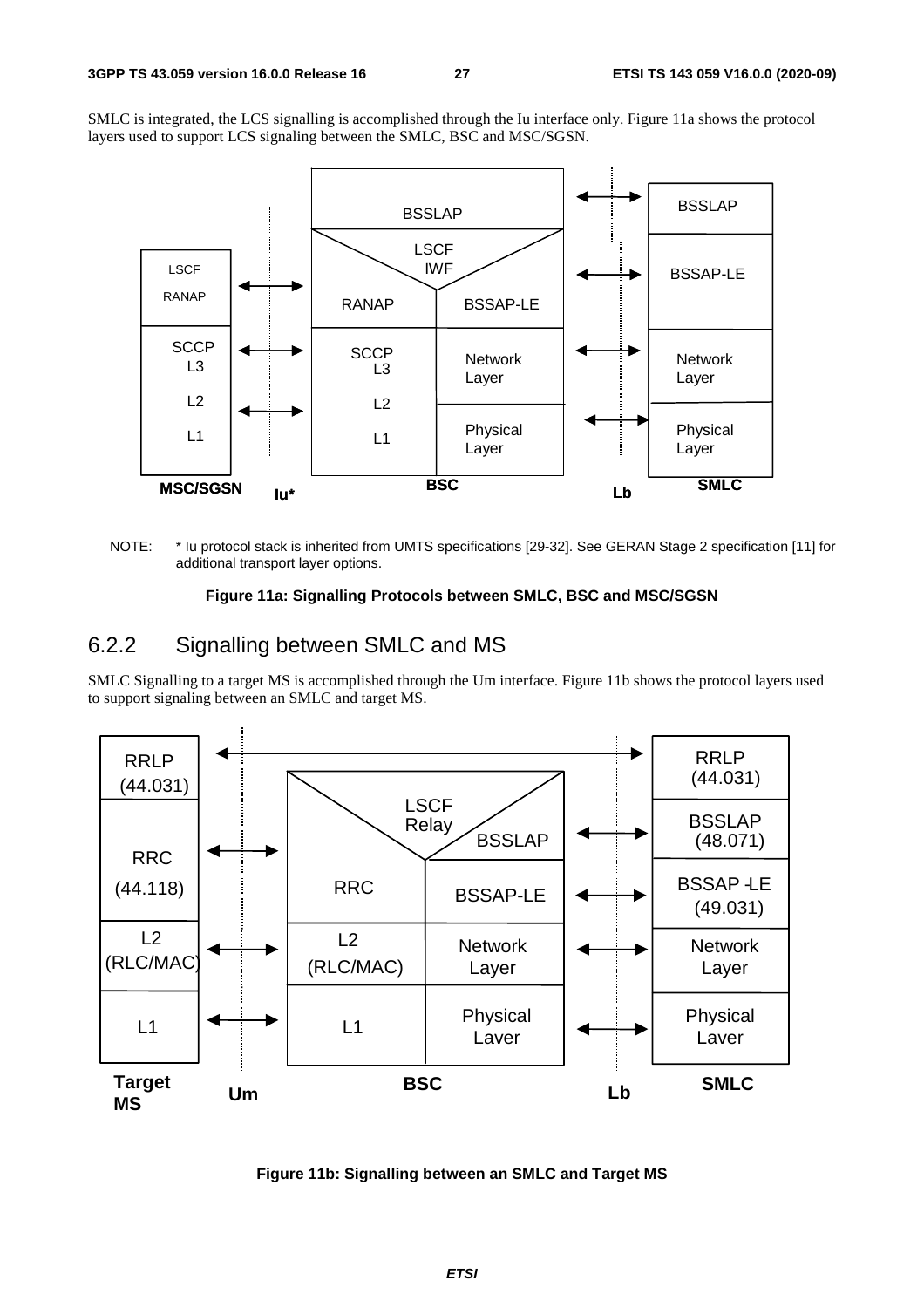### 6.2.3 SMLC signalling to a Type A LMU

The signalling to a Type A LMU is defined using A/Gb Mode CS signalling over the Um interface, see Clause 6.1.5. A Type A LMU operating in A/Gb Mode CS Domain can be used to support positioning of mobile stations operating in Iu Mode. Signalling to a Type A LMU in Iu Mode is FFS.

### 6.2.4 SMLC signalling to a Type B LMU

The signalling to a Type B LMU is defined in Clause 6.1.6. A Type B LMU operates independently of the mode of the MS (A/Gb Mode or Iu Mode) and signalling to a Type B LMU as defined in Clause 6.1.6 can be used to support positioning of mobile stations operating in Iu Mode.

### 6.2.5 SMLC signalling to a peer SMLC

The signalling to a peer SMLC is defined in Clause 6.1.7. A peer SMLC connection and signaling is independent of the mode of the MS (A/Gb Mode or Iu Mode) and signalling to a peer SMLC as defined in Clause 6.1.7 can be used to support positioning of mobile stations operating in Iu Mode.

# 7 GERAN Network Location Procedures

- 7.1 State description for SMLC
- 7.1.1 SMLC States

#### 7.1.1.1 NULL State

This is a conceptual rather than actual state in which a certain location request from a particular Location Client, VMSC, SGSN or BSC either has not yet been received or has been completed.

#### 7.1.1.2 LOCATION State

This state exists after the SMLC has received a location request from a BSC and persists while the SMLC is obtaining position measurements for a particular positioning method until such time as positioning measurements have been received and a location estimate (with optional velocity estimate) has been computed and returned to the BSC.

When sufficient positioning measurement results have been received, the SMLC either evaluates them, if they include an already computed location estimate, or uses them to compute a location estimate. The SMLC then has the option of either reinitiating another positioning attempt, e.g. if the location estimate did not satisfy the required QoS and the requirement on response time permits another position attempt, or returning the location estimate to the BSC.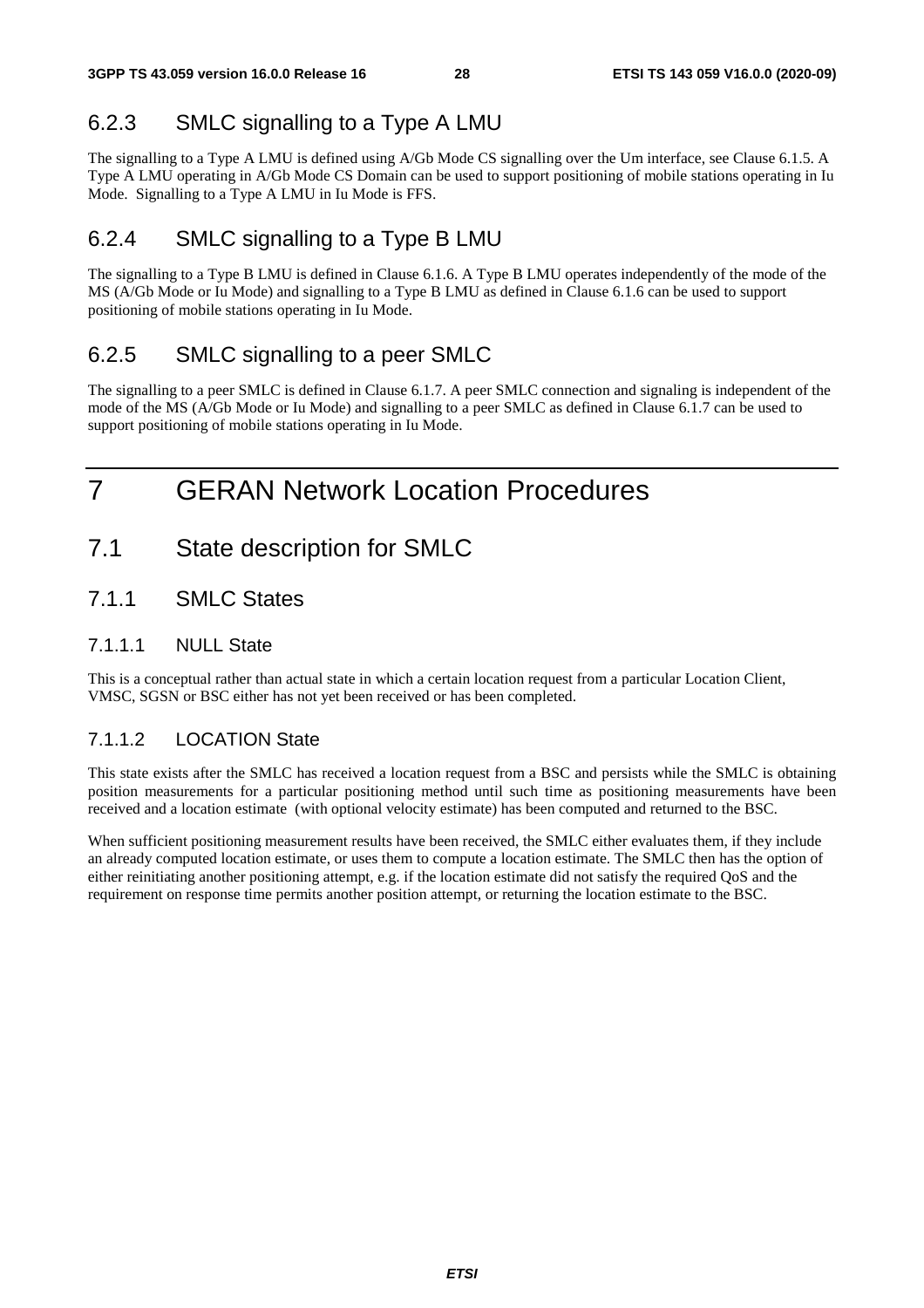### 7.1.2 State Functionality

7.1.2.1 State Transitions



**Figure 12: State Transitions in the SMLC** 

**Moving from NULL to LOCATION state:** After a location request is received from the BSC, the SMLC enters the LOCATION state. It then chooses a positioning method and initiates the appropriate position measurements.

**Moving from LOCATION to NULL state:** When the SMLC has obtained a location estimate that best meets the requested QoS parameters, it returns this to the BSC and re-enters the NULL state.

#### 7.1.2.2 LOCATION Timer Function

The SMLC runs a timer while in the LOCATION state to limit the total amount of time that positioning can be active. This timer should be related to any response time indicated in the location request QoS parameters. If the timer expires before a final location estimate has been produced, the SMLC either returns the best existing location estimate (with optional velocity estimate) to the BSC (e.g. an estimate based on the current cell ID) or returns a failure indication. It then re-enters the NULL state.

### 7.2 State Description for the BSC

- 7.2.1 BSC States
- 7.2.1.1 IDLE State

In this state, the BSC location service is inactive for a particular MS.

#### 7.2.1.2 LOCATION State

In this state, the BSC is awaiting a response from an SMLC after requesting the location for a particular MS. In this state, a Radio Resource connection to the target MS will be active – allowing the SMLC and MS to exchange positioning related messages for mobile based and mobile assisted position methods. For certain position methods (e.g. network based position methods), the SMLC may invoke substates in the BSC during which other types of association or procedure are supported with the MS (e.g. temporary call establishment, handover). In this state, the BSC may transfer positioning related messages between the SMLC and the target MS and/or between the SMLC and certain LMUs served by the BSC.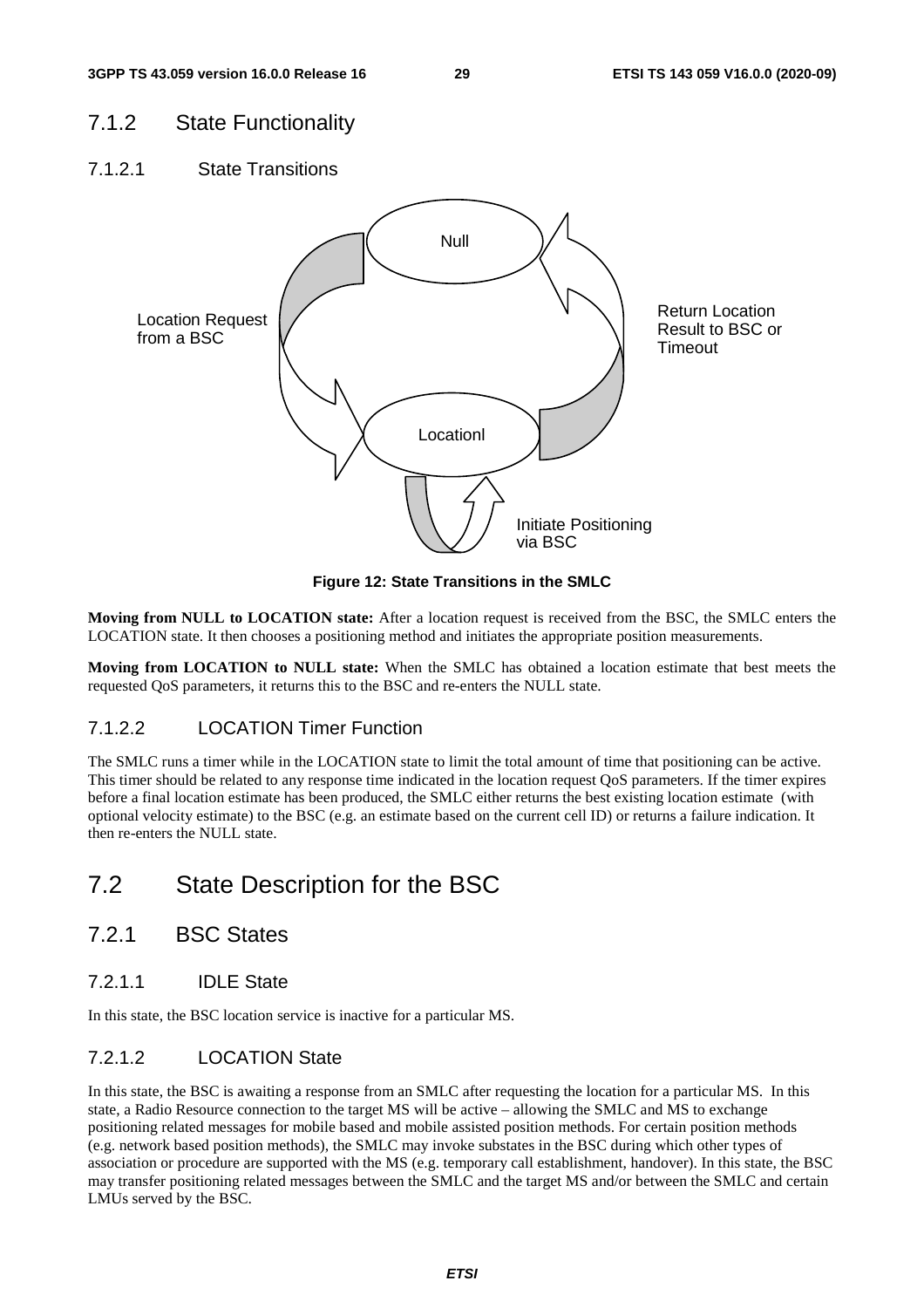### 7.2.2 State Functionality

7.2.2.1 State Transitions



**Figure 13: State Transitions in the BSC** 

**Moving from IDLE to LOCATION state:** After a request has been received to locate a particular MS served by the BSC, a location request is sent to the SMLC associated with the serving cell: the BSC then enters the LOCATION state. Before entering this state, a Radio Resource connection to the MS must have been already established by the VMSC.

**Moving from LOCATION to IDLE state:** After the return of a location estimate result from the SMLC, the BSC shall re-enter IDLE state.

#### 7.2.2.2 LOCATION Timer Function

The BSC runs a timer while in the LOCATION state to limit the amount of time waiting for a location response from the SMLC. If the timer expires before such information is received, the BSC indicates a location failure to the original requesting entity and re-enters IDLE state.

### 7.3 Usage of SCCP Connection on the Lb interface in the CS domain in A/Gb mode

SCCP connection oriented signalling between an SMLC and a BSC is used to support SMLC signalling to a Type A LMU, a serving BSC, or a target MS. The types of SCCP connections are described below.

### 7.3.1 SCCP Connection for positioning of a target MS

The BSC establishes this connection when a request is received for a location estimate for a target MS in the CS domain. The BSC sends the BSSAP-LE Perform Location Request to the SMLC inside an SCCP Connection Request message. Signaling between the SMLC and target MS, if required, is then relayed by the BSC between this SCCP connection and the main signaling link to the MS. The same SCCP connection is also used to transfer BSSLAP messages between the SMLC and serving BSC. See Figure 14.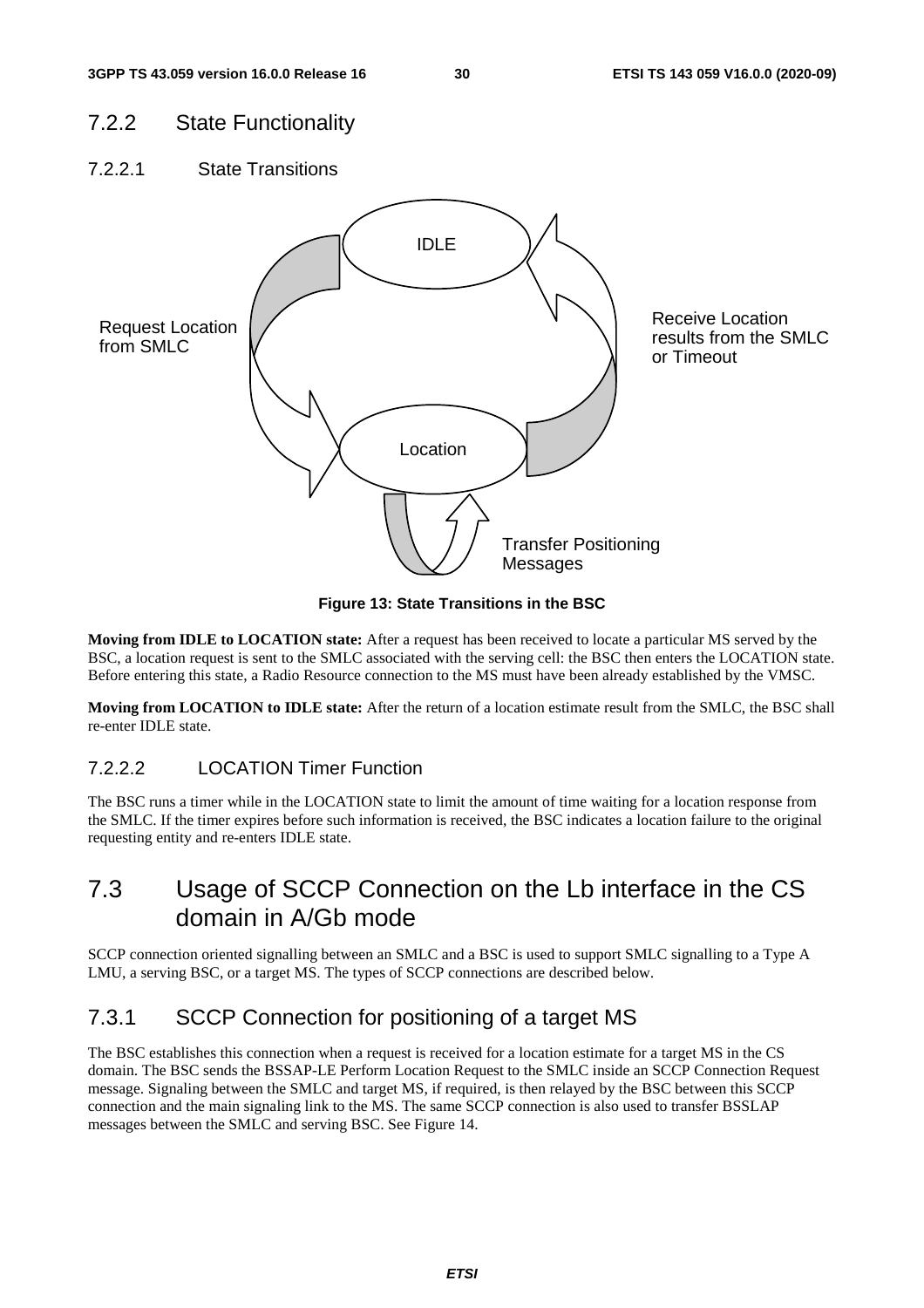

RRLP (44.031)

#### **Figure 14: SCCP based signalling for MS positioning with an SMLC in CS domain**

#### 7.3.2 SCCP connection to access a Type A LMU

The BSC or SMLC establishes this connection to enable LCS messages to be transferred to or from a Type A LMU. The BSC or SMLC sends a BSSAP-LE LMU Connection Request message inside an SCCP Connection Request message. Signaling is subsequently relayed through the BSC using this SCCP connection as shown in figure 15.



LLP (44.071)

#### **Figure 15: SCCP based signalling to access a Type A LMU with an SMLC**

### 7.4 Usage of SCCP Connection on the Lb interface in the PS domain in A/Gb mode

SCCP connection oriented signalling between an SMLC and a BSS is used to support SMLC signalling to a serving BSS or a target MS. The types of SCCP connections are described below.

### 7.4.1 SCCP Connection for positioning of a target MS

The BSS establishes this connection when a request is received for a location estimate for a target MS in the PS domain. The BSS sends the BSSAP-LE Perform Location Request to the SMLC inside an SCCP Connection Request message. Signaling between the SMLC and target MS is then relayed by the BSS via the SGSN to the MS. The same SCCP connection is also used to transfer BSSLAP messages between the SMLC and serving BSS. See figure 15a below. RRLP Messages between the SMLC and the MS are carried in BSSGP Position Command/Response messages (see 3GPP TS 48.018) across the Gb interface and in TOM messages in LLC UI frames (see 3GPP TS 44.064 [26]) across the Um interface. Because a connectionless mode of communication is used to transport BSSGP and LLC, an MS identity is included in each message for those protocols.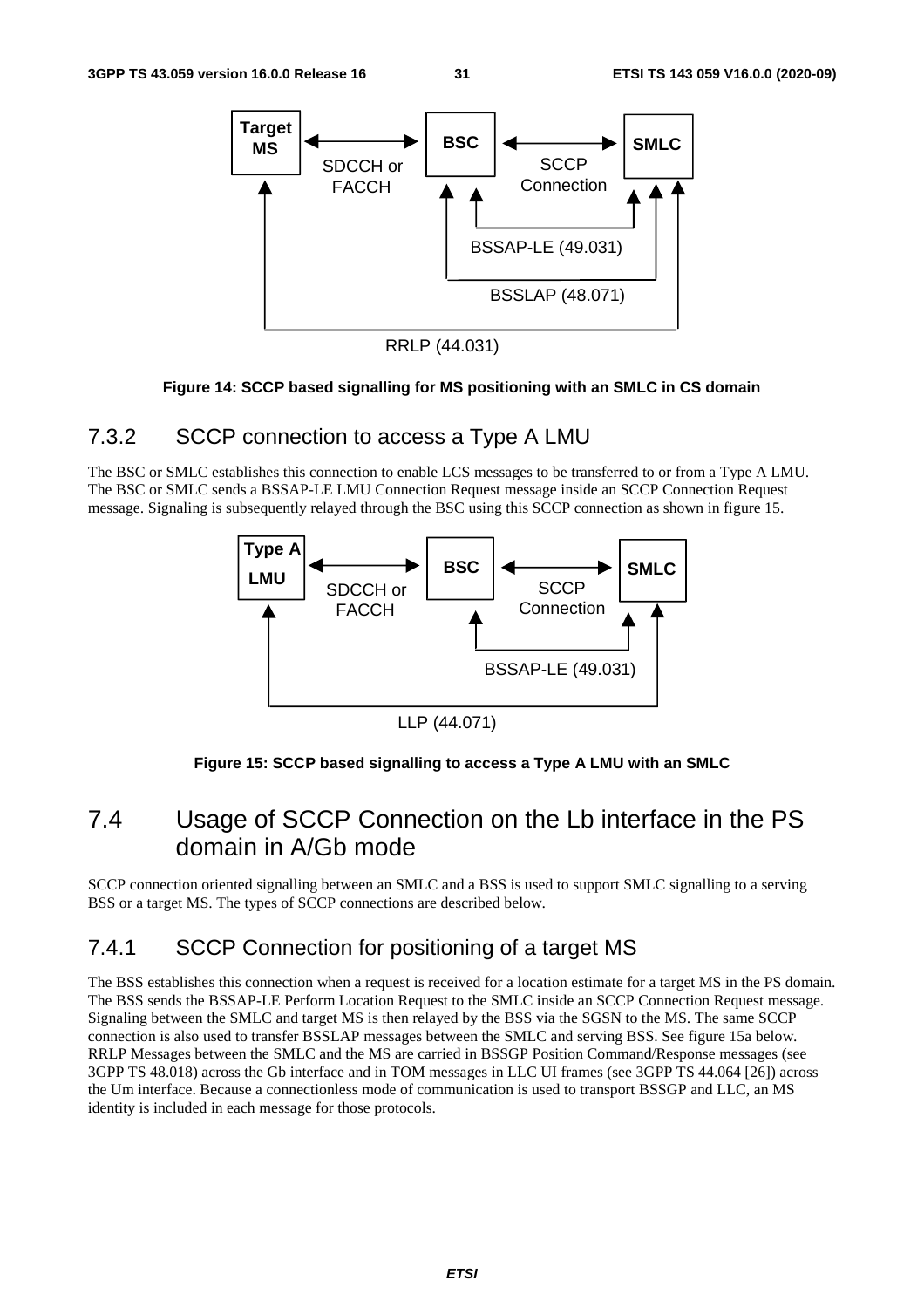

**Figure 15a: SCCP based signalling for MS positioning with an SMLC in PS domain** 

# 8 Common Procedures to Support Positioning

The procedures described in this clause enable an SMLC to obtain positioning related information or instigate positioning for a particular target MS. The procedures are applicable to all positioning methods after an SMLC receives a BSSAP-LE Perform Location request for a target MS until a BSSAP-LE Perform Location response is returned to the originator.

### 8.1 Information Transfer between an SMLC and a Target MS in the CS Domain in A/Gb mode for E-OTD and A-GNSS positioning methods

An SMLC uses the procedure shown below in order to obtain the MS position or positioning measurements from a target MS or transfer location assistance information to a target MSin the CS domain after a request has been received from the BSC serving the target MS. More details of the location information transfer procedure between the BSC and MS can be found in 3GPP TS 24.008.



#### **Figure 16: Information Transfer between an SMLC and a Target MS in CS domain**

1) The SMLC passes a BSSAP-LE Connection Oriented Information message to the serving BSC containing an embedded BSSLAP MS Position Command with an RRLP message parameter. The message is transferred using the SCCP connection established between the SMLC and BSC for positioning the target MS If the BSSLAP message is too large to fit in a single BSSAP-LE Connection Oriented Information message, RRLP pseudo-segmentation shall be used. Legacy SMLC may utilize BSSAP-LE layer segmentation instead of RRLP pseudo-segmentation. The SMLC shall indicate in the first BSSLAP MS Position Command whether the embedded RRLP message contains a positioning command versus positioning assistance data.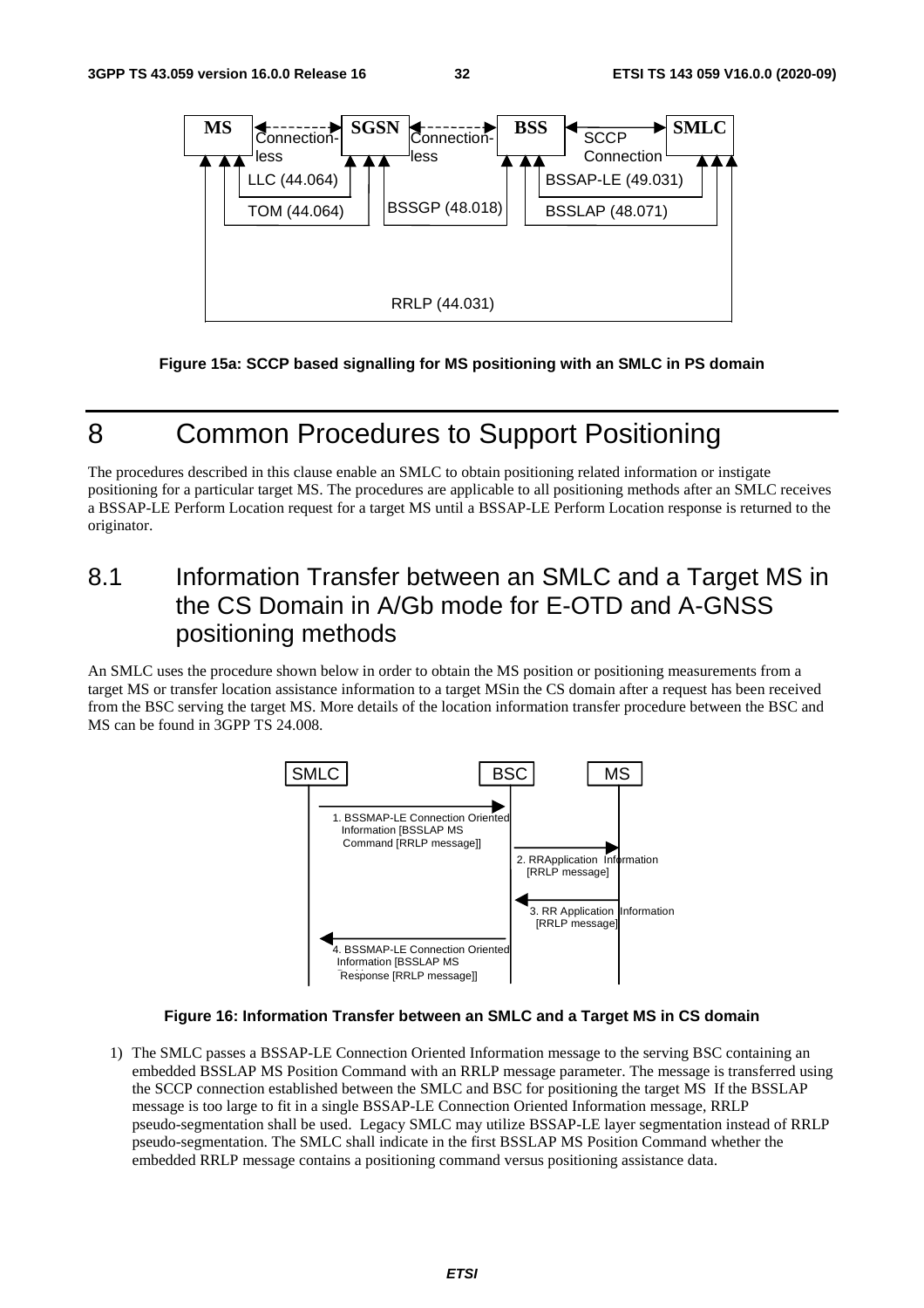- 2) The BSC transfers the embedded RRLP message to the target MS inside an RR Application Information message. No later than when the RR Application Information message has been transferred, the BSC shall start a positioning supervision timer if none is already in progress or restart this if already in progress. If the timer expires before the final response in step 3 is received, the BSC shall return a BSSAP-LE Connection oriented Information message to the SMLC containing a BSSLAP Abort with a cause of BSC timeout.
- 3) When the target MS has positioning information to return to the SMLC, it sends an RR Application Information message to the BSC containing an embedded RRLP message. If the RRLP message is too large to fit in a single RR Application Information message, RRLP pseudo-segmentation shall be used. Legacy MS may utilize RR layer segmentation instead of RRLP pseudo-segmentation. . The last RR Application Information message shall indicate if this is the final response from the MS.
- 4) If the timer started in step 2 has already expired, the BSC discards the RRLP message received in step 3. Otherwise, the BSC forwards the RRLP message to the SMLC inside a BSSLAP MS Positioning Response message contained in a BSSAP-LE Connection Oriented Information message. If the SMLC indicated a positioning command in step 1 and the MS has indicated a final response, the BSC may add additional measurement information to the BSSLAP MS Position Response in the last BSSAP-LE message – if necessary, creating a new BSSAP-LE message if message size limitations would be exceeded. The BSC shall stop the supervision timer started in step 2 when the final segment of the final response from the MS has been transferred. If the MS did not indicate a final response in step 3, the SMLC may transfer a further RRLP message to the MS (e.g. containing assistance data) according to steps 1 and 2 and the MS may return a subsequent response according to steps 3 and 4.

### 8.1a Information Transfer between an SMLC and a Target MS in the PS Domain in A/Gb mode

An SMLC uses the procedure shown below in order to obtain the MS position or positioning measurements from a target MS or transfer location assistance information to a target MS in the PS domain after a request has been received from the BSS serving the target MS.



**Figure 16a: Information Transfer between an SMLC and a Target MS in PS Domain** 

1) The SMLC passes a BSSAP-LE Connection Oriented Information message to the serving BSS containing an embedded BSSLAP MS Position Command with an RRLP message parameter. The message is transferred using the SCCP connection established between the SMLC and BSS for positioning the target MS. If the RRLP message is larger than the RRLP maximum PDU size, RRLP pseudo-segmentation shall be used. The SMLC shall indicate in the positioning command bit in the RRLP flags IE in the BSSLAP MS Position Command whether the embedded RRLP message contains a positioning command versus a non-command  $-e.g.$ positioning assistance data.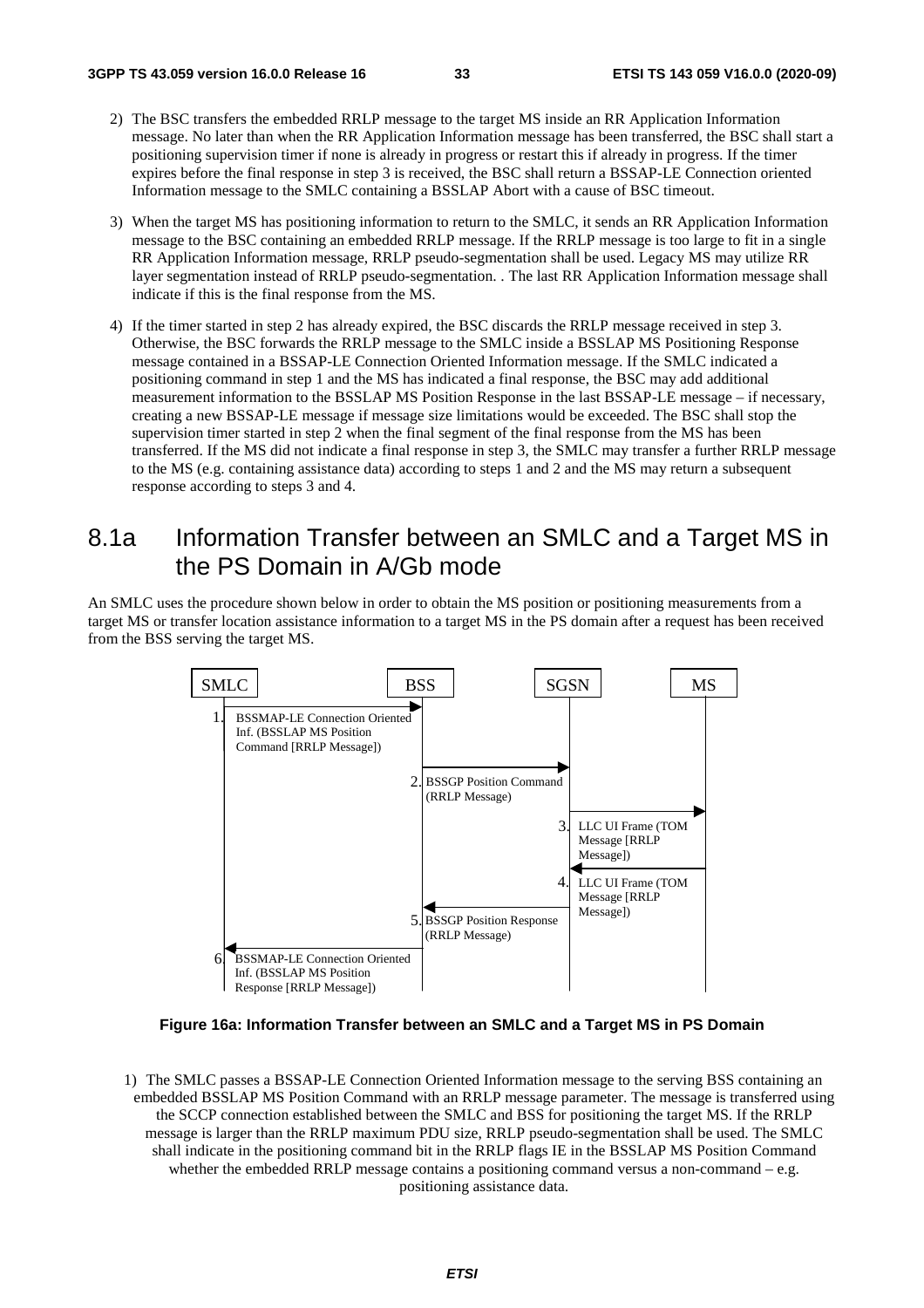- 2) The BSS relays the embedded RRLP message and the RRLP flags IE to the SGSN inside a BSSGP Position Command message. When the BSSGP Position Command message has been transferred, the BSS shall start a positioning supervision timer if not already in progress or restart if the timer is already in progress. If the timer expires before the final response in step 5 is received, the BSS shall return a BSSAP-LE Connection Oriented Information message to the SMLC containing a BSSLAP Abort with a cause of BSS timeout.
- 3) The SGSN receives the RRLP message in the BSSGP Position Command message and relays it to the MS in an LLC UI frame. The TOM protocol with SAPI TOM8 is used for transfer of RRLP messages. The positioning command bit from the RRLP flags IE in the BSSGP message is also relayed using the C/R bit in the TOM header (see 3GPP TS 44.031 [15]). The received C/R bit may be ignored by the MS or used for implementation purposes.
- 4) When the target MS has positioning information to return to the SMLC, it sends an LLC UI Frame to the SGSN containing an embedded RRLP message. The TOM protocol is used for transfer of RRLP messages. If the RRLP message is larger than the RRLP maximum PDU size, RRLP pseudo-segmentation shall be used. If the RRLP pseudo-segmentation is used, the MS shall send several RRLP messages. In each message the MS shall indicate in the C/R bit in the TOM protocol header whether it is the final response or not. The final response shall be the last RRLP message that the MS expects to send in response to RRLP messages received so far from the SMLC. In the final message the MS shall indicate that it is the final response by setting the appropriate RRLP flag. For the MTA positioning method the MS does not send a RRLP message in response to the RRLP message it receives in step 3.
- 5) The SGSN relays the RRLP message to the BSS. The RRLP message is sent in a BSSG Position Response message. The C/R bit from the TOM header is relayed using the final response bit in the RRLP flags IE in the BSSGP message.
- 6) If the timer started in step 2 has already expired, the BSS discards the RRLP message received in step 5. Otherwise, the BSS relays the RRLP message and the RRLP flags IE to the SMLC inside a BSSLAP MS Positioning Response message contained in a BSSAP-LE Connection Oriented Information message. If the SMLC indicated a positioning command in the most recent message to be transferred in step 1 and the MS has indicated a final response, the BSS may add additional measurement information to the BSSLAP MS Position Response in the last BSSAP-LE message. The BSS shall stop the supervision timer started in step 2 when the final response from the MS has been transferred. The SMLC may transfer a further RRLP message to the MS (e.g. containing assistance data or a positioning command) according to steps 1, 2, and 3 and the MS may return a subsequent response according to steps 4, 5, and 6. Steps 4-6 are repeated if the RRLP pseudo-segmentation is used for the uplink message.

### 8.1b Information Transfer between an SMLC and a Target MS in Iu Mode

An SMLC uses the procedure shown below in order to obtain the MS position or positioning measurements from a target MS or transfer location assistance information to a target MS after a request has been received from the BSC serving the target MS.



**Figure 16b: Information Transfer between an SMLC and a Target MS**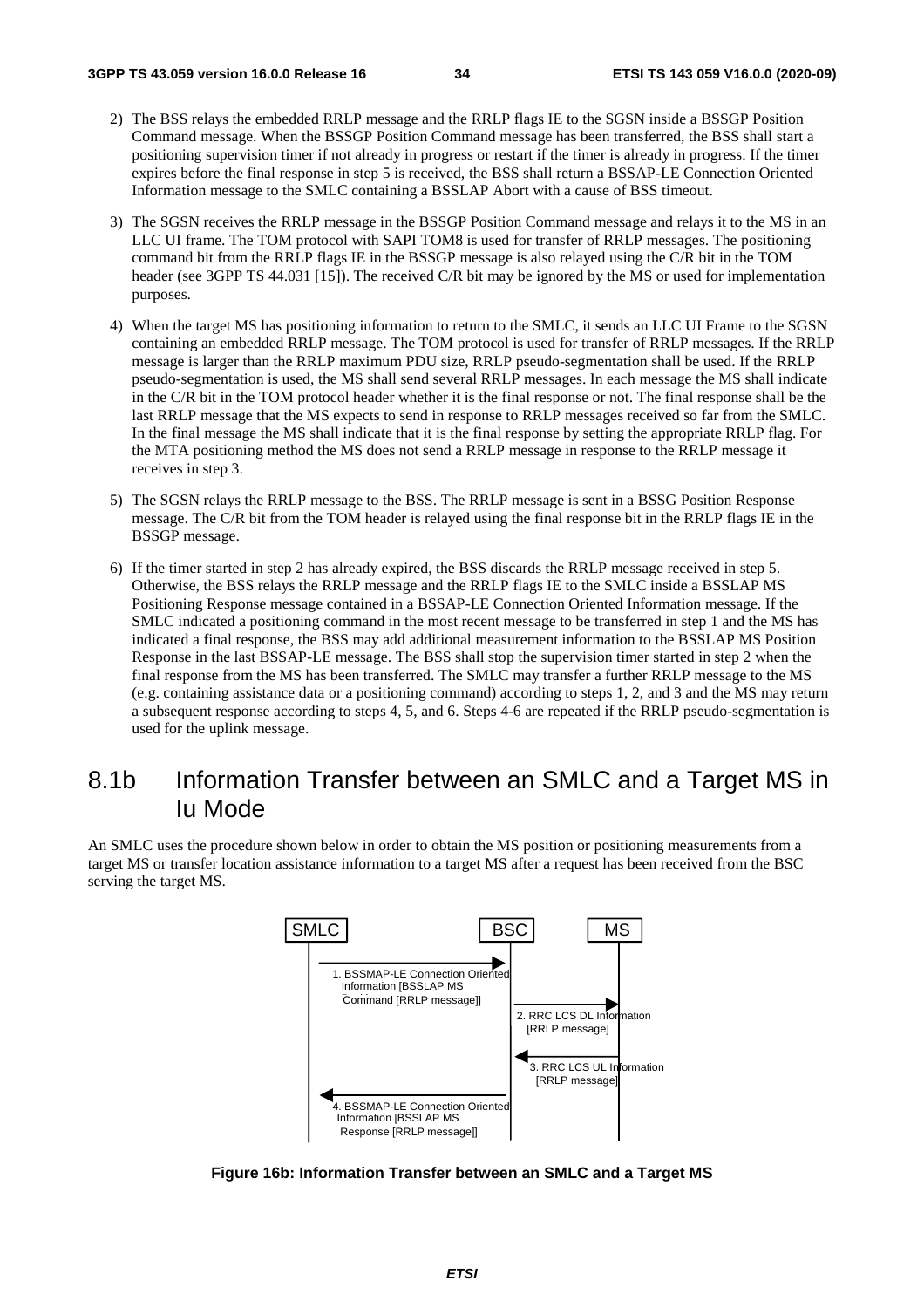- 1) The SMLC passes a BSSAP-LE Connection Oriented Information message to the serving BSC containing an embedded BSSLAP MS Position Command with an RRLP message parameter. The message is transferred using the SCCP connection established between the SMLC and BSC for positioning the target MS If the BSSLAP message is too large to fit in a single BSSAP-LE Connection Oriented Information message, RRLP pseudo-segmentation shall be used. The SMLC shall indicate in the first BSSLAP MS Position Command whether the embedded RRLP message contains a positioning command versus positioning assistance data.
- 2) The BSC transfers the embedded RRLP message to the target MS inside an RRC LCS DL Information message. No later than when the RRC LCS DL Information message has been transferred, the BSC shall start a positioning supervision timer if none is already in progress or restart this if already in progress. If the timer expires before the final response in step 3 is received, the BSC shall return a BSSAP-LE Connection oriented Information message to the SMLC containing a BSSLAP Abort with a cause of BSC timeout.
- 3) When the target MS has positioning information to return to the SMLC, it sends an RRC LCS UL Information message to the BSC containing an embedded RRLP message. If the RRLP message is too large to fit in a single RRC LCS UL Information message, RRLP pseudo-segmentation shall be used. The last RRC LCS UL Information message shall indicate if this is the final response from the MS.
- 4) If the timer started in step 2 has already expired, the BSC discards the RRLP message received in step 3. Otherwise, the BSC forwards the RRLP message to the SMLC inside a BSSLAP MS Positioning Response message contained in a BSSAP-LE Connection Oriented Information message. If the SMLC indicated a positioning command in step 1 and the MS has indicated a final response, the BSC may add additional measurement information to the BSSLAP MS Position Response in the last BSSAP-LE message – if necessary, creating a new BSSAP-LE message if message size limitations would be exceeded. The BSC shall stop the supervision timer started in step 2 when the final response from the MS has been transferred. If the MS did not indicate a final response in step 2, the SMLC may transfer a further RRLP message to the MS (e.g. containing assistance data) according to steps 1 and 2 and the MS may return a subsequent response according to steps 3 and 4.

### 8.2 Information Transfer between an SMLC and a BSC

An SMLC uses the procedure shown below in order to obtain positioning related information from the BSC serving a particular target MS after a positioning request has been received from the BSC. This procedure applies to positioning of an MS in both the CS and the PS domains.



**Figure 17: Information Transfer between an SMLC and a BSC** 

- 1) The SMLC passes a BSSAP-LE Connection Oriented Information message to the BSC containing an embedded BSSLAP message. The BSSAP-LE message is transferred using the SCCP connection previously established between the SMLC and BSC when the positioning request for the target MS was initially sent to the SMLC. The BSC recognizes that it is the final destination due to the presence of the embedded BSSLAP message.
- 2) When the BSC has positioning information for the target MS to return to the SMLC, it sends a BSSAP-LE Connection Oriented Information message to the SMLC containing an embedded BSSLAP message. The message is sent using the SCCP connection previously established for positioning the target MS. For the Multilateration based positioning methods, the BSC does not include an embedded BSSLAP message in the BSSMAP-LE Connection Oriented Information message it sends to the SMLC.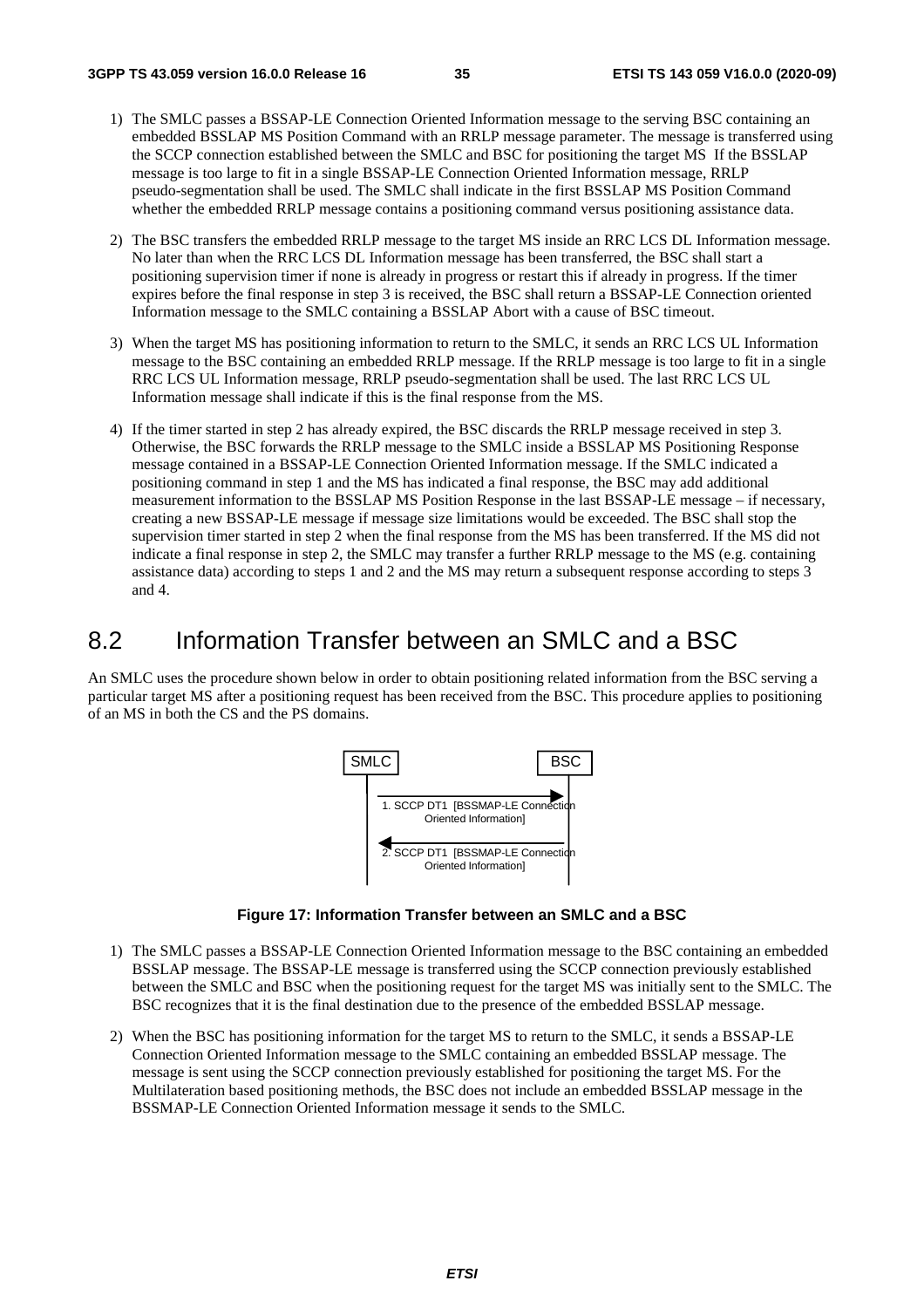# 8.3 Common Procedures to Support Access to an LMU

The procedures in this clause support the transfer of positioning related information and O&M data between an SMLC and a particular LMU associated with the SMLC. These procedures apply to positioning of an MS in both the CS and the PS domains.

## 8.3.1 Location Update Procedure between an SMLC and a Type A LMU

The following procedure supports a normal location update from the perspective of a Type A LMU. The location update can occur periodically, on power up, following recovery from some failure condition and when an LMU in idle mode detects that its closest BTS is in another location area.



#### **Figure 18: Location Update Procedure between an SMLC and a Type A LMU**

- 1) If the LMU does not currently have a signaling link, it sends an RR Channel Request to the serving BTS to request a SDCCH. The RR Channel Request contains an establishment cause identifying an LMU. After assignment of the SDCCH, the LMU sends a DTAP Location Updating request to the BSC. This shall indicate that a follow on request is pending if the LMU has more data to send.
- 2) Because the BSC serving the LMU is associated with an SMLC and the Channel Request message contained an LMU establishment cause, the BSC forwards the Location Updating request to the SMLC rather than MSC. If there was previously no SDCCH, this is sent inside a BSSMAP Complete Layer 3 Information message that is contained in an SCCP Connection Request.
- 3) The SMLC performs normal authentication and ciphering if needed for the LMU. The SMLC shall not assign a TMSI to the LMU to avoid duplicating a TMSI assigned to a normal MS by a VLR.
- 4) The SMLC returns a DTAP Location Updating Accept to the BSC. Unless the LMU indicated a follow on request, the SMLC may then initiate release of the SDCCH.
- 5) The BSC forwards the DTAP message to the LMU.

## 8.3.2 IMSI Detach Procedure between an SMLC and a Type A LMU

The following procedure supports a normal IMSI Detach from the perspective of a Type A LMU. This may be instigated if the LMU is to be deactivated – e.g. for offline maintenance.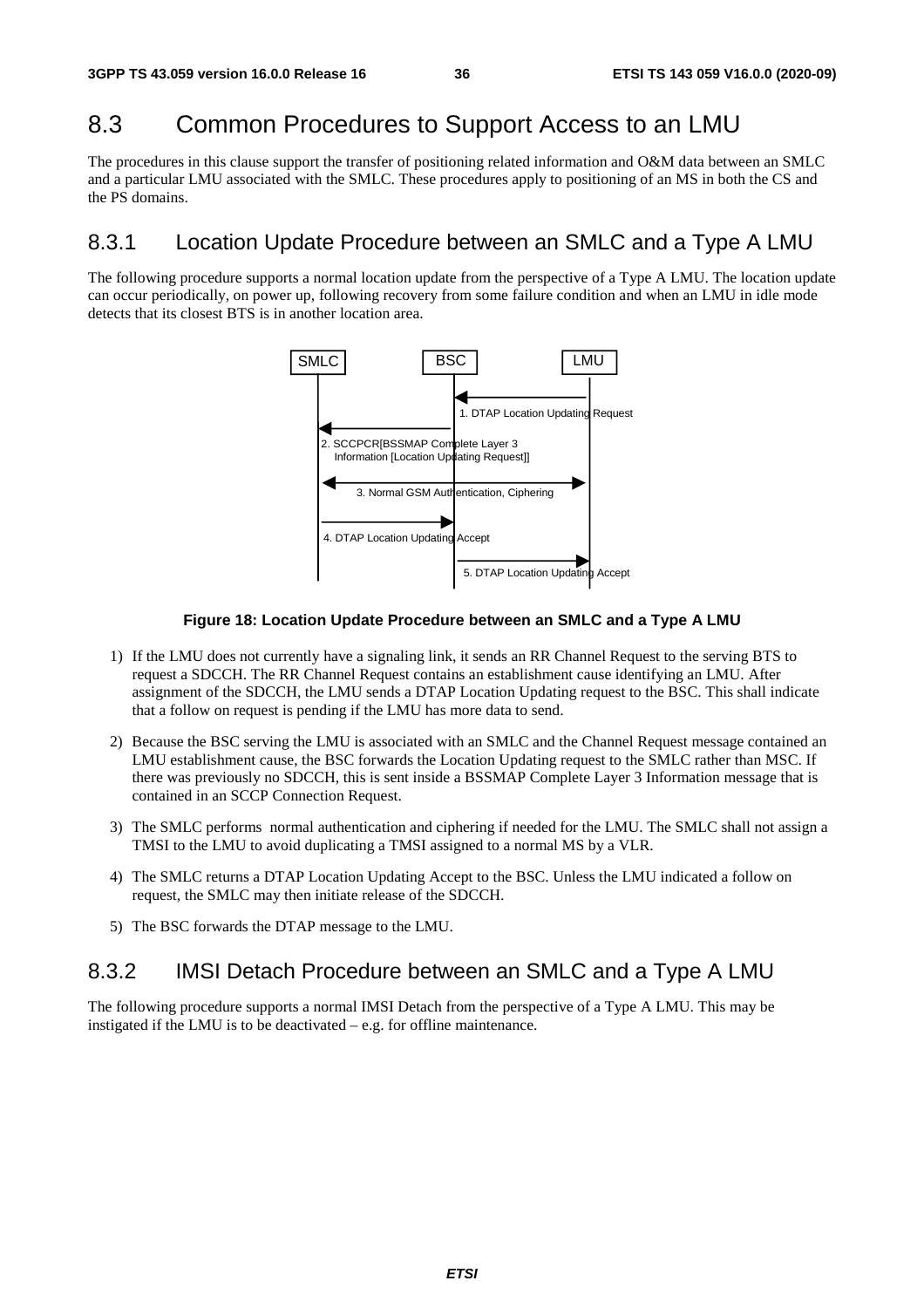

**Figure 19: IMSI Detach Procedure between an SMLC and a TypeA LMU** 

- 1) If the LMU does not currently have a signaling link, it sends an RR Channel Request to the serving BTS to request a SDCCH. The RR Channel Request contains an establishment cause identifying an LMU. After assignment of the SDCCH, the LMU sends a DTAP IMSI Detach Indication to the BSC.
- 2) Because the BSC serving the LMU is associated with an SMLC and the Channel Request message contained an LMU establishment cause, the BSC forwards the IMSI Detach Indication to the SMLC rather than MSC. If there was previously no SDCCH, this is sent inside a BSSAP Complete Layer 3 Information message that is contained in an SCCP Connection Request. The SMLC marks the LMU as temporarily inactive and initiates release of the SDCCH.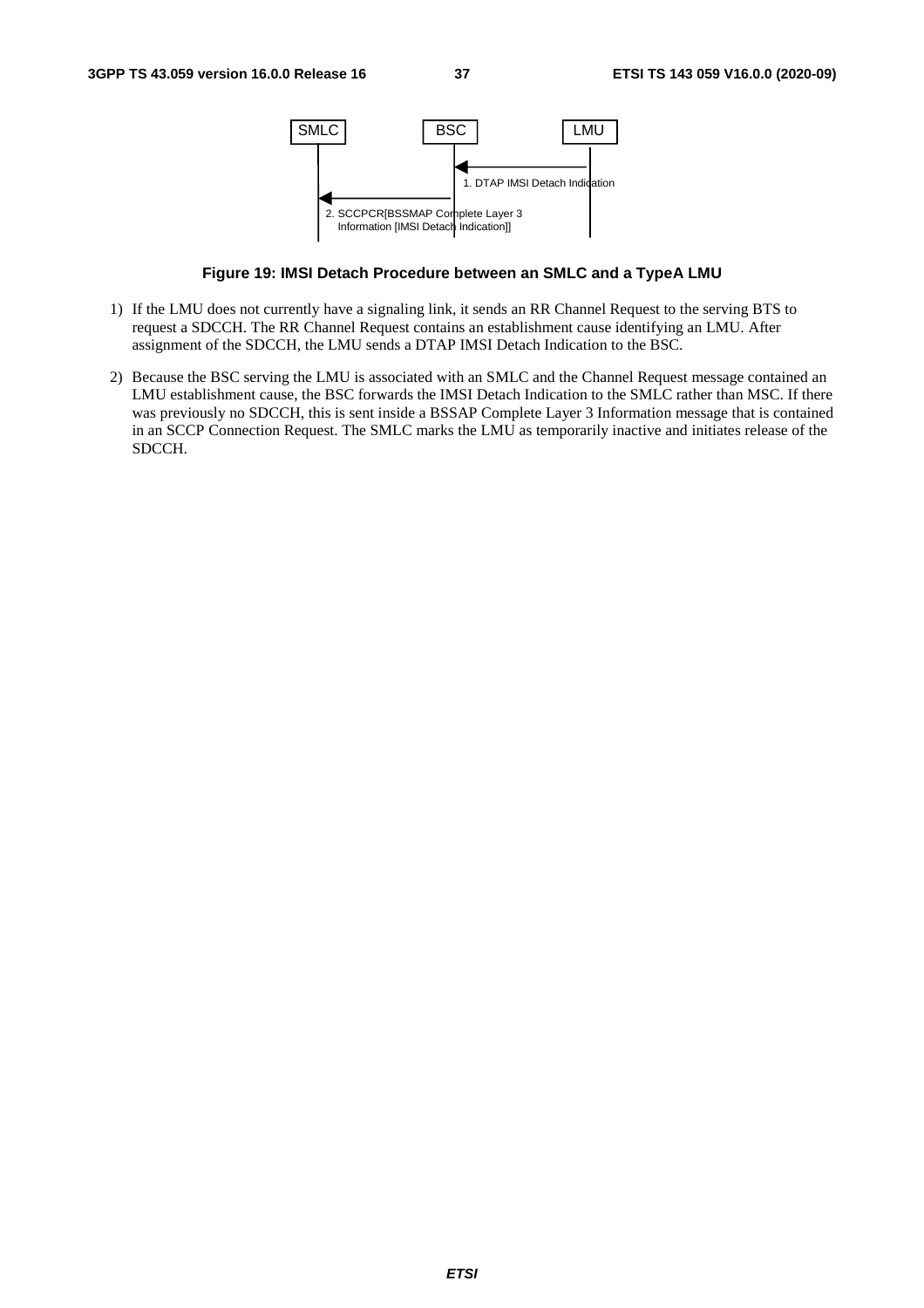# 8.3.3 LCS Information Transfer between an SMLC and a Type A LMU

### 8.3.3.1 Information Transfer using an SDCCH

The following procedure supports information transfer between an SMLC and a Type A LMU.



**Figure 20: Information Transfer between an SMLC and a Type A LMU** 

- 1) If there is no signaling link yet for an LMU between the SMLC and the BSC serving the LMU, the SMLC sends a BSSAP Paging message to the serving BSC inside an SCCP Unitdata message.
- 2) The serving BSC broadcasts an RR Paging Request.
- 3) The LMU sends a Channel Request message containing an LMU establishment cause to request an SDCCH. After assignment of the SDCCH, the LMU returns an RR Paging Response.
- 4) Because the BSC serving the LMU is associated with an SMLC and the Channel Request message in step 3 contained an LMU establishment cause, the BSC transfers the Paging Response to the SMLC, rather than MSC, in a BSSAP Complete Layer 3 Information message contained in an SCCP Connection Request.
- 5) The SMLC performs normal authentication and ciphering if this is needed for the LMU. The SMLC shall not assign a TMSI to the LMU to avoid duplicating a TMSI assigned to a normal MS by a VLR.
- 6) If the SMLC needs to send data to the LMU, it may send one or more DTAP-LE REGISTER, FACILITY or RELEASE COMPLETE messages to the BSC. Each DTAP-LE message contains an embedded LLP message and an indication of whether release of the SDCCH by the LMU is forbidden. Each DTAP-LE message is transferred by the BSC to the LMU.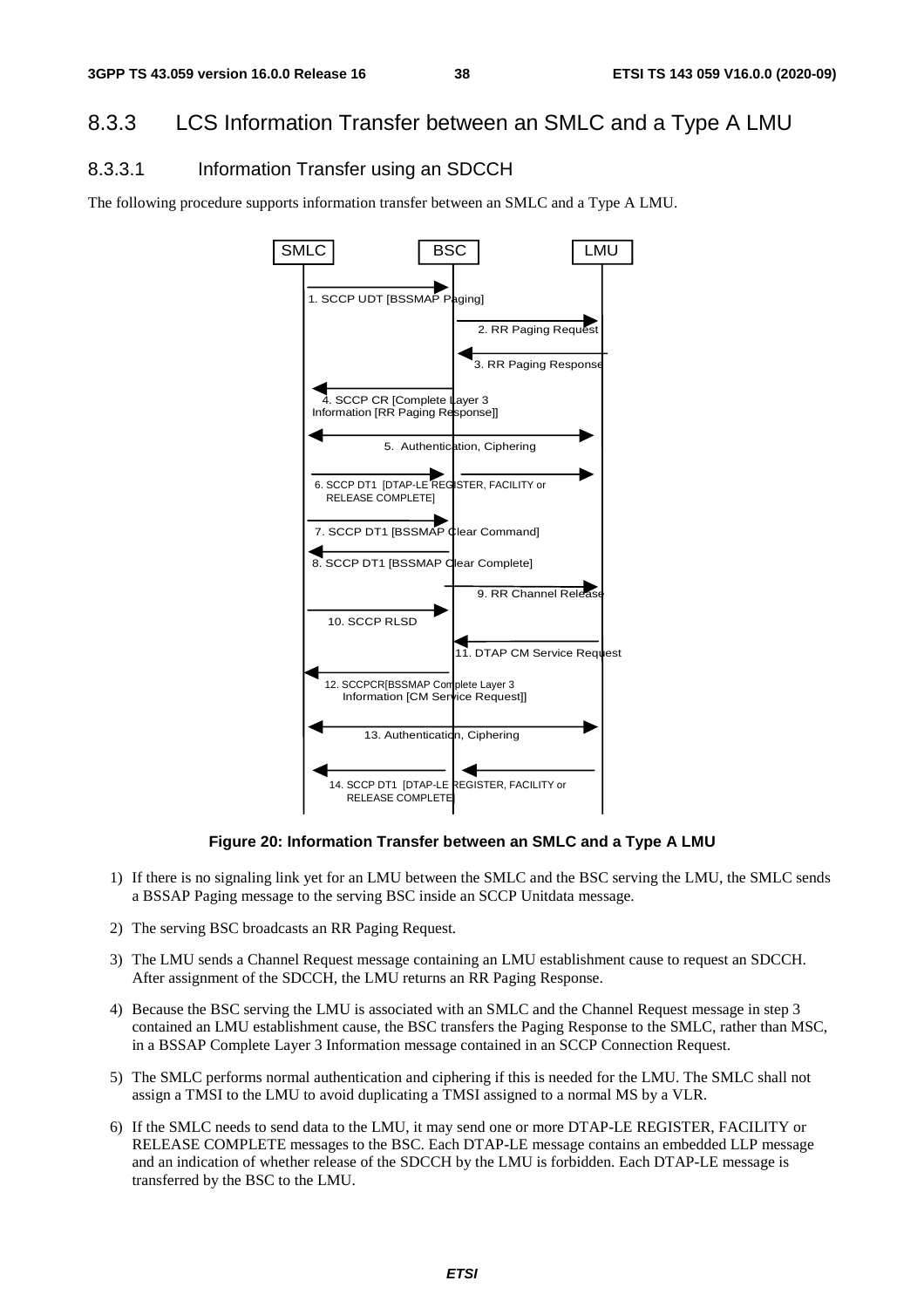- 7) The SMLC may initiate release of the SDCCH to the LMU by sending a BSSAP Clear Command to the BSC.
- 8) The BSC returns a BSSAP Clear Complete.
- 9) The BSC orders release of the SDCCH by sending an RR Channel Release to the LMU.
- 10) The SMLC releases the SCCP connection to the BSC by sending an SCCP Released message.
- 11) When the LMU has LCS data to send and does not currently have a signaling link, it sends an RR Channel Request to the serving BTS to request an SDCCH. The RR Channel Request contains an establishment cause identifying an LMU. After assignment of the SDCCH, the LMU sends a DTAP CM Service request to the serving BSC.
- 12) Because the BSC serving the LMU is associated with an SMLC and the Channel Request message contained an LMU establishment cause, the BSC forwards the CM Service Request with an indication that this came from an LMU to the SMLC, rather than MSC, inside a BSSAP Complete Layer 3 Information message that is contained in an SCCP Connection Request.
- 13) The SMLC performs authentication and ciphering if needed for the LMU. Otherwise, a CM Service Accept is returned. The SMLC shall not assign a TMSI to the LMU to avoid duplicating a TMSI assigned to a normal MS by a VLR.
- 14) The LMU sends one or more DTAP-LE REGISTER, FACILITY or RELEASE COMPLETE messages to the serving BSC each containing an embedded LLP message. The BSC forwards each DTAP-LE message to the SMLC.

### 8.3.3.2 Information Transfer using a TCH



**Figure 21: Information Transfer between an SMLC and a Type A LMU using a TCH**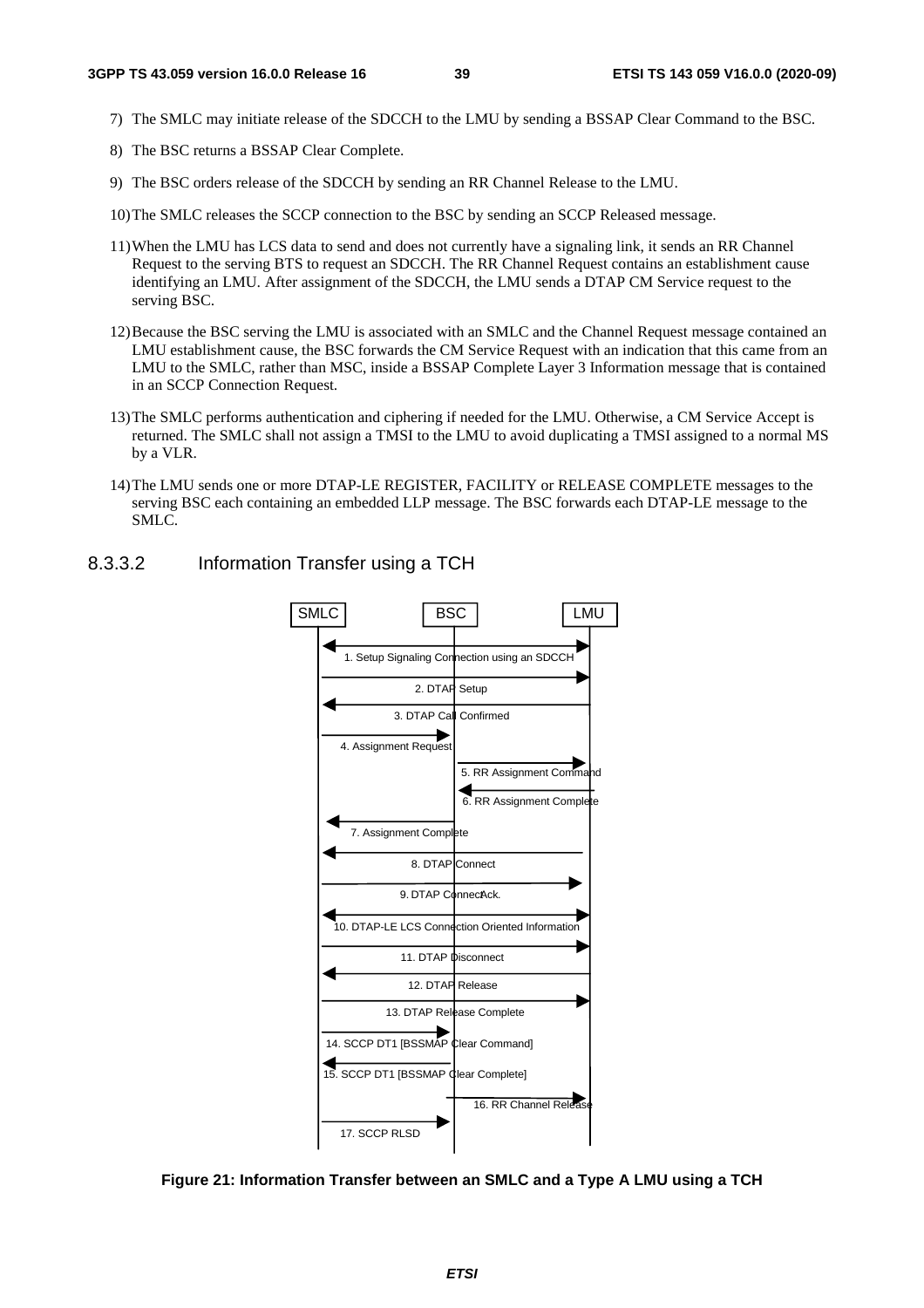- 1) The SMLC establishes a signaling connection to the LMU using an SDCCH.
- 2) The SMLC sends a DTAP Setup to the LMU with the requested bearer capability.
- 3) The LMU returns a DTAP Call Confirmed.
- 4) The SMLC initiates traffic channel assignment by sending a BSSAP Assignment Request to the BSC.
- 5) The BSC requests channel activation in the BTS and then sends an RR Assignment Command to the LMU.
- 6) The LMU acknowledges TCH assignment.
- 7) The BSC confirms TCH assignment.
- 8) The LMU confirms call establishment.
- 9) The SMLC acknowledges the LMU confirm.
- 10) DTAP-LE Connection Oriented Information messages are transferred between the SMLC and LMU on the established TCH: these are transparent to the BSC.
- 11) The SMLC initiates release of the TCH by sending a DTAP Disconnect to the LMU
- 12) The LMU returns a DTAP Release.

13) The SMLC sends a DTAP Release Complete.

- 14) The SMLC initiates release of the TCH by sending a BSSAP Clear Command to the BSC.
- 15) The BSC returns a BSSAP Clear Complete.
- 16) The BSC orders release of the TCH by sending an RR Channel Release to the LMU.
- 17) The SMLC releases the SCCP connection to the BSC by sending an SCCP Released message.

### 8.3.4 LCS Information Transfer between an SMLC and a Type B LMU

A SMLC uses the procedure shown below in order to exchange LCS information with a TypeB LMU.



**Figure 22: Information Transfer between a SMLC and a Type B LMU** 

- 1) The SMLC passes a BSSAP-LE Connectionless Information message to the BSC containing an embedded LLP message and the LAC/CI cell address identifying the LMU. The BSSAP-LE message is transferred inside an SCCP Unitdata message.
- 2) The BSC transfers the embedded LLP message to either the BTS associated with the LMU or the LMU itself inside a Location Information message. The BTS or LMU is identified using the LAC/CI received in step 1.
- 3) When the LMU has positioning information to return to the SMLC, either it or its associated BTS transfers this to the BSC inside a Location Information message..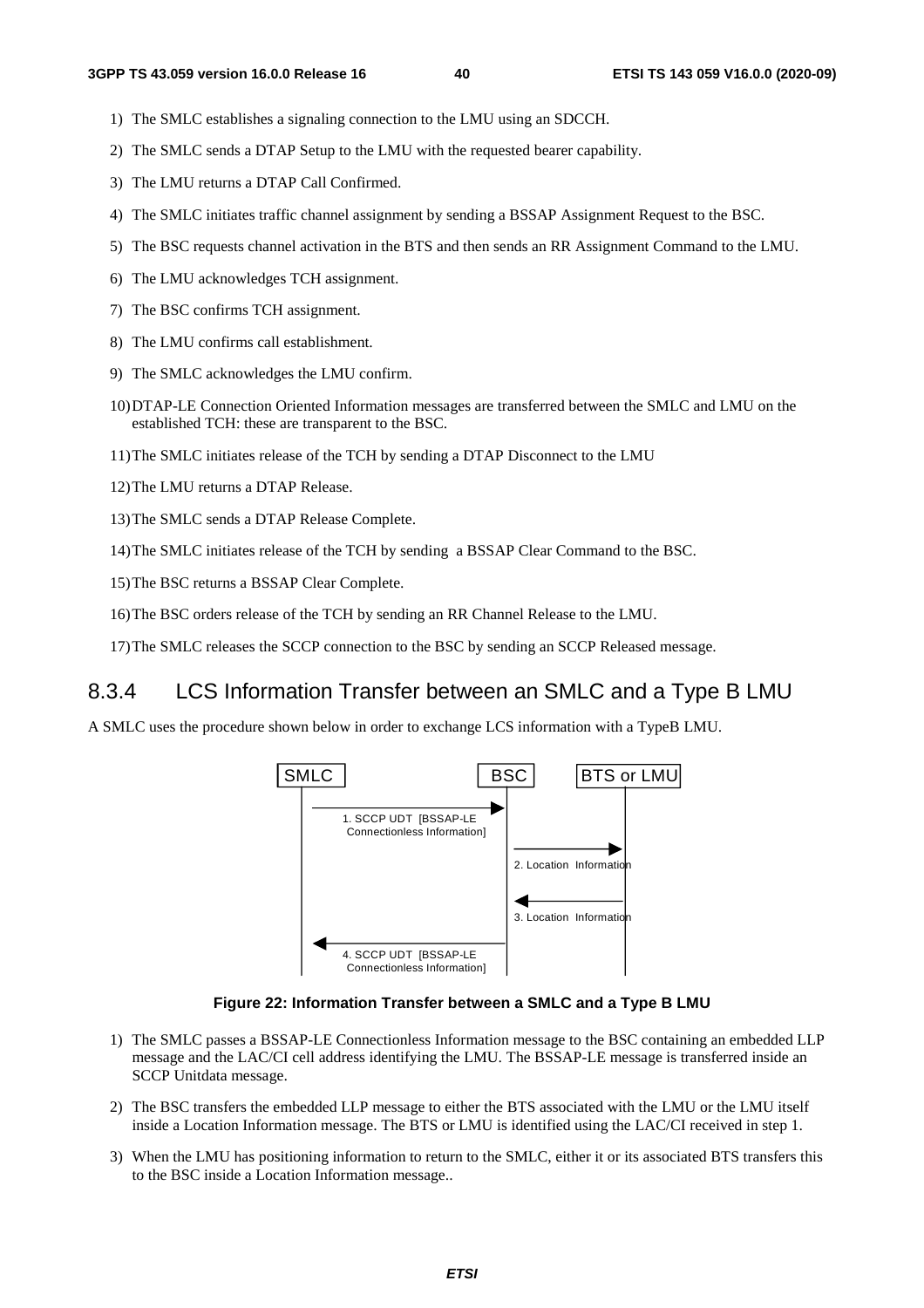4) The serving BSC forwards the LLP message to the SMLC inside a BSSAP-LE Connectionless Information message contained in an SCCP Unitdata message. The BSSAP-LE message contains the LAC/CI address identifying the LMU.

# 8.4 Common Control Procedures for LMUs

These procedures are applicable to any Type A LMU and may be used for any Type B LMU to enable control of the LMU by its associated SMLC. The procedures assume support for the establishment of a signaling link and the transfer of LLP messages between an SMLC and LMU that are defined in the common procedures to support access to an LMU, clause 8.3. Consequently, details of signaling link establishment and message transfer by a BSC and BTS are not shown.

### 8.4.1 Reset Procedure

The reset procedure enables an SMLC to return an LMU to a known initial state in which no measurement or O&M operations are outstanding or being performed.



#### **Figure 23: Reset Procedure for a Circuit Mode LMU**

- 1) After first establishing a signaling connection to the LMU (see clause 8.3), the SMLC sends an LLP Reset Invoke to the LMU via BSC.
- 2) The LMU cancels any LCS measurement and O&M tasks previously ordered by the SMLC. The LMU then returns an LLP Reset Return Result to the SMLC.

## 8.4.2 Status Query Procedure

The Status Query procedure enables an SMLC to verify the status of an associated LMU. The procedure may be instigated periodically or following any loss of communication with the LMU.



#### **Figure 24: Status Query Procedure for a Circuit Mode LMU**

- 1) After first establishing a signaling connection to the LMU (see clause 8.3), the SMLC sends an LLP Status Query Invoke to the LMU via BSC.
- 2) The LMU returns an LLP Status Query return result, indicating the number of active measurement jobs for each type of measurement (e.g. RIT) and the number of active O&M jobs in the LMU that were previously ordered by the SMLC.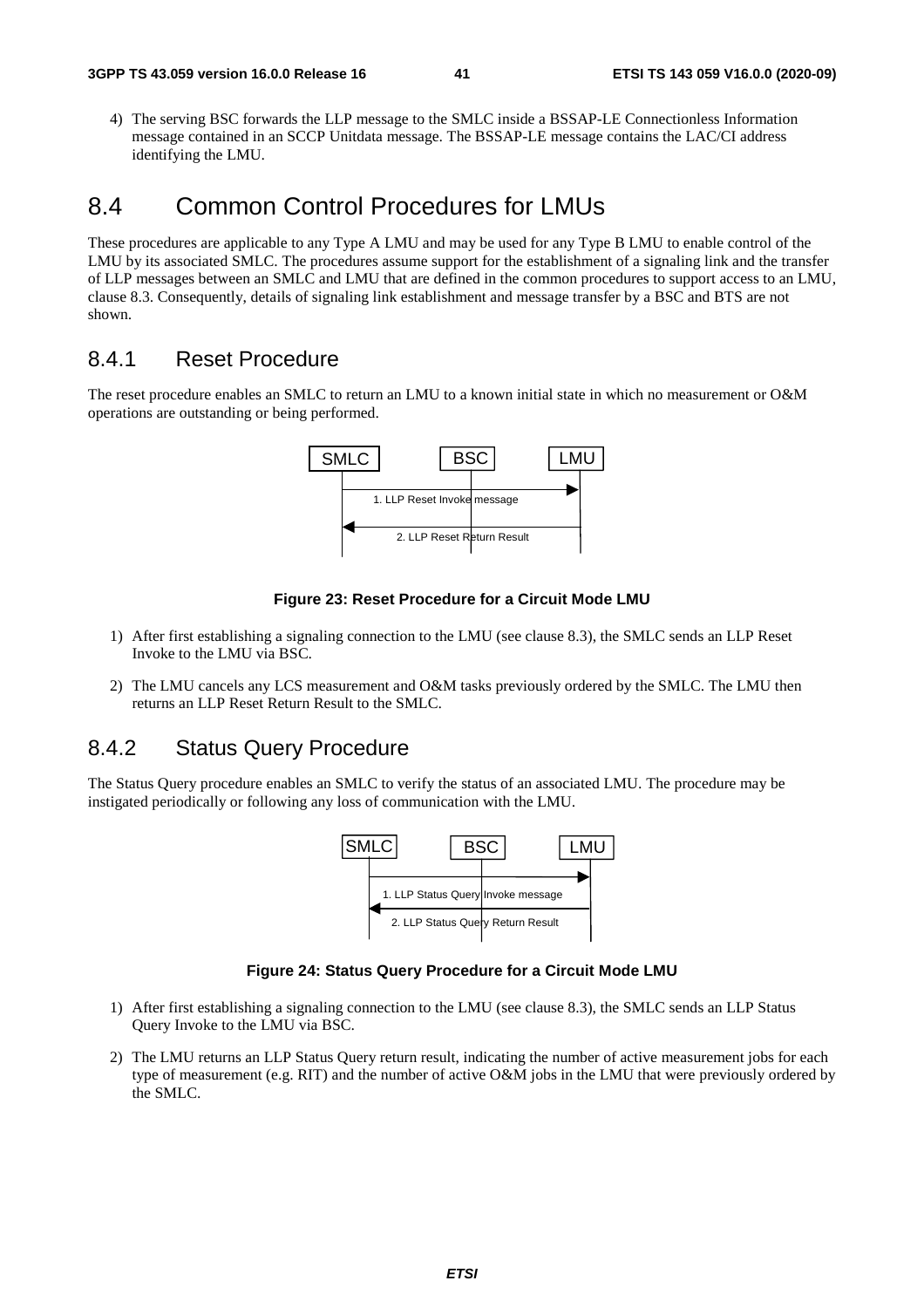## 8.4.3 Status Update Procedure

The Status Update procedure enables an LMU to report status information to its associated SMLC. The procedure may be instigated for the following reasons:

- 1. Periodically;
- 2. Power-on condition or recovery from failure with loss of memory;
- 3. Impending availability or unavailability for O&M reasons;
- 4. Location Update by a Type A LMU in a new Location Area.



#### **Figure 25: Status Update Procedure for a Circuit Mode LMU**

- 1) After first establishing a signaling connection to the SMLC (see clause 8.3), the LMU sends an LLP Status Update Invoke to the SMLC via BSC. This message shall include the reason for the Status Update, the number of active and outstanding jobs of each category in the LMU and the current hardware status.
- 2) The SMLC returns an LLP Status Update return result to acknowledge receipt of the Status Update.

# 8.5 Exception Procedures

The procedures in this clause apply to all location procedures where a BSSAP-LE Perform Location Request has been sent to an SMLC by a BSC requesting some location service (e.g. provision of a location estimate for a target MS or transfer of assistance data to a target MS).

## 8.5.1 Procedures in the SMLC

When a request for a location estimate fails due to failure of a position method itself (e.g. due to inaccurate or insufficient position measurements and related data) and the SMLC is unable to instigate another positioning attempt (e.g. due to a requirement on response time), the SMLC may return a BSSAP-LE Perform Location response containing a less accurate location estimate (e.g. based on serving cell and timing advance). If a less accurate estimate is not available, the SMLC shall instead return a BSSAP-LE Perform Location response message containing no location estimate and indicating the cause of failure.

When a request for any other location service (e.g. transfer of assistance data to a target MS) fails for any reason and the SMLC is unable to reattempt the service, the SMLC shall return a BSSAP-LE Perform Location response message indicating the cause of failure.

When a location service request is interrupted by some other unrecoverable error event inside the SMLC, the SMLC shall immediately terminate the location service attempt and return a BSSAP-LE Perform Location Response message containing the reason for the location service cancellation. In that case, any dialogue previously opened with an LMU or BSS for the purpose of instigating position measurements for any MS being located may also be aborted by the SMLC.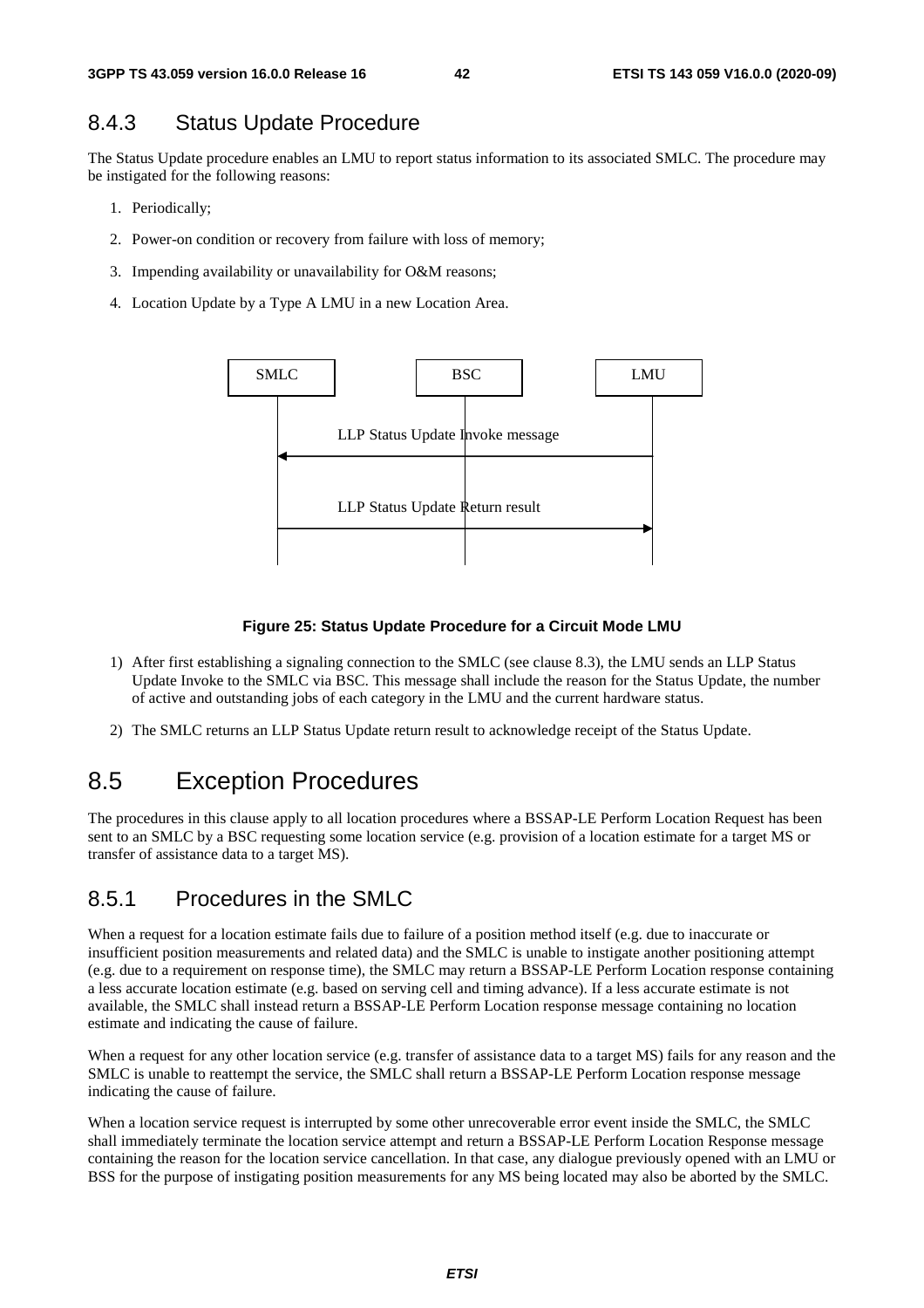If the SMLC receives a BSSAP-LE Perform Location Abort indication for a previous location service request from the BSS, it shall immediately terminate the location service attempt and may abort any dialogues used for the location service attempt that may still exist with any LMUs. The circumstances of the abort may still ensure cancellation of any such procedure (see clause on BSS). For a BSSAP-LE Perform Location Abort, the SMLC shall then either return any location estimate (with optional velocity estimate) already derived, if this was requested, or return a BSSAP-LE Perform Location response indicating failure of the location service and the cause of the failure in the BSSAP-LE Perform Location Abort.

If the SMLC has instigated any location related procedure in the Target MS or its serving BSS and receives a BSSLAP Reject, BSSLAP Abort or BSSLAP Reset indication from the BSS, it shall cancel the location service attempt and may abort any dialogues for this that currently exist with any LMUs. For a BSSLAP Abort, the SMLC shall then either return any location estimate (with optional velocity estimate) already derived, if this was requested and is sufficient for the requested QoS, or return a BSSAP-LE Perform Location response indicating failure of the location service and the cause of the failure in the BSSLAP Abort. For a BSSLAP Reject and BSSLAP Reset, the SMLC has the additional option of restarting the location service attempt and using the same or a different position method where a location estimate was requested. A decision to restart the location service shall take into account the cause of the location service failure as conveyed in the BSSLAP Reject or BSSLAP Reset and whether, in the case of successful intra-BSC handover, the new cell for the target MS is still associated with the SMLC. If the SMLC receives a BSSLAP Reject or BSSLAP Reset with a cause indicating intra-BSC handover and with a new cell identity for the target MS that is not associated with the SMLC, the SMLC shall return a BSSAP-LE Perform Location response containing either a location estimate (with optional velocity estimate), if requested and available, or a failure cause indicating "intra-BSC" handover.

NOTE: In the CS domain, in the case of an intra-BSC handover to a cell in a different PLMN (different MCC, MNC combination), the SMLC may receive a BSSLAP Reset containing the new location area code and new cell ID. The SMLC may then deduce the new MCC and MNC from the uniqueness, when this applies, of the combined values for the new location area code and cell ID compared to the corresponding values for neighbouring cells.

## 8.5.2 Procedures in an LMU

An LMU shall return an error indication to its controlling SMLC when location measurements previously ordered by the SMLC cannot be provided due to any error condition.

## 8.5.3 Procedures in the BSC in the CS Domain

#### 8.5.3.1 General Procedures

The BSC serving a target MS shall supervise any network or MS location service procedure, including transfer of positioning assistance data to an MS, and shall only allow one such procedure to be active at any time. If a new procedure is instigated by the SMLC for any target MS, the BSC shall cancel any previous procedure without notifying the SMLC or target MS. The new procedure shall then be treated according to the prevailing conditions. If a location information transfer to an MS initiated by an SMLC is not active, the BSC shall discard any RRLP message received from the MS. This precludes the initiation of any location service procedure from an MS.

The BSC may optionally allow one A-GNSS or E-OTD positioning procedure and one Cell-based or U-TDOA positioning procedure to be active concurrently for the same target MS. The BSC shall indicate the second independent location procedure is supported when SMLC instigates a first positioning procedure for any MS. The SMLC may initiate the concurrent positioning procedure only in when the BSC has indicated this capability. The BSC may disallow the concurrent positioning procedure at any time.

In the concurrent positioning procedure, if the SMLC invokes a first A-GNSS or E-OTD location procedure and then invokes a second A-GNSS or E-OTD then the BSC shall cancel the first procedure and proceed with the second without notifying the SMLC or target MS. In the concurrent location procedure, if the SMLC invokes a first cell-based or U-TDOA location procedure and then invokes a second cell-based or U-TDOA location procedure then the BSC shall cancel the first procedure and proceed with the second positioning procedure without notifying the SMLC or target MS.

Depending on the location procedure and its current state of execution, a serving BSC may chose to defer certain radio related events (e.g. handover) to avoid interference with location – refer to the later clauses for each positioning procedure. A serving BSC shall abort all existing location related procedures for a particular target MS without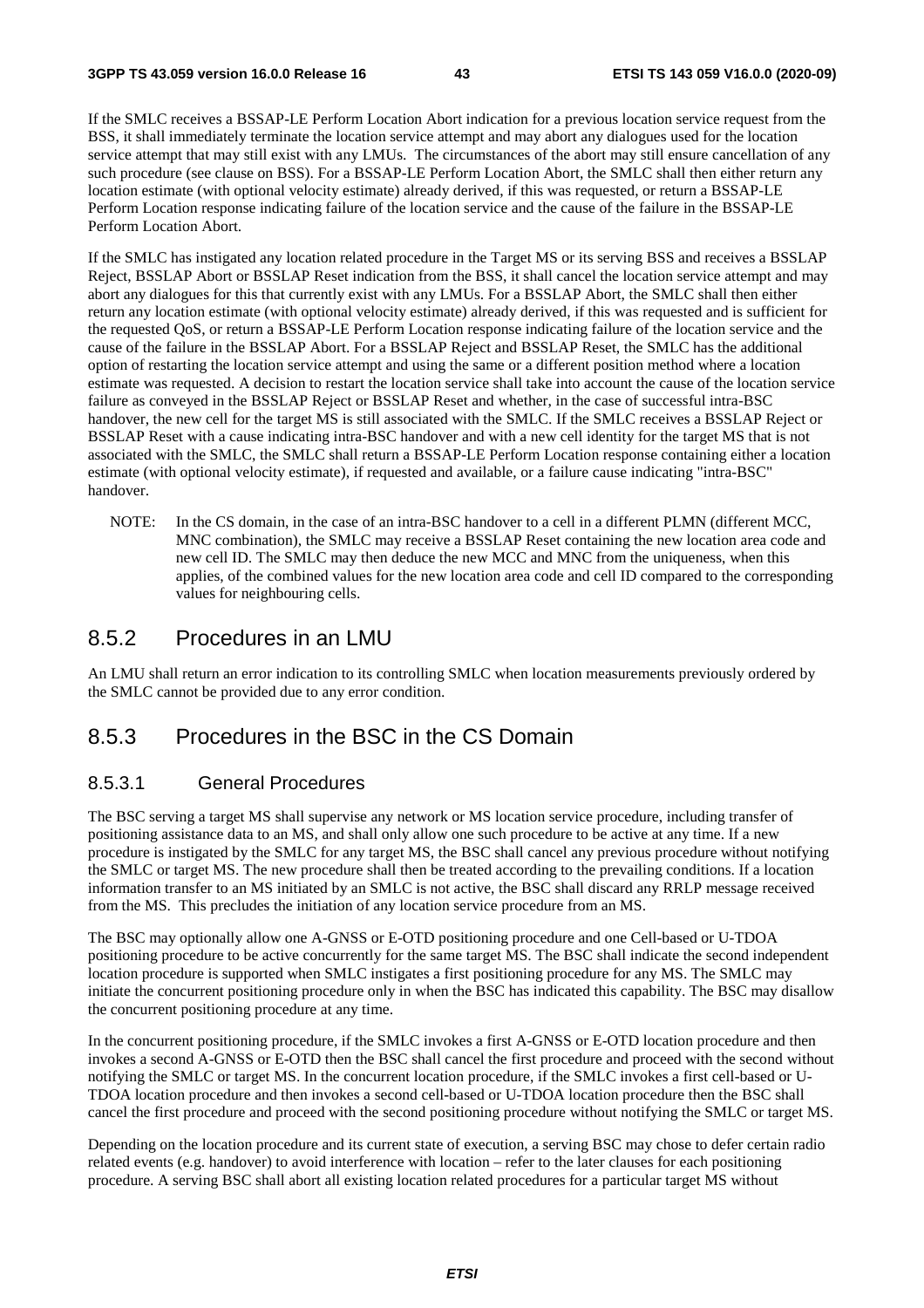notifying a target MS if the DCCH to the target MS or the SCCP connection to the SMLC is released. In the event of an abort with an SMLC, the BSC shall attempt to notify the SMLC using a BSSAP-LE Perform Location Abort.

## 8.5.3.2 Rejection of an SMLC Positioning Request

The BSC may reject any request from an SMLC for positioning or transfer of assistance data for a target MS if the request cannot be performed for reasons other than interaction with handover or other RR management. If the request is rejected, the BSC shall return a BSSLAP Reject to the SMLC containing the cause of rejection.

### 8.5.3.3 Interaction with Inter-BSC Handover

The BSC shall reject any request from an SMLC for positioning or transfer of assistance data while an inter-BSC handover procedure is ongoing and shall return a BSSLAP Abort to the SMLC.

The BSC shall terminate any network or MS positioning procedure or any transfer of RRLP assistance data already in progress if inter-BSC handover is needed and is not precluded by the particular location procedure and its current state. When a location procedure is terminated and there is an active BSSLAP transaction, the BSC shall return a BSSLAP Abort message to the SMLC after the BSSAP Handover Required has been sent to the serving MSC. The BSSLAP Abort shall contain the cause of the location procedure failure. When a location procedure is terminated and there is no active BSSLAP transaction, the BSC shall send a BSSAP-LE Perform Location Abort message to the SMLC after the BSSMAP Handover Required has been sent to the serving MSC.

### 8.5.3.4 Interaction with Intra-BSC Handover and other RR Management Procedures

The BSC shall reject any request from an SMLC for positioning or transfer of assistance data while an intra-BSC handover or other intra-BSC RR management procedure involving the target MS is ongoing and shall return a BSSLAP Reset to the SMLC when the handover or other RR management procedure is complete in the BSC. If the handover or other RR management procedure times out in the BSC, the BSC shall instead return either a BSSLAP Reset or a BSSLAP Abort to the SMLC.

The BSC shall terminate any network or MS positioning procedure or any transfer of RRLP assistance data already in progress if an intra-BSC handover or other intra-BSC RR management procedure is needed and is not precluded by the particular location procedure and its current state. When location procedure is terminated, the BSC shall return a BSSLAP Reset message to the SMLC after the intra-BSC handover or other RR management procedure is complete in the BSC. If the intra-BSC handover or other RR management procedure times out in the BSC, the BSC shall instead return either a BSSLAP Reset or a BSSLAP Abort to the SMLC.

A BSSLAP Reset shall contain a cause indication, the current serving cell identity, the current location area code if this has just changed due to intra-BSC handover and may contain measurement information for the target MS (e.g. TA value). A BSSLAP Reset shall also include the current location area code if there has been any change of location area since the location request for the target MS was first sent to the SMLC and if the current location area code was not yet reported to the SMLC in a previous BSSLAP Reset.

### 8.5.3.5 Priority of Handover and Other RR Management Procedures

If the transfer of RRLP messages between an SMLC and target MS is interrupted by intra-BSC handover, inter-BSC handover or any other intra-BSC RR management procedure, the BSC shall avoid delay to the handover or RR management procedure by employing the preemption capability defined in 3GPP TS 44.006 and 3GPP TS 24.008. This allows an RR Handover Command or other RR management command sent to the target MS to be assigned a "high" priority at the data link level enabling preemption of "low" priority RR Application Information messages (carrying RRLP messages) which may have been sent earlier. This procedure ensures that any RRLP data still not transmitted to the MS will be preempted (and discarded) by the data link layer in the BTS prior to transmission of the Handover Command or other RR Management command.

### 8.5.3.6 Interaction with Segmentation support for Legacy MS

If a location information transfer to an MS initiated by an SMLC is not active, the BSC shall discard any RRLP message segment received from the MS. Once a location service procedure has been started involving RRLP message transfer to a target MS, the BSC shall discard all RRLP segments received from the MS until it receives the first or only segment of a new RRLP message. The new RRLP message shall then be treated according to the state of the RRLP message transfer as described in clause 8.1.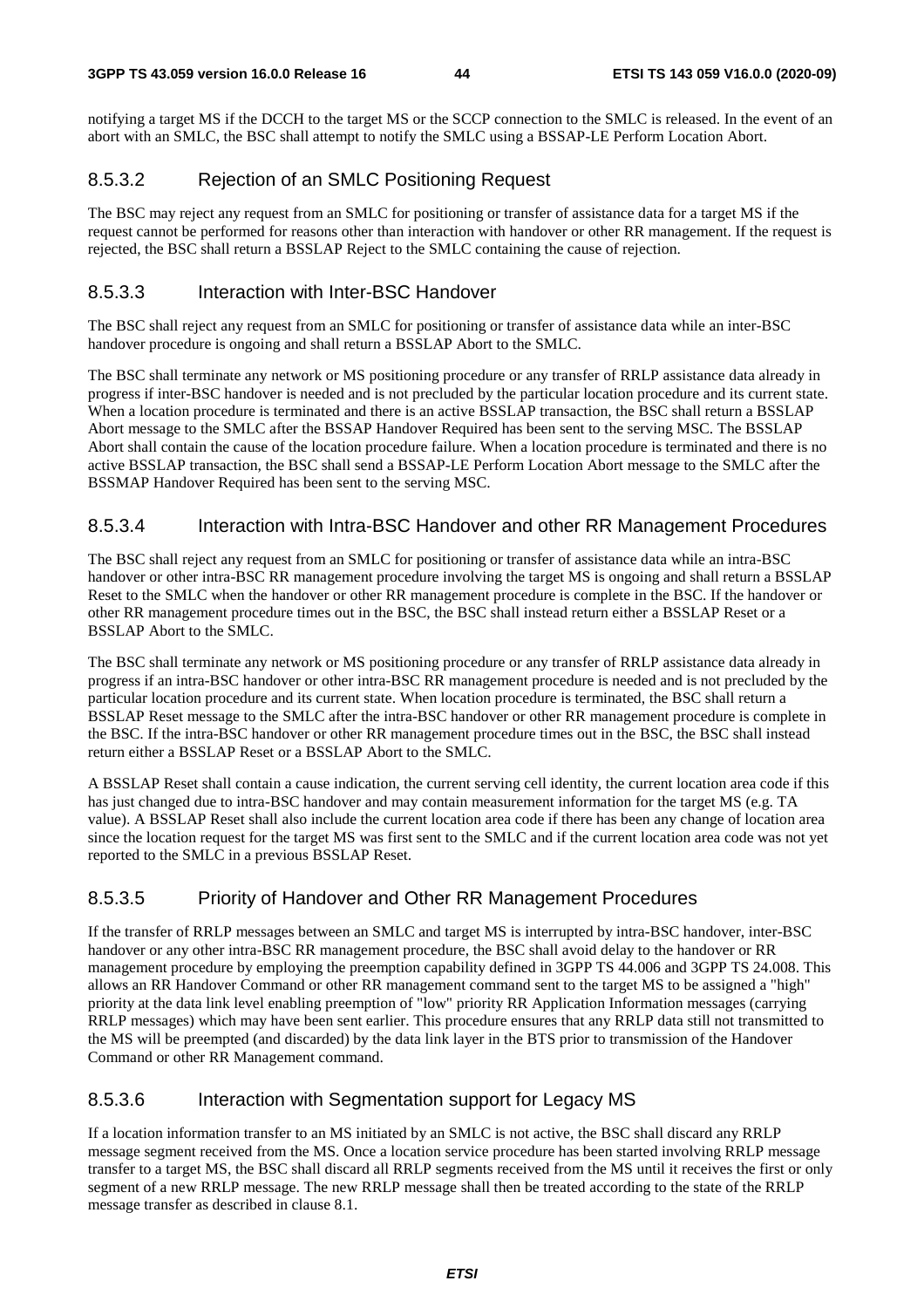Further details regarding transfer and segmentation of RRLP messages between a BSC and MS can be found in 3GPP TS 44.018.

### 8.5.3.7 Overload

The BSC may indicate an inability to support location due to overload by rejecting with a cause indicating congestion a BSSAP Perform Location request received from the MSC. If an SMLC has rejected a request from the BSC to perform location with a cause indicating congestion, the BSC shall convey the rejection and cause to the MSC if the request was MSC initiated. If the request was initiated by the BSC, the BSC may reduce the frequency of its location requests to the SMLC according to the rules in 3GPP TS 49.031, which give precedence to location service requests with a higher priority.

# 8.5.4 Procedures in the BSS in the PS Domain

### 8.5.4.1 General Procedures

The BSS serving a target MS shall supervise any network or MS location service procedure, including transfer of positioning assistance data to an MS, and shall only allow one such procedure to be active at any time for any one TLLI. If a new procedure is instigated by the SMLC for any target MS, the BSS shall cancel any previous procedure without notifying the SMLC or target MS. The new procedure shall then be treated according to the prevailing conditions. If a location information transfer to an MS initiated by an SMLC is not active, the BSS shall discard any RRLP message received from the MS via the SGSN.

The BSC may optionally allow one A-GNSS or E-OTD positioning procedure and one Cell-based or U-TDOA positioning procedure to be active concurrently for the same target MS. The BSC shall indicate the second independent location procedure is supported when SMLC instigates a first positioning procedure for any MS. The SMLC may initiate the concurrent positioning procedure only in when the BSC has indicated this capability. The BSC may disallow the concurrent positioning procedure at any time.

In the concurrent positioning procedure, if the SMLC invokes a first A-GNSS or E-OTD location procedure and then invokes a second A-GNSS or E-OTD then the BSC shall cancel the first procedure and proceed with the second without notifying the SMLC or target MS. In the concurrent location procedure, if the SMLC invokes a first cell-based or U-TDOA location procedure and then invokes a second cell-based or U-TDOA location procedure then the BSC shall cancel the first procedure and proceed with the second positioning procedure without notifying the SMLC or target MS.

A serving BSS shall abort all existing location related procedures for a particular target MS without notifying a target MS if the SCCP connection to the SMLC is released. In the event of an abort when no BSSLAP procedure is active, but a location procedure is active, the BSS shall attempt to notify the SMLC using a BSSAP-LE Perform Location Abort.

A serving BSS shall abort all existing location related procedures for a particular target MS if the radio connection to the MS is lost. The SMLC shall be notified with a BSSAP-LE Perform Location Abort if no BSSLAP procedure is currently active. If there is an active BSSLAP procedure, the BSSLAP Abort message shall be sent to the SMLC.

A serving BSS shall return a BSSLAP Reject to the SMLC containing the cause of rejection, if the BSS receives the BSSGP Position Response message from the SGSN indicating a failure.

### 8.5.4.2 Rejection of an SMLC Positioning Request

The BSS may reject any request from an SMLC for positioning or transfer of assistance data for a target MS if the request cannot be performed. If the request is rejected, the BSS shall return a BSSLAP Reject to the SMLC containing the cause of rejection.

### 8.5.4.3 Overload

The BSS may indicate an inability to support location due to overload by rejecting with a cause indicating congestion sent in a BSSGP Perform Location Response message to the SGSN. If an SMLC has rejected a request from the BSS to perform location with a cause indicating congestion, the BSS shall convey the rejection and cause to the SGSN if the request was initiated by the SGSN. If the request was initiated by the BSS, the BSS may reduce the frequency of its location requests to the SMLC according to the rules in 3GPP TS 49.031, which give precedence to location service requests with a higher priority.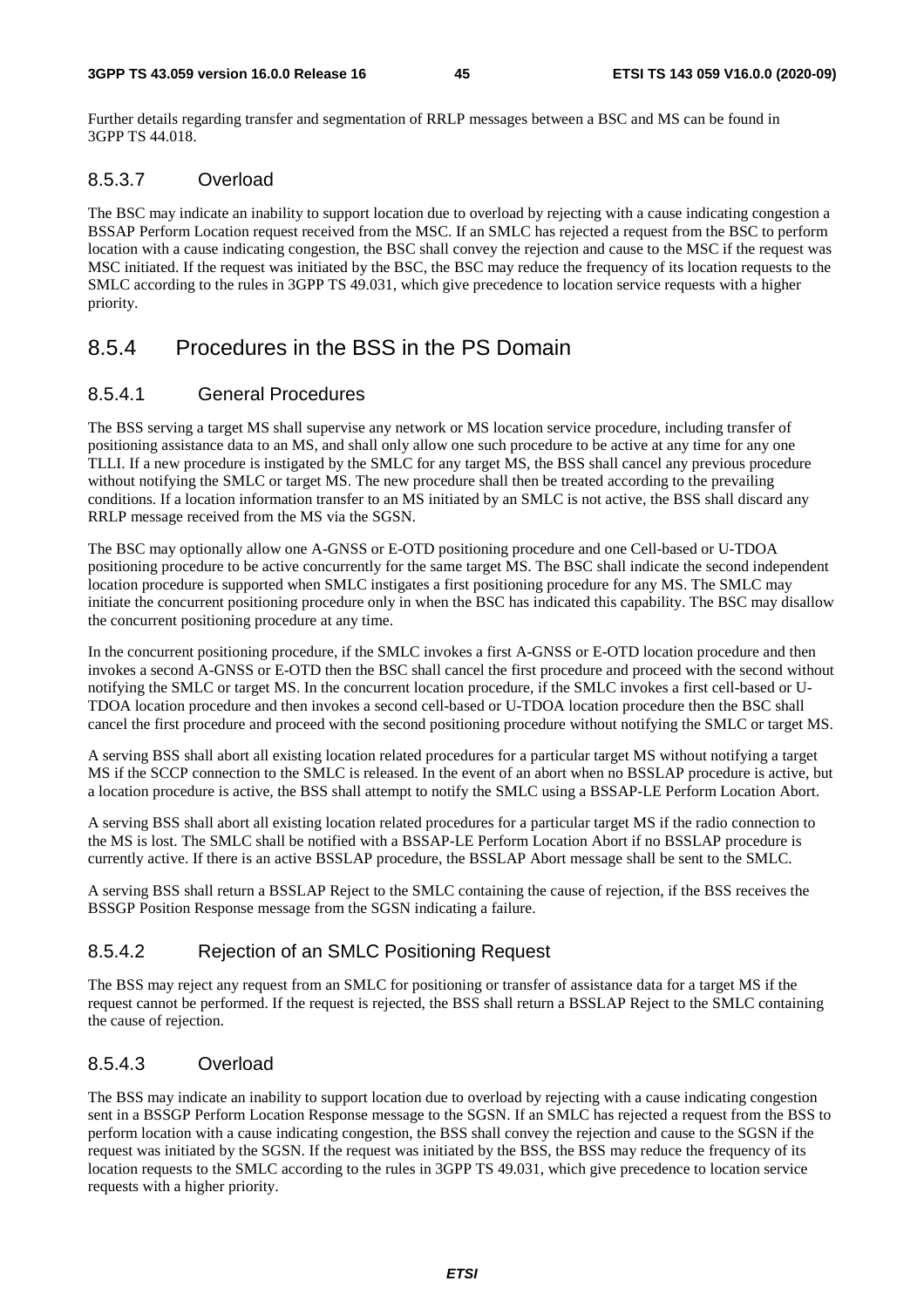### 8.5.4.4 Inter BSS Cell Change

If the BSS detects (e.g. when it receives a BSSGP-FLUSH-LL PDU from the SGSN) that a target MS has changed cell to another BSS, it shall abort the positioning procedure by sending the BSSAP-LE Perform Location Abort to the SMLC.

# 8.5.5 Void

# 8.6 Procedures in the Target MS

A target MS shall terminate any positioning procedure or the transfer of RRLP positioning assistance data without sending any response to the SMLC if any RR message is received from the BSC that starts some other RR management procedure, including a new positioning procedure. The new RR procedure shall then be executed by the MS.

A target MS shall terminate any positioning procedure or the transfer of RRLP positioning assistance data without sending any response to the SMLC if a Routing Area Update Request message is sent to the SGSN or if a suspension request message is sent to the network or if its P-TMSI is reallocated.

# 8.7 Further Procedures for Handover

Handover procedures are described in 3GPP TS 23.271 [7].

# 9 Positioning procedures

The following clause describes the positioning procedures for Timing Advance, Enhanced Observed Time Difference and A-GNSS.

# 9.1 Positioning Procedure Initiation

# 9.1.1 Core Network Position Procedure Initiation over the A interface

This procedure is used by the Core Network to start the positioning procedure in GERAN over the A interface.



#### **Figure 26: Positioning Procedure Initiation Over A Interface**

1) The MSC sends the BSSAP Perform Location Request message on the existing SCCP connection for the target MS to request the BSC to start the positioning procedure. The Location Type is always included. Depending on the type of location request, additional parameters may be included to provide the Cell Identifier, Classmark Information Type 3, LCS Client Type, Chosen Channel, LCS Priority, Quality of service, A-GNSS Assistance Data, and APDU. In addition, the IMSI and / or the IMEI of the mobile station involved in the positioning procedure may be provided by the MSC in order, if forwarded by the BSC, to allow the SMLC to maintain a context between subsequent requests for a mobile station, to tune positioning for each mobile station and to add more options for SMLC diagnostics.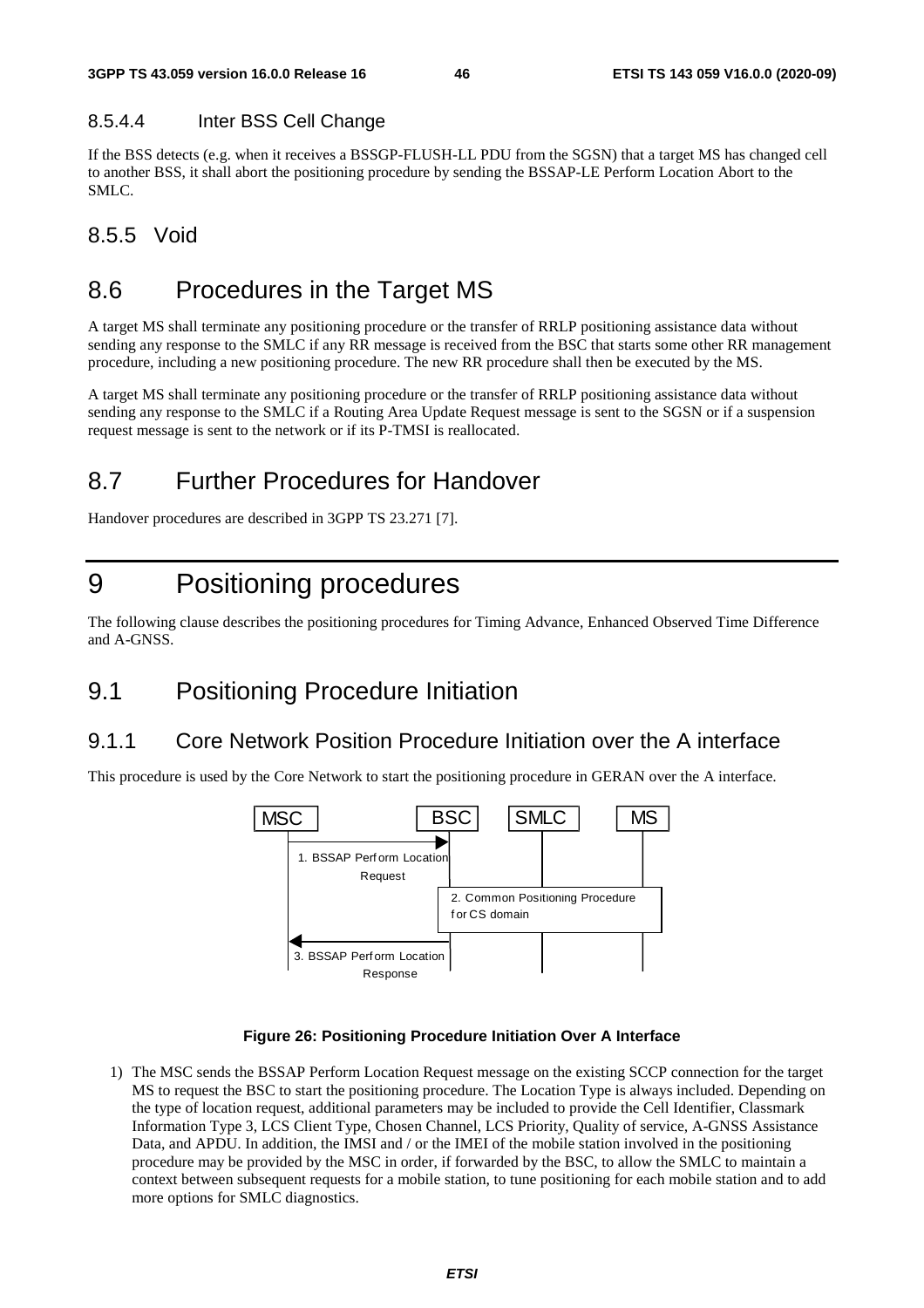- 2) The common positioning procedures for CS domain are executed (see below).
- 3) The BSC sends the BSSAP Perform Location Response message to the MSC. A location estimate, velocity estimate, positioning data, deciphering keys, or LCS Cause may be included.

# 9.1.2 Positioning Procedure Initiation from an Internal LCS Client for the CS Domain (A/Gb mode)

Figure 27 illustrates how a serving BSC may obtain the location of a target MS that is already in dedicated mode on behalf of some PLMN operator LCS client in GERAN – e.g. to support handover. The procedure is valid when local regulatory requirements do not require privacy checking for PLMN operator initiated location.



**Figure 27: Positioning Procedure Initiation from an Internal LCS Client** 

- 1) An LCS client within the GERAN requests the current location of a target MS from the serving BSC
- 2) The common positioning procedures for CS domain are executed see Figure 28. The BSC returns the MS location estimate to the requesting LCS client.

# 9.1.3 Core Network Position Procedure Initiation over the Gb interface

This procedure is used by the Core Network to start the positioning procedure in GERAN over the Gb interface except for the Multilateration positioning methods (i.e. MTA and MOTD, treated in subclause 9.1.3a and is shown in Figure 27a-1).



#### **Figure 27a: Positioning Procedure Initiation over Gb Interface**

1) The SGSN sends the BSSGP Perform Location Request message to request the BSS to start the positioning procedure. The TLLI, IMSI, DRX Parameters or eDRX Parameters, Current BVCI for the MS, Current NSEI for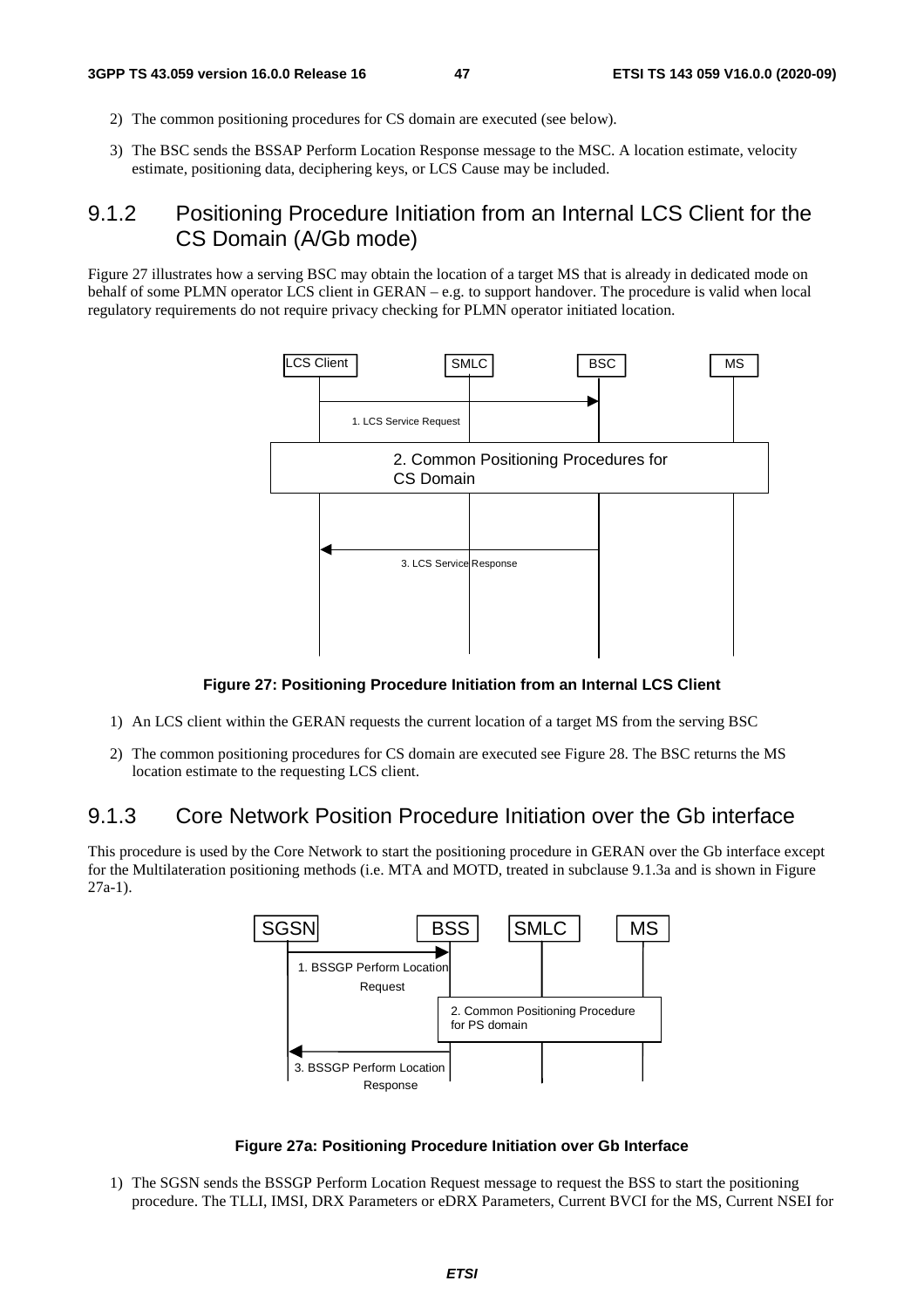the MS, Location Type, Current Cell Identifier, and LCS Capability IEs are always included. The SGSN may also include the Coverage Class and MS Radio Access Capability IEs for a MS that supports EC-GSM-IoT (see 3GPP TS 43.064). The IMSI, DRX Parameters or eDRX Parameters, Current BVCI for the MS, Current NSEI for the MS and optionally the Coverage Class and MS Radio Access Capability shall be stored in the SCCP signalling context towards the SMLC for potential use in a TA Request procedure later on. Depending on the type of location request, additional parameters may be included in the BSSGP Perform Location Request message to provide LCS Client Type, LCS Priority, LCS Quality of Service, and A-GNSS Assistance Data. In addition, the IMEI of the mobile station involved in the positioning procedure may be provided by the SGSN. The IMSI and, if forwarded by the BSS, the IMEI, would allow the SMLC to maintain a context between subsequent requests for a mobile station, to tune positioning for each mobile station and to add more options for SMLC diagnostics.

- 2) The common positioning procedures for PS domain are executed (see clause 9.2a).
- 3) The BSS sends the BSSGP Perform Location Response message to the SGSN. The TLLI and the BVCI identifying the cell from which the last LLC PDU was received from the MS are always included. A location estimate, velocity estimate, positioning data, deciphering keys, or LCS Cause may be included.

## 9.1.3a Core Network Position Procedure Initiation over the Gb interface for Multilateration Positioning methods

This procedure is used by the Core Network to start the Multilateration positioning methods in GERAN over the Gb interface (i.e. MTA and MOTD). The signalling flow applies for an MS in Packet Idle mode only and is shown in Figure 27a-1. When the serving cell of an MS is known the Multilateration positioning method in GERAN is triggered by the Perform Location Request message sent from SGSN to BSS as depicted in clause 9.6.



#### **Figure 27a-1: Positioning Procedure Initiation over Gb Interface for Multilateration Positioning**

If the MS is in Packet Idle mode (i.e. Ready timer is not running) the following procedure is executed.

- 1) Upon receiving a position request from a GMLC, the SGSN sends a paging request message to each BSS supporting paging for positioning in the set of BSS managing cells in the paging area corresponding to the target MS and indicates in the paging request that a positioning event has triggered the paging, i.e. it sends a paging request for positioning.
- 2) This triggers the MS to start the cell re-selection procedure unless a cell re-selection has been performed up to [60] seconds prior to receiving the paging request message indicating that the paging is triggered by a positioning event. The MS then reselects to the "best" cell.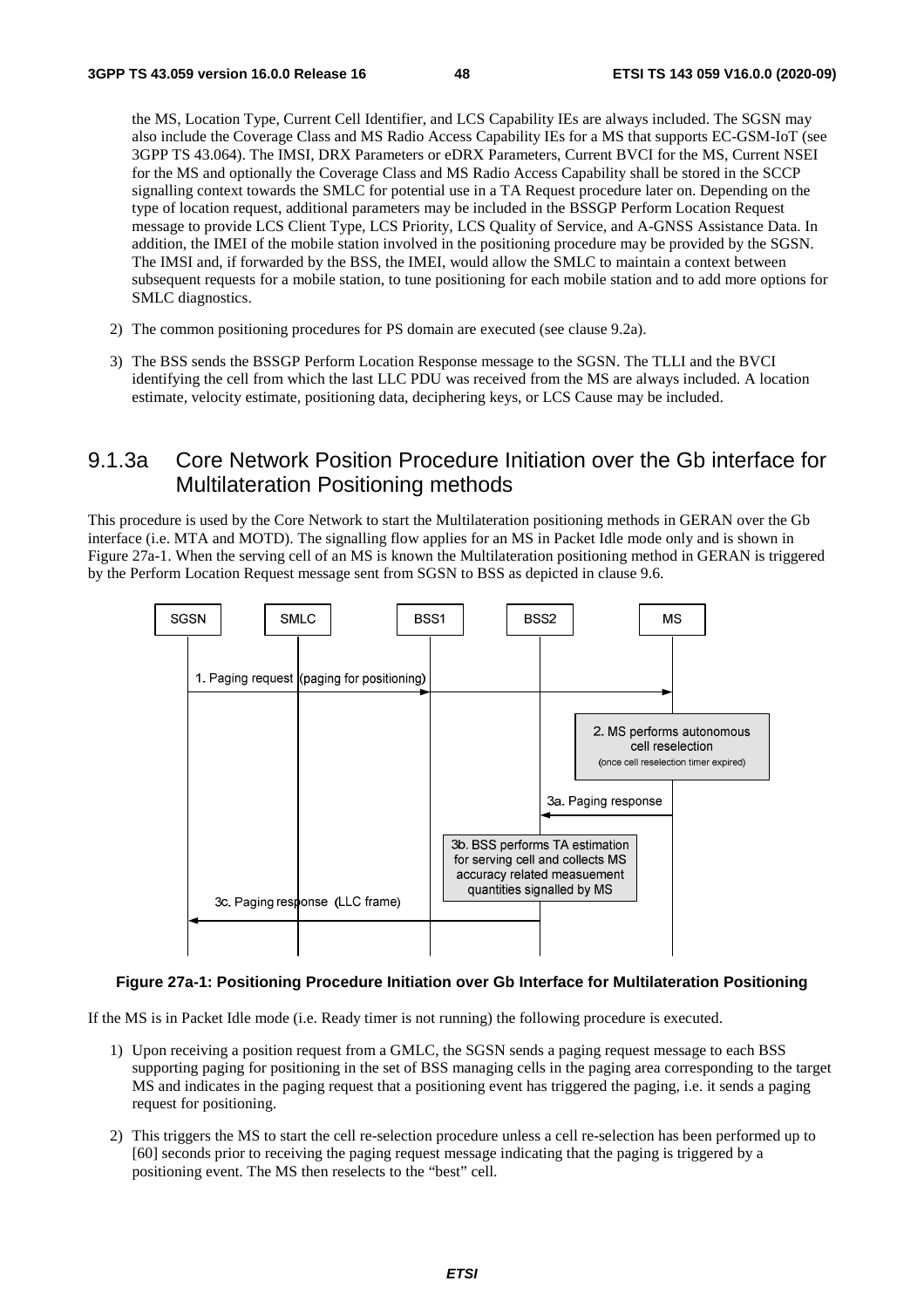- 3) The MS sends a paging response to the SGSN, which may occur in the serving cell or in the new cell in case of cell reselection. Due to the interim cell reselection procedure the paging response may be received from another BSS (i.e. BSS 2) than the BSS (i.e. BSS 1) the paging request indicating the positioning cause was sent to.
	- a) In the paging response the MS includes MS accuracy related information ("MS Sync Accuracy", "MS Transmission Offset") on the RR layer (see 3GPP TS 44.060 [28]).
	- b) The BSS estimates the timing advance (i.e. a value used as the "Multilateration Timing Advance"), including a compensation using the reported "MS Transmission Offset", as well as calculates the BTS Reception Accuracy Level (see 3GPP TS 45.010 [42]), applicable to the serving cell when the MS sends the paging response.
	- c) The BSS sends the paging response including "Multilateration Timing Advance", "MS Sync Accuracy" and "BTS Reception Accuracy Level"" in an UL-UNITDATA PDU to the SGSN.

Upon receiving the paging response from the BSS, the SGSN, includes the "Multilateration Timing Advance", "MS Sync Accuracy" and "BTS Reception Accuracy Level" sends a BSSGP PERFORM-LOCATION-REQUEST to the BSS, managing the serving cell and follows the MTA or MOTD method related procedure as described in sub-clause 9.6.

# 9.1.4 Positioning Procedure Initiation from Core Network (Iu mode)

This procedure is used by the Core Network to start the positioning procedure in GERAN Iu mode. This procedure is used when the source node in the Core Network is the 3G-MSC (Iu-cs interface) or when the source node in the Core Network is the 3G-SGSN (Iu-ps interface).



#### **Figure 27b: Positioning Procedure Initiation from Core Network (Iu mode)**

- 1) The MSC/SGSN sends the Location Reporting Control message on the existing SCCP connection for the target MS to request the BSC to start the positioning procedure. The Location Type is always included. Depending on the type of location request, additional parameters may be included to provide LCS Client Type, LCS Priority, Quality of service, and A-GNSS Assistance Data.
- 2) The Positioning Procedure for Iu mode is executed (see below).
- 3) The BSC sends the Location Report message to the MSC/SGSN. A location estimate (with optional velocity estimate), or LCS Cause may be included.

## 9.1.5 Positioning Procedure Initiation from Internal LCS Client (Iu mode)

FFS.

# 9.2 Common Positioning Procedure for CS Domain in A/Gb mode

This procedure is common to all positioning methods in the CS domain.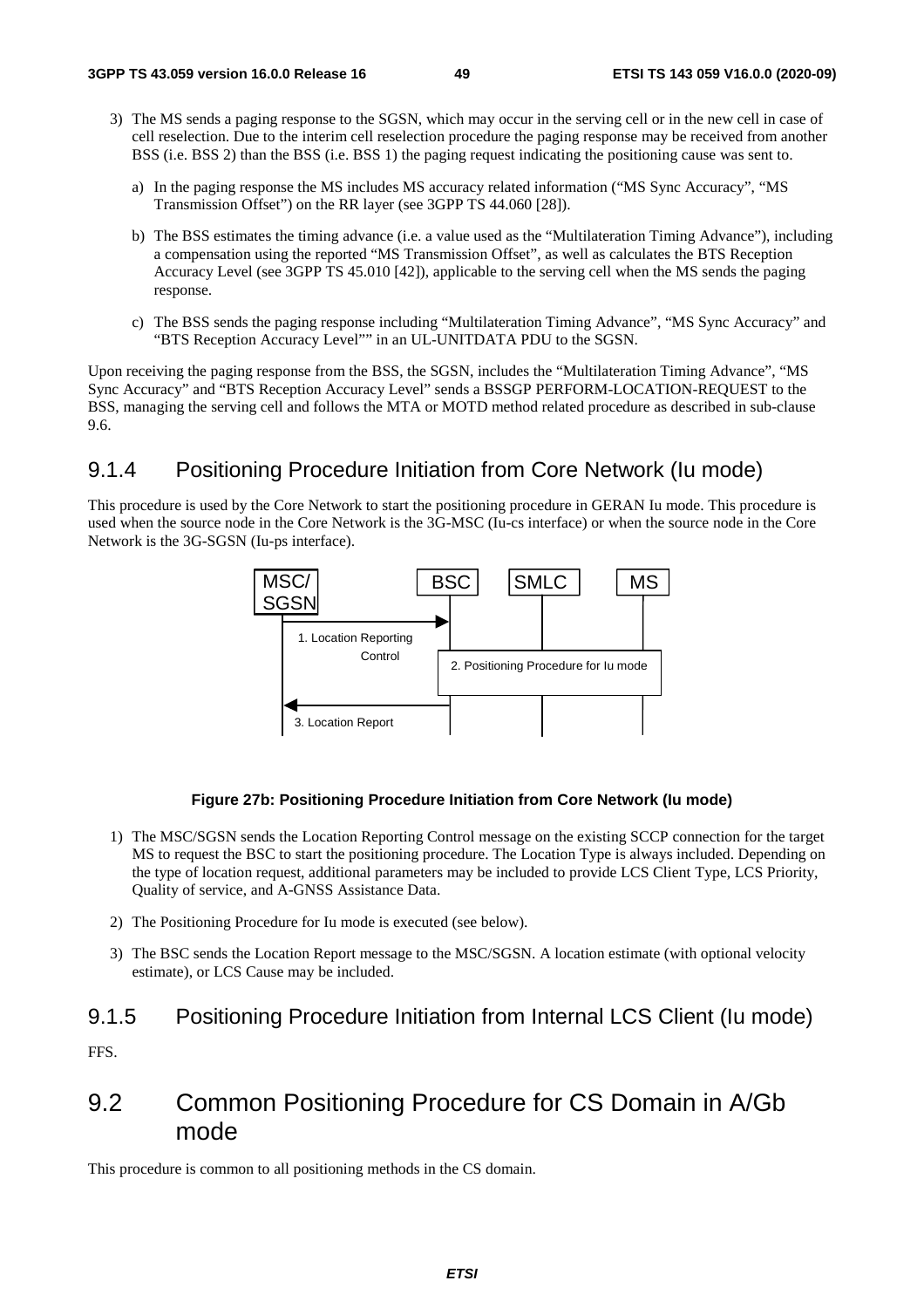

#### **Figure 28: Common Positioning Procedure for CS Domain**

- 1) The BSC sends the BSSAP-LE Perform Location Request message to request the SMLC to start the positioning procedure. The Location Type and Current Cell Identifier IEs are always included. Depending on the type of location request, additional parameters may be included to provide Measurement Report (in BSSLAP APDU IE), LCS Client Type, Classmark Information Type 3, Chosen Channel, LCS Priority, LCS Quality of Service, and A-GNSS Assistance Data. In addition, the IMSI and / or the IMEI of the mobile station involved in the positioning procedure may be provided by the BSC in order to allow the SMLC to maintain a context between subsequent requests for a mobile station, to tune positioning for each mobile station and to add more options for SMLC diagnostics.
- 2) If location information is requested and the location accuracy within the QoS, if provided, can be satisfied by the reported cell ID and, if available, TA value, the SMLC may send a BSSAP-LE Perform Location Response message immediately. Otherwise, the SMLC determines the positioning method and instigates the particular message sequence for this method defined in subsequent clauses. If the position method returns position measurements, the SMLC uses them to compute a location estimate (with optional velocity estimate). If there has been a failure to obtain position measurements, the SMLC may use the current cell ID and, if available, TA value to derive an approximate location estimate. If a computed location estimate is returned for an MS based position method, the SMLC may verify consistency with the current cell ID and, if available, TA value. If the location estimate so obtained does not satisfy the requested accuracy or the location attempt failed, e.g. due to missing data, and sufficient response time still remains, the SMLC may instigate a further location attempt using the same (e.g. providing more assistance data to MS) or a different position method. If there is insufficient response time for another position attempt, the SMLC shall return any location estimate already obtained even if not satisfying the requested accuracy. If a vertical location co-ordinate is requested but the SMLC can only obtain horizontal co-ordinates, these may be returned. Requirements on the geographic shape encoded within the 'position information' parameter may exist for certain LCS client types. The SMLC shall comply with any shape requirements defined in 3GPP. The SMLC in a certain country should attempt to comply with the shape requirements defined for a specific LCS client type in the relevant national standards of that country. If location assistance data is requested, the SMLC transfers this data to the MS as described in subsequent clauses. The SMLC determines the exact location assistance data to transfer according to the type of data specified by the MS, the MS location capabilities and the current cell ID. If deciphering keys are requested the SMLC obtains the current keys.
- 3) The SMLC sends the BSSAP-LE Perform Location Response message to the BSC containing any location estimate (with optional velocity estimate) or deciphering keys. In case of failure the cause value may be included.

# 9.2a Common Positioning Procedure for PS Domain in A/Gb mode

This procedure is common to all positioning methods in the PS domain.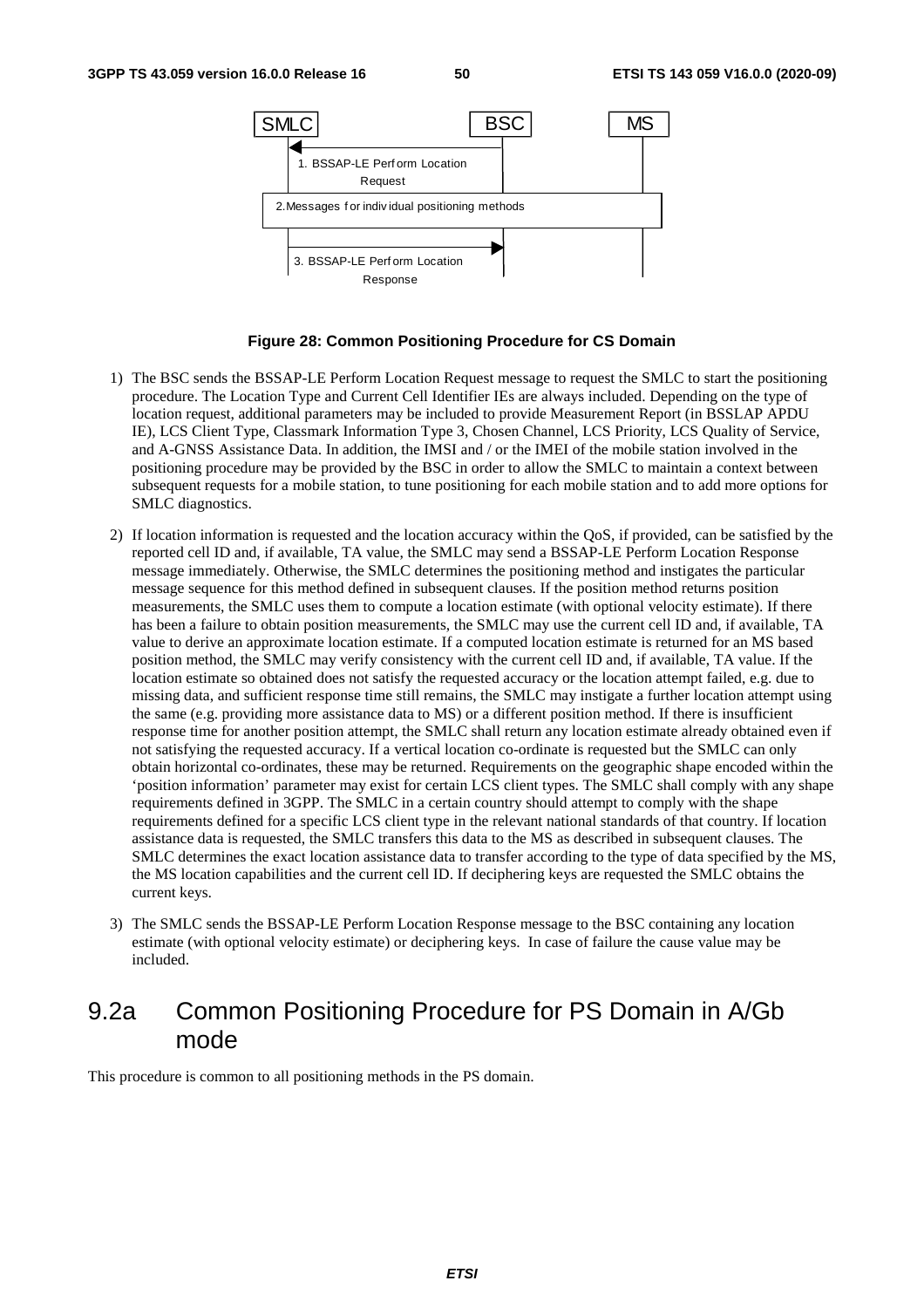

#### **Figure 28a: Common Positioning Procedure for PS Domain**

- 1) The BSS sends the BSSAP-LE Perform Location Request message to request the SMLC to start the positioning procedure. The Location Type, and Current Cell Identifier IEs are always included. If the Timing Advance value for the MS is available in the BSS, it shall be included (in BSSLAP APDU IE). Depending on the type of location request and the MS capability, additional parameters may be included to provide Measurement Report (in BSSLAP APDU IE), Packet Measurement Report, LCS Client Type, LCS Capability, LCS Priority, LCS Quality of Service, and A-GNSS Assistance Data. In addition, the IMSI and / or the IMEI of the mobile station involved in the positioning procedure may be provided by the BSS in order to allow the SMLC to maintain a context between subsequent requests for a mobile station, to tune positioning for each mobile station and to add more options for SMLC diagnostics.
- 2) See step 2 of clause 9.2 "Common Positioning Procedure for CS Domain in A/Gb mode". For a MS that only supports EC-GSM-IoT only the TA based positioning method is supported, see clause 9.3a.
- 3) The SMLC sends the BSSAP-LE Perform Location Response message to the BSS. A location estimate, velocity estimate, positioning data, deciphering keys, or LCS Cause may be included.

# 9.2b Common Positioning Procedure for Iu mode

This procedure is common to all positioning methods in the Iu mode.



#### **Figure 28b:Common Positioning Procedure**

- 1. The BSC sends the BSSAP-LE Perform Location Request message to request the SMLC to start the positioning procedure.
- 2. See step 2 of Clause 9.2 "Common Positioning Procedure for CS Domain in A/Gb Mode."
- 3. The SMLC sends the BSSAP-LE Perform Location Response message to the BSC containing any location estimate (with optional velocity estimate) or deciphering keys. In case of failure the cause value may be included.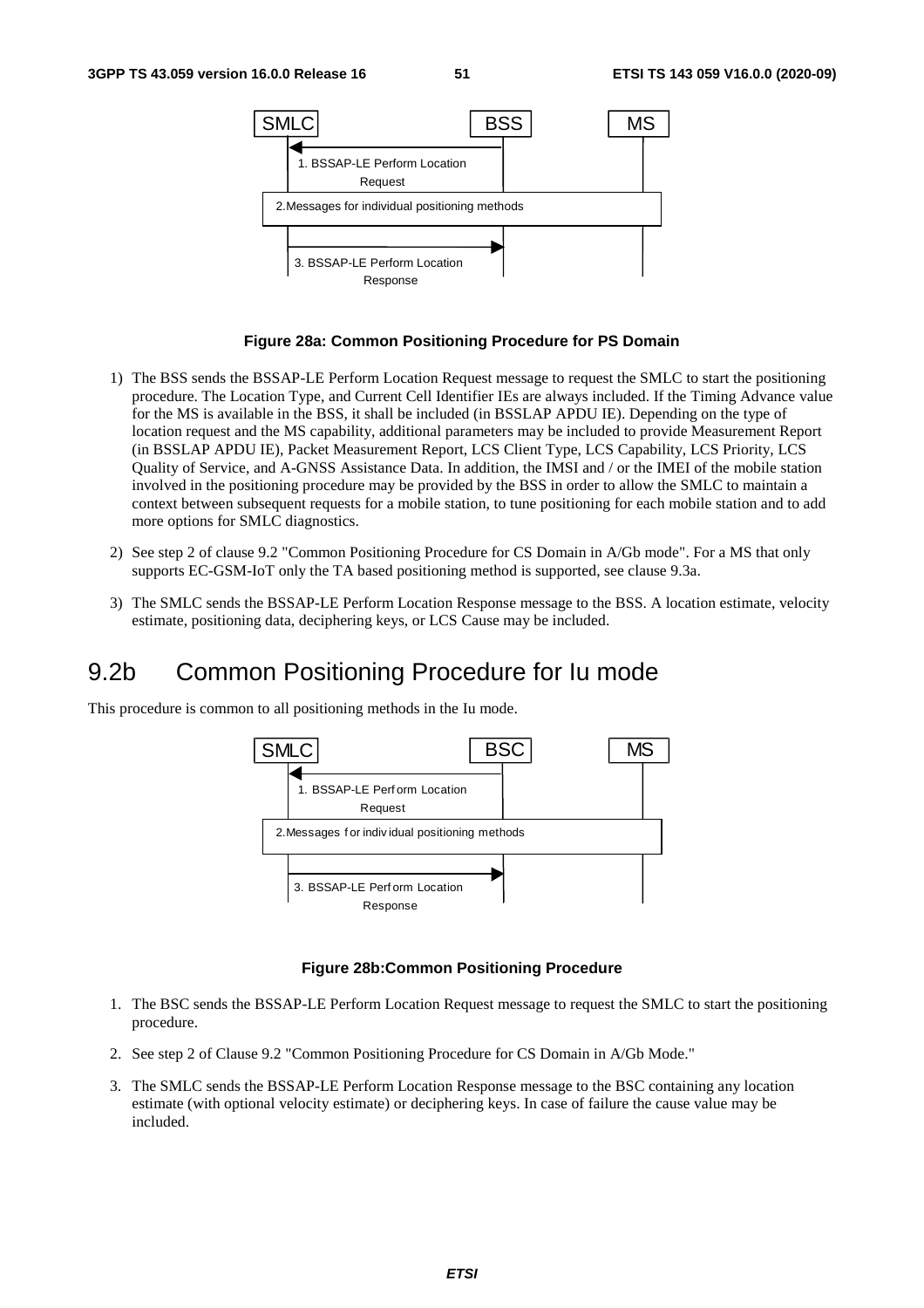# 9.2c GPRS Cell Change for the PS Domain in A/Gb mode

## 9.2c.1 Intra-BSS Cell Change

The procedure shown below is used in order to keep an SMLC updated about Intra-BSS cell changes during a positioning procedure for a target MS in the PS domain in A/Gb-mode (note that unlike the CS domain and handover, the BSSLAP reset procedure is not used). The following procedure is applicable except when U-TDOA positioning is ongoing in the BSS as described in sub-clause 9.5.2.4 of this specification.



#### **Figure 28c: Cell Change with BSSAP-LE Perform Location Information for the PS Domain**

- 1. The MS detects a cell change and sends a cell update message or routing area update message to the SGSN (for more information, see 3GPP TS 23.060).
- 2. The SGSN sends a BSSGP FLUSH-LL PDU to the BSS. If the cell change is an Inter-NSE Cell Change, the NSEI of the new cell is provided.
- 3. The BSS acknowledges by sending a BSSGP FLUSH-LL-ACK PDU to the SGSN.
- 4. The BSS detects that a positioning procedure is active and the BSS is able to continue the positioning procedure in the new cell and sends a BSSAP-LE Perform Location Information message to the SMLC. This message contains the Cell Identifier for the new cell. If the Timing Advance value for the MS in the new cell is available in the BSS, it shall also be included. The BSS may send this message either if it receives the indication from the SGSN about the cell change (the BSSGP FLUSH-LL) or if it detects the cell change on its own (e.g. network controlled cell reselection).

# 9.2c.2 Inter-BSS Cell Change

The procedure shown below is used to abort the positioning procedure when an Inter-BSS cell change occurs for a target MS in the PS domain in A/Gb-mode. The following procedure is applicable except when U-TDOA positioning is ongoing in the BSS as described in sub-clause 9.5.2.5 of this specification.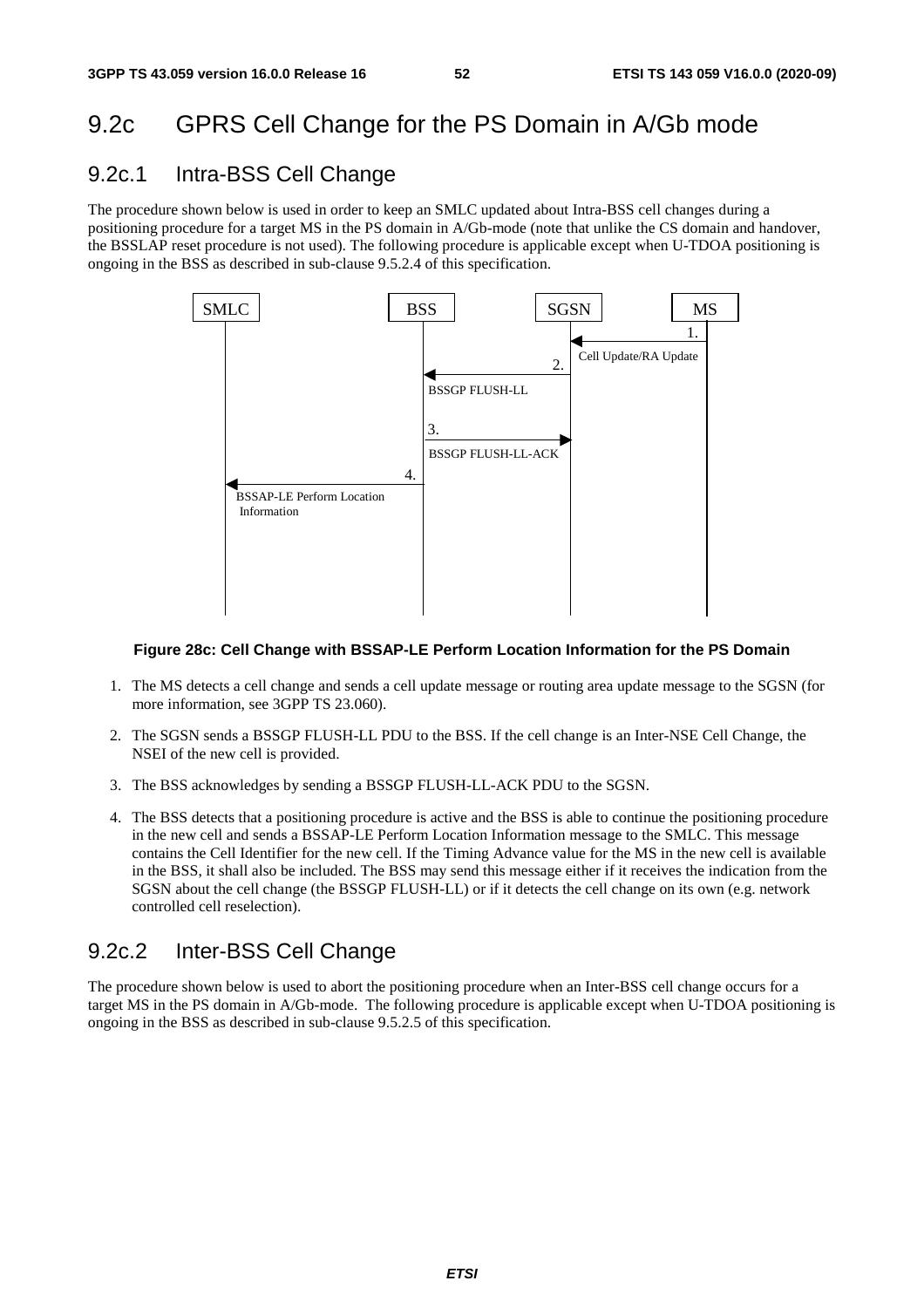

#### **Figure 28d: Cell Change with positioning abort for the PS Domain**

- 1. The MS detects a cell change and sends a cell update message or routing area update message to the SGSN (for more information, see 3GPP TS 23.060).
- 2. The SGSN sends a BSSGP FLUSH-LL PDU to the BSS. The NSEI of the new cell is provided.
- 3. The BSS acknowledges by sending a BSSGP FLUSH-LL-ACK PDU to the SGSN.
- 4. The BSS detects that a positioning procedure is active and that the BSS is not able to continue the positioning procedure in the new cell (e.g. Inter BSS Cell Change) and sends a BSSAP-LE Perform Location Abort message to the SMLC. The IE LCS Cause indicates the reason for the abort (e.g. "Inter BSS Cell Change"). The BSS then awaits the BSSAP-LE Perform Location Response from the SMLC, which it will forward in a BSSGP Perform Location Response to the SGSN.

# 9.3 TA Based Positioning in CS Domain for A/Gb-mode

The TA is based on the existing Timing Advance (TA) parameter. The TA value is known for the serving BTS. To obtain TA values in case the MS is in idle mode a special call, not noticed by the GSM subscriber (no ringing tone), is set up. The cell-ID of the serving cell and the TA is returned as the result of the TA.

## 9.3.1 Definition of TA states

### 9.3.1.1 MS in IDLE State

In IDLE state the MS may be paged or may request an originating (e.g. emergency) call. The paging response message or CM Service Request, in each case respectively, received in COMPLETE\_LAYER\_3 message may contain location information that includes the TA value. If available, the TA value and other location information shall be provided to the SMLC by the requesting BSC along with the current serving cell ID in the BSSAP-LE Perform Location request. This enables TA based positioning in the SMLC without any further interactions.

### 9.3.1.2 MS in DEDICATED State

In DEDICATED state the SMLC shall send a TA\_REQUEST to request the TA value from the serving BSC. The BSC shall respond with either a TA\_RESPONSE carrying the TA value and possibly other radio measurements from the MS or a Reset. The associated procedure is described in the next clause.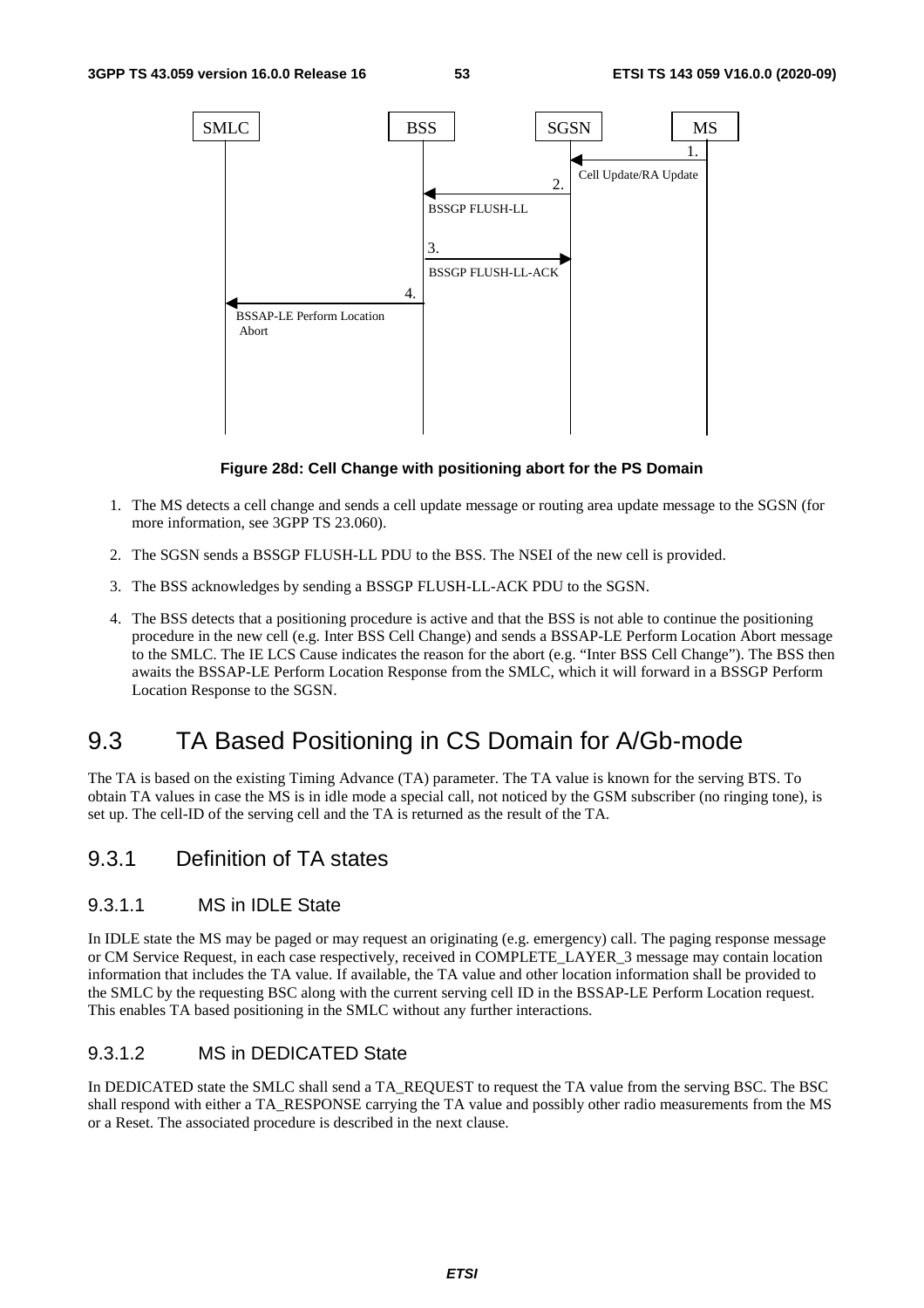# 9.3.2 TA Positioning Procedure

This TA positioning procedure is generic for a standalone SMLC or integrate SMLC in the BSC.



**Figure 29: TA Positioning Procedure for the SMLC in the CS Domain** 

- 1) The SMLC sends a BSSAP-LE Connection Oriented Information message to the BSC serving a particular target MS. The APDU parameter in this message contains a BSSLAP TA Request.
- 2) Provided the location area for the target MS has not changed or, if changed, was previously reported to the SMLC, the BSC returns the current TA value and current serving cell for the target MS to the SMLC in a BSSLAP TA response contained within a BSSAP-LE Connection Oriented Information message. The TA response may also include the latest measurement results received from the target MS for the serving and neighbouring cells. If the location area for the target MS has changed since the location request was first sent to the SMLC and if the new location area has not yet been reported to the SMLC, the BSC shall return a BSSLAP Reset to the SMLC within a BSSMAP-LE Connection Oriented Information message. The Reset shall include the current serving cell, the current location area code, a cause value indicating "intra-BSC handover" and the current TA value and may include the latest measurement results received from the target MS for the serving and neighboring cells. The SMLC then derives a location estimate for the target MS based on the received serving cell ID, location area code if included, TA value and other measurement results if included.
- NOTE: In the case of a previous intra-BSC handover to a cell in a different PLMN (different MCC, MNC combination), the SMLC would receive a BSSLAP Reset containing the new location area code and new cell ID. The SMLC may then deduce the new MCC and MNC from the uniqueness, when this applies, of the combined values for the new location area code and cell ID compared to the corresponding values for neighbouring cells.

## 9.3.3 Unsuccessful TA positioning procedure in BSC

There are three messages defined to handle error scenarios during positioning procedure in BSC. The messages are 1) Reject, 2) Abort and 3) Reset. Refer to 3GPP TS 48.071 [21] for details.

After receiving the BSSLAP TA Request in BSC, a Reject will be sent with proper cause value from BSC to SMLC in "BSSAP-LE Connection Oriented Information Message" if TA positioning cannot be performed in BSC at that time for reasons other than handover or another ongoing RR management procedure.

An Abort or Reset is possible if the TA positioning cannot be done in BSC during that time. Reset is sent to SMLC to indicate when the positioning needs to be restarted after temporary interruption due to intra BSC HO or other intra-BSC RR management. The contents of a Reset shall be as defined in step 2 in section 9.3.2. Abort is used to indicate to SMLC the failure of the current TA positioning attempt (e.g. due to inter-BSC handover) and allowing a new one from application level.

# 9.3a TA Based Positioning in PS Domain for A/Gb-mode

The TA is based on the existing Timing Advance (TA) parameter. The TA value is known for the serving BTS. To obtain TA values in case the MS is in packet idle mode and the value is not available in the BTS signalling is used to retrieve it. The cell-ID of the serving cell and the TA is returned as the result of the TA procedure.

If available, the TA value shall be provided to the SMLC by the requesting BSS in the BSSAP-LE Perform Location request. This enables TA based positioning in the SMLC without any further interactions. The current serving cell ID shall always be provided by the BSS to the SMLC.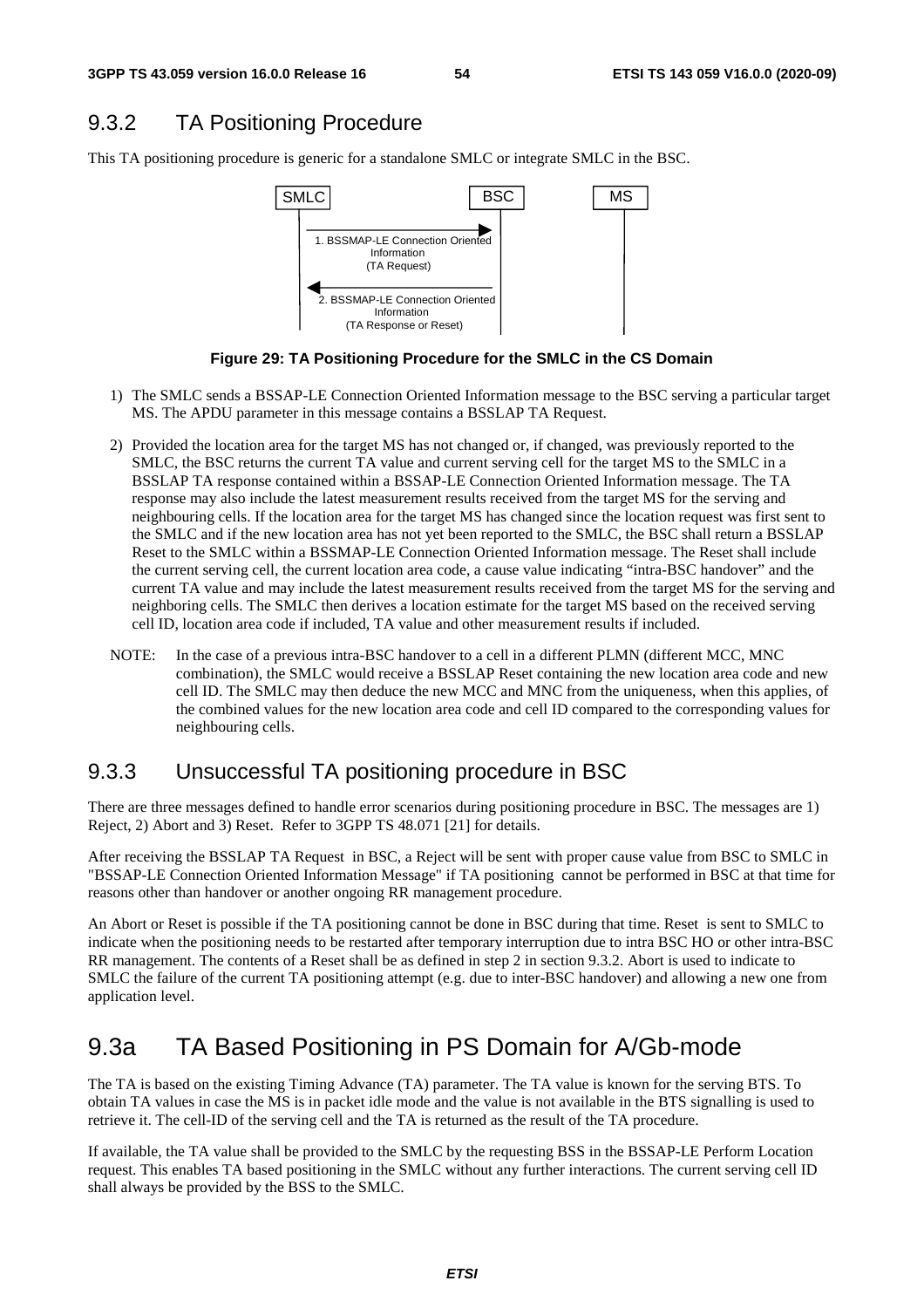# 9.3a.1 Definition of PS Domain TA Modes

## 9.3a.1.1 MS in Packet Idle Mode

When the BSS receives a TA Request message and the MS is in Packet Idle Mode and the TA value is not available in the BSS, the MS may be paged or may be sent a Packet Polling Request message. If there is a PBCCH allocated in the current cell, the BSS will send a Packet Polling Request message to the MS. If there is no PBCCH allocated in the current cell, the BSS will perform packet paging (sends a Paging Request Type 1, 2, or 3 message) for the MS.

The paging response message or Packet Control Acknowledgement message will provide the TA value to the BSS and this will be provided to the SMLC, possibly together with other radio measurements from the MS, in the TA Response message. The associated procedure is described below.

For an MS in EC operation the BSS will send an EC Paging Request message to the MS.

## 9.3a.1.2 MS in Packet Transfer Mode

When the BSS receives a TA Request message and the MS is in Packet Transfer Mode and the TA value is not available in the BSS the MS shall be sent a Packet Polling Request message.

The Packet Control Acknowledgement message will provide the TA value to the BSS and it will be provided to the SMLC, possibly together with other radio measurements from the MS, in the TA Response message. The associated procedure is described in the next clause.

For an MS in EC operation the BSS shall send an EC Packet Polling Request message instead of a Packet Polling Request message to the MS. The EC Packet Control Acknowledgement message will provide the TA value to the BSS.

# 9.3a.2 TA Positioning Procedure

This TA positioning procedure is generic for a standalone SMLC or integrate SMLC in the BSS.

For a TA positioning procedure when the MS is in EC operation see sub-clause 9.3a.2a.



#### **Figure 29a: TA Positioning Procedure for the SMLC in the PS Domain**

- 1) If the SMLC has not already received the TA Value in the BSSAP-LE Perform Location Request message, the SMLC sends a BSSAP-LE Connection Oriented Information message to the BSS serving a particular target MS. The APDU parameter in this message contains a BSSLAP TA Request.
- 2) If the TA value is available in the BSS, the BSS immediately returns it in step 4, otherwise the BSS either performs a packet paging procedure or sends a Packet Polling Request message (for details, see clause 9.5.2).
	- 2a) If there is no PBCCH allocated in the current cell and the MS is in Packet Idle Mode, the BSS will perform packet paging (sends a Paging Request Type 1, 2, or 3 message) for the MS.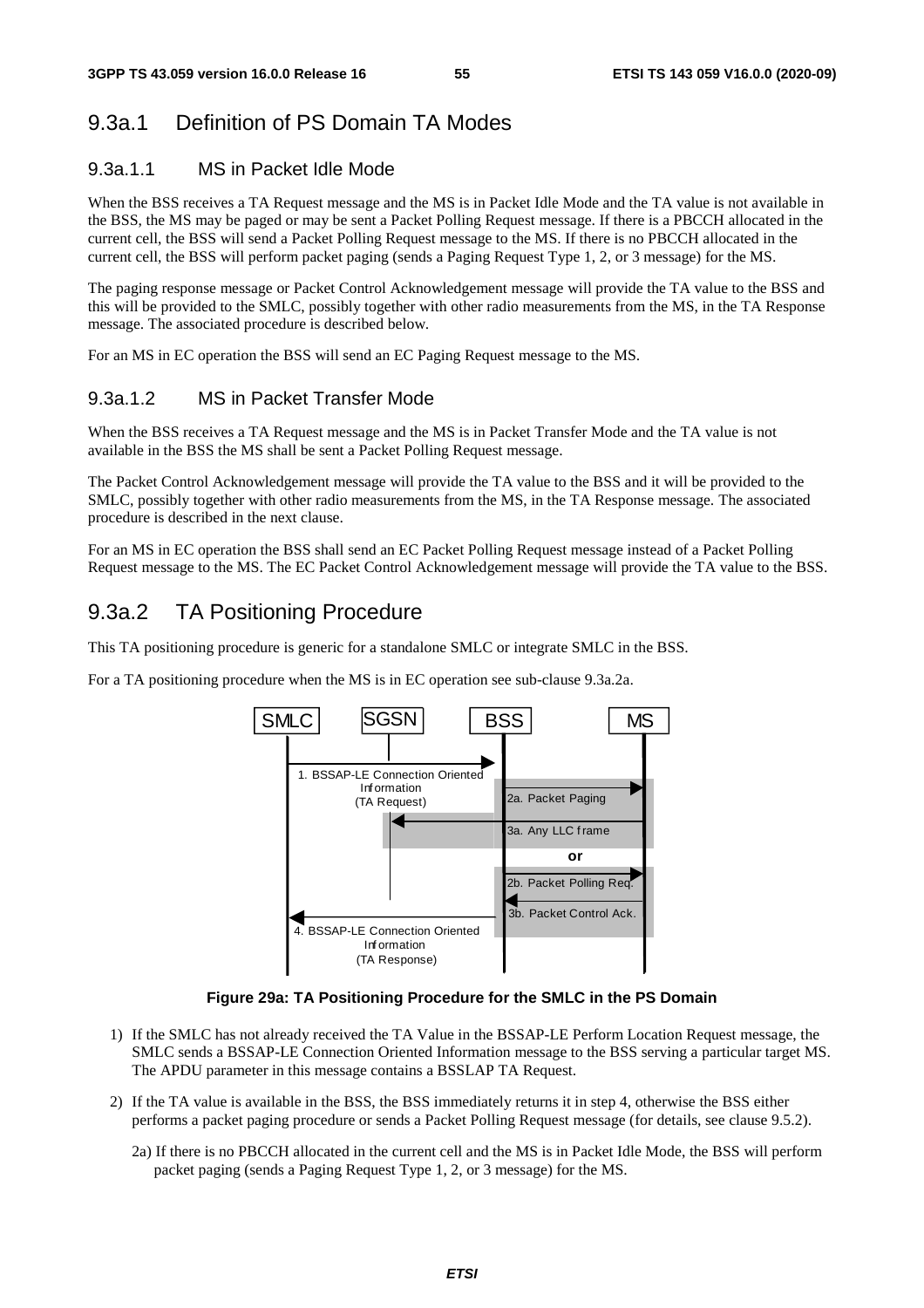2b) If there is a PBCCH allocated in the current cell or the MS is in Packet Transfer Mode, the BSS will send a Packet Polling Request message to the MS.

- 3a) If the MS receives the packet paging it will send a page response.
- 3b) If the MS receives a Packet Polling Request message it will return a Packet Control Acknowledgement message.
- 4) The BSS returns the current TA value and current serving cell for the target MS to the SMLC in a BSSLAP TA response contained within a BSSAP-LE Connection Oriented Information message. The TA response may also include the latest measurement results received from the target MS for the serving and neighbouring cells. The SMLC then derives a location estimate for the target MS based on the received serving cell ID, TA value and other measurement results if included.

### 9.3a.2a TA Positioning Procedure for an MS in EC operation

This TA positioning procedure is generic for a standalone SMLC or an integrated SMLC in the BSS.



#### **Figure 29b: TA Positioning Procedure for the SMLC when the MS is in EC operation**

- 1) If the SMLC has not already received the TA Value in the BSSAP-LE Perform Location Request message, the SMLC sends a BSSAP-LE Connection Oriented Information message to the BSS serving a particular target MS. The APDU parameter in this message contains a BSSLAP TA Request.
- 2) If the TA value is available in the BSS, the BSS immediately returns it in step 4, otherwise the BSS either performs a paging procedure or sends an EC Packet Polling Request message to the MS.

2a) If the MS is in Packet Idle Mode, the BSS will send an EC-Paging Request message to the MS.

2b) If the MS is in Packet Transfer Mode, the BSS will send an EC Packet Polling Request message to the MS.

3) The MS responds to the BSS.

3a) If the MS receives the paging it will send a page response.

- 3b) If the MS receives an EC Packet Polling Request message it will return an EC Packet Control Acknowledgement message.
- 4) The BSS returns the current TA value and current serving cell for the target MS to the SMLC in a BSSLAP TA response contained within a BSSAP-LE Connection Oriented Information message. The SMLC then derives a location estimate for the target MS based on the received serving cell ID and the TA value.

<sup>3)</sup> The MS responds to the BSS.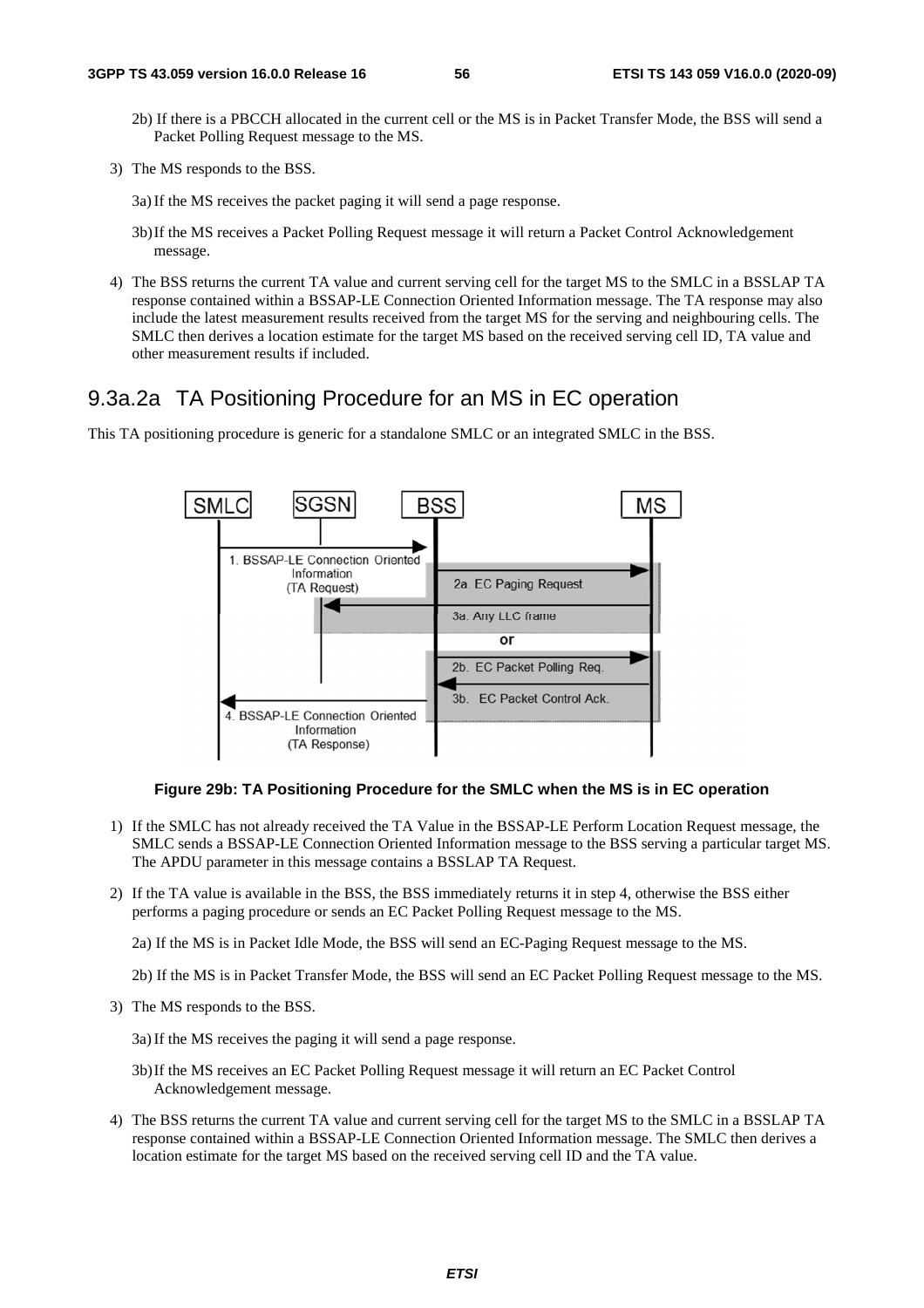# 9.3a.3 Unsuccessful TA positioning procedure in BSS

There are three messages defined to handle error scenarios during positioning procedure in BSS. The messages are 1) Reject, 2) Abort and 3) Reset. Refer to 3GPP TS 48.071 [21] for details. The Reset message does not apply for PS domain.

After receiving the BSSLAP TA Request in BSS, a Reject will be sent with proper cause value from BSS to SMLC in "BSSAP-LE Connection Oriented Information Message" if TA positioning cannot be performed in BSS at that time for reasons other than handover or another ongoing RR management procedure.

An Abort is possible if the TA positioning cannot be done in the BSS during that time. Abort is used to indicate to SMLC the failure of the current TA positioning attempt (e.g. due to reception of an BSSGP\_Perform\_Location\_Abort from the SGSN) and allowing a new one from application level.

# 9.4 E-OTD and A-GNSS Positioning Procedures

# 9.4.1 General procedures

For any location request where the highest priority level is assigned and MS-based A-GNSS positioning is not used, the SMLC functionality shall provide sufficient assistance data to a target MS to enable a location estimate, velocity estimate, or location measurements to succeed according to the required QoS on the first attempt. The SMLC shall not assume in this case that the target MS already possesses assistance data. For a lower priority location request or when MS-based A-GNSS positioning is used, the SMLC may reduce the assistance data provided to a target MS on the first location attempt.

In the high priority case with MS-assisted GNSS for the first positioning attempt, acquisition assistance data shall be included in the RRLP measure position request message.

# 9.4.2 Positioning Request

This signaling flow is generic for all MS based or assisted location methods (MS Based E-OTD, MS Assisted E-OTD, MS Based A-GNSS, and MS Assisted A-GNSS). The signaling flow below applies to integrated and standalone SMLCs in a circuit switched network.

If the SMLC desires to avoid lower layer (e.g. BSSAP-LE) segmentation, see clause 6.1.2, and transfer the LCS assistance data more reliably, this procedure may be preceded by an "Assistance Data Delivery" procedure. Note, that part of the entire set of assistance data may be included in the RRLP Measure Position Request even when the message is preceded by an "Assistance Data Delivery" procedure.

If the MS has indicated support for providing MS positioning capabilities using RRLP in the MS Classmark 3 IE for GSM (see 3GPP TS 24.008), in the PS LCS Capability IE for GERAN Gb mode (see 3GPP TS 24.008), or in the MS Positioning Capability IE for GERAN Iu mode, this procedure may be preceded by a "Positioning Capability Transfer" procedure.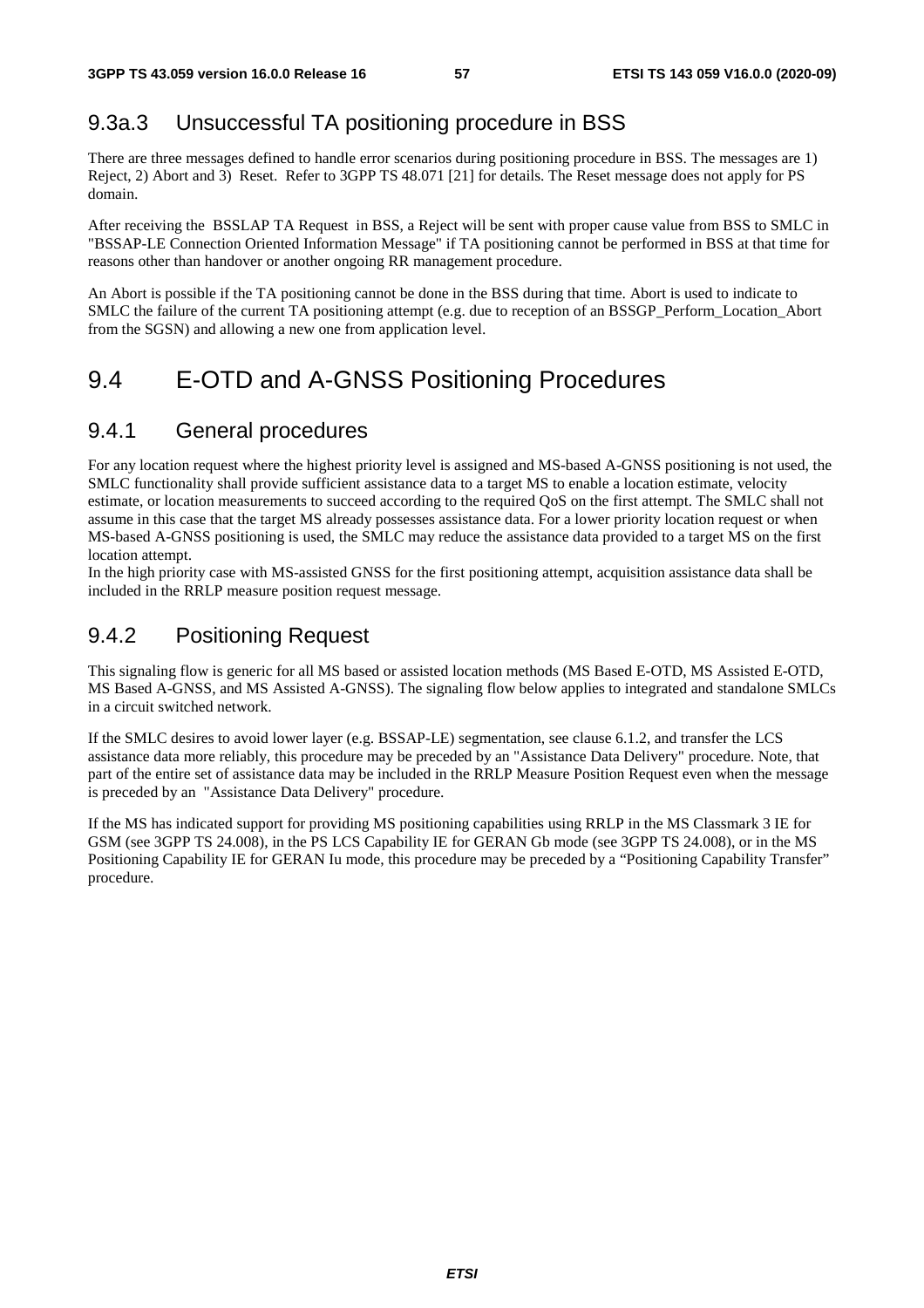

**Figure 30: E-OTD or A-GNSS Position Request Flow** 

- 1) The SMLC may precede the RRLP MEASURE POSITION REQUEST or Assistance Data Delivery procedure with a Position Capability Transfer procedure, if the MS supports the transfer of MS positioning capabilities using RRLP.
- 2) The SMLC may precede the RRLP MEASURE POSITION REQUEST with an optional Assistance Data Delivery procedure.
- 3) The SMLC determines possible assistance data and sends RRLP MEASURE POSITION REQUEST to the BSC.
- 4) The BSC forwards the positioning request including the QoS and any assistance data to the MS in a RRLP MEASURE POSITION REQUEST.
- 5) The MS performs the requested E-OTD or GNSS measurements, if needed assistance data is available in the MS. If the MS is able to calculate its own location and this is required and needed assistance data is available in MS, the MS computes a location estimate based on E-OTD or GNSS measurements. In case of E-OTD, any data necessary to perform these operations will either be provided in the RRLP MEASURE POSITION REQUEST or available from broadcast sources. In case of A-GNSS (both MS based and MS assisted) and first positioning attempt, a minimum set of A-GNSS assistance data will be either provided in the RRLP MEASURE POSITION REQUEST or available from broadcast sources. For further positioning attempt (failure in first attempt due to missing assistance data), sufficient A-GNSS assistance data, possibly excluding the assistance data sent in the first attempt, will be provided in the RRLP MEASURE POSITION REQUEST and possibly preceding RRLP ASSISTANCE DATA messages. The resulting E-OTD or GNSS measurements or E-OTD or GNSS location estimate (with optional velocity estimate) are returned to the BSC in a RRLP MEASURE POSITION RESPONSE. If the MS was unable to perform the necessary measurements, or compute a location, a failure indication identifying the reason for failure (e.g. missing assistance data) is returned instead. In case of A-GNSS, if the MS was unable to compute a location, the GNSS measurements are also optionally returned if allowed by the network. If the RRLP message is larger than the RRLP maximum PDU size, several RRLP MEASURE POSITION RESPONSE messages are sent (i.e. the RRLP pseudo-segmentation is used).
- 6) BSC forwards the RRLP MEASURE POSITION response to SMLC.

## 9.4.3 Assistance Data Delivery

This signalling flow is generic for MS Based and MS Assisted E-OTD, and MS Based or MS Assisted A-GNSS in a circuit switched network.

If the SMLC desires to avoid lower layer (e.g. BSSAP-LE) segmentation and transfer the LCS assistance data more reliably, the sequence 1-4 illustrated in the figure below may be repeated several times to deliver more assistance data than can be sent by one RRLP Assistance Data Delivery message. In this case, each individual message is independent such that the data received in one message is stored in the MS independently of the other RRLP Assistance Data messages (i.e. an error of delivery of one message does not require a retransmission of all the RRLP Assistance Data messages). The SMLC shall indicate in the RRLP ASSISTANCE DATA message if more RRLP ASSISTANCE DATA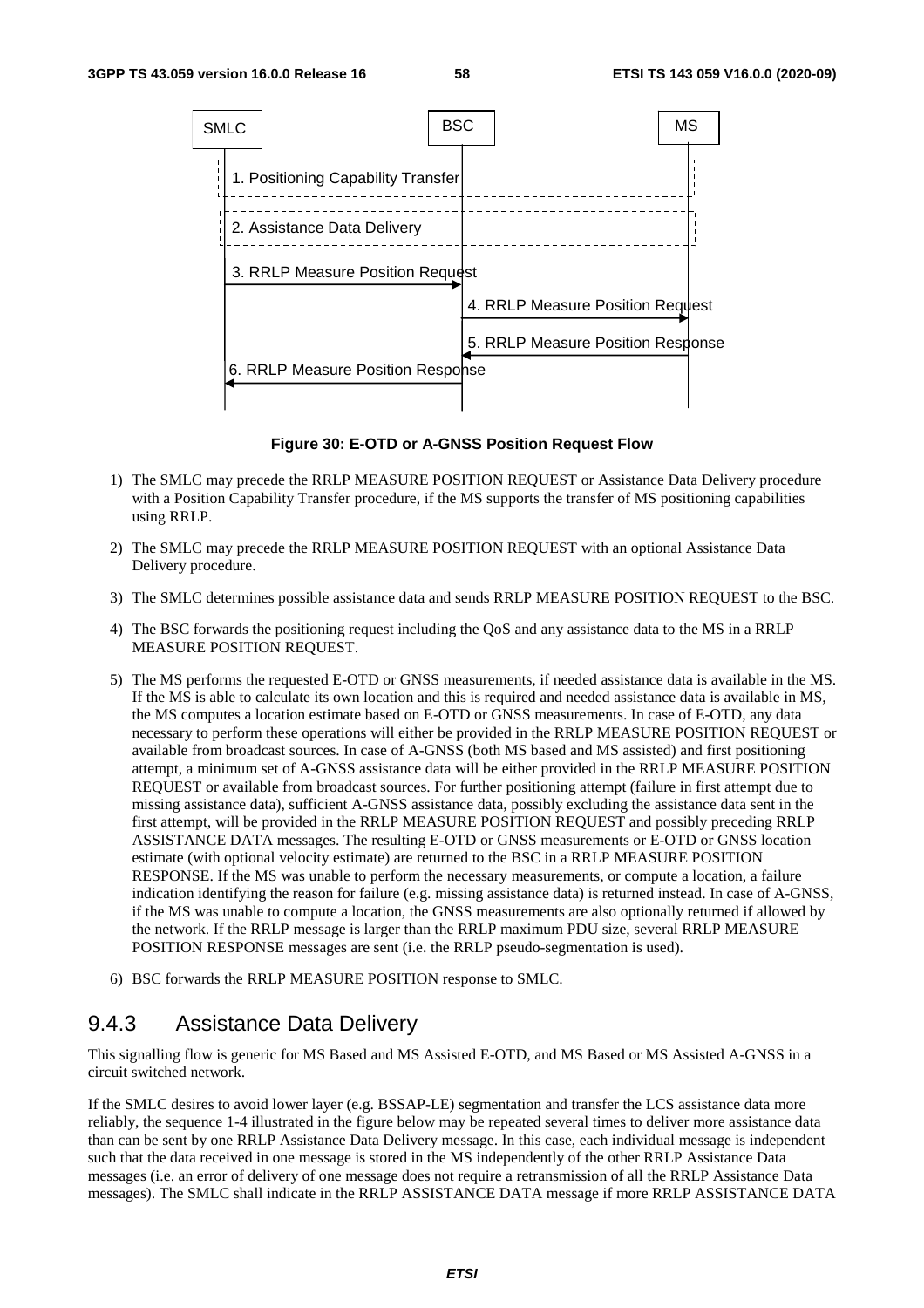messages will be used after the current one in order to deliver the entire set of assistance data. Data that is specific to the current cell should be sent in the last message this is recommended so that assistance data for the correct cell is available to the MS after a handover.



#### **Figure 31: E-OTD or A-GNSS Assistance Data Delivery Flow**

- 1) The SMLC determines assistance data and sends it in the RRLP ASSISTANCE DATA message to the BSC.
- 2) The BSC forwards the assistance data to the MS in a RRLP ASSISTANCE DATA message.
- 3) The MS acknowledges the reception of complete assistance data to the BSC with a RRLP ASSISTANCE DATA Ack.
- 4) The BSC forwards the RRLP ASSISTANCE DATA Ack message to the SMLC.

# 9.4.3a Positioning Capability Transfer

The purpose of this procedure is to enable the SMLC to obtain the positioning capabilities of the MS, the types of assistance supported and the types of assistance data that may be needed from the SMLC. MS support for this procedure can be indicated to the SMLC using the MS Classmark 3 IE for GSM (see 3GPP TS 24.008), the PS LCS Capability IE for GERAN Gb mode (see 3GPP TS 24.008) and the MS Positioning Capability IE for GERAN Iu mode.



#### **Figure 31a: RRLP Position Capability Transfer Flow**

- 1) The SMLC determines that the target MS supports MS Positioning Capability Transfer using RRLP and sends a Positioning Capability Request message to the BSC.
- 2) The BSC forwards the Positioning Capability Request message to the MS.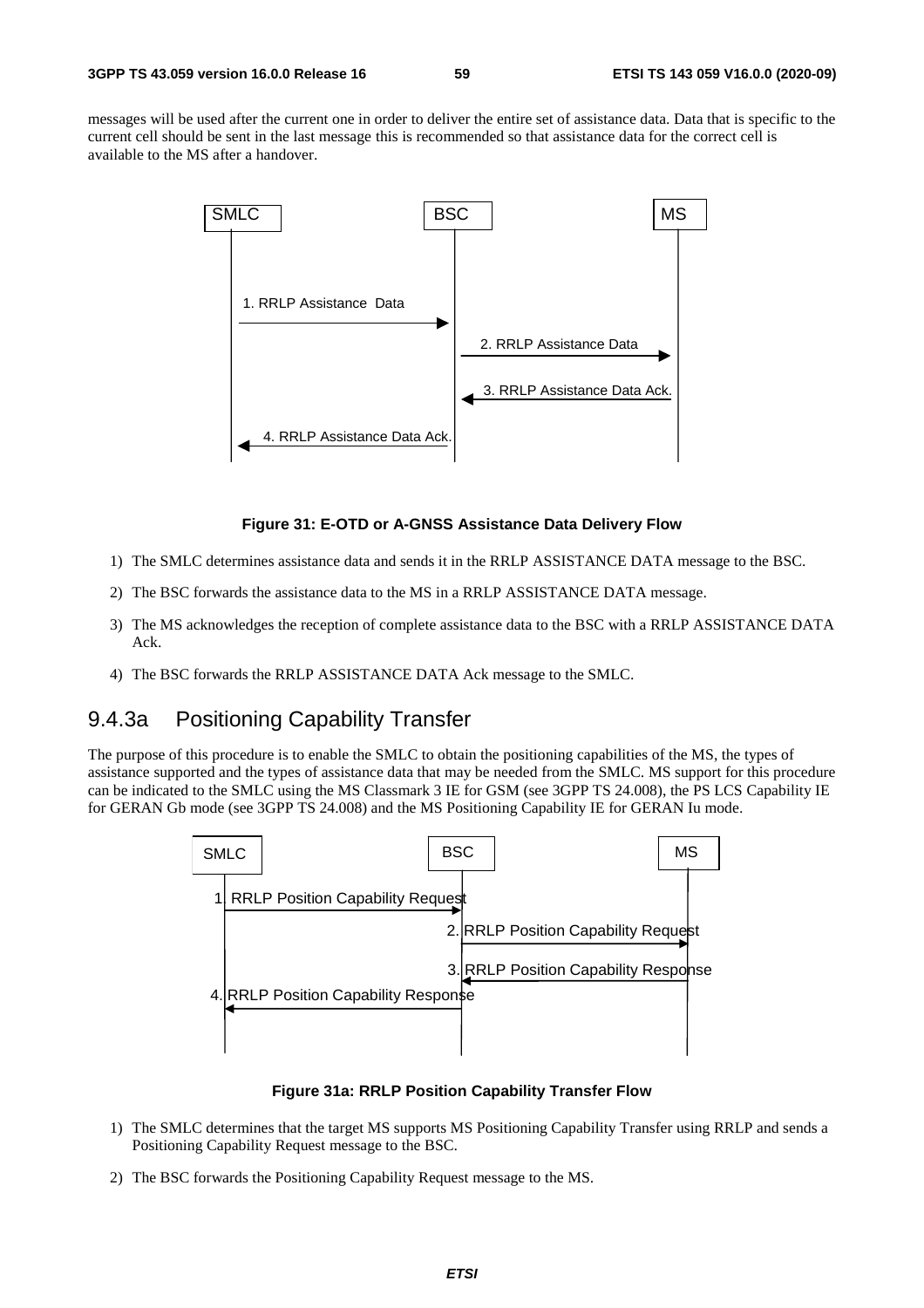- 3) The MS sends the Positioning Capability Response message to the BSC. The response message shall include the positioning capabilities of the MS and the types of supported assistance data (if applicable). The message may include the types of assistance needed by the MS to obtain a location estimate or positioning measurements.
- 4) The BSC forwards the Positioning Capability Response message to the SMLC.

# 9.4.4 Error Handling for E-OTD and A-GNSS in CS Domain

This clause describes error handling for positioning and transfer of assistance data for E-OTD and A-GNSS. For a description of error handling involving segmentation, and more details on usage of a BSSLAP Abort, Reject and Reset refer to clause 8.5 Exception Procedures.

- Case 1: When the RRLP request comes to BSC for E-OTD and A-GNSS, The BSC will send a BSSLAP reject message to SMLC if the request cannot be supported in the BSC for reasons other than an ongoing intra BSC or inter BSC handover or other ongoing RR management procedure. For an ongoing intra BSC HO or other RR management procedure, the BSC shall return a BSSLAP Reset when the handover or RR management procedure is complete. The SMLC may then start the RRLP request (if there is time) again. For ongoing inter-BSC HO, the BSC shall return a BSSLAP Abort. The location service request may then restart from the LCS Client, VMSC or SGSN.
- Case 2: When the RRLP request comes to BSC from SMLC, BSC sends the "RRLP request" to the MS if there is no ongoing HO or other RR management procedure at that point. If an intra-BSC HO or other RR management procedure is initiated in BSC, the BSC sends the HO or other RR management command to MS. A timer will then be started in BSC, the duration of which is network dependent, but typically 6 (six) seconds. Upon receiving the HO of other RR management command, the MS will stop the location procedure and start on handover or other RR management procedure, since this has higher priority than location. The MS will then send the HO complete or other RR management response message to BSC. When this message is received before the expiration of BSC timer, a BSSLAP Reset message will be sent to SMLC from BSC. The Reset will tell SMLC to start another location service request if there is enough time.
- Case 3: During intra-BSC HO or other intra-BSC RR management procedure, if a HO complete or RR management procedure completion was not received in BSC and the corresponding timer expired. In this case a reset or abort message will be sent to SMLC indicating MS timeout. The location service may then restart from either the SMLC if a reset was sent or from the LCS Client, VMSC or SGSN if an abort was sent.
- Case 4: If an inter-BSC handover is needed during a location procedure or if the BSC times out on an RRLP response from the target MS, the BSC shall send a BSSLAP Abort to the SMLC. The location service attempt may then be restarted from the LCS Client, VMSC, or SGSN.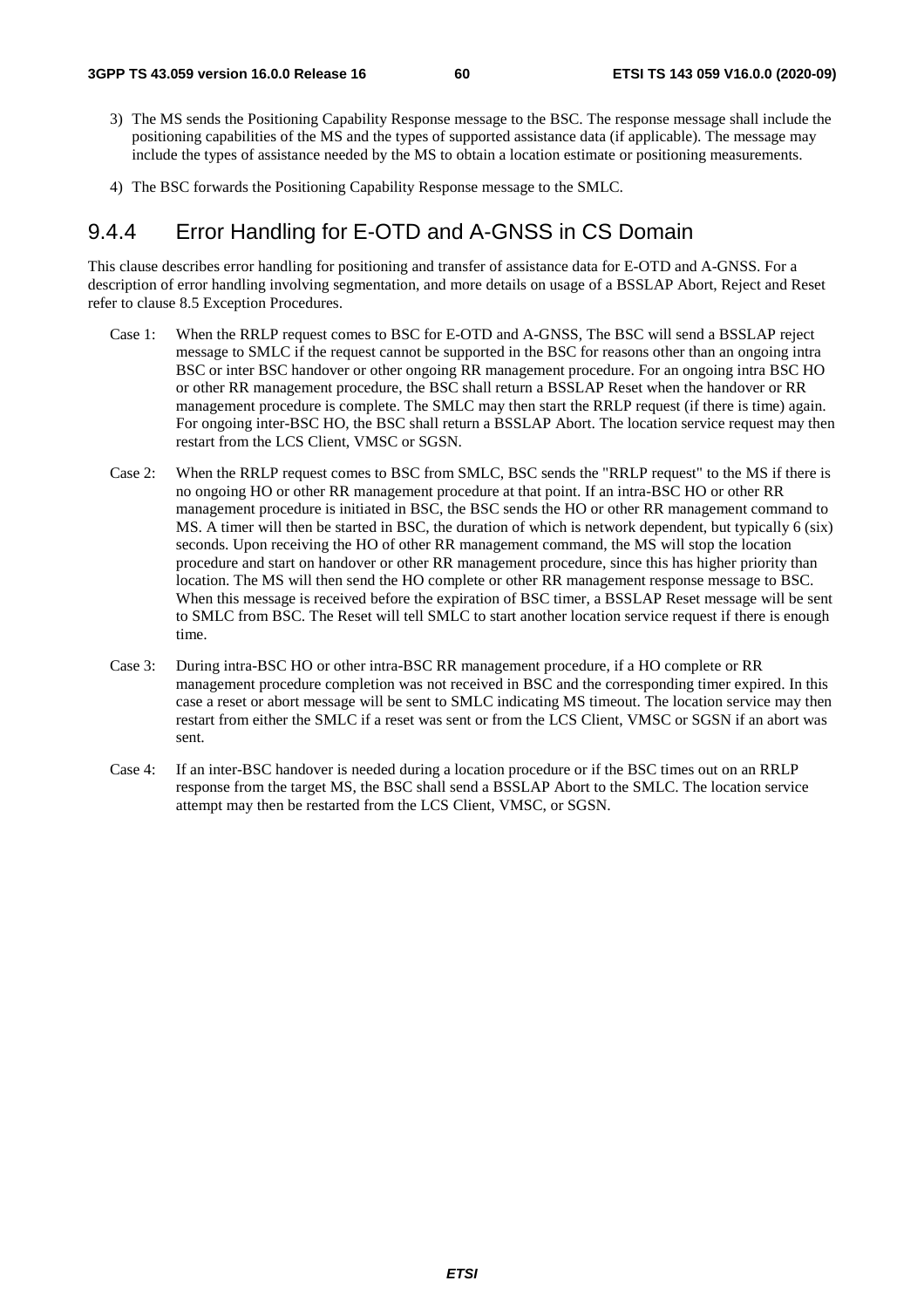

# 9.4.5 Error Handling for the SMLC in CS Domain

**Figure 32: Error Handling for the SMLC in the CS Domain** 

## 9.4.5a Error Handling for E-OTD and A-GNSS in PS Domain

- Case 1: When the RRLP request comes to BSS for E-OTD and A-GNSS, the BSS will send a BSSLAP reject message to SMLC if the request cannot be supported in the BSS.
- Case 2: When the RRLP request comes to BSS from SMLC, BSS sends the "RRLP request" to the MS via the SGSN and starts position supervision timer. After this, if the BSS determines that the current location procedure cannot be continued, the BSS sends an abort message to the SMLC. Notice that an MS reselection to a new cell is not a reason for the BSS to abort the procedure.
- Case 3: If the position supervision timer times out in BSS before the RRLP response from the target MS is received, the BSS shall send a BSSLAP Abort to the SMLC. The location service attempt may then be restarted from the LCS Client, VMSC, or SGSN.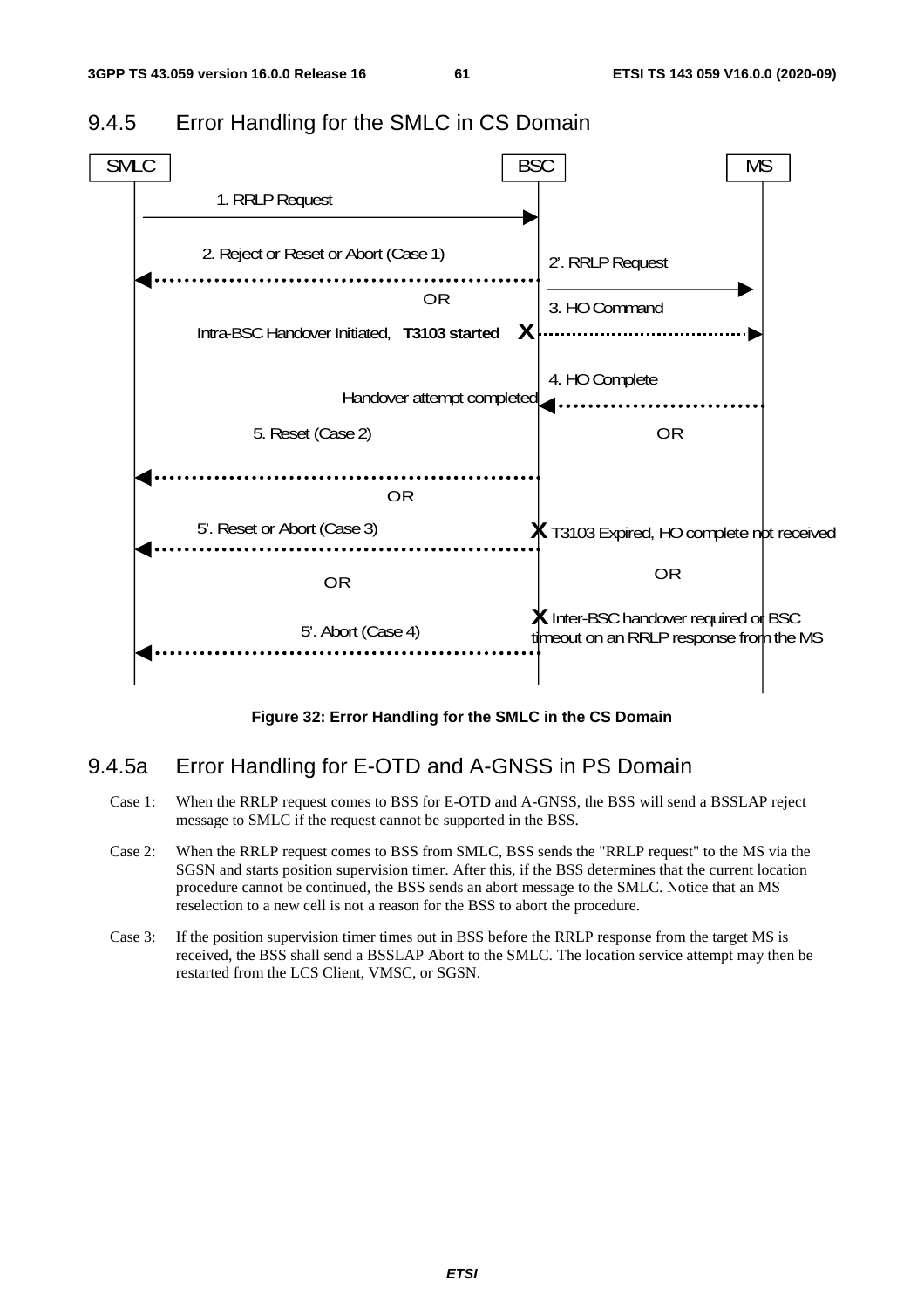

**Figure 32a: Error Handling for the SMLC in PS domain** 

# 9.4.6 Broadcast of Assistance Data

In MS Based E-OTD, MS Based GPS and MS Assisted A-GNSS systems, there may be a need for assistance data to be broadcast to the MS. The assistance data to be broadcast for MS Based E-OTD contains the Real Time Difference (RTD) values (in case of a non-synchronised network) and Base Transceiver Station (BTS) coordinates. In addition, the broadcast data contains other information simplifying the E-OTD measurements. The broadcast of A-GNSS assistance data may make available the same information as in A-GNSS point-to-point signalling. It improves the location accuracy for MS Based implementations, increases the sensitivity, enables LMU-independent time dissemination and assists the acquisition of satellite signals for both MS Based and MS Assisted implementations.

The CS mechanism (Cell Broadcast on CBCH) is used for broadcast of assistance data for all MSs, irrespective of which domain (CS or PS) they are located in. Notice that it may take longer for an MS in the PS domain compared to the CS domain to read all the broadcast data. This is because the PBCCH is not co-ordinated with the CBCH and therefore, the MS may have to skip reading a CBCH slot in order to listen for a potential paging message.

The E-OTD assistance data to be broadcast is in compressed format where the redundant information is not included. The MS is capable to reconstruct the E-OTD assistance data using the message header information. The length of the message is depending on how many neighbours are included in the E-OTD assistance data as well as whether the redundant information can be removed from the message. The typical size of one broadcast message will be less than 82 octets. Part of the broadcast message (serving and neighbour base station coordinates) may be ciphered.

The contents of the broadcast message for the E-OTD and A-GNSS assistance data is described in 3GPP TS 44.035 [16]. The support for these broadcast messages is optional for network and MS.

The broadcast channel which is used to broadcast the E-OTD and A-GNSS assistance data make use of the existing basic or extended CBCH and SMSCB DRX service. The LCS broadcast messages need to be either scheduled, or prioritised over other broadcast messages to avoid any delay.

### 9.4.6.1 Point-To-Multipoint Assistance Data Broadcast Flow

This signalling flow is generic for MS Based E-OTD, MS Based A-GNSS and MS Assisted A-GNSS methods. The E-OTD/A-GNSS Assistance Data Broadcast Message is created in SMLC and the whole message including the ciphered parts and parameters to control the transfer are transferred with below flow from SMLC to MS. SMSCB DRX service is used for LCS assistance data broadcast. Prior receiving the first schedule message MS should read first block of each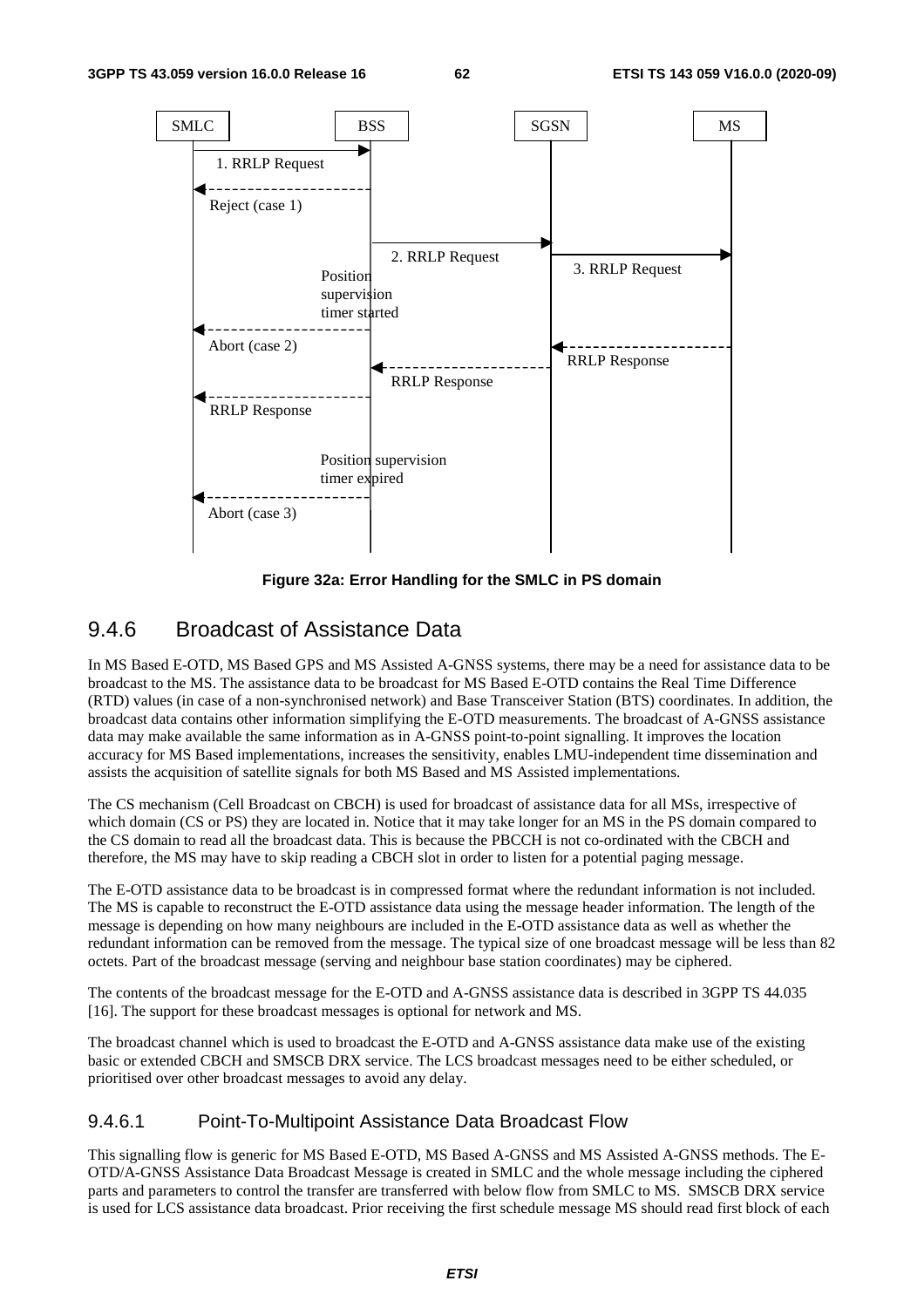message lot to be able to receive the LCS Broadcast Data or the schedule message. After receiving the schedule message MS should receive the LCS Broadcast Data messages according the schedule information.



#### **Figure 33: E-OTD/A-GNSS Broadcast Data Flow**

- 1) SMLC sends the complete broadcast message to CBC with LCS Broadcast Data message. This LCS Broadcast Data message contains the data to be broadcasted as well as parameters that indicate to which BTS the broadcast message is targeted and what time the broadcast should happen. LCS Broadcast Data (data & parameters) message may also contain the SMSCB scheduling information which can be utilised for the SMSCB DRX feature specified in 3GPP TS 44.012 [13] specification. SMSCB DRX operation is required in order that MS performance can be optimised.
- 2) CBC starts message transfer to BSC and BTS according to 3GPP TS 23.041 [6].
- 3) LCS Broadcast Data Response message from CBC to SMLC is used to indicate that the LCS Broadcast Data has been delivery request has been fulfilled. This message is not mandatory
- 4) BTS starts the message transfer to MS according to 3GPP TS 23.041 [6].

Implementations that have SMLC and/or CBC integrated into BSC may use other message signalling.

### 9.4.6.2 Ciphering

In order for the operators to control the access to the assistance data, parts of the broadcast data may be ciphered. Ciphering is done with a specific key delivered by the network for this purpose. The deciphering keys may be requested by the MS as described in 3GPP TS 23.271 [7]. The LCS Broadcast Data, when ciphered, will be partially ciphered according to the LCS broadcast message definitions specified in 3GPP TS 44.035 [16]. The parts that will be ciphered in E-OTD LCS Broadcast Data message are neighbour RTD values, serving and neighbour BTS coordinates. For A-GNSS, all assistance data may be ciphered, The MS is capable to decipher the broadcast message (ciphered parts) using the cipher key (56 bits) delivered from the Core Network to MS and using the Ciphering Serial Number (16 bits) included in the broadcast message.

#### 9.4.6.2.1 Algorithm

The algorithm used for ciphering is the standard 56-bit DES algorithm. The deciphering of broadcast messages is done in the MS. SMLC ciphers the LCS Broadcast Data message (part of message is ciphered) using the deciphering keys (56 bits) and Ciphering Serial Number (16 bits) included in broadcast message using 56-bit DES algorithm.

The ciphered part is variable length with one bit resolution. From LCS Broadcast Data message header MS can compute what part of message is ciphered.

Inputs to the 56-bit DES algorithm are the following: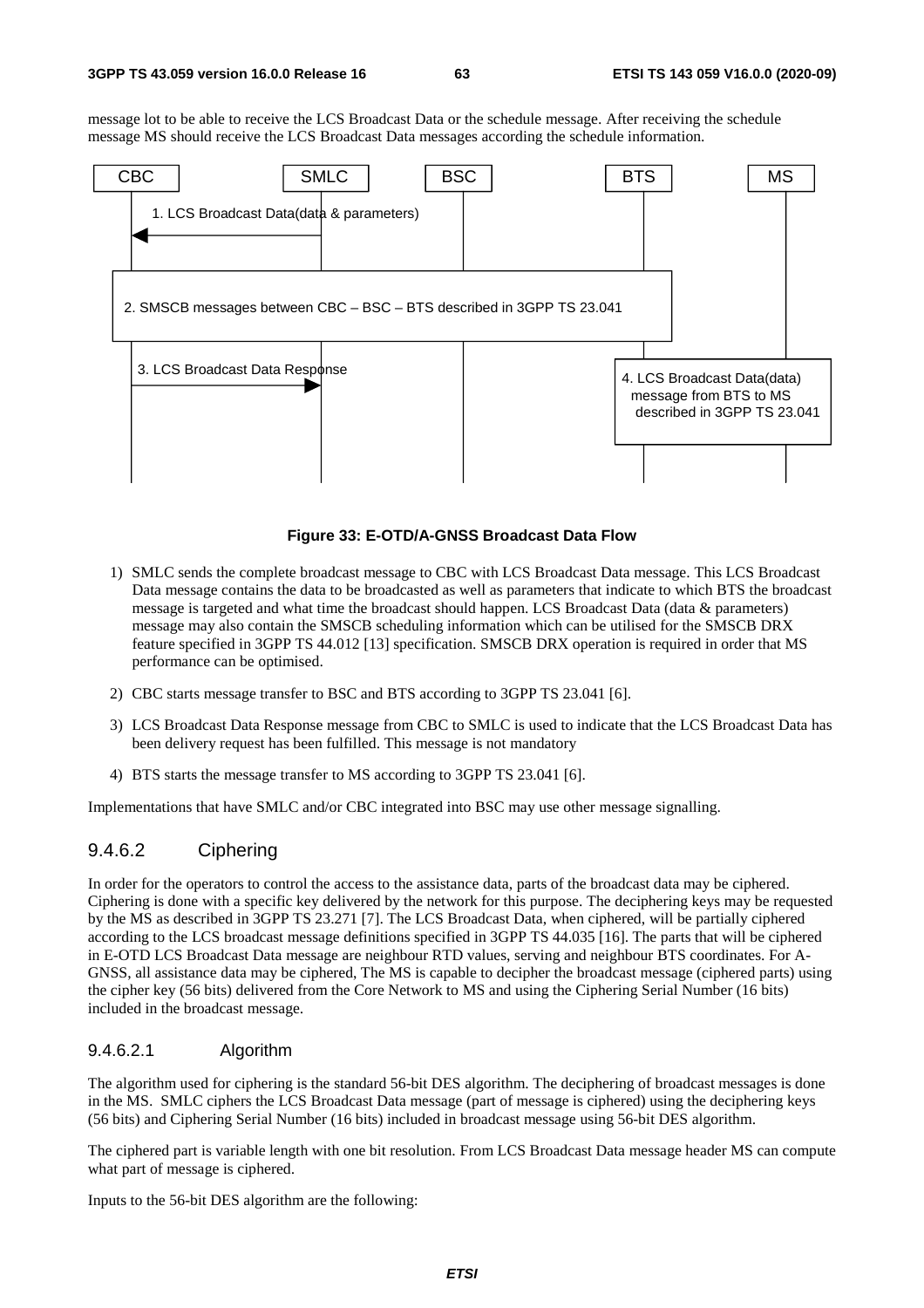- 56-bit key K (deciphering key);
- 16-bit Ciphering Serial Number from broadcast message which is denoted here by IV (initialisation vector);
- plaintext bits (the ciphered part of broadcast message).

Encryption is done by producing a mask bit stream which is then added bit-by-bit to the plaintext data (XOR-operation) to obtain the cipher text data. First IV is concatenated with 0-bits in order to achieve a 64-bit block I1. This block is then encrypted by the DES algorithm using the key K. Output is a 64-bit block I<sub>2</sub>. This constitutes the first 64 bits of the mask bit stream. If the message is longer than 64 bits, then more bits are needed. Those are produced by encrypting  $I_2$ again by the DES algorithm using the key K. Output is a 64-bit block I3. This constitutes the next 64 bits of the mask bit stream. This iteration is continued until enough bits are produced. The unnecessary bits from the last 64-bit block  $I_i$  are discarded. Below figure describes the first two mask bit generations and the two ciphered 64-bit blocks.



#### **Figure 34 : Ciphering Algorithm**

Decryption is done similarly. The same mask bit stream is produced. This time the mask stream bits are added bit-by-bit (XORed) to the ciphertext data bits. The result will be the plain text data.

### 9.4.6.3 Deciphering key control and delivery to MS

The deciphering keys are needed in MS if the LCS Broadcast Data (ciphered parts) is ciphered. The deciphering keys' control system contains two keys (the Current Deciphering Key and the Next Deciphering Key) and the Ciphering Key Flag (indicating the current Ciphering Key Flag state in the location area in the time that the deciphering key set is delivered from SMLC to MS). Two Deciphering Keys are needed in order to overcome the problem of unsynchronised nature of the periodic location updates that MSs make in the location area. The SMLC controls the keys and there are following requirements related to the deciphering keys:

- Deciphering Key Set (Current and Next Deciphering Key, Ciphering Key Flag) are always location area specific.
- One SMLC controls the deciphering key set changes inside the location area and in case several SMLCs in the location area then one coordinating SMLC for the deciphering key set control must be nominated. The SMLC configuration is done with O&M procedures.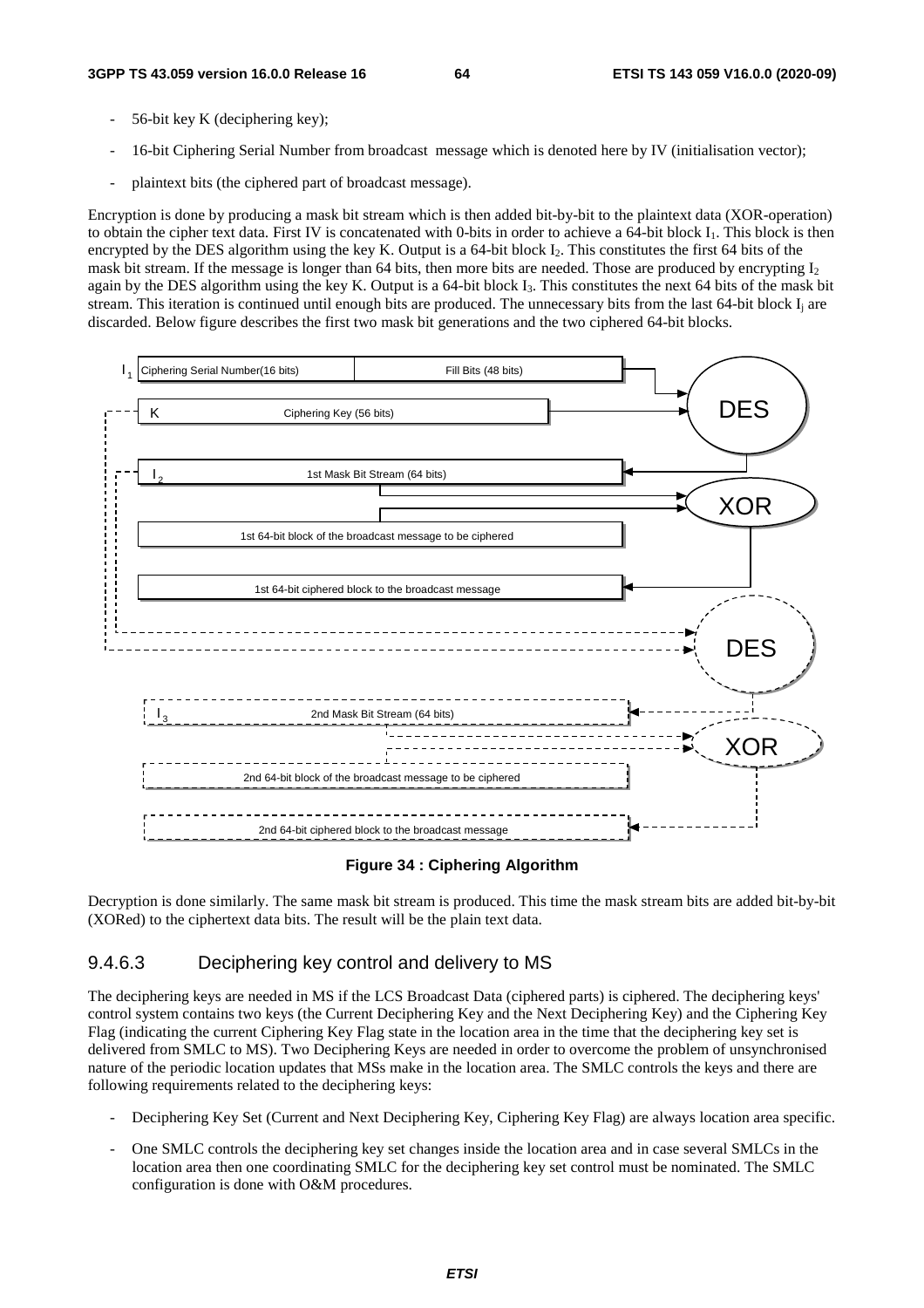- The coordinating SMLC delivers the new deciphering key set to the other SMLCs with SMLCPP protocol when the deciphering key set changes. The Ciphering Key Flag in the LCS Broadcast Data message is changed only when the coordinating SMLC changes the deciphering key set and delivers the new set to other SMLCs in the same location area.
- The SMLCs upon receiving the new deciphering key set, start using immediately the new set in the LCS Broadcast Data message. The coordinating SMLC also starts using the new set same time.

The deciphering key set changes always following way when the new set is generated:

- The Next Deciphering Key comes to the Current Deciphering Key in the new set.
- One new key is taken into use and named as the Next Deciphering Key.
- The Ciphering Key Flag changes the state.

The Ciphering Key Flag controls the MS key usage (Current/Next Deciphering Key) as follows:

- After receiving the new deciphering key set, MS starts using the new set immediately.
- The Ciphering Key Flag in the LCS Broadcast Data message and the one received returned to the MS should have same polarity. This means that MS starts using the Current Deciphering Key immediately.
- When the Ciphering Key Flag state changes in the LCS Broadcast Data message then MS starts to use the Next Deciphering Key for deciphering the broadcast message. The Next Deciphering Key becomes now the Current Deciphering Key in MS.

Figure 35 describes the deciphering key delivery mechanism.

| Decryption key A                                                                                                                   |                                   |                                        |                                   | Decryption key B                  |                                   |                                   |                                   | Decryption key C                  |                                   |                                   |                                   |  |
|------------------------------------------------------------------------------------------------------------------------------------|-----------------------------------|----------------------------------------|-----------------------------------|-----------------------------------|-----------------------------------|-----------------------------------|-----------------------------------|-----------------------------------|-----------------------------------|-----------------------------------|-----------------------------------|--|
| MS 1 requests<br>deciphering keys                                                                                                  |                                   | MS 1 requests<br>deciphering keys<br>٠ |                                   | MS 1 requests<br>deciphering keys |                                   | MS 1 requests<br>deciphering keys |                                   | MS 1 requests<br>deciphering keys |                                   | MS 1 requests<br>deciphering keys |                                   |  |
|                                                                                                                                    | MS 2 requests<br>deciphering keys |                                        | MS 2 requests<br>deciphering keys |                                   | MS 2 requests<br>deciphering keys |                                   | MS 2 requests<br>deciphering keys |                                   | MS 2 requests<br>deciphering keys |                                   | MS 2 requests<br>deciphering keys |  |
|                                                                                                                                    |                                   |                                        | MS 3 requests<br>deciphering keys |                                   | MS 3 requests<br>deciphering keys |                                   | MS 3 requests<br>deciphering keys |                                   | MS 3 requests<br>deciphering keys |                                   | MS 3 requests<br>deciphering keys |  |
| time<br>Decryption keys A and<br>Decryption keys B and<br>Decryption keys C and<br>are delivered<br>are delivered<br>are delivered |                                   |                                        |                                   |                                   |                                   |                                   |                                   |                                   |                                   |                                   |                                   |  |

#### **Figure 35: Deciphering key delivery**

- First the key A is the Current Deciphering Key and key B is the Next Deciphering Key.
- When the SMLC changes to use the key B (Next Deciphering Key) then the Deciphering Key Flag state is changed in the LCS Broadcast Data message. At this point the coordinating SMLC delivers the new deciphering key set to other SMLCs in the same location area as well as to MS when MS is requesting the keys during the location update (IMSI Attach, Normal or Periodic Location Update).
- The new deciphering key set contains now key B as the Current Deciphering Key, key C as new Next Deciphering Key and the Ciphering Key Flag currently in use in that location area.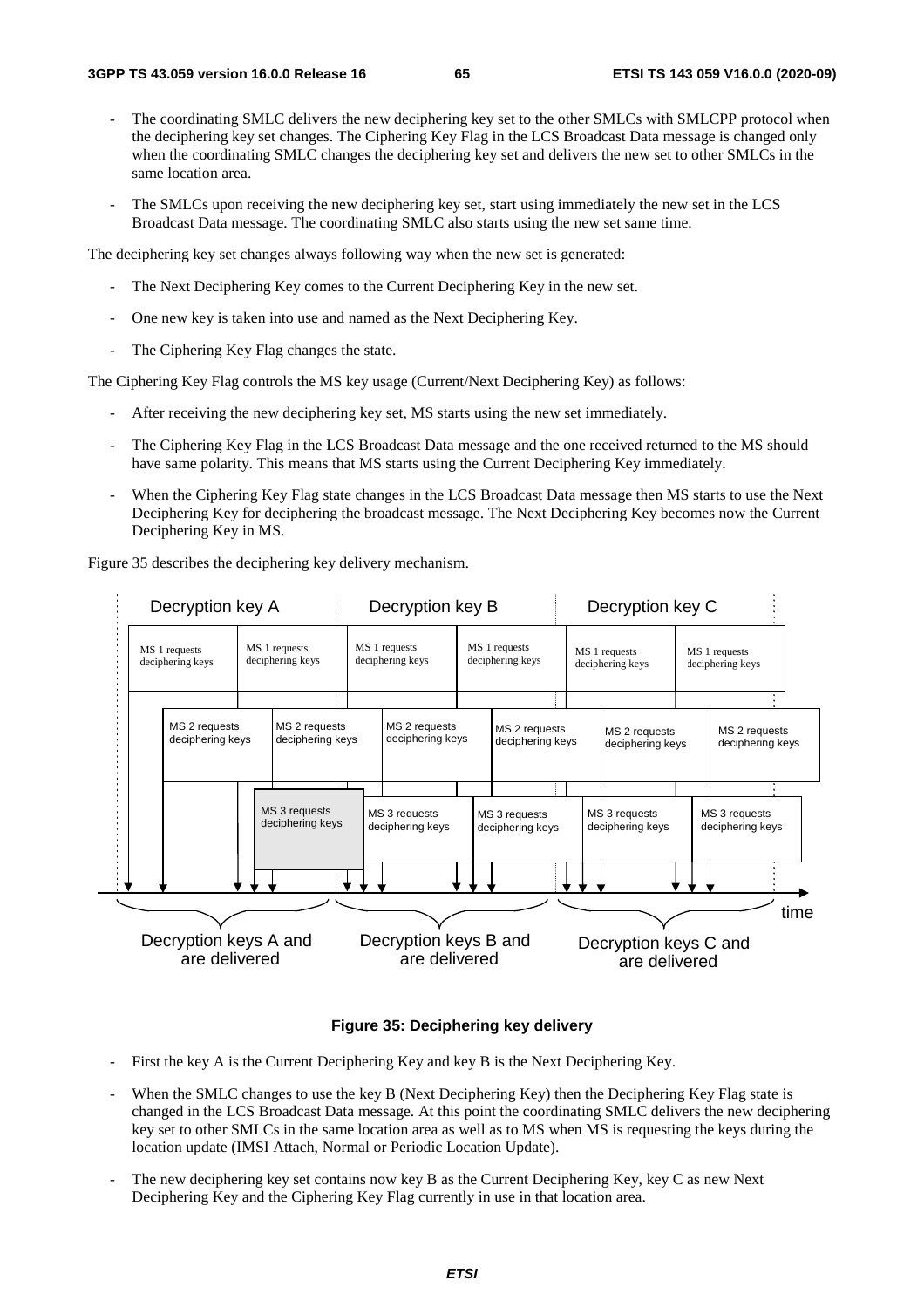- When the SMLC changes to use the key C (Next Deciphering Key) then the Ciphering Key Flag state is changed in the LCS Broadcast Data message. At this point the coordinating SMLC delivers the new deciphering key set to other SMLCs in same location area as well as to MS when MS is requesting the new set during the location update (IMSI Attach, Normal or Periodic Location Update).
- The new deciphering key set contains now key C as the Current Deciphering Key, key D as new Next Deciphering Key and the Ciphering Key Flag currently in use in that location area.

The process continues as above when the keys are changed. The lifetime of one key (Current/Next Ciphering Key) is minimum one periodic location update period used in the location area.

# 9.5 U-TDOA Positioning Procedures

## 9.5.0 General

Following the receipt of a location request message from the BSC, the U-TDOA capable SMLC interrogates the BSS for the RF channel information associated with the MS to be located. The SMLC uses this information to task the LMUs at the serving and surrounding cells. The LMUs are tasked to measure the identified RF channel(s) and thus provide a time reference from different LMUs. The time-of-arrival information from the tasked LMUs is returned to the SMLC where the MS location is calculated.

# 9.5.1 U-TDOA Positioning in CS Domain for A/Gb-mode

#### 9.5.1.1 General Procedures

The U-TDOA location method uses the uplink energy transmitted by an MS to make a location determination. If the MS was in the dedicated mode, carrying subscriber traffic prior to the beginning of the location process, the energy associated with this subscriber traffic can be used to locate the MS. If the MS was placed in the dedicated mode by the MSC specifically for location determination purposes, either the SDCCH or TCH can be used for U-TDOA location purposes.

### 9.5.1.2 CS U-TDOA Messages and Procedures on the Lb Interface

The following section describes the positioning procedure for CS U-TDOA location determination on the Lb interface.





1. The SMLC sends a BSSMAP-LE Connection Oriented Information message to the BSC that contains the embedded BSSLAP U-TDOA Request message. The U-TDOA Request message may contain the delta timer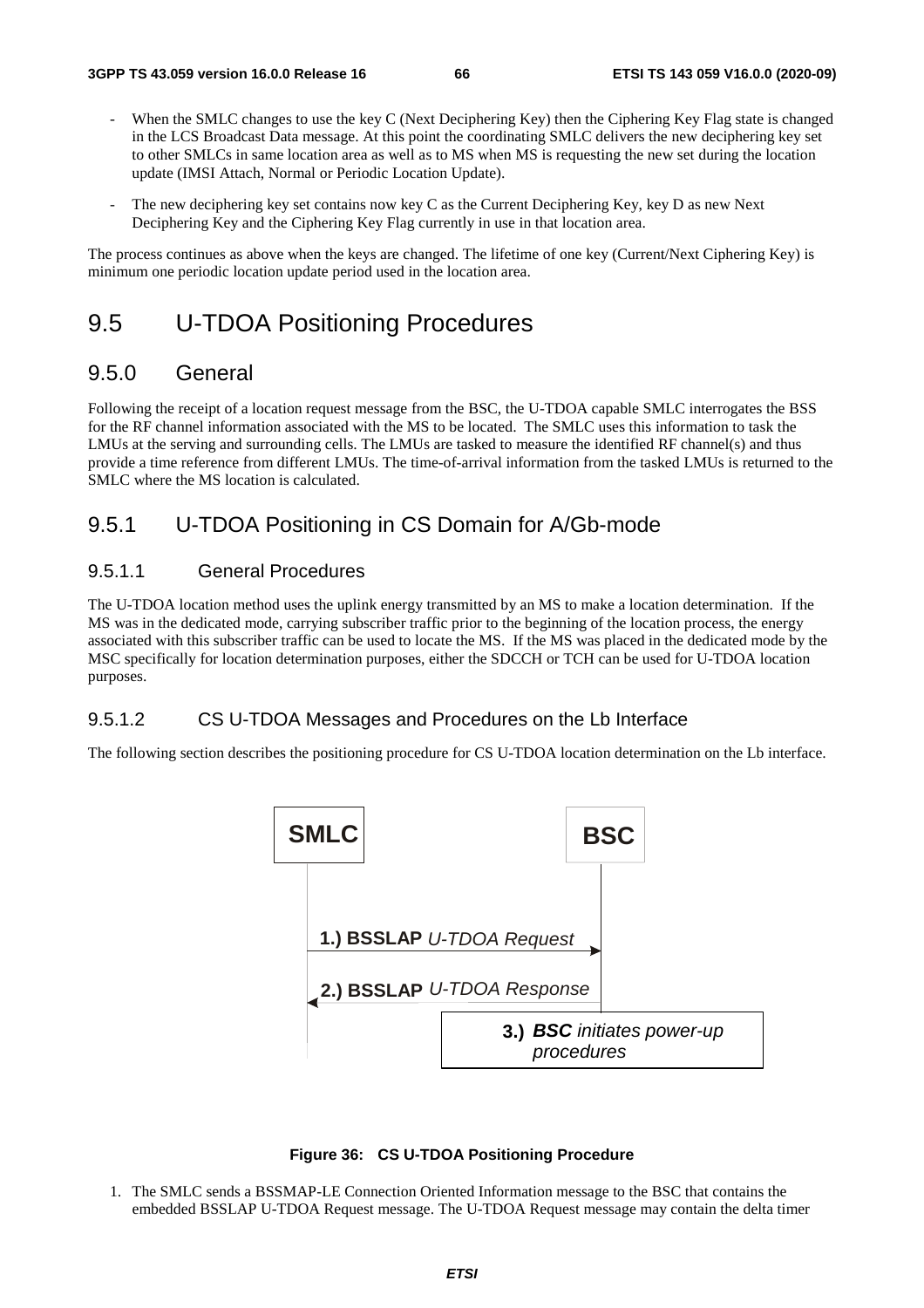value. The BSC starts the delta timer, received or internal, immediately after sending the U-TDOA Response message to the SMLC. The purpose of this timer is to define the maximum time during which the BSC supervises the location request.

- 2. The BSC sends a BSSMAP-LE Connection Oriented Information message to the SMLC that contains the embedded BSSLAP U-TDOA Response message. The U-TDOA Response message contains the physical channel information (frequencies, hopping sequence, channel type, time slot, sub-channel number, etc.), the intended Power-Up Starting Time (if the power-up procedure for U-TDOA is supported), the MS power, the cell identifier, and the TA. If frequency hopping is used, the U-TDOA Response message also includes the frequency list. The U-TDOA Response message also contains the ciphering key (Kc) if ciphering is used on the air interface and the version of the applied A5 ciphering algorithm (A5/x). The Kc is ciphered if sent from the SMLC to any LMU. The SMLC and any LMU with which it interacts shall also be mutually authenticated. These requirements shall be met using a security mechanism meeting the capabilities of the Zb interface of NDS/IP (TS 33.210) or TLS (RFC 2246). The LMU installation shall meet the same physical security requirements as a BTS installation. For locations on channels that are not ciphered, the algorithm identifier will show the same.
- 3. If the power-up procedure for U-TDOA is supported, the BSC may use the normal power-control command to order the MS to go to the maximum power allowed by the BTS. After the MS has been at full power for a period of one second, the BSC shall return to normal power-control. During the time the MS is ordered to the maximum power, the BSC may temporarily suspend uplink DTX, if in use.

### 9.5.1.3 RR Procedure effecting the CS U-TDOA channel description

The location determination process is not an instantaneous event and it can take a few seconds to collect and calculate location determination related data. If changes happen to the last reported channel description and the location determination is not complete, an updated channel description needs to be sent to the SMLC.

The BSC considers the location determinations complete if; it receives a BSSAP-LE Perform Location response message; or the delta timer expires; or it receives a valid BSSLAP message for a new positioning method.

The RR procedures that effect the U-TDOA channel description are listed in Table 9.5.1. The "Treatment" column lists the appropriate BSSLAP message to be sent by the BSC to the SMLC. The Reset message is defined in 3GPP TS 48.071 and shall contain the updated channel description. After sending the Reset message the BSC shall restart the delta timer and continue supervision of the location request.

| RR Procedure in Dedicated Mode                        | Treatment | Comments                                                                                                                                              |
|-------------------------------------------------------|-----------|-------------------------------------------------------------------------------------------------------------------------------------------------------|
| Channel assignment procedure.                         | Reset     |                                                                                                                                                       |
| Handover procedures (intra-BSS).                      | Reset     | For successful intra-BSS handover.                                                                                                                    |
| Frequency redefinition procedure.                     | Reset     | Only meaningful in the case of frequency hopping.                                                                                                     |
| Packet request procedure while in<br>dedicated mode.  | Reset     | For DTM, when an existing CS connection is<br>modified as PS resources are added in order to<br>comply with MS frequency/time domain<br>restrictions. |
| Packet downlink assignment while<br>in dedicated mode | Reset     | For DTM, when an existing CS connection is<br>modified as PS resources are added in order to<br>comply with MS frequency/time domain<br>restrictions. |
| Channel mode modify                                   | Reset     |                                                                                                                                                       |

**Table 9.5.1: RR Procedures affecting the CS U-TDOA channel description** 

If the BSC receives the BSSLAP U-TDOA Request message during one of the identified RR procedures in Table 9.5.1, it will complete the ongoing RR procedure and then respond with the BSSLAP U-TDOA Response message.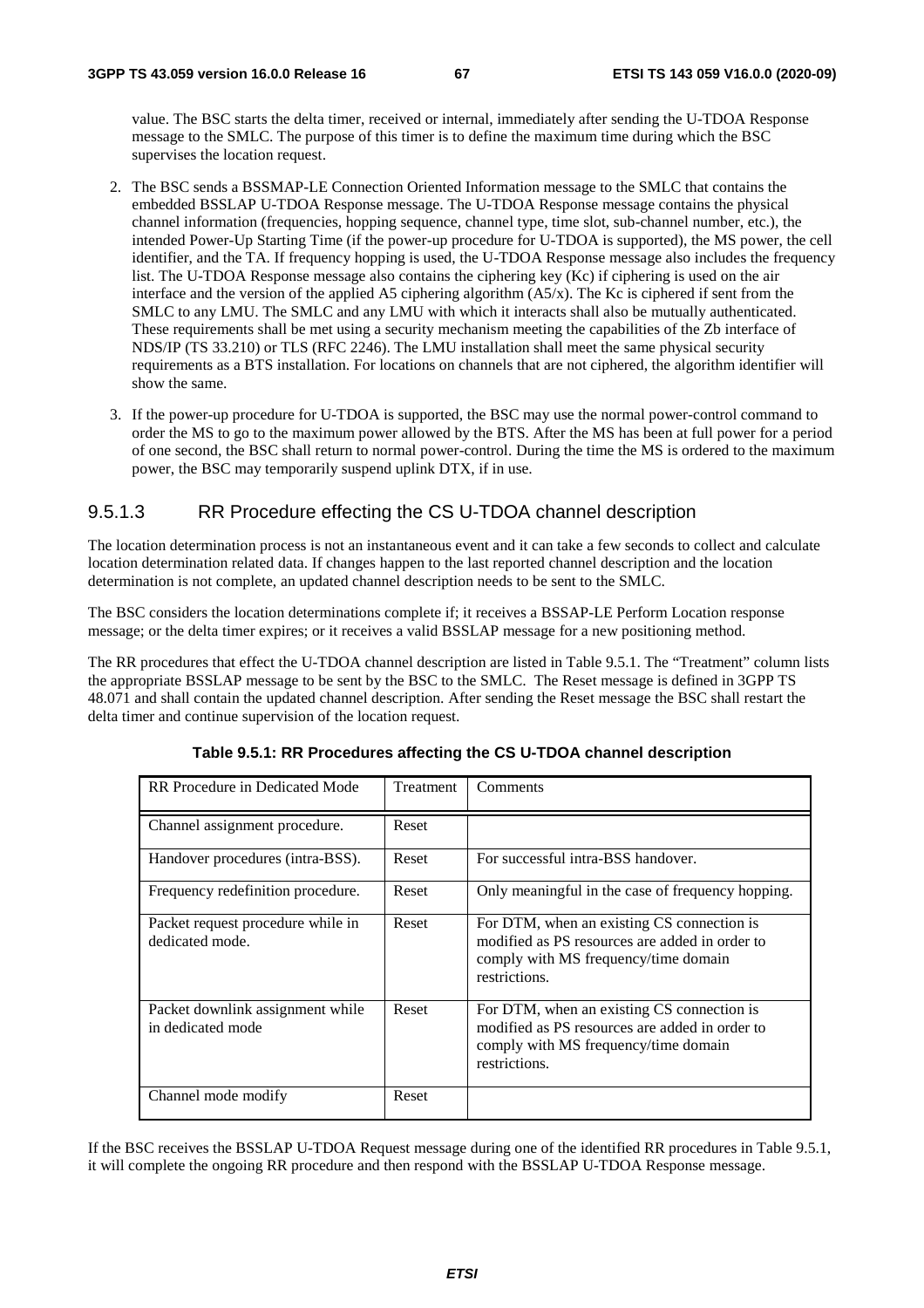## 9.5.1.4 BSC Error Handling during CS U-TDOA Positioning Procedure

There are three (3) BSSLAP messages defined to handle error scenarios that occur during the U-TDOA location process: Reset, Reject and Abort. Please refer to 3GPP TS 48.071 for the messages' details. The BSSLAP Reset message is used to update the U-TDOA channel description as outlined in 9.5.1.3.

In Table 9.5.2, all identified RR procedures are listed that result in the BSSLAP Abort message to be sent from the BSC to the SMLC. The Abort message is only sent if the U-TDOA location determination is not complete. The BSC considers the location determinations complete if; it receives a BSSAP-LE Perform Location response message; or the delta timer expires; or it receives a valid BSSLAP message for a new positioning method.

| RR Procedure in Dedicated Mode   | Treatment |
|----------------------------------|-----------|
| Handover procedure (inter-BSS).  | Abort     |
| Handover to UTRAN procedure.     | Abort     |
| Handover to CDMA2000 procedure.  | Abort     |
| RR connection release procedure. | Abort     |

**Table 9.5.2: RR Procedures resulting in BSC Error Handling** 

If the BSC receives the BSSLAP U-TDOA Request message during one of the identified RR procedures in Table 9.5.2, it will respond with the BSSLAP Abort message.

If the BSC is unable to perform the U-TDOA positioning for other reasons than those related to the items listed in Table 9.5.1 and Table 9.5.2, it will respond to the BSSLAP U-TDOA Request message with the BSSLAP Reject message.

# 9.5.2 U-TDOA Positioning in PS Domain for A/Gb-mode

### 9.5.2.1 Introduction

The U-TDOA location method uses information transmitted by an MS to make a location determination. The initial state of the MS will be identified and will dictate the procedure to be followed in the location process. If the MS was in the packet transfer mode, sending uplink RLC/MAC blocks prior to the beginning of the location process, the energy associated with this continuing uplink data can be used to locate the MS. If the MS was previously idle in the uplink direction and placed in the active state by the SGSN specifically for U-TDOA location determination purposes, it is necessary to cause the MS to send uplink information using the Packet polling procedure (see 3GPP TS 44.060).

An uplink block of data containing the PACKET CONTROL ACKNOWLEDGEMENT message is equivalent to any other RLC/MAC block for U-TDOA location purposes; i.e. one uplink RLC/MAC block is equivalent to one execution of the Packet polling procedure. This applies only to the lowest numbered timeslot in the case of a multi-slot uplink TBF. The Polling Repetition information element in the U-TDOA Request message defines the total number of RLC/MAC uplink blocks required to achieve the desired location QoS within a recommended period of two seconds, including any PACKET CONTROL ACKNOWLEDGEMENT message received due to the execution of a Packet polling procedure.

### 9.5.2.2 General Procedures

The U-TDOA location method procedures depend on the initial condition of the MS. If the MS is initially in packet idle mode the Packet Polling method shall be applied as described in sub-clause 9.5.2.2.1. When the MS is initially in the packet transfer mode it may or may not be sending uplink data. If the MS is not sending uplink data the Packet polling procedure shall be applied. The application of the U-TDOA location method in the packet transfer mode is described in sub-clause 9.5.2.2.2.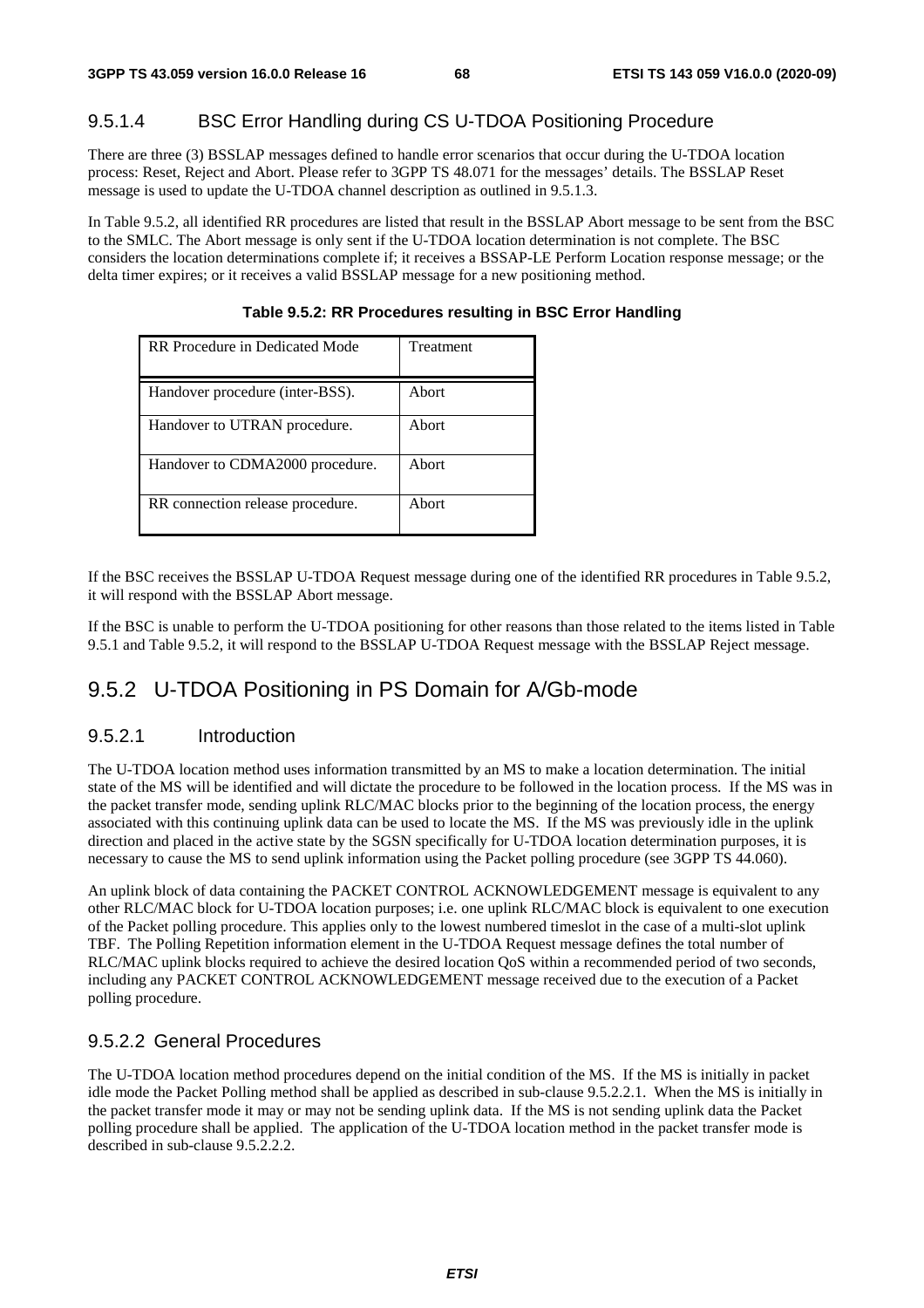#### 9.5.2.2.1 MS in packet idle mode

For an MS that is in packet idle mode, application of the U-TDOA location method requires that a single timeslot downlink TBF be established. This downlink TBF shall be used for repeated executions of the Packet polling procedure in order to cause a mobile to transmit for a time sufficient to achieve the requested level of location accuracy. The number of repetitions of the Packet polling procedure required to achieve the desired level of accuracy shall be indicated in the U-TDOA REQUEST message sent from the SMLC to the BSS.

The BSS shall execute the indicated number of Packet polling procedures after an implementation dependent interval to allow assignment of the Location Measurement Units (LMU) to the indicated ARFCN and timeslot(s). The RRBP field shall be used to schedule the resulting PACKET CONTROL ACKNOWLEDGEMENT messages. The BSS must indicate a PACKET CONTROL ACKNOWLEDGEMENT response containing the TLLI by setting the TYPE OF ACK information element to RLC/MAC control block in all PACKET POLLING REQUEST messages associated with U-TDOA positioning.

If the MS is allocated an uplink TBF prior to completion of the required number of Packet polling procedures, the BSS may suspend the Packet polling procedure and send a Reset message to the SMLC containing the physical channel information for the allocated uplink TBF. Following sending of a Reset message, the BSS shall reset the Polling Repetition counter to zero and restart the U-TDOA positioning procedure after an implementation dependent interval.

The downlink TBF established for U-TDOA location purposes should be used if a single timeslot downlink TBF is required during the execution of the U-TDOA location procedure. If a multi-slot downlink TBF is required during the execution of the U-TDOA location procedure, the assignment of this TBF may be delayed until the completion of the U-TDOA location procedure, otherwise the BSS shall send a Reset message to the SMLC and reset the Polling Repetition counter as described previously.

If both an uplink TBF and a downlink TBF are required during the execution of the U-TDOA location procedure, the Packet polling procedure may be restarted and the uplink RLC/MAC blocks can be used for U-TDOA location as described subsequently.

#### 9.5.2.2.2 MS in packet transfer mode

If only a downlink TBF exists it shall be used to execute the Packet polling procedure, on the lowest numbered timeslot transmitted before the last PACKET POLLING REQUEST/PACKET CONTROL ACKNOWLEDGEMENT cycle has been completed, the BSS shall not set the FBI bit in the RLC/MAC header of the last data block. The TBF shall be terminated after the last cycle of the Packet polling procedure using a PACKET TBF RELEASE message from the BSS. If the MS is allocated an uplink TBF prior to completion of the required number of Packet polling procedures, the BSS may suspend the Packet polling procedure and send a Reset message to the SMLC as described in sub-clause 9.5.2.2.1.

If only an uplink TBF exists and RLC/MAC blocks are available for transmission (on the lowest numbered timeslot for a multi-slot TBF), those blocks shall be used to locate the MS using the U-TDOA location method. If the number of uplink blocks pertaining to the uplink TBF is insufficient to satisfy the requested number of uplink data blocks within an implementation dependent period recommended to be two seconds, the Packet polling procedure shall be executed on the existing uplink TBF for the balance of the requested blocks. The lowest numbered timeslot shall be used for the Packet polling procedure if the existing uplink TBF is a multi-slot TBF. The uplink TBF shall not be terminated until the Packet polling procedures have been completed.

If both an uplink and downlink TBF exist, either TBF may be used for MS location using the U-TDOA location method as described previously. The TBF should not be terminated until the Packet polling procedures have been completed.

### 9.5.2.3 PS U-TDOA Messages and Procedures on the Lb Interface

The following section describes the positioning procedure for PS U-TDOA location determination on the Lb interface.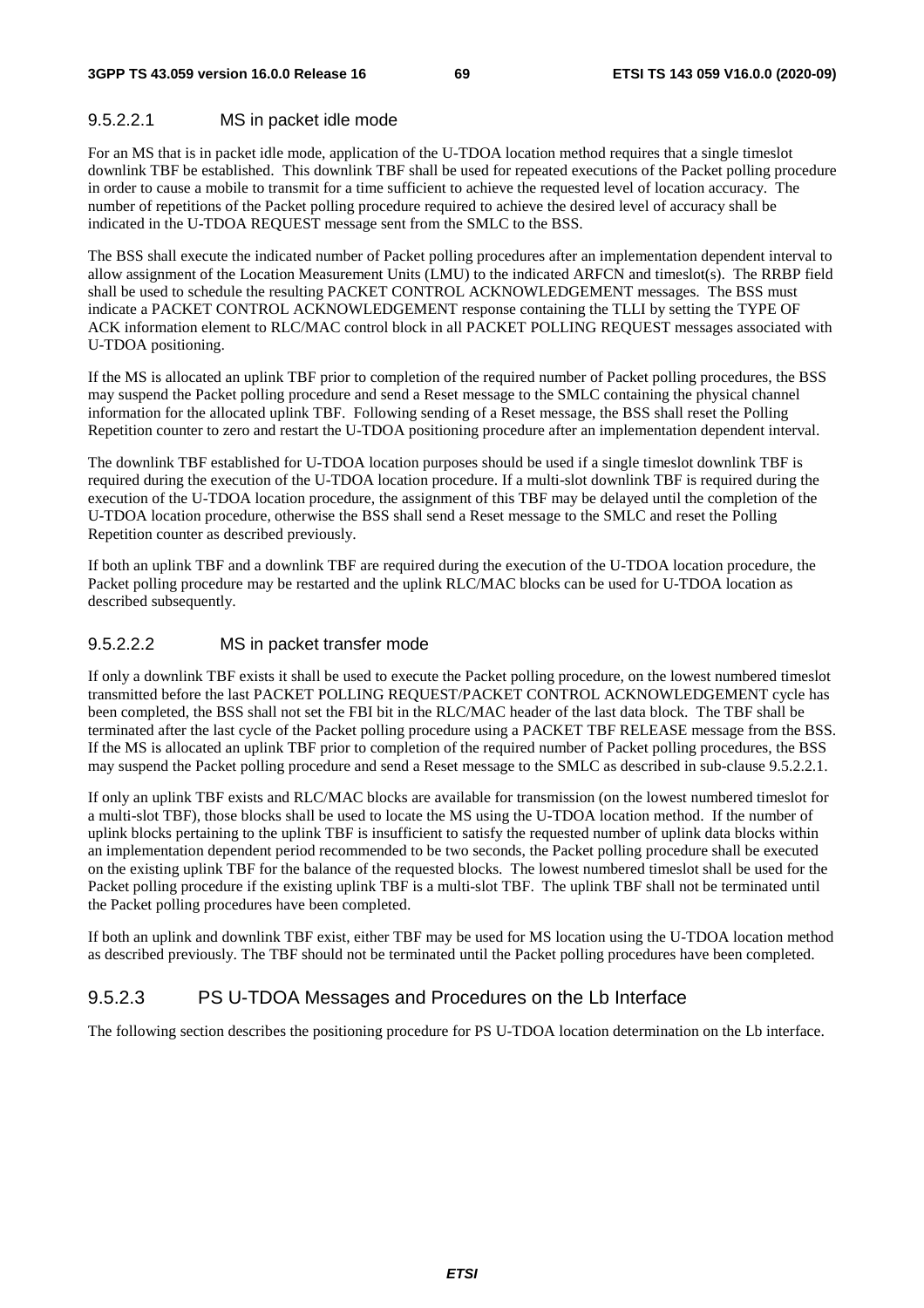

**Figure 37: PS U-TDOA Positioning Procedure** 

- 1. The SMLC sends a BSSMAP-LE Connection Oriented Information message to the BSS that contains the embedded BSSLAP U-TDOA Request message. The U-TDOA Request message contains the required number of received uplink RLC/MAC blocks, repetitions of the RLC/MAC Packet polling request procedure or combination of both. The inclusion of this Polling Repetition information element in the U-TDOA Request message indicates that the location determination shall occur in the PS domain.
- 2. The BSS sends a BSSMAP-LE Connection Oriented Information message to the SMLC that contains the embedded BSSLAP U-TDOA Response message. The U-TDOA Response message contains; the physical channel information (frequencies, time slot, TFI, TLLI, start time, etc.); the MS power; the cell identifier; and the Timing Advance. For MS without an existing uplink or downlink TBF the BSS establishes a downlink TBF, if one does not currently exist. The BSS monitors any uplink TBF until the requested number of RLC/MAC blocks has been received, executes the specified number of Packet polling procedures on the lowest numbered timeslot in the case of a multi-slot TBF or a combination of both as described in clause 9.5.2.1. The BSS releases any downlink TBF established solely for U-TDOA location.

### 9.5.2.4 RLC/MAC Procedure affecting the PS U-TDOA TBF description

The RLC/MAC procedures that effect the U-TDOA channel description are listed in Table 9.5.3. The "Treatment" column lists the message to be sent by the BSS to the SMLC. The Reset message is defined in 3GPP TS 48.071 and shall contain the updated channel description. After sending the Reset message the BSS shall wait for an implementation dependent interval to allow reconfiguration of the LMUs, start the U-TDOA location process from the beginning and continue supervision of the location request.

| <b>RLC/MAC Procedure</b>    | Treatment | Comments                       |
|-----------------------------|-----------|--------------------------------|
| Packet Timeslot Reconfigure | Reset     |                                |
| Packet Access Reject        | Reset     | Access retry cases             |
| Cell Reselection            | Reset     | MS originated (intra-BSS)      |
| Packet Cell Change Order    | Reset     | Network originated (intra-BSS) |

**Table 9.5.3: RLC/MAC Procedures affecting the PS U-TDOA channel description** 

If the BSS receives the BSSLAP U-TDOA Request message during one of the identified RLC/MAC procedures in Table 9.5.3, it will complete the ongoing RLC/MAC procedure and then respond with the BSSLAP U-TDOA Response message. The Reset message must be sent after completion of the listed RLC/MAC procedure if that procedure must be executed during an ongoing U-TDOA location event.

### 9.5.2.5 Error Handling during PS U-TDOA Positioning Procedure

In Table 9.5.4, all identified RLC/MAC procedures are listed that result in the BSSLAP Abort message to be sent from the BSS to the SMLC. The Abort message is only sent if the U-TDOA location determination is not complete. The BSS considers the location determinations complete if; it receives a BSSAP-LE Perform Location response message; or it receives a valid BSSLAP message for a new positioning method.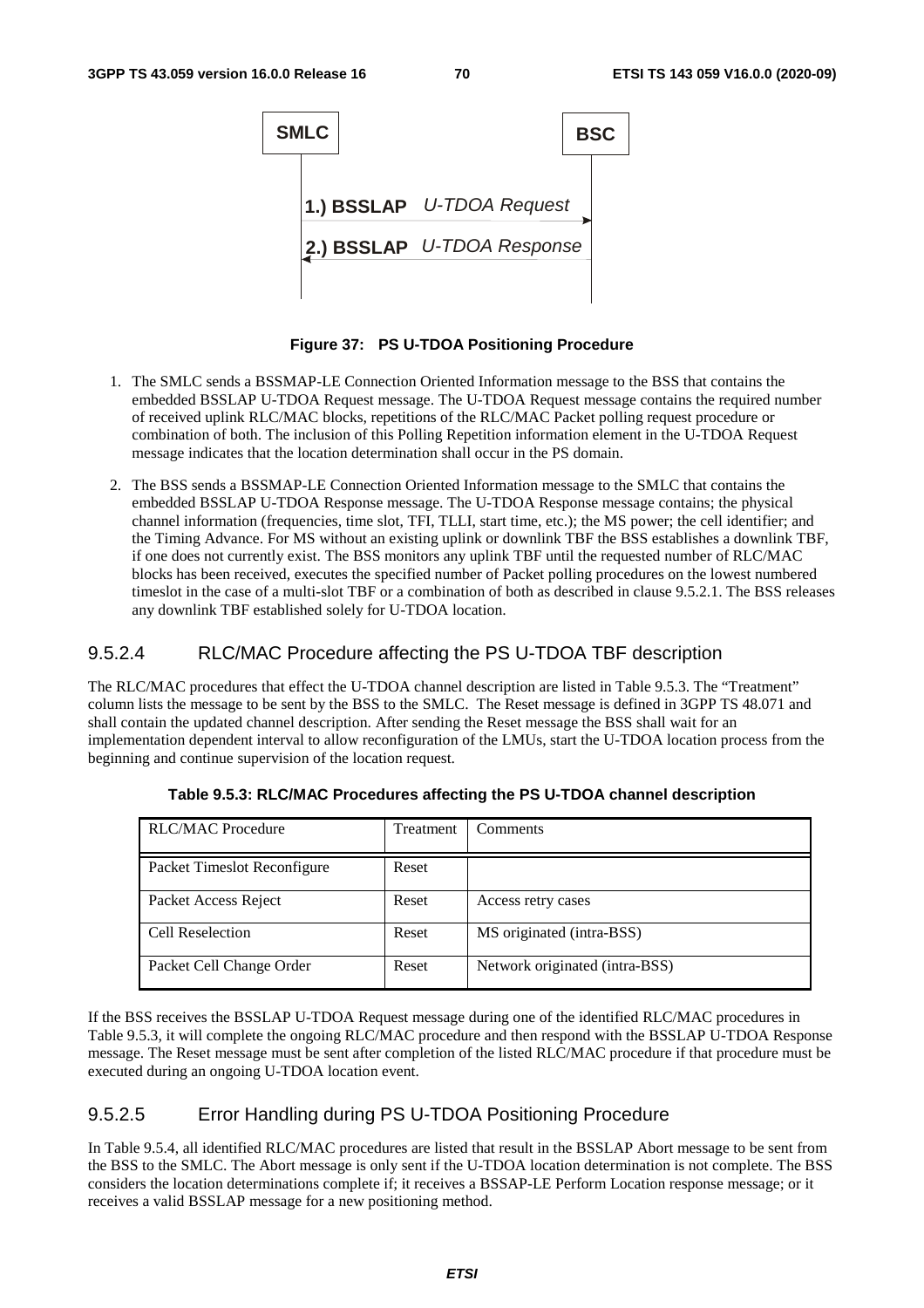| <b>RLC/MAC Procedure</b> | <b>Treatment</b> | Comments                              |
|--------------------------|------------------|---------------------------------------|
| Cell Reselection         | Abort            | MS originated (inter-BSS)             |
| Packet Cell Change Order | Abort            | Network originated (inter-BSS)        |
| Packet Pause             | Abort            |                                       |
| Packet Access Reject     | Abort            | Cases without access retry indication |

**Table 9.5.4: RLC/MAC Procedures resulting in Error Handling** 

If the BSS is unable to perform the U-TDOA positioning for other reasons than those related to the items listed in Table 9.5.3 and Table 9.5.4, it will respond to the BSSLAP U-TDOA Request message with the BSSLAP Reject message.

# 9.6 Multilateration Positioning Methods

## 9.6.1 General

Multilateration Positioning methods do not require the use of LMUs. For devices in PEO or EC operation (see 3GPP TS 43.064 [41] two methods are supported: Multilateration Timing Advance (MTA) and Multilateration Observed Time Difference (MOTD). Based on assistance information from the BSS, targeted accuracy, MS capability and SMLC capability the SMLC decides which method to use, see sub-clause 9.6.2.2 below. When the MS is in idle mode the Core Network initiates the methods by indicating 'paging for positioning' as specified in sub-clause 9.1.3a. Both methods are only applicable for the PS domain in A/Gb-mode.

## 9.6.2 Multilateration Timing Advance

### 9.6.2.1 General procedure

This positioning method is based on one or more BSS acquiring Timing Advance (TA) information from a set of cells selected by the MS wherein the MS is triggered to perform MTA as a result of receiving an RRLP message from an SMLC indicating the MTA positioning method is to be used. The RRLP message may include network assistance information in order to facilitate and speed up the procedure, see sub-clause 9.6.2.4.2 for more details. Based on signal strength the MS autonomously selects a subset of the cells identified by the network assistance information (if any) to use for MTA. In addition, the MS may also select one or more additional cells not identified within assistance information the triggering RRLP message to perform MTA. In each of the selected cells the MS performs packet access for the BSS to be able to estimate a TA value for that particular cell. Three different methods are supported for the Timing Advance estimation.

- RLC data block method: This method supports Timing Advance Estimation for devices in both PEO and EC operation (CC1-CC4) wherein the MS sends an access burst on the (EC-)RACH and receives a corresponding single block allocation on the (EC-)AGCH for transmission of an RLC data block on a dedicated resource. The RLC data block contains MS accuracy related information and Source Identity of the serving cell see sub-clause 9.6.2.2. The method is suitable for Multilateration both cells internal to the serving BSS as well as for cells belonging to a non-serving BSS. For this method SMLC may indicate the MS to generate MTA Signature at the end of radio access part of MTA positioning procedure which can be used to verify the integrity of the location estimated from the MTA positioning method. Alternatively, for this method the SMLC may choose to direct the MS to include additional information in each RLC data block it sends during the MTA procedure, thereby allowing the serving BSS to verify the integrity of the location estimated from the MTA positioning method.
- Extended Access burst method: This method supports Timing Advance Estimation for devices in both PEO and EC operation (CC1 only) wherein the MS first sends an access burst and receives an assigned timing advance value within a corresponding Acknowledgement received on the (EC-)AGCH. It then sends an Extended Access Burst containing MS accuracy related information and a Short BSS ID that via configuration can be mapped to a serving BSS, see sub-clause 9.6.2.2. The method is suitable for both cells internal to the serving BSS as well as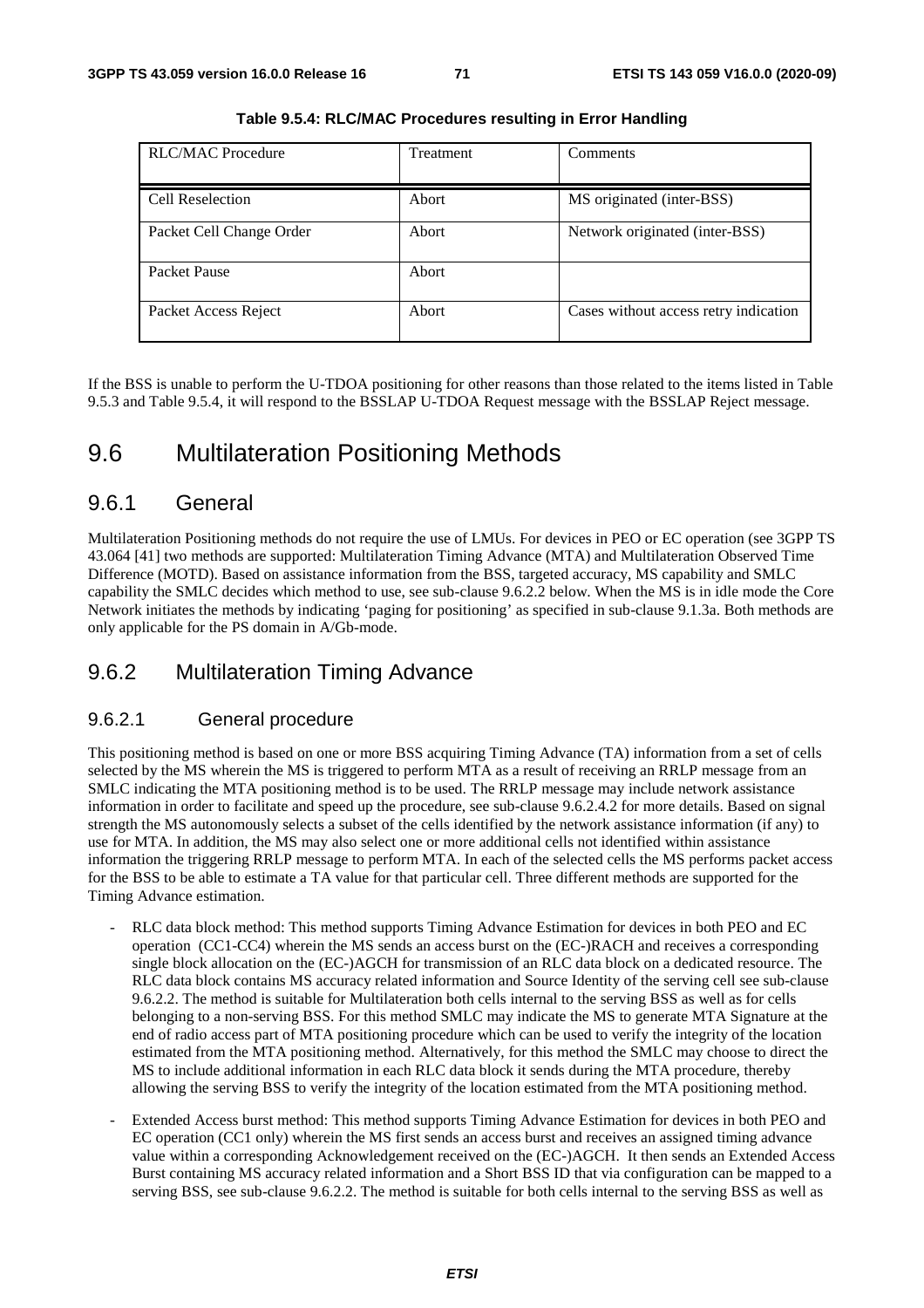for cells belonging to a non-serving BSS when the MS has been provided with a Short BSS ID in the triggering RRLP message.

- Access burst method: This method supports Timing Advance Estimation for devices in both PEO and EC operation wherein the MS sends an Access Burst on the RACH and receives an Acknowledgement on the (EC- )AGCH. The method is only suitable for cells internal to the serving BSS.

All TA estimations made by a BSS for any given MS performing MTA are relayed to the serving SMLC along with the identity of the reporting cell, the MS and BTS Accuracy thereby allowing the SMLC to estimate the position of the target MS.

## 9.6.2.2 Multilateration Timing Advance Request

The signalling flow is generic irrespective if the MS is in Packet Idle or Packet Transfer mode. If the MS is in Packet Idle mode, the Multilateration Timing Advance request procedure is performed subsequently to the paging for positioning procedure in sub-clause 9.1.3a. The signaling flow in Figure 38 below applies to integrated and standalone SMLCs in a packet switched network.



**Figure 38: MTA positioning procedures in the PS domain** 

- 1. The SGSN sends a BSSGP PERFORM-LOCATION-REQUEST to the BSC serving the MS and includes, if available, the "Multilateration Timing Advance", "MS Sync Accuracy"and "BTS Reception Accuracy Level". If LLC ciphering is not activated at SGSN, the BSSGP PERFORM-LOCATION-REQUEST may indicate "MTA Access Security Required" if integrity protection for the radio access part of the MTA procedure is required.
- 2. The BSC sends to the SMLC a BSSMAP-LE Perform Location Request message that includes the "LCS capability", the "BSS Multilateration Capability" and if available also the "Multilateration Timing Advance", "MS Sync Accuracy", "BTS Reception Accuracy Level" and an "MTA Access Security Required" indication if included in the BSSGP PERFORM-LOCATION-REQUEST received from the SGSN.
- 3. The SMLC may invoke the Assistance Information Transfer procedure to request Assistance Information from the serving BSS by sending to it a BSSMAP-LE Assistance Information Request message that includes a set of one or more cells for which assistance information is requested and optionally include a limited set of "Random ID" values (applies to Extended Access Burst method) or a set of "Short ID" values (applies to Access Burst method) associated with each cell for which it has requested Assistance Information. The serving BSS responds with a BSSMAP-LE Assistance Information Response message that contains the "Cell Information List" with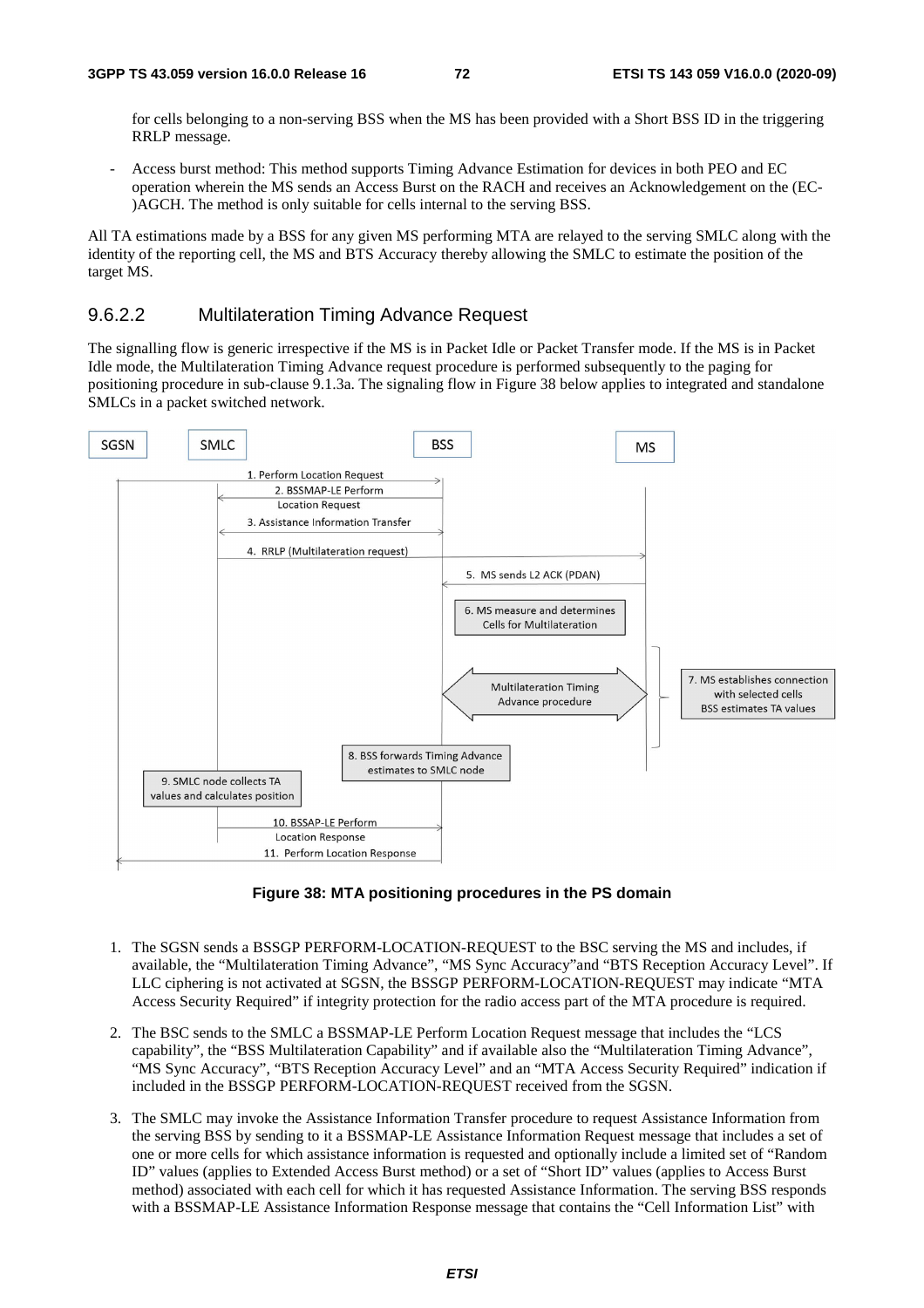the per cell assistance information and the "BTS Reception Accuracy Capability", see sub-clause 9.6.4.1 for more additional details. The serving BSS also includes "MTA Access Security Method Support" and/or "BSS Duplication Detection Method Support" in the BSSMAP-LE Assistance Information Response message.

- 4. To meet a targeted positioning accuracy the SMLC uses the "BTS Reception Accuracy Capability" as well as the "MS Sync Accuracy" as provided in the MSRAC IE (see 3GPP TS 24.008 [8]) to determine the number of targeted cells to be used in the MTA procedure and based on the serving cell it includes assistance data in an RRLP Multilateration Timing Advance Request message (see 3GPP TS 44.031 [15]) and sends the message to the MS (tunnelled via the BSS and the SGSN, see sub-step below and sub-clause 8.1a for the general description). If "MTA Access Security Required" is received from the BSS the SMLC decides if it should include an indication of (a) "MTA Access Security Method" in the RRLP Positioning Multilateration Timing Advance Request message if BSS includes "MTA Access Security Method Support" in the BSSMAP-LE Assistance Information Response message or (b) "BSS Duplication Detection Method" in the RRLP Positioning Multilateration Timing Advance Request message if the BSS includes "BSS Duplication Detection Method Support" in the BSSMAP-LE Assistance Information Response message.
	- 4a. The SMLC passes a BSSMAP-LE Connection Oriented Information message to the serving BSS containing an indication of the type of Multilateration method, a Multilateration Positioning Method timer and an embedded BSSLAP MS Position Command with an RRLP message parameter including the RRLP Positioning Multilateration Timing Advance Request message.
	- 4b. The BSS relays the embedded RRLP message, the RRLP flags IE and the MPM timer to the SGSN inside a BSSGP Position Command message. When the BSSGP Position Command message has been transferred, the BSS shall start a Multilateration supervision timer for the associated SCCP connection corresponding to the value indicated by the Multilateration Positioning Method timer field and upon expiry release the connection.
	- 4c. The SGSN receives the RRLP message in the BSSGP Position Command message and relays it to the MS in an LLC UI frame and includes a Positioning Event Indicator in the DL-UNITDATA PDU to indicate that the LLC PDU contains an RRLP Multilateration Timing Advance Request message (this is determined based on SGSN receiving a value for the MPM Timer in the BSSGP Position Command message). When the DL-UNITDATA PDU has been transferred the SGSN starts a supervision timer corresponding to the value indicated by the Multilateration Positioning Method timer for the associated MS and suspends downlink data delivery while the timer is running (see 3GPP 48.018 [25]).
- 5. The MS acknowledges reception of the RRLP MULTILATERATION REQUEST message on RR layer by means of a PDAN message and therein includes MS accuracy related information ("MS Sync Accuracy" and "MS Transmission Offset"). The BSS uses this PDAN transmission to estimate the timing advance applicable to the serving cell (i.e. a value used as the "Multilateration Timing Advance") as well as the associated BTS Reception Accurcy Level before the MS leaves the serving cell. The "Multilateration Timing Advance" value as well as the "BTS Reception Accuracy Level" and "MS Sync Accuracy" are forwarded from the BSS to the SMLC (see 3GPP TS 45.010 [42]).
- 6. The RRLP application in the MS examines the RRLP Positioning Multilateration Timing Advance Request message and if assistance data is present it may use the assistance data to autonomously select which subset of these sets of cells it shall use to perform the radio access part of the MTA procedure. The MS may also select one or more additional cells not provided by the RRLP message.
- 7. The MS starts a supervision timer corresponding to the value indicated by timer contained in the RRLP mesage and sends an Multilateration access request indicating in each of the cells it selects for performing the Multilateration Timing Advance procedure.
	- New SI and EC-SI information shall indicate whether or not a cell supports the Multilateration Timing Advance procedure using either the RLC Data Block Transmission method, the Extended Access Burst method or the Access Burst method. This indication may also be included for each of the cells identified by the assistance information sent to the MS in the RRLP Multilateration message.
	- Information included within the RRLP Positioning Multilateration Timing Advance Request message indicates the MTA method is to be used when performing Multilateration Timing Advance for those cells (if they are used in the procedure). An MS in PEO operation shall perform the Multilateration Timing Advance procedure in a cell using the method indicated by the RRLP Positioing Multilateration Timing Advance Request message if (a) if the indicated method is supported by that cell, (b) the MS supports the indicated method and (c) the RRLP message provides provides sufficient assistance information for performing the indicated method in that cell. An MS that has enabled EC operation shall follow these same rules with the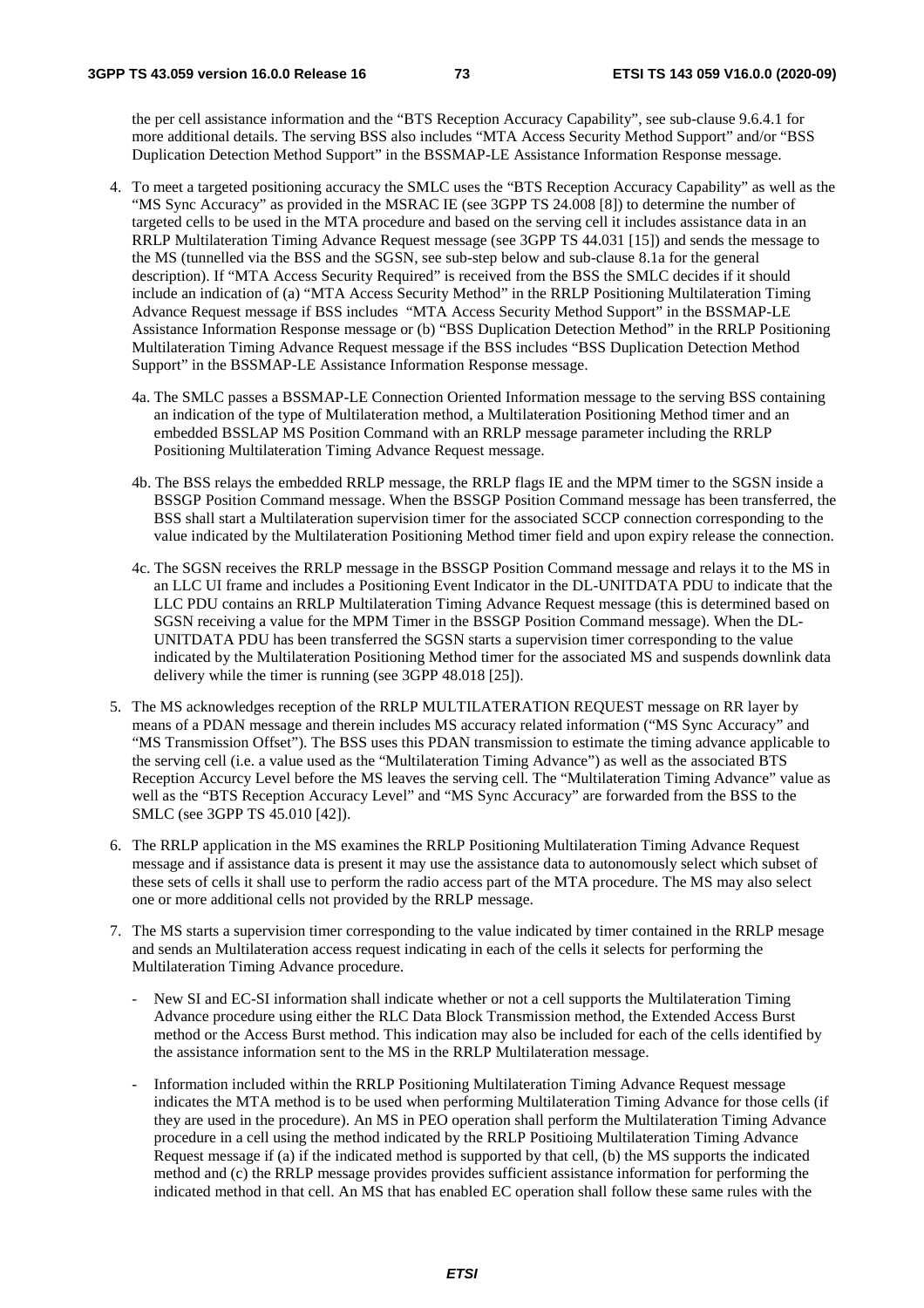restriction that the use of the Extended Access Burst method is limited to an MS in coverage conditions corresponding to CC1 or better.

- When performing the radio access part of the Multilateration Timing Advance procedure using the RLC Data Block method a MS sends a single MCS-1 coded RLC data block that conveys the MS identity (TLLI), "Source Identity" information (i.e. the "Cell Identity" and "Routing Area Identity"received in EC SI2/SI13 of the cell in which it was triggered to perform Multilateration), "MS Sync Accuracy", "MS Transmission Offset" (applicable to when it transmitts the RLC data block) as well as a "Random ID" (see 3GPP TS 44.031 [15] and 3GPP TS 49.031 [22]). The RLC Data Block also includes "MTA Signature" if the MS is performing the radio access part of the MTA Procedure with the last cell selected for the MTA procedure and the "MTA Access Security Method" was indicated by the RRLP Positioning Multilateration Timing Advance Request message . If the "BSS Duplication Detection Method" was indicated by the RRLP Positioning Multilateration Timing Advance Request message each RLC Data Block sent by the MS during the MTA procedure includes a "MTA Report Instance" field and a "Final MTA Report Indicator" field. The RLC Data Block sent during the Multilateration Timing Advance procedure does not contain an LLC PDU. The BSS estimates the timing advance based on UL transmissions of the MS and adjusts the estimated timing advance value using the MS Transmission Offset (see 3GPP 45.010[42]).
- When performing the Multilateration Timing Advance procedure using the Extended Access Burst method an MS sends an Extended Access Burst wherein the payload space supported by the set of two EC/EGPRS MULTILATERATION REQUEST messages used to perform the radio access part of the MTA procedure together convey the MS identity ("Short BSS ID" and "RandomID"), "MS Sync Accuracy" and "MS Transmission Offset" (applicable to when it transmits the Extended Access Burst). The BSS estimates the timing advance based on UL transmissions of the MS and adjusts the estimated timing advance value using the MS Transmission Offset (see 3GPP 45.010[42]).
- When performing the radio access part of the Multilateration Timing Advance procedure using the Access Burst method an MS sends an access burst wherein the payload space conveys the MS identity (Short ID). The Access Burst method is only used for cells belonging to the serving BSS. The BSS estimates the timing advance based on an MS transmitting a single EC/EGPRS MULTILATERATION REQUEST on UL.
- 8. If the BSS has a context for the indicated MS Identity ("Short ID", "Random ID", or TLLI) i.e. it triggered the current Multilateration Timing Advance procedure for the indicated MS Identity it realizes it is the serving BSS and sends its default SMLC a "BSSMAP-LE Connection Oriented Information" message containing "Multilateration Timing Advance", "MS Sync Accuracy", "BTS Reception Accuracy Level", "Cell Identifer" and "Random ID" information. If the Access Burst method has been used only the "Multilateration Timing Advance" and "Short ID" are provided by the BSS to the SMLC. The BSS includes "MTA Signature" as part of the final BSSMAP-LE Connection Oriented Information to SMLC if available. If "MTA Signature" is included BSS also includes "MTA Sequence" which is generated by concatenation of Cell identifier and MS Transmission Offset parameters received from MS in each successful radio access part of the MTA procedure. If the BSS receives an "MTA Report Instance" and a "Final MTA Report Indicator" in a RLC Data Block received for the MTA procedure associated with the "Random ID" value also received in that RLC Data Block, it shall use them in an attempt to determine if a MTA reporting anomoly exists for that MTA procedure. If an anomoly is detected the BSS aborts the MTA procedure and informs the SMLC of the anomoly, thereby causing the SMLC to also abort that MTA procedure.

If the BSS has no context for the indicated MS Identity, it realizes it is a non-serving BSS and depending on which transport mechanism (CS or PS domain) is used to pass information to the serving BSS it proceeds as follows:

- a) CS Domain Used: The non-serving BSS sends the MSC a "BSSAP-LE Connectionless Information" message containing "Multilateration Timing Advance", "MS Sync Accurcy", "BTS Reception Accuracy Level" and "Random ID" parameters. The MSC then forwards the "BSSAP-LE Connectionless Information" message to the serving BSS (identified by the "Network Element Identity (target)" IE in the "BSSAP-LE Connectionless Information" message).
- b) PS Domain Used: The non-serving BSS sends the serving BSS a RAN-INFORMATION/Single Report (via the serving SGSN) containing "Multilateration Timing Advance", "MS Sync Accurcy", "BTS Reception Accuracy Level" and "Random ID" parameters (see 3GPP TS 48.018 [25].
- After receiving information from a non-serving BSS the serving BSS sends its default SMLC a "BSSMAP-LE Connection Oriented Information" message containing "Multilateration Timing Advance", "MS Sync Accuracy", "BTS Reception Accuracy Level", "Cell Identifer" and "Random ID" information.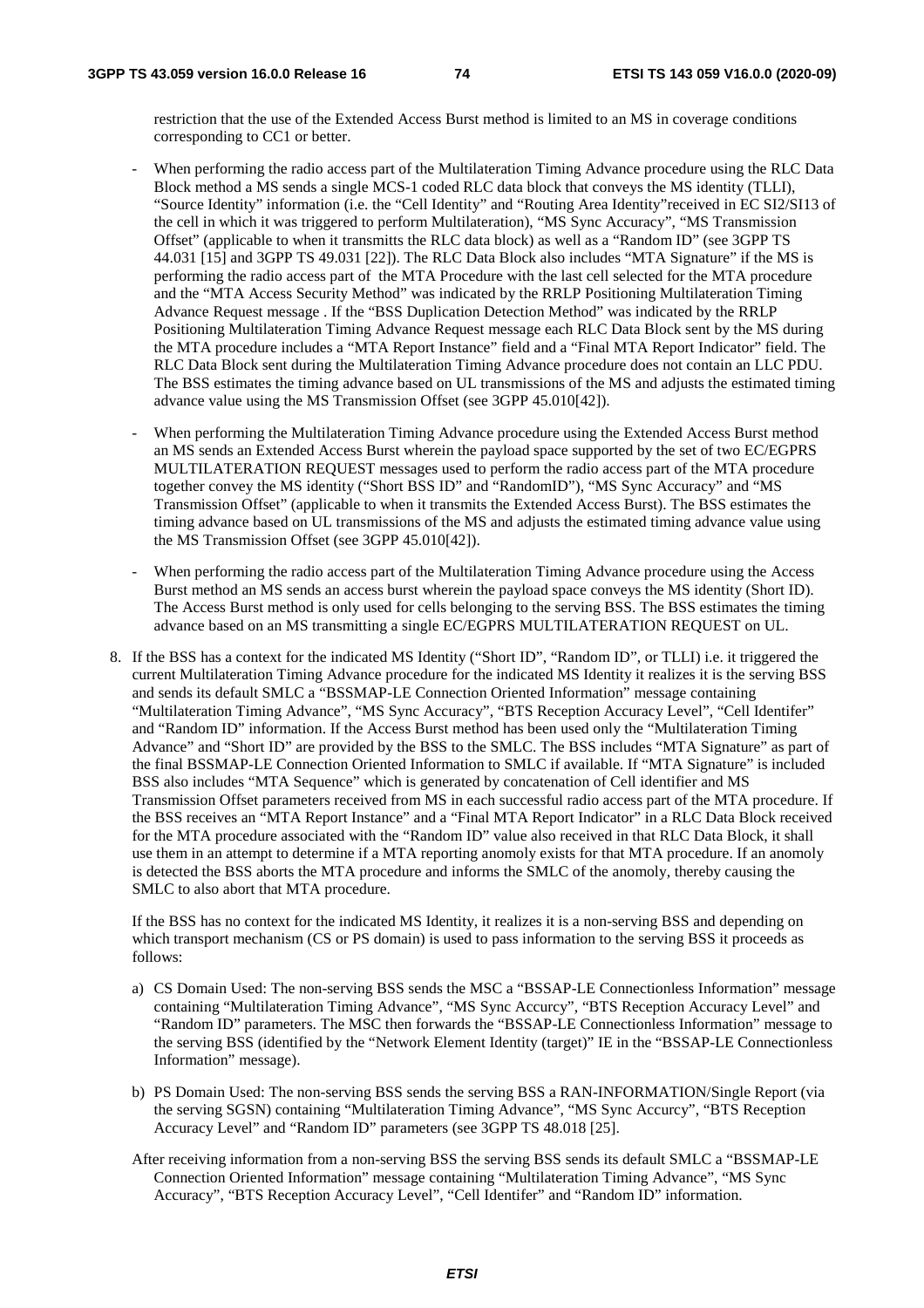9. For the RLC Data Block and Extended Access Burst methods, the serving SMLC then collects and validates all "Multilateration Timing Advance", "BTS Reception Accuracy Level", "MS Sync Accuracy" and "Cell Identifier" information associated with a given MS, for up to the length of the Multilateration Positioning Method timer after triggering the Multilateration Timing Advance procedure, using the provided "Random ID" parameter (see 3GPP TS 49.031 [22]).

For the Access Burst method the serving SMLC collects and validates all "Multilateration Timing Advance" information associated with a given MS, for up to the length of the Multilateration Positioning Method timer after triggering the Multilateration Timing Advance procedure, using the provided "Short ID" value.

If the SMLC receives an instance of MTA information from the BSS wherein either the value of "Random ID" or "Short ID" parameters has a value previously received for that MS for the ongoing MTA procedure the SMLC shall discard that instance of MTA information.

If the SMLC has included "MTA Access Security Method" IE in the RRLP message sent for a given MTA procedure and does not receive a corresponding "MTA Signature" from BSS, SMLC abandons the estimate of the MS location based on the received information from BSS and starts abnormal case handling procedure.

Using validated information, the SMLC then determines the MS location.

- 10. The SMLC then sends the serving BSS a "BSSMAP-LE Perform Location Response" message and includes the determined MS location information in the "Location Estimate" IE. The SMLC also includes "MTA Signature" and "MTA Sequence" in this message to SGSN, if it has received these IEs from BSS and has included "MTA Access Security Method" IE in the RRLP message sent for the ccorresponding MTA procedure.
- 11. The serving BSS sends the SGSN a "BSSGP PERFORM-LOCATION-RESPONSE PDU" message that includes the MS location information in the "Location Estimate" IE, "MTA Signature" IE and "MTA Sequence" IE if received from SMLC. The SGSN verifies the integrity of the location estimate by verifying the received MTA Signature against the Message Authentication Code (MAC) value derived based on the Integrity protection algorithm and keys associated with MS using "MTA Sequence" as MESSAGE [43].

### 9.6.2.3 Error Handling for MTA

- Case 1: When the SMLC sends the BSSAP-LE Connection Oriented Information message containing the RRLP Positioning Multilateration Timing Advance Request message to the BSS and the BSS cannot support the procedure it will send a BSSLAP reject message to the SMLC.
- Case 2: When the BSC forwards the RRLP Multilateration Timing Advance Request message in an BSSGP Position Command message (sent to the SGSN) the Multilateration supervision timer is started. After this, if the BSS determines that the current location procedure cannot be continued, the BSS sends an abort message to the SMLC. The determination that the MS has performed a reselection to a new cell is not a reason for the BSS to abort the procedure.
- Case 3: If the Multilateration supervision timer times out in the BSS before any "Multilateration Timing Advance", "MS Sync Accuracy", "BTS Reception Accuracy Level", "Cell Identifier" and "Random ID" information for the target MS is sent to the SMLC, the BSS shall send a BSSLAP Abort to the SMLC. The location service attempt may then be restarted from the LCS Client, VMSC, or SGSN.
- Case 4: If the Multilateration supervision timer times out in the MS before the MS has been able to perform the Multilateration Timing Advance procedure to all selected cells the MS shall abort the procedure and return to idle mode.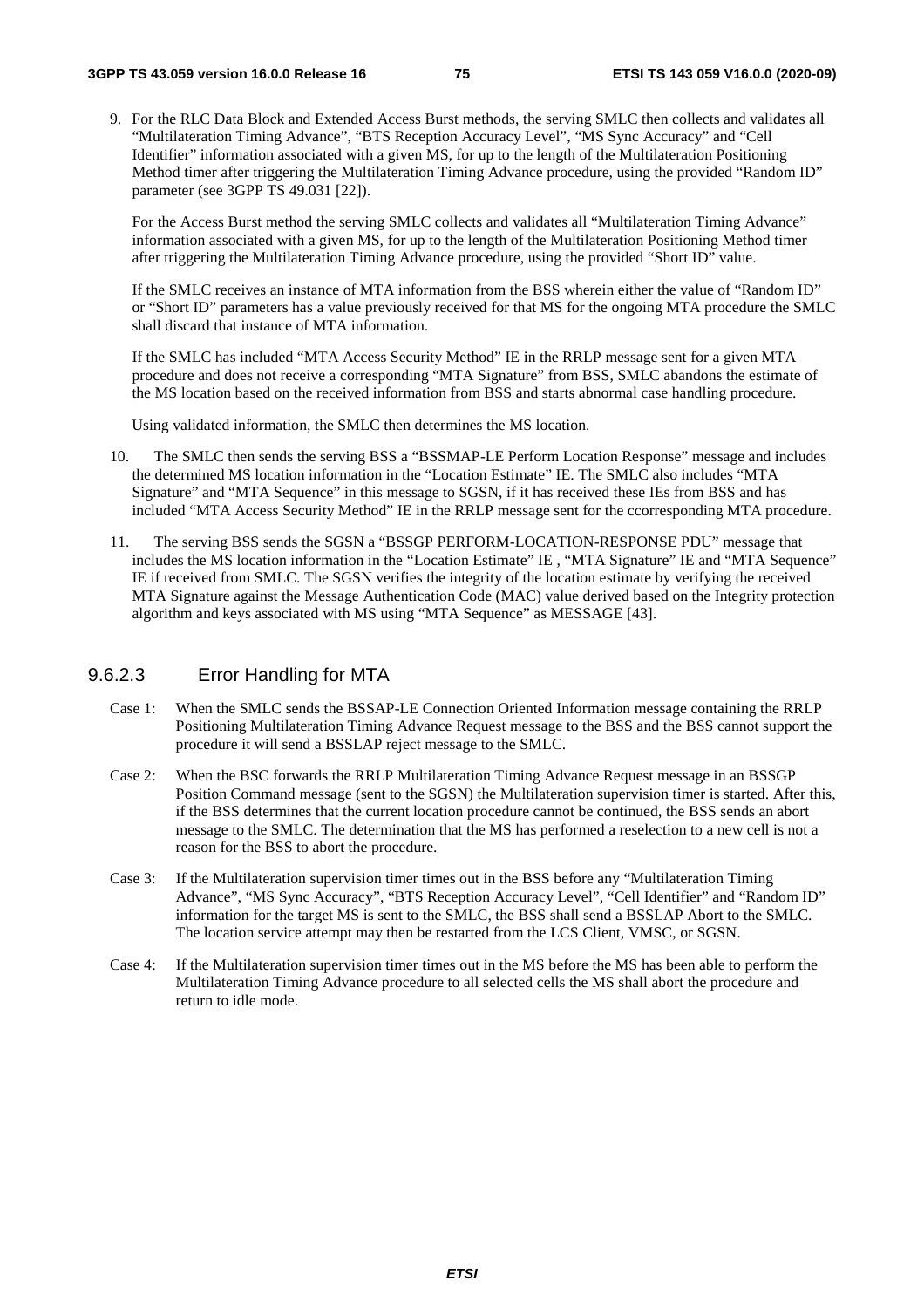

**Figure 39: Error Handling for the MTA procedure in PS domain** 

## 9.6.2.4 Assistance Information

#### 9.6.2.4.1 Assistance Information Transfer

The purpose of this procedure is for the SMLC to obtain assistance information from the serving BSS for subsequent inclusion in the RRLP Positioning Multilateration Timing Advance Request message sent from the SMLC to the MS to trigger the Multilateration Timing Advance procedure. In the procedure the SMLC sends to the serving BSS a BSSMAP-LE Assistance Information Request message containing the TLLI of the MS, a list of cells for which assistance information is requested and optionally a set of cell specific "Short ID" values assigned by the SMLC, and a limited set of "MTA Reference ID" values. The "Short ID" field specific to a given cell is included when the SMLC anticipates using the Access Burst method in that cell (if that cell is selected by the MS for performing MTA). Similarly, the limited set of "Random ID" values is included when the SMLC anticipates using Extended Access Burst method in that cell (if that cell is selected by the MS for performing MTA). The BSS responds with a BSSMAP-LE Assistance Information Response message and includes one or more instances of the (EC-)RACH control parameters/Coverage class thresholds (Coverage class thresholds are only provided if the serving BSS determines that the target MS is in EC operation) and BTS Reception Accuracy Capability applicable to the set of cells for which assistance information has been requested. The BTS Reception Accuracy Capability is used by the SMLC when determining the targeted number of cells to be selected by the MS in the Multilateration Timing Advance procedure.

#### 9.6.2.4.2 Provisioning of Assistance Information to the MS

The MS is triggered to perform the Multilateration Timing Advance procedure through reception of a new RRLP Positioning Multilateration Timing Advance Request message (see 3GPP TS 44.031[15] sent by the SMLC where the MS is assumed to be in the best serving cell upon reception of the RRLP message. The RRLP Positioning Multilateration Timing Advance Request message may include network assistance information that consists of multiple sets of co-sited cells which the MS may take into account when performing the Multilateration Timing Advance procedure as well as cells co-sited with the serving cell which the MS shall avoid using when performing Multilateration Timing Advance procedure. The assistance information included in the RRLP Positioning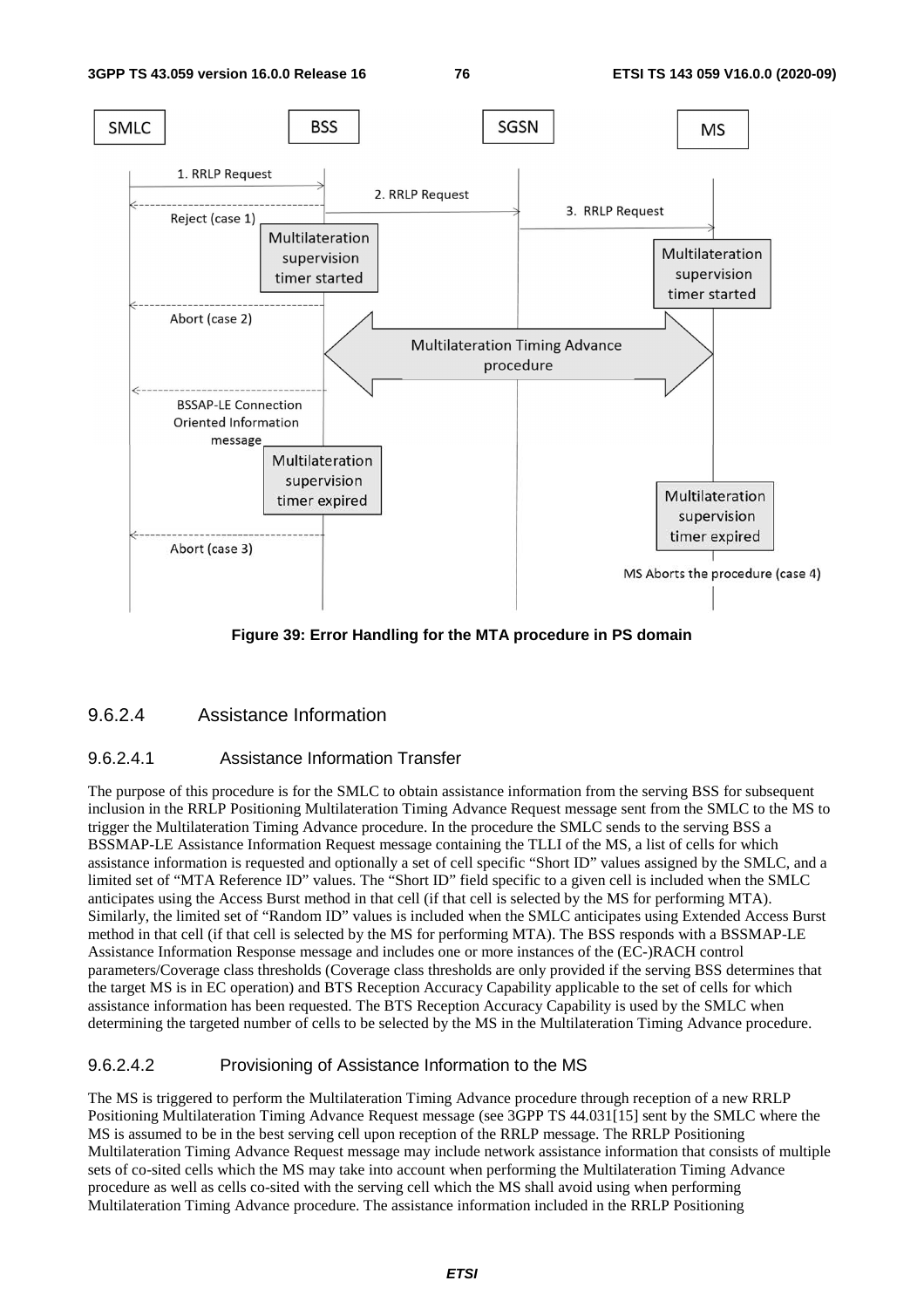Multilateration Timing Advance Request message and may be generated by the SMLC using implementation specific methods or acquired from the serving BSS using the Assistance Information Transfer procedure, see sub-clause 9.6.4.1. Examples of additional assistance information include information about suitable neighbour cells, an indication of which of the indicated neighbour cells are co-sited cells, requested accuracy of the positioning procedure in the form of number of cells involved, the requested MS Sync Accuracy (see 3GPP TS 45.010 [42]), neighbour cell specific RACH/EC-RACH control/Coverage class parameters. The SMLC may also optionally provide an assignment of cell specific "Short ID" values (i.e. when the RRLP MTA message indicates Access Burst method is to be used),or a limited set of "Random ID" values (i.e. when the when the RRLP MTA message indicates Extended Access Burst method or RLC Data Block method is to be used) to be used during the TA estimation procedure (see 3GPP TS 49.031[22]). The MS autonomously selects the set of cells for performing the Multilateration Timing Advance procedure which may include a subset of the cells identified by the assistance information. The provisioning of assistance data improves the location accuracy for the Multilateration Timing Advance procedure and decreases the energy consumed in the MS to perform the positioning.

## 9.6.3 Multilateration OTD

## 9.6.3.1 General Procedure

This procedure uses MS measured observed time difference between serving cell and one or more neighbour cell and the timing advance reported by serving base station to estimate the position of the MS using multilateration. The observed time difference measurement is triggered at MS on reception of RRLP Multilateration OTD Request message containing measurement request for multilateration. The message may also include the network assistance information for OTD measurements such as list of co-sited neighbour cells and list of co-sited cells which share the same site as serving cell. On reception of the RRLP Multilateration OTD Request MS autonomously searches for best neighbour cell and after synchronisation with this cell it measures the time difference between TDMA frame timing of this neighbour cell and the serving cell. While selecting cell for OTD measurements the MS shall use the assistance information provided in the RRLP message to identify the co-sited cells and measures the OTD only for the best cell of the co-sited cells. In case the MS detects cell which is co-sited with serving cell the OTD measurement on this cell shall be skipped. After completion of OTD measurements with all the detected neighbour cells as per network assistance info or after measurement made on targeted number of cells provided in the measurement command, MS establishes TBF and sends RRLP measurement report for OTD multilateration. SMLC estimates the position of MS based on serving cell timing advance value reported from serving BSS and the OTD measurements reported from MS. The serving cell timing advance is estimated and reported to SMLC before MS leaves the serving cell for MOTD measurements. If the MS can find only cells of one neighbour cell site, it reports in addition to the OTD measurement of the best cell of the neighbour cell site also the received signal strength of all neighbour cells that it can receive. The Multilateration OTD procedure is only applicable for the PS domain in A/Gb-mode.

### 9.6.3.2 Multilateration Observed Time Difference Measurements

The Multilateration OTD is performed subsequently to the paging for positioning procedure described in sub-clause 9.1.3a. The signaling flow in Figure 40 below applies to integrated and standalone SMLCs in a packet switched network and is described below.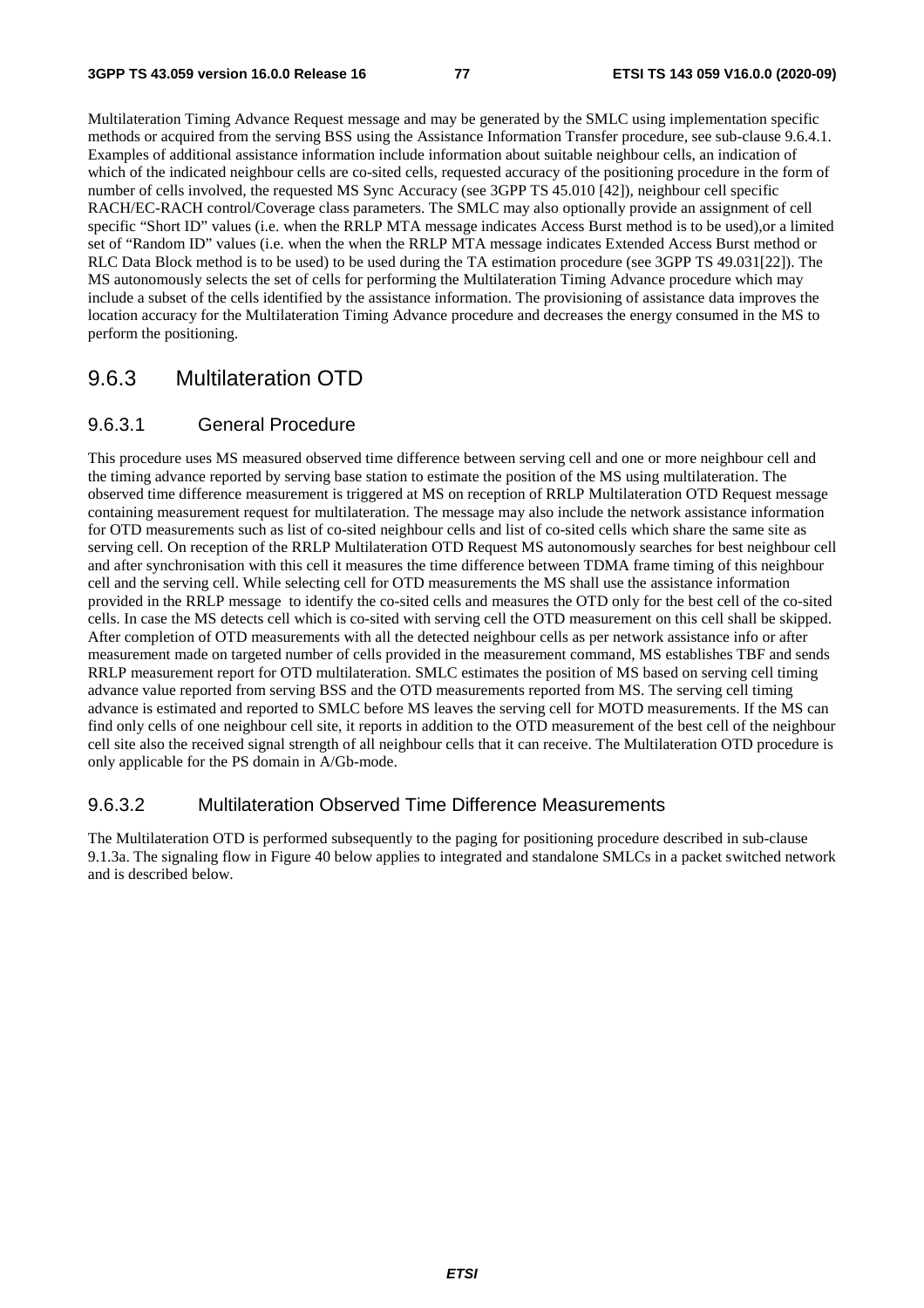

#### **Figure 40: MOTD positioning procedure in the PS domain**

*ETSI*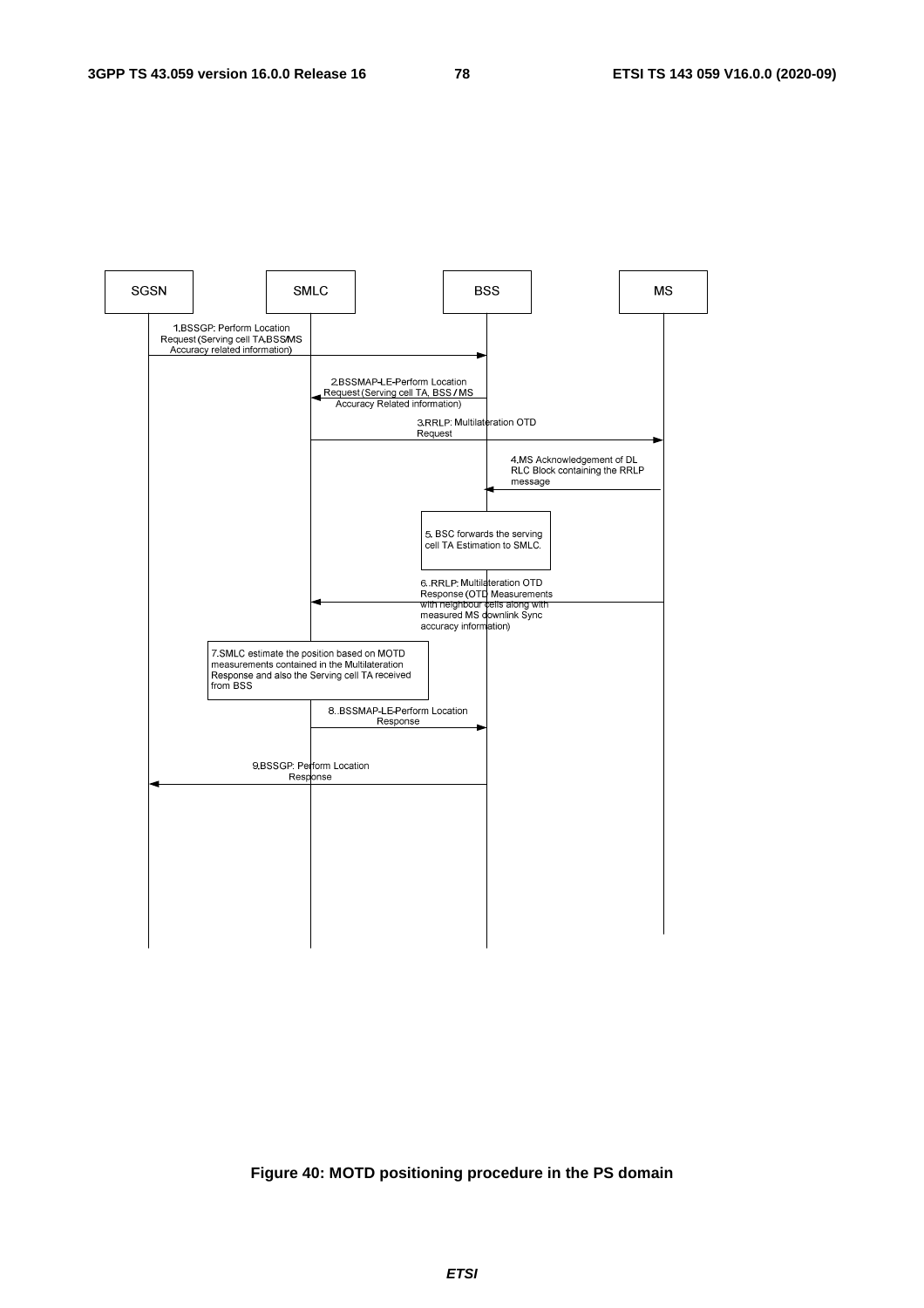- 1. The SGSN sends a BSSGP PERFORM-LOCATION-REQUEST to the BSC serving the MS. SGSN also includes the serving cell Timing advance, MS/BTS accuracy information in the message if available.
- 2. The BSC sends a BSSMAP-LE Perform Location Request message to the SMLC that includes the LCS capability IE and the BSS Multilateration Capability IE.
- 3. Based on the serving cell TA parameters reported, targeted MS position accuracy SMLC decides the Multilateration method to be used. The SMLC includes assistance data, if any, in an RRLP MULTILATERATION OTD REQUEST message and sends to the MS (tunnelled via the BSS and the SGSN, see sub-step below and sub-clause 8.1a for the general description).
	- 3a. The SMLC sends a BSSMAP-LE Connection Oriented Information message to the serving BSS containing an embedded BSSLAP MS Position Command with an RRLP message parameter including the RRLP MULTILATERATION OTD REQUEST message.SMLC includes the multilateration method and multilateration positioning timer information in this message.
	- 3b. The BSS relays the embedded RRLP message and the RRLP flags IE to the SGSN inside a BSSGP Position Command message. The BSS also includes the multilateration positioning timer information in this message which was received from SMLC.
	- 3c. The SGSN receives the RRLP message in the BSSGP Position Command message and relays it to the MS in an LLC UI frame. The SGSN starts the Multilateration positioning timer. SGSN does not send any downlink data towards MS while this timer is running. SGSN also includes additional parameter in the DL UNITDATA PDU which contains the RRLP message that the LLC PDU contains multilateration message.
- 4) The MS acknowledges the reception of the RRLP MULTILATERATION REQUEST message on RR layer by means of a PDAN message and therein includes MS accuracy related information ("MS Sync Accuracy" and "MS Transmission Offset"). The BSS uses this transmission to estimate the timing advance to the serving cell before the MS leaves the cell.
- 5) BSS sends the estimated timing advance along with BTS/MS accuracy related information to SMLC.
- 6. The RRLP application in MS receives the message and if it contains the network assistance information MS uses this information for selecting the neighbour cells for OTD measurements as part of its autonomous neighbour cell selection for OTD measurements. The RRLP message may also contain the targeted number of measurement reports.
	- 6a. MS synchronises to each of the detected neighbour cells and compares the TDMA frame timing of the neighbour cell with the TDMA frame timing of serving cell. The difference between the TDMA frame timing is considered as OTD of the neighbour cell with serving cell. MS uses the assistance information provided to select the neighbour cells for which OTD measurements are required.
	- 6b. MS also reports the downlink synchronisation accuracy of each cell along with each OTD measurement.
	- 6c. After completing the OTD measurements on required number of cells or on all the detected neighbour cell sites, MS sends the RRLP MULTILATERATION OTD MEASUREMENT RESPONSE message through serving cell. (For the special case that the MS can provide an OTD measurement for only one neighbour cell site, see subclause 9.6.1.1.)
- 7) SMLC receives the OTD measurement reports from MS via RRLP MULTILATERATION OTD MEASUREMENT RESPONSE. SMLC calculates the position of the MS based on timing advance of MS estimated at serving cell and the OTD measurements of neighbour cells.
- NOTE: If the MS reports only one OTD measurement, the SMLC can perform only a bilateration. If the bilateration results in 2 intersections of 2 circles, the reported signal strength values of the neighbour cells can be used to determine which of these 2 possible MS locations is more plausible.
- 8. The SMLC then sends the serving BSS a "BSSMAP-LE Perform Location Response" message and includes the determined location information in the "Location Estimate" IE.
- 9. The serving BSS sends to the SGSN a "BSSGP PERFORM-LOCATION-RESPONSE PDU" message that includes the identified MS location in the "Location Estimate" IE.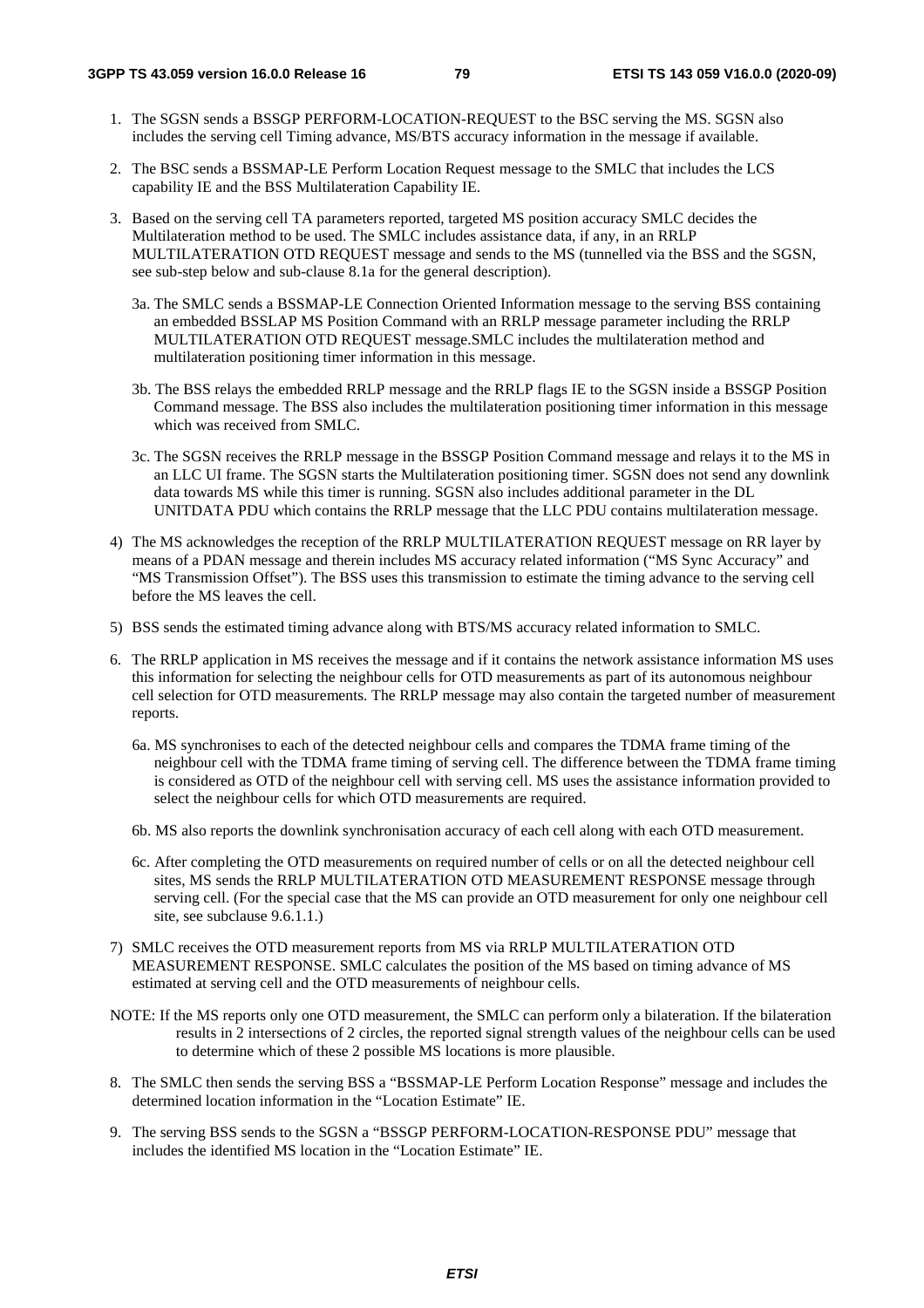## 9.6.3.3 Error Handling for MOTD

- Case 1: When the SMLC sends the BSSAP-LE Connection Oriented Information message containing the RRLP Multilateration OTD Request message to the BSS and the BSS cannot support the procedure it will send a BSSLAP reject message to the SMLC.
- Case 2: If the Multilateration supervision timer times out in SMLC before receiving the RRLP Multilateration OTD Measurement Response from MS SMLC aborts the procedure.Case 3: If the RRLP Multilateration OTD Measurement Response does not contain sufficient information for estimating the position, SMLC estimates the position based on serving cell ID +Timing advance and report this position in the Location Estimate IE.

## 9.6.3.4 Network Assistance Information for Multilateration OTD

The OTD measurements for multilateration can be optimised based on assistance information given from network as part of the Multilateration OTD measurement message. SMLC may include the list of co-sited cells at neighbour cell sites in the network assistance information which can be used by MS to optimise the OTD measurements among the cosited cells. SMLC may also include the co-sited cells of serving base station as additional parameter. If the required positioning accuracy is known to SMLC, SMLC may also indicate the target number of measurement reports in the assistance information to optimise the MOTD measurements at MS. SMLC may also provide the requested downlink sync accuracy (see 3GPP TS 45.010) to MS as part of the assistance information.

## 10 Information storage

This clause describes information storage structures that are mandatory (M), conditional (C) or optional (O) for LCS in GERAN, and the recovery and restoration procedures needed to maintain service if inconsistencies in databases occur and for lost or invalid database information.

## 10.1 SMLC

#### Common Data

Table 2 holds permanent BTS data:

| <b>Permanent BTS Data Item</b> | <b>Status</b> | <b>Description</b>                                          |
|--------------------------------|---------------|-------------------------------------------------------------|
| <b>BTS</b> position            | M             | <b>BTS</b> position (latitude/longitude) of the Serving BTS |
| <b>CGI</b>                     | M             | Cell global identity.                                       |
| <b>BSIC</b>                    | M             | Base station identity code.                                 |
| <b>BCCH</b>                    | М             | Frequency of the broadcast carrier.                         |

#### **Table 2: Permanent SMLC Data for a BTS**

The SMLC holds data for its associated LMUs. The main key to LMU data in the SMLC is the IMSI for a Type A LMU and a cell site identifier for a Type B LMU. LMU data provides the location capabilities of the LMU (e.g. which location and assistance measurements are supported). The following permanent data shall be administered for any LMU.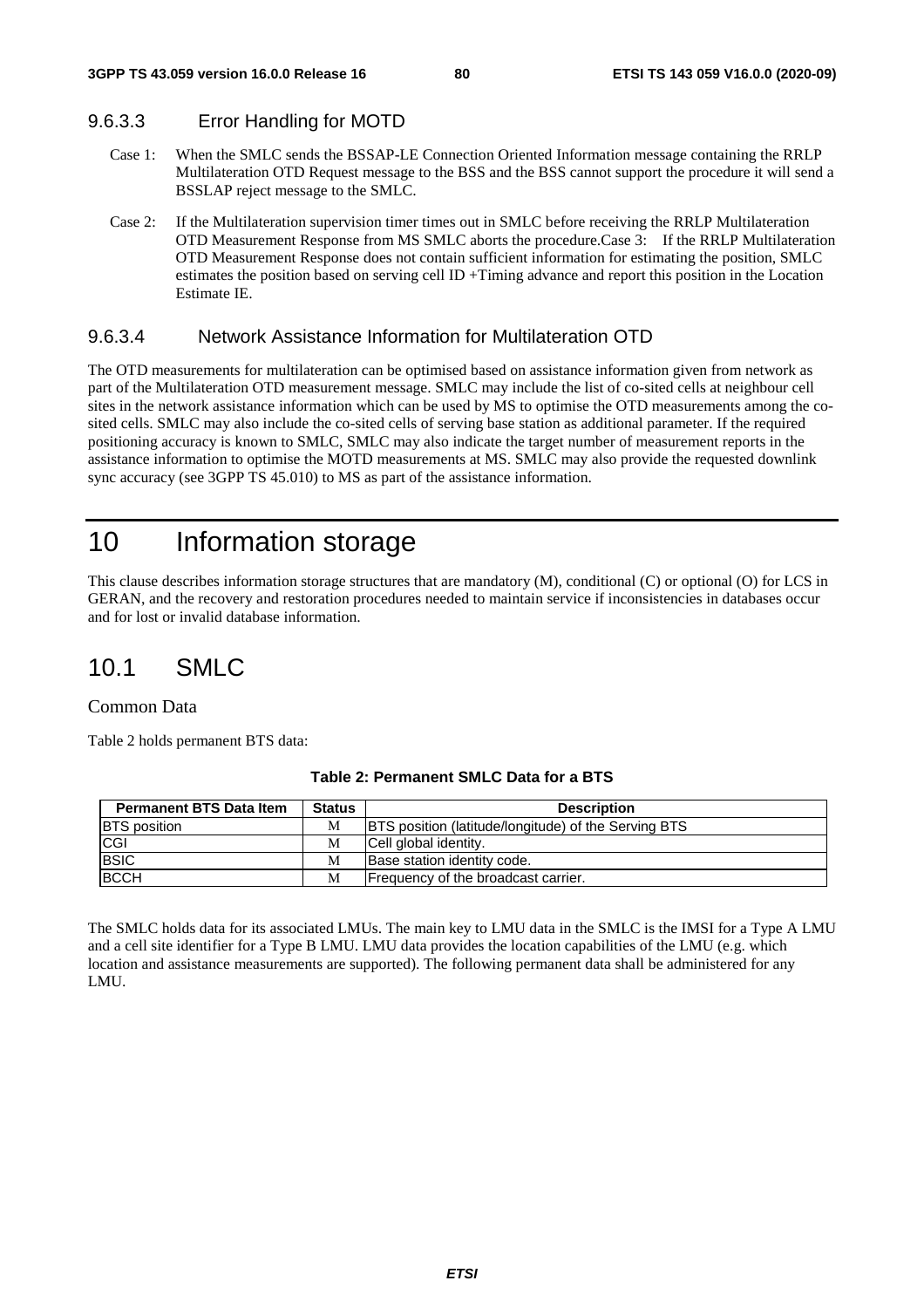| <b>Permanent LMU Data Item</b>        | <b>Status</b> | <b>Description</b>                                                                                                                                                                 |
|---------------------------------------|---------------|------------------------------------------------------------------------------------------------------------------------------------------------------------------------------------|
| Type of LMU                           | м             | Indicates if LMU is Type A or Type B                                                                                                                                               |
| <b>IMSI</b>                           | С             | Main key to data for a Type A LMU. Not applicable to a Type B LMU                                                                                                                  |
| $LAC + CI$                            | С             | Cell site identifier to address a Type B LMU. Not applicable to a Type A<br>LMU.                                                                                                   |
| <b>Signaling Access</b>               | м             | Information regarding signalling access to the LMU including the<br>following:<br>address of default serving BSC<br>SS7 link set to serving BSC (or to an intermediate STP)        |
| <b>Serving Cell</b>                   | м             | Identity of the cell in which the LMU is physically located                                                                                                                        |
| Geographic location                   | C             | Latitude/longitude coordinates<br>Storage of coordinates is mandatory for E-OTD if an LMU is not co-<br>located with a BTS                                                         |
| Position measurement<br>Ifunctions    | O             | List of supported position measurements<br>For each type of position measurement, a list of associated capabilities -<br>details are outside the scope of the present document     |
| lAssistance measurement<br>Ifunctions | $\Omega$      | List of supported assistance measurements<br>For each type of assistance measurement, a list of associated capabilities<br>- details are outside the scope of the present document |
| Diagnostic functions                  | O             | List of supported diagnostic functions - details are outside the scope of<br>the present document                                                                                  |

| Table 3: Permanent SMLC Data for an LMU |  |  |  |
|-----------------------------------------|--|--|--|
|-----------------------------------------|--|--|--|

The SMLC also holds the following temporary data for each LMU for which there has been any previous signalling interaction.

| <b>Temporary LMU Data Item</b> | <b>Status</b> | <b>Description</b>                                                                                                                          |
|--------------------------------|---------------|---------------------------------------------------------------------------------------------------------------------------------------------|
| <b>Position Measurements</b>   | O             | Ongoing and scheduled position measurements ordered in the<br>LMU by the $SMLC$ – details are outside the scope of the<br>Ipresent document |
| Assistance Measurements        | $\Omega$      | Ongoing and scheduled assistance measurements ordered by<br>the SMLC – details are outside the scope of the present<br>document             |
| <b>O&amp;M</b> Activities      | $\Omega$      | Ongoing and scheduled O&M activities ordered in the LMU by<br>the SMLC - details are outside the scope of the present<br>ldocument          |

| Table 4: Temporary SMLC Data for an LMU |  |  |  |  |  |
|-----------------------------------------|--|--|--|--|--|
|-----------------------------------------|--|--|--|--|--|

An LMU contains no mandatory data regarding its associated SMLC. An LMU shall contain permanent data regarding its measurement and O&M capabilities and may contain pre-administered data regarding location assistance measurements and O&M activities that the LMU is to perform without the need for any command from the SMLC. The content of such location measurement and O&M related data is outside the scope of the present document.

## 10.2 Recovery and Restoration Procedures

The LCS recovery and restoration procedures allow temporary data to be recovered or re-initialized following loss or corruption of data, such that normal LCS service is rapidly restored and inconsistency between the data held by different LCS network elements is removed. For a full description, refer to 3GPP TS 23.007 [4].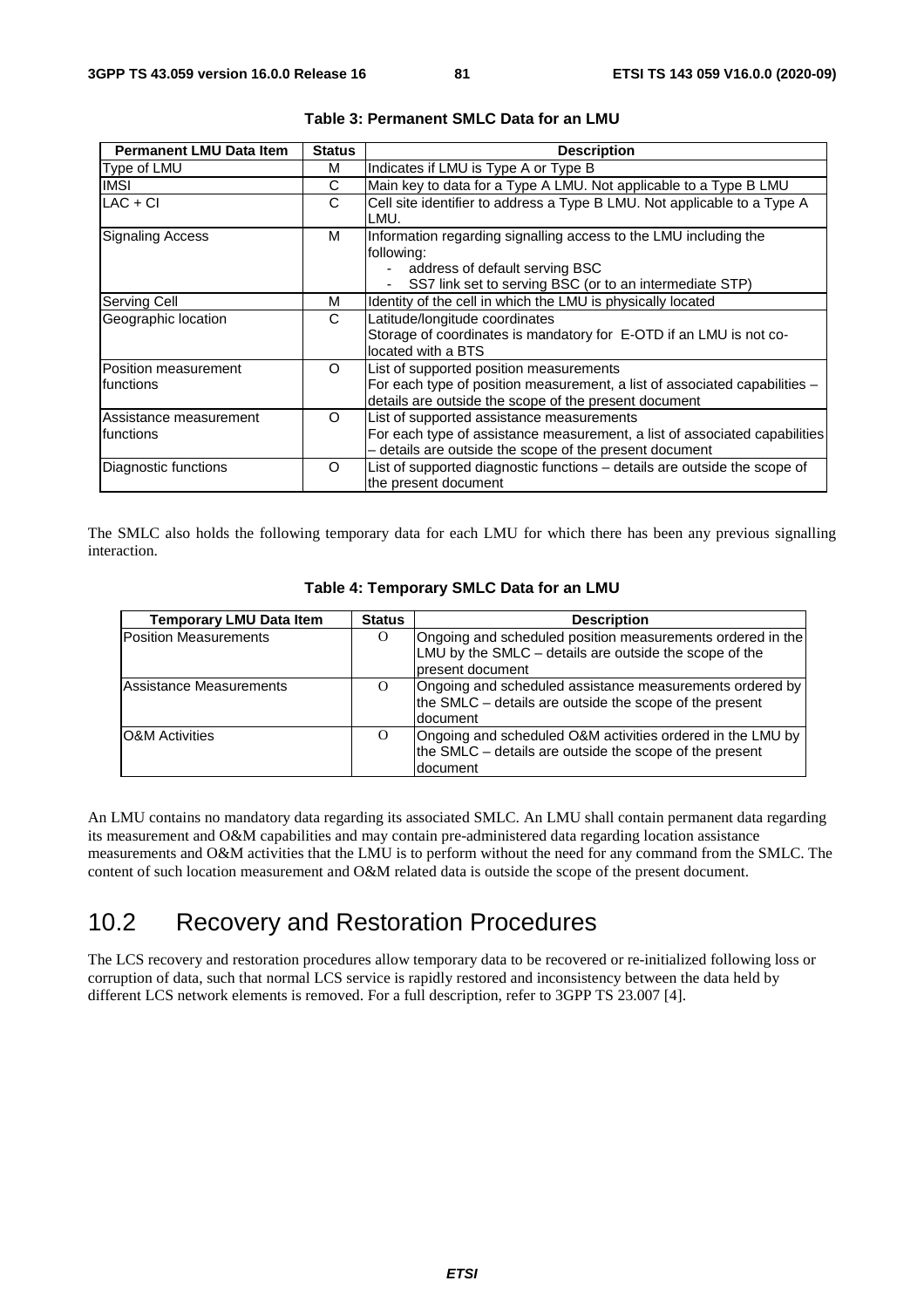## Annex A (informative): Change history

| <b>Change history</b> |                             |                        |            |                  |                                                                                          |                             |                    |
|-----------------------|-----------------------------|------------------------|------------|------------------|------------------------------------------------------------------------------------------|-----------------------------|--------------------|
| <b>Date</b>           | <b>TSG</b><br><b>GERAN#</b> | <b>TSG Doc.</b>        | <b>CR</b>  | Rev              | Subject/Comment                                                                          | <b>Old</b>                  | <b>New</b>         |
| 2001-04               | 04                          | GP-010942              |            |                  | Version for Release 4                                                                    |                             | 4.0.0              |
| 2001-06               | 05                          | GP-010988              | 001        |                  | LCS error handling (Inter-BSC Handover)                                                  | 4.0.0                       | 4.1.0              |
| 2001-06               | 05                          | GP-011308              | 007        |                  | Geographic Shape Restriction                                                             | 4.0.0                       | 4.1.0              |
| 2001-08               | 06                          | GP-011935              | 010        | $\overline{2}$   | Correct Faulty References to the BSSAP-LE and                                            | 4.1.0                       | 4.2.0              |
|                       |                             |                        |            |                  | <b>RR</b> Specifications                                                                 |                             |                    |
| 2001-08               | 06                          | GP-011905              | 011        |                  | Update of GERAN LCS Stage 2 for Release 5                                                | 4.2.0                       | 5.0.0              |
| 2001-11               | 07                          | GP-012836              | 012        | 3                | Inter NSE Cell Change for LCS for GPRS                                                   | 5.0.0                       | 5.1.0              |
| $2001 - 11$           | 07                          | GP-011993              | 014        |                  | Clean-up CR for LCS for GPRS                                                             | 5.0.0                       | 5.1.0              |
| $2001 - 11$           | 07                          | GP-011998              | 016        |                  | Correction of Inconsistent Text                                                          | 5.0.0                       | 5.1.0              |
| 2001-11<br>2001-11    | 07<br>07                    | GP-012210<br>GP-012822 | 018<br>019 | 1                | Error Handling for E-OTD and GPS<br>Use of TOM signaling to support LCS for Gb Mode      | 5.0.0<br>$\overline{5.0.0}$ | 5.1.0<br>5.1.0     |
| 2001-11               | 07                          | GP-012280              | 021        |                  | Editorial revision definition section for TS 43.059                                      | 5.0.0                       | 5.1.0              |
| 2002-02               | 08                          | GP-020039              | 023        |                  | TOM Protocol Header Definition for LCS for GPRS                                          | 5.1.0                       | 5.2.0              |
| 2002-02               | 08                          | GP-020437              | 025        | 1                | Informing an SMLC of a change in the LAC for LCS                                         | 5.1.0                       | $\overline{5.2.0}$ |
|                       |                             |                        |            |                  | using BSSLAP                                                                             |                             |                    |
| 2002-02               | 08                          | GP-020493              | 026        | $\boldsymbol{2}$ | Stage 2 Updates for Iu Mode LCS                                                          | 5.1.0                       | 5.2.0              |
| 2002-04               | 09                          | GP-021215              | 027        | $\mathbf{1}$     | Corrections to LCS Stage 2 for Release 5                                                 | 5.2.0                       | 5.3.0              |
| 2002-04               | 09                          | GP-020621              | 028        |                  | Inclusion of PTP BVCI for Positioning Procedure<br>over the Gb Interface                 | 5.2.0                       | 5.3.0              |
| 2002-04               | 09                          | GP-021127              | 030        | $\mathbf{1}$     | Correction of timing when SMLC enters LOCATION<br>state                                  | 5.2.0                       | 5.3.0              |
| 2002-04               | 09                          | GP-021225              | 031        | $\overline{c}$   | <b>LCS Stage 2 Corrections</b>                                                           | 5.2.0                       | 5.3.0              |
| 2002-04               | 09                          | GP-020998              | 032        |                  | Correction of MS-SMLC Information Transfer<br>Description                                | 5.2.0                       | 5.3.0              |
| 2003-04               | 14                          | GP-031064              | 037        | 8                | Inclusion of U-TDOA location method                                                      | 5.3.0                       | 6.0.0              |
| 2003-06               | 15                          | GP-031657              | 038        | 1                | Inclusion of RR Procedures and enhancement of                                            | 6.0.0                       | 6.1.0              |
|                       |                             |                        |            |                  | the Reset procedure for U-TDOA                                                           |                             |                    |
| 2003-11               | 17                          | GP-032501              | 042        |                  | Inclusion of Channel Mode Modify RR Procedures<br>for U-TDOA calls                       | 6.1.0                       | 6.2.0              |
| 2004-04               | 19                          | GP-040634              | 043        | 3                | Removal of emergency services client type<br>restriction for the U-TDOA location method  | 6.2.0                       | 6.3.0              |
| 2004-04               | 19                          | GP-040683              | 050        | 1                | Alignment of GERAN location request procedure to<br>6.2.0<br><b>UTRAN</b>                |                             | 6.3.0              |
| 2004-11               | 22                          | GP-042330              | 051        | 9                | Inclusion of PS functionality for U-TDOA location<br>method                              | 6.3.0                       | 6.4.0              |
| 2004-11               | 22                          | GP-042701              | 054        | $\mathbf{1}$     | Correction to add U-TDOA reference to Cell Change 6.3.0<br>for the PS Domain sub-clause  |                             | 6.4.0              |
| 2005-04               | 24                          | GP-050766              | 055        |                  | Enabling the Providing of Velocity                                                       | 6.4.0                       | 7.0.0              |
| 2005-06               | 25                          | GP-051778              | 059        | $\mathbf{1}$     | Providing IMSI and IMEI to the SMLC in positioning<br>procedures                         | 7.0.0                       | 7.1.0              |
| 2006-04               | 29                          | GP-060928              | 0064       | $\overline{1}$   | Correction of State Update Procedure                                                     | 7.1.0                       | 7.2.0              |
| 2006-04               | 29                          | GP-060870              | 0068       | 1                | Inclusion of Support for SIGTRAN on Lb-interface                                         | 7.1.0                       | 7.2.0              |
| 2006-04               | 29                          | GP-060984              | 0069       | $\overline{4}$   | Introduction of A-GNSS                                                                   | 7.1.0                       | 7.2.0              |
| 2007-05               | 34                          | GP-070780              | 0071       |                  | Addition of Positioning Capability Transfer using<br>RRLP                                | 7.2.0                       | 7.3.0              |
| 2007-11               | 36                          | GP-072003              | 0072       | $\,6$            | U-TDOA Enhancement WI modification to<br>procedure for receipt of U-TDOA Request message | 7.3.0                       | 8.0.0              |
| 2008-08               | 39                          | GP-081345              | 0075       | $\vert$ 1        | Support for additional navigation satellite systems                                      | 8.0.0                       | 8.1.0              |
| 2009-11               | 44                          | GP-092337              | 0076       | 5                | Changes to Stage II allowing Parallel positioning                                        | 8.1.0                       | 9.0.0              |
| 2011-03               | 49                          |                        |            |                  | Version for Release 10                                                                   | 9.0.0                       | 10.0.0             |
| 2012-09               | 55                          |                        |            |                  | Version for Release 11                                                                   | 10.0.0                      | 11.0.0             |
| 2014-02               | 61                          | GP-140195              | 0078       | 1                | Introduction of BDS in GERAN                                                             | 11.0.0                      | 12.0.0             |
| 2015-12               | 68                          |                        |            |                  | Version for Release 13                                                                   | 12.0.0                      |                    |
| 2016-02               | 69                          | GP-160154              | 0079       | $\vert$ 1        | Introduction of eDRX and EC-EGPRS                                                        | 13.0.0                      | 13.1.0             |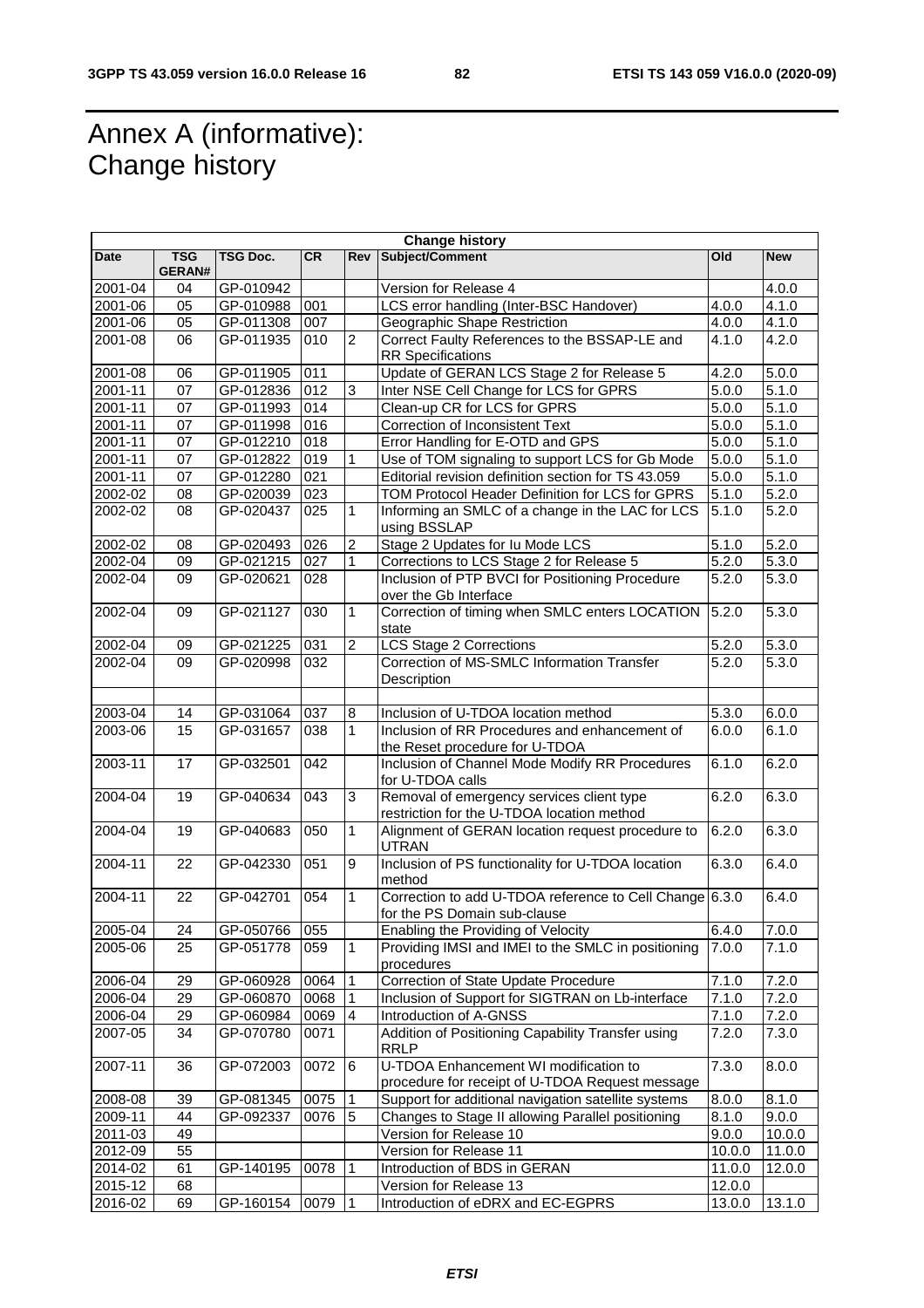| <b>Change history</b> |                |             |           |                                   |   |                                                              |         |  |
|-----------------------|----------------|-------------|-----------|-----------------------------------|---|--------------------------------------------------------------|---------|--|
| <b>Date</b>           | <b>Meeting</b> | <b>TDoc</b> | <b>CR</b> | Subject/Comment<br><b>Rev Cat</b> |   | <b>New</b>                                                   |         |  |
|                       |                |             |           |                                   |   |                                                              | version |  |
| 2016-05               | <b>RP-70</b>   | GP-160311   | 0080      |                                   | F | Miscellaneous corrections related to EC-GSM-IoT              | 13.2.0  |  |
| 2017-03               | <b>RP-75</b>   | RP-170060   | 0081      | 8                                 | В | Introduction of Multilateration                              | 14.0.0  |  |
| 2017-03               | <b>RP-75</b>   | RP-170060   | 0082      | 3                                 | B | Introduction of Multilateration OTD                          | 14.0.0  |  |
| 2017-06               | <b>RP-76</b>   | RP-170923   | 0084      | 3                                 | F | Multilateration - Miscellaneous corrections                  | 14.1.0  |  |
| 2017-09               | <b>RP-77</b>   | RP-171597   | 0087      |                                   | Α | Removal of references to TS 44.118                           | 14.2.0  |  |
| 2018-03               | <b>RP-79</b>   | RP-180068   | 0088      |                                   | в | Security Enhancement for MTA in network configuration        | 15.0.0  |  |
|                       |                |             |           |                                   |   | without LLC security                                         |         |  |
| 2018-06               | RP-80          | RP-180822   | 0089      |                                   | F | <b>Editorial corrections to Security Enhancement for MTA</b> | 15.1.0  |  |
|                       |                |             |           |                                   |   | in network configuration without LLC security                |         |  |
| 2020-07               | <b>RP-88e</b>  |             |           |                                   |   | Upgrade to Rel-16 version without technical change           | 16.0.0  |  |